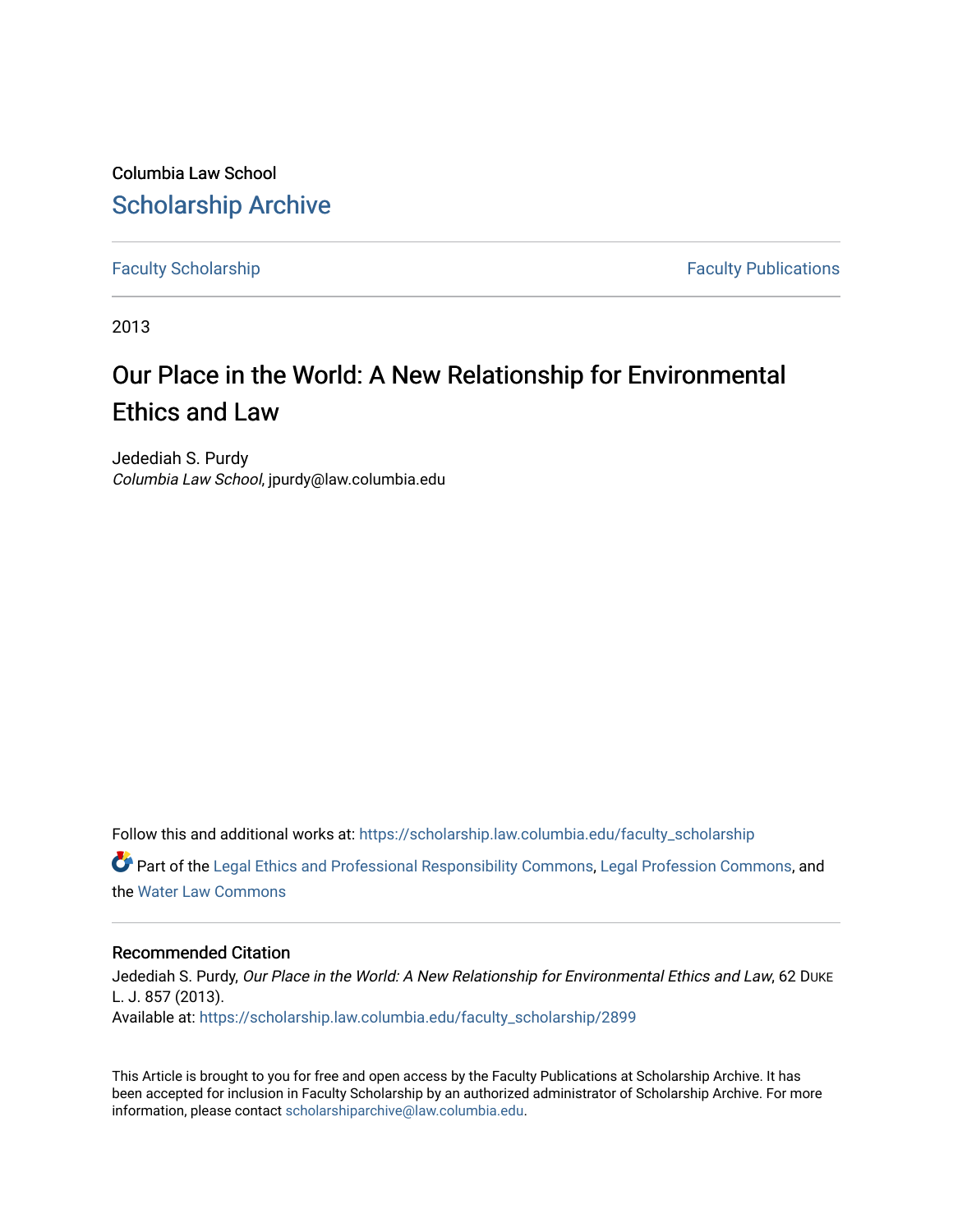# Duke Law Journal

VOLUME 62 JANUARY 2013 NUMBER 4

## **OUR PLACE IN THE WORLD: A NEW RELATIONSHIP FOR ENVIRONMENTAL ETHICS AND LAW**

#### JEDEDIAH PURDY†

#### ABSTRACT

 *Forty years ago, at the birth of environmental law, both legal and philosophical luminaries assumed that the new field would be closely connected with environmental ethics. Instead, the two grew dramatically apart. This Article diagnoses that divorce and proposes a rapprochement. Environmental law has always grown through changes in public values; for this and other reasons, it cannot do so without ethics. Law and ethics are most relevant to each other when there are large open questions in environmental politics: lawmakers act only when some ethical clarity arises; but law can itself assist in that ethical development. This process is true now in a set of emerging issues: the law of food systems, animal rights, and climate change. This Article draws on philosophy, history, and psychology to develop an account of the ethical changes that might emerge from each of these issues, and proposes legal reforms to foster that ethical development.* 

Copyright © 2013 Jedediah Purdy.

 <sup>†</sup> Professor of Law, Duke Law School. I would like to thank the editors of the *Duke Law Journal* for their hard work and confidence in this piece—particularly, but not exclusively, Andrew Foglia, Katie Ertmer, and Melissa Boudreau. I am indebted to participants in faculty workshops at Tel Aviv University Law School, the University of Virginia Law School, the Clark Legal History Series at Boston University Law School, the New Thinking in Environmental Law conference at Colorado Law School, and the University of California, Berkeley, Law School, and to students in my seminars on these topics. Particular thanks go to David Grewal, Michelle Wilde Anderson, Talha Syed, Micah Schwartzman, Leslie Kendrick, Charles Barzun, Chris Elmendorf, Jonathan Cannon, Sarah Krakoff, Doug Kysar, Buzz Thompson, William Boyd, Jim Salzman, Roy Kreitner, Hanoch Dagan, Anna di Robilant, Doug MacLean, and Laurie Patton.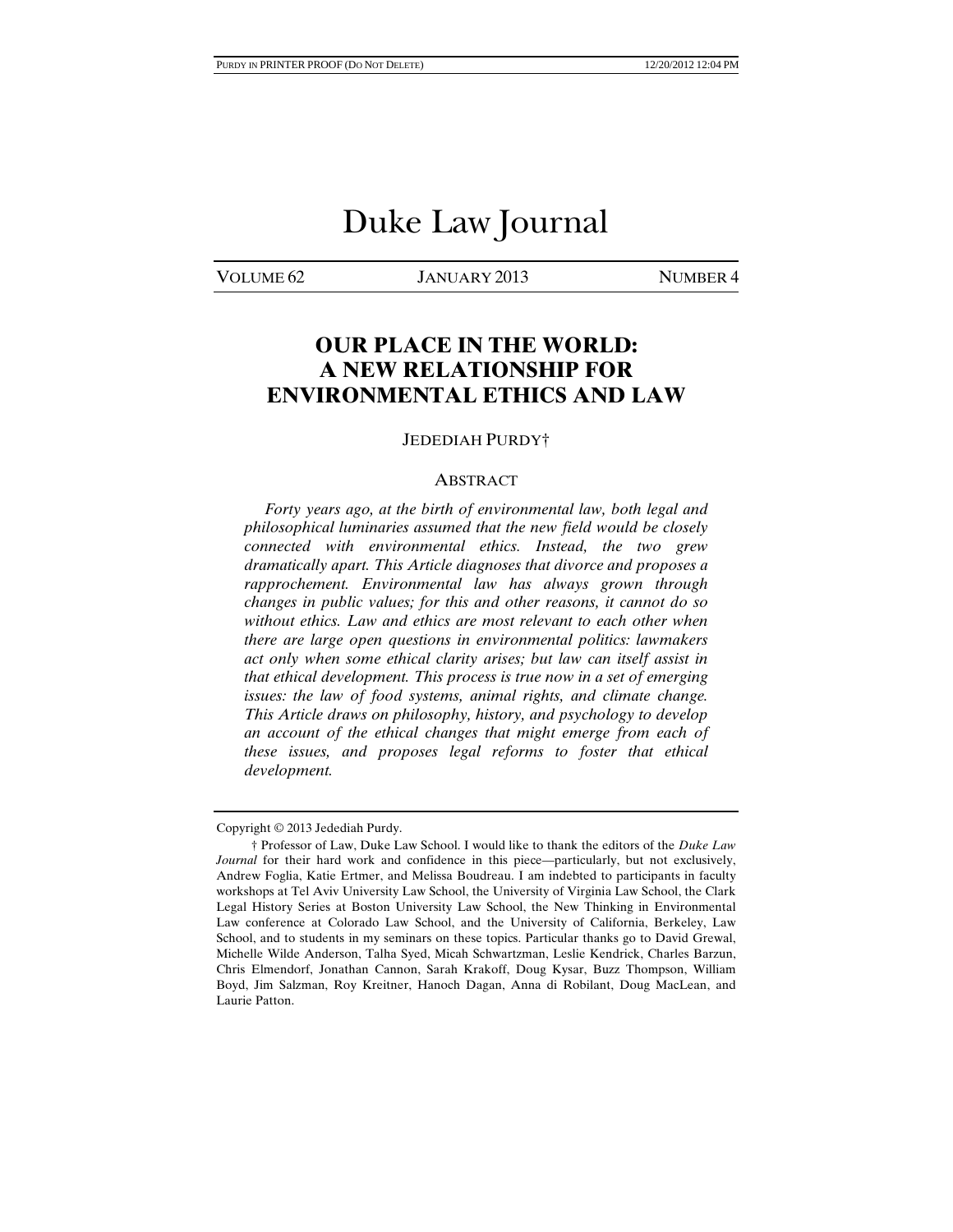### TABLE OF CONTENTS

| L.   |                                                             |  |
|------|-------------------------------------------------------------|--|
| II.  |                                                             |  |
|      |                                                             |  |
|      |                                                             |  |
|      |                                                             |  |
|      |                                                             |  |
|      |                                                             |  |
|      |                                                             |  |
| III. |                                                             |  |
|      | A. The Importance of Change in Environmental Ethics883      |  |
|      | $\mathbf{B}$ .                                              |  |
|      | C. Ways of Understanding Change in Environmental            |  |
|      |                                                             |  |
|      | 1. Hippocrates's Restraint: On Not Harming Another892       |  |
|      | 2. Who We Are Together: The Ethics of Solidarity 894        |  |
|      |                                                             |  |
|      |                                                             |  |
|      | 5. Acting, Being, and Seeing: Virtue Ethics 901             |  |
| IV.  | An Environmental Law of Ethical Change: Three               |  |
|      | Applications and the Case for Ethical Change, Revisited905  |  |
|      |                                                             |  |
|      | B. Animals and the Ethics of Encounters Across Species  912 |  |
|      |                                                             |  |
| V.   | Convergent Reasons for Law To Support Ethical               |  |
|      |                                                             |  |
|      |                                                             |  |
|      |                                                             |  |

### **INTRODUCTION**

 Toward the end of his 1971 book *A Theory of Justice*, John Rawls turns briefly to the topic of "right conduct in regard to animals and the rest of nature."<sup>1</sup> His remarks are not part of the book's general argument about "fair terms of social cooperation," which launched decades of philosophical debate about distributive justice and the basis of legitimacy for liberal government. Rather, the

 <sup>1.</sup> JOHN RAWLS, A THEORY OF JUSTICE 512 (1971).

 <sup>2.</sup> *Id.* at 21.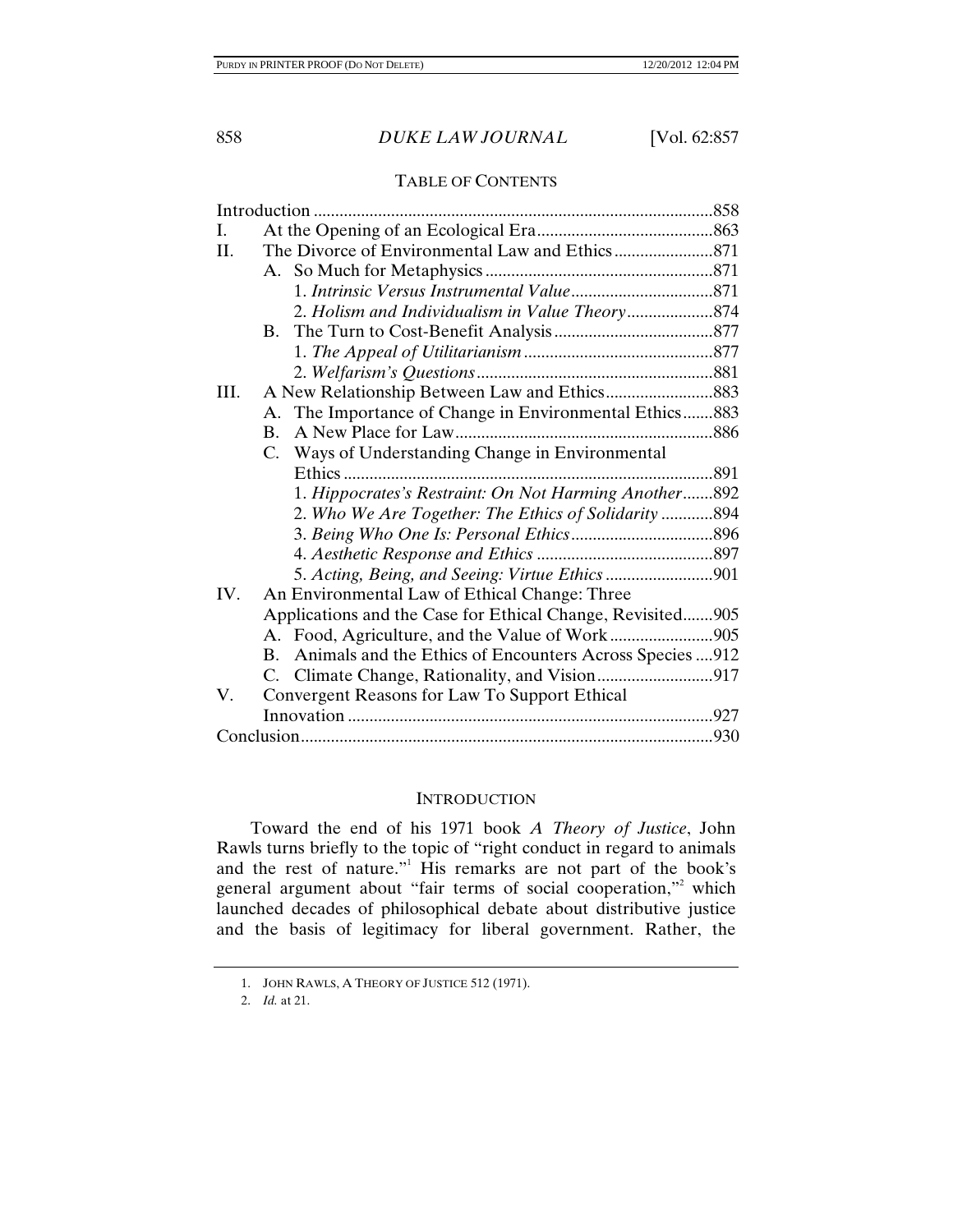discussion of nature is an instance of important moral questions that fall, Rawls says, outside the scope of justice.<sup>3</sup> That is, these are questions that cannot find their answer in reflection on how a society of equals should arrange its institutions to respect the freedom and moral standing of each member. The question of nature is about something else.

What is that something else? Rawls asserted that "[a] correct conception of our relations to animals and to nature" would depend on "metaphysics," which he defined as "a theory of the natural order and our place in it."<sup>4</sup> A towering figure in political philosophy, Rawls had a gift for seeing the heart of an issue. Yet his claim that environmental ethics needs metaphysics may seem surprising. In the decades since Rawls wrote, public discussion of environmental issues has tended away from high philosophy toward "practicality": lowbuilt ideas, with an emphasis on weighing costs and benefits and incrementally reforming familiar institutions like markets. The same has been true of the academic discussions most closely aligned with policymaking, notably in law schools. Professional philosophers have attempted some of the metaphysical investigations that Rawls recommended, but their arguments have had all the concrete impact of a tumbling butterfly's wing.<sup>5</sup>

So, was Rawls wrong? No, but the question is also more complicated than a simple right-or-wrong answer can capture. Much as philosophy may aim at timeless truth, it often succeeds best at distilling the unspoken premises of exactly its time and place. In his aside about the natural world, Rawls did just that. His assertion would have seemed plausible, if not self-evident, in Congress and on the opinion pages of major newspapers, and in both philosophy departments and law schools. It would also have resonated in the nascent environmental movement. In all these places, conversations about nature circa 1971 supposed that Americans were changing their ideas of the planet and their place on it.<sup>6</sup> It was ordinary to expect a new, "ecological" view of the human role in the world, with large, if unspecified, practical implications.

The decades following the publication of Rawls's *Theory of Justice* saw a parting of ways between ethics and more concrete fields

 <sup>3.</sup> *See id.* at 512.

 <sup>4.</sup> *Id.*

 <sup>5.</sup> *See infra* Part II.A–B.

 <sup>6.</sup> *See infra* Part I.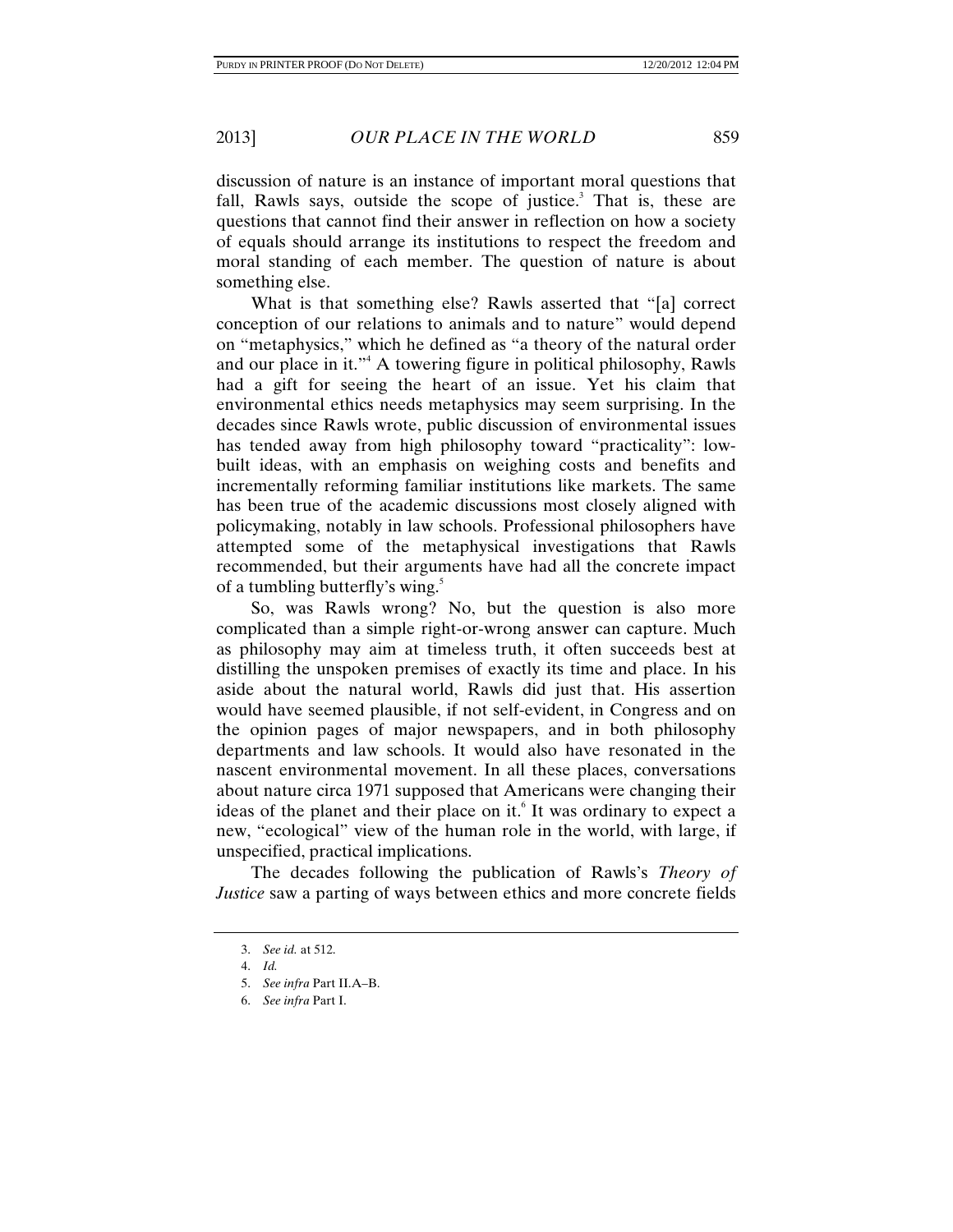such as politics and law. Environmental philosophers moved boldly into the questions that Rawls envisioned: what kind of value the natural world presents and how humans should approach it. At the same time, official decisionmaking pivoted more and more on costbenefit calculations, which steadily try to avoid metaphysicians' vast and ultimate questions. Normative work in environmental law and policy followed, revolving increasingly around the use and limits of  $cost\text{-}benefit$  analysis  $(CBA)$ .<sup>7</sup> After joining in early calls for an ambitious ethical agenda,<sup>8</sup> environmental lawyers, and others with their feet on the ground, largely ignored the questions that philosophers were pursuing.

Refocusing on normative questions might seem to suggest that Rawls was wrong about metaphysics, and even that environmental ethics is pretty much irrelevant to practical environmental decisions. But the lesson of these changes is not that environmental law has been without an ethical stance. CBA is not just a practical tool of policy but also a version of an ethical theory, welfarism, which is itself a version of one of the major schools of ethics, consequentialism.<sup>9</sup> The question is not how environmental law and policy got free of ethics, but how they got so heavily invested in one mode of ethics, to the exclusion of the rest.

Part of the answer is that, just as Rawls's call for high philosophy seemed obviously right in 1971, CBA seemed inescapable by the mid-1980s. In both cases, the theoretical approach distilled the attitudes of the time. As new environmental legislation dried up and environmental law became embedded in administrative agencies, a new set of questions presented itself to decisionmakers. Unlike in the heady period of new legislation that ran from roughly 1970 through 1977, the pressing questions no longer involved choosing governing values, but instead required balancing established goals that sometimes competed with one another.<sup>10</sup> CBA is especially suited to

 10. For a particularly sophisticated and antitotalizing consequentialist argument developed explicitly from within the state of post-1970s environmental law, see generally DANIEL A. FARBER, ECO-PRAGMATISM (1999), which argues that CBA is, at once, an indispensable tool

 <sup>7.</sup> *See infra* Part II.B.

 <sup>8.</sup> *See infra* Part I.

 <sup>9.</sup> Consequentialism holds that acts and policies are good or bad by virtue of their consequences. Welfarism takes well-being as the consequence that is relevant for ethical assessment. In the version of welfarism that CBA represents, consequences are assessed by the total social wealth produced under alternative policies, measured by various techniques for attaching prices to valued and disvalued outcomes.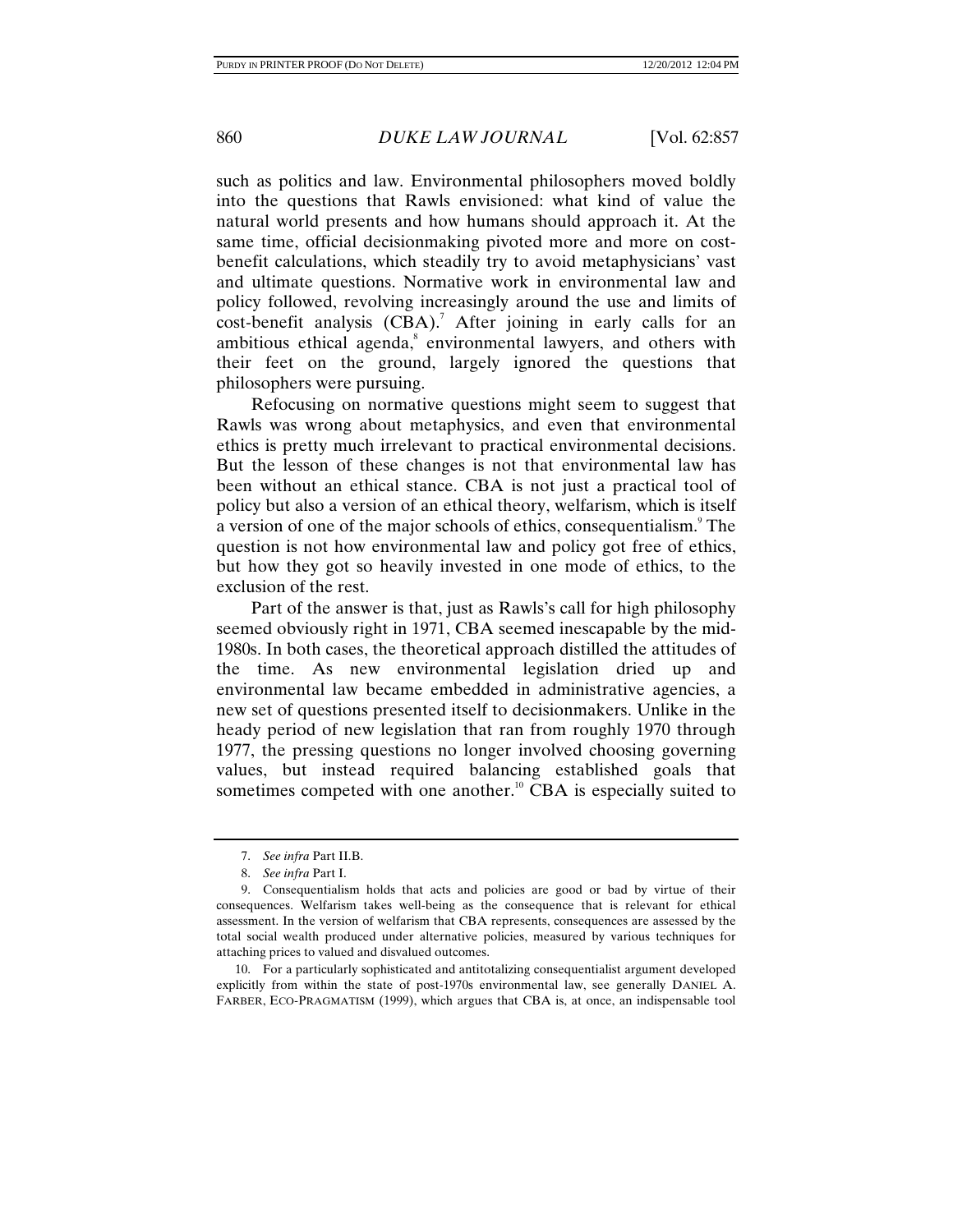this kind of decision, and soon both administrators and scholars were engaged in versions of it.

CBA also aspires to neutrality. The idea of getting the best bottom line of social benefit seems to sidestep clashing values. Of course, neutrality is not really possible because someone must decide what counts as a benefit and at what rate. CBA thus obscures conflict over basic values even as it tries to bring all parties to agreement on a common calculus. In the twentieth century, this common calculus has been a major source of its appeal. As mentioned a bit earlier, the late 1960s and early 1970s brought a peculiar cultural moment, when many people saw "environmental values" as both radical on the one hand and, on the other hand, self-evidently important, even objects of consensus. This moment of consensus soon gave way to renewed conflict over nature's value and our place in it, which marked the 1970s and 1980s. This conflict motivated the search for neutral standards in administering environmental law. Political conflict also blocked passage of new laws. Because legislation involves explicitly choosing values, and administration does not, the decline of Congressional lawmaking submerged basic values as much as the earlier spate of legislation had elevated them.

While environmental law and policy turned away from farreaching ethical speculation, philosophers were producing "theor[ies] of the natural world and our place in it."<sup>11</sup> These inquiries proved dramatically unhelpful in addressing practical problems. They tended to generate philosophical dilemmas that, if taken seriously, would all but disable decision making.<sup>12</sup> Because ethics, so formulated, was little help to decisionmakers, these developments invited the thought that law not only could get by without ethics, but had to, because it would

and a necessarily incomplete one, incapable of generating a comprehensive science of social assessment and decision.

 <sup>11.</sup> For a discussion of the efflorescence of theories of value in environmental ethics, see *infra* Part II.A.

 <sup>12.</sup> A classic instance is the conflict between holism and individualism as theories of environmental value. Holism embraces whole ecosystems, indeed, life itself, as the locus of value, but cannot account for the value of species or the suffering of individual animals. Individualism, concentrating on the experience of individual animals, cannot give a coherent account of the value of ecosystems. Thus, each attempt at a systematic philosophical account excludes much of the value that actually informs policy. For a discussion of this difficulty, see *infra* Part II.A.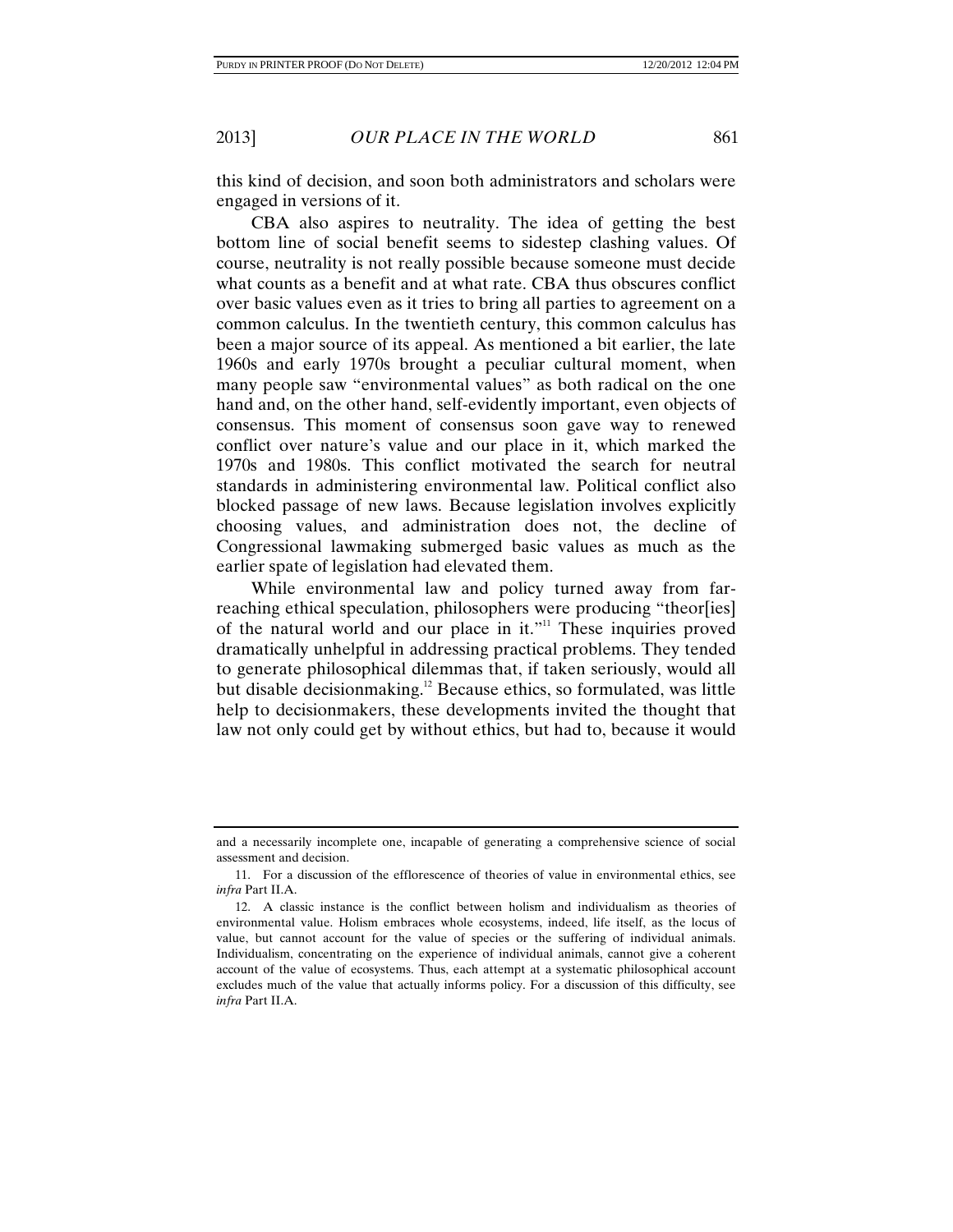not get usable guidance from philosophers. Ethics had ascended to a metaphysics that law could not use.<sup>13</sup>

Where does this parting of ways leave us? This Article argues that there is no necessary or essential disconnect between environmental law and environmental ethics. Rather, the relationship between the two has been deeply shaped by the changing context of events, and that change continues. Reviewing the history of environmental law and ethics from the 1970s forward shows that the relation between the fields is always partly a response to the constellation of the moment: it reflects what events have made obvious or unthinkable, urgent or trivial, up for grabs or closed to change. The near divorce of environmental law from ethics in the last few decades did not disclose a timeless truth but concentrated the movement from a time of political and cultural openness and dynamism to one of increasingly entrenched conflict across welldefined divisions. Part I sets out in greater detail how the events of the 1970s helped to inspire an ambitious vision of collaboration among legal scholars, lawmakers, and environmental philosophers. Part II then traces the decline of that ambition. Part II.A concentrates on the history of ideas, describing the directions that environmental philosophy took after the early 1970s and arguing that it failed to produce insights useful to lawmakers, in part because philosophers embraced an overly ambitious search for a general theory of environmental value. Part II.B focuses on the development of policy and legal scholarship, which turned increasingly from philosophical theories of value to CBA and theoretical issues surrounding it. This subpart argues that this change was partly responsive to a new political and institutional constellation: the questions presented to decisionmakers in a time of entrenched conflict and scant openness to new basic values were ones that played to CBA's strengths as a technical and ostensibly neutral method of tabulating established values.

Parts III and IV argue that, today, there is a chance for environmental law and ethics to develop a newly productive

 <sup>13.</sup> *See, e.g.*, Bryan Norton, *Which Morals Matter? Freeing Moral Reasoning from Ideology*, 37 U.C. DAVIS L. REV. 81, 82 (2003) (explaining that metaphysical questions are effectively irresolvable and, in recent decades, have distracted attention from opportunities to deal with more tractable issues in a pluralist and pragmatic way). *But see* Christopher Stone, *Do Morals Matter? The Influence of Ethics on Courts and Congress in Shaping U.S. Environmental Policies*, 37 U.C. DAVIS L. REV. 13, 49 (2003) (arguing that environmental ethics should redouble its efforts to achieve a coherent view of basic issues in value theory).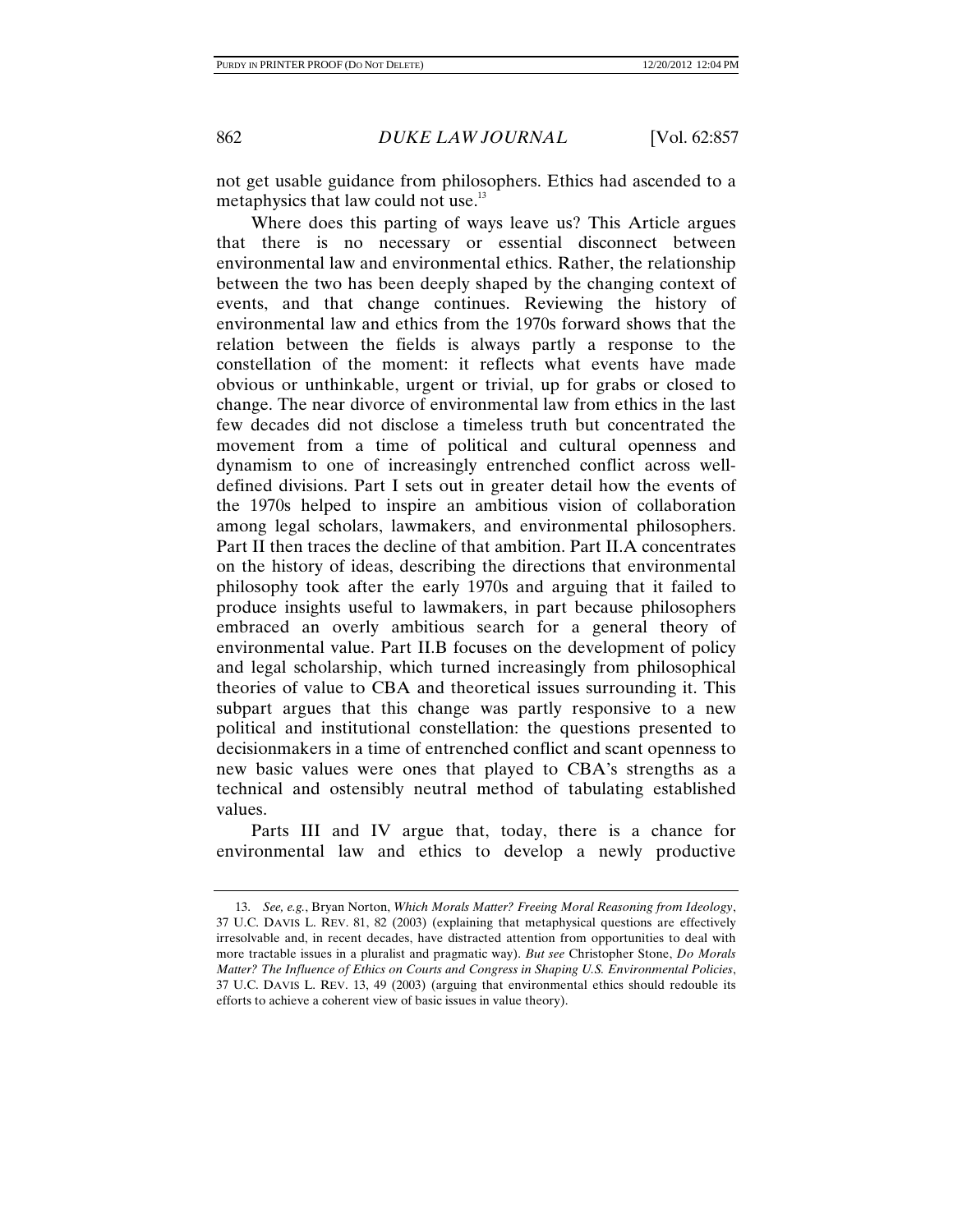relationship. Parts III.A and III.B argue that changing values have played a central role throughout the long history of U.S. lawmaking with respect to the natural world. An approach to ethics that could engage this long-term and continuing dynamism would forgo the ambition to craft general theories of environmental value in favor of a more responsive, pragmatic, and bottom-up approach in which environmental philosophy would both take cues from the changing currents of politics and culture and offer new formulations back to those tracts of the larger culture. Part III.C offers tools for this approach to ethics. It sets out four issues, at once practical and philosophical, that have structured major episodes of environmental value shaping and still do so today: social ethics, the question of how to live among others and in political communities; personal ethics, the problem of one's own identity and basic commitments; aesthetics, the response to the world's beauty, sublimity, and uncanniness; and virtue ethics, the matter of shaping one's character through practice to live a good life—in this case, especially in regard to nature.

Part IV turns to the law side of the law-and-ethics relationship. It concentrates on a new set of practical issues that are gathering energy around them and have the potential to be crucibles of ethical development. These issues are agriculture and food systems, the ethical status of animals, and climate change. Law and policy will be able to address these problems only by reference to values that have still to be worked out.<sup>14</sup> Formulating these values and finding ways of committing ourselves to them will mean engaging "theor[ies] of nature and our place in it."15 This Part examines the potential for ethical development contained in each issue area, using the tools presented in Part III to organize the discussion.

#### I. AT THE OPENING OF AN ECOLOGICAL ERA

A touchstone piece of early environmental-law scholarship exemplifies the openness and dynamism of the law-and-ethics relationship in the early 1970s. Professor Laurence Tribe's 1974 article on "Ways Not To Think About Plastic Trees," is a classic

 <sup>14.</sup> *See, e.g.*, Holly Doremus, *Constitutive Law and Environmental Policy*, 22 STAN. ENVTL. L.J. 295, 297 (2003) (discussing the unavoidable feedback effects among legal goals, policy instruments, and personal and social values, and the need to keep all of these in view at once).

 <sup>15.</sup> RAWLS, *supra* note 1, at 512.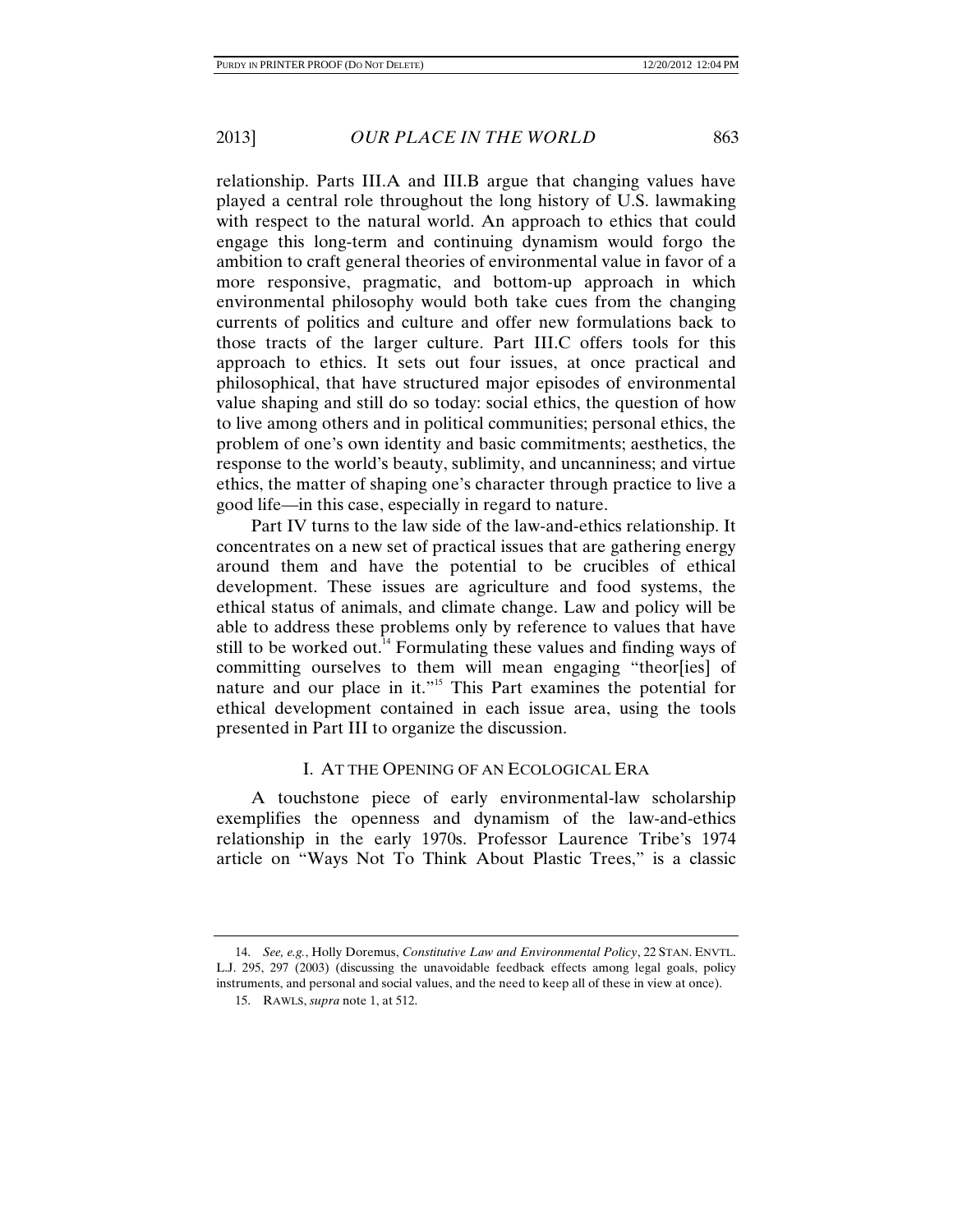meditation at the intersection of environmental law and ethics.<sup>16</sup> It also has an exotic savor today. Writing in the *Yale Law Journal*, Tribe took on the "metaphysical" themes that Rawls had called for three years earlier. He asked how law should conceive of the value of nature and gave an answer that was no less than a theory of the natural world and the human place in it.

Tribe argued that CBA distorted some of the most important values relevant to environmental policy. His title conjured up a question that he thought captured the difficulty: if, in some (maybe not so distant) future time, plastic trees pleased human viewers just as much as natural ones, could CBA distinguish between living wood and dead plastic?<sup>17</sup> If not, what does that reveal about the technique?<sup>18</sup>

Tribe argued that, if people were just as happy with plastic trees, CBA was committed to honoring that taste.<sup>19</sup> This commitment, he argued, shows something basic about CBA: it treats human satisfactions as the only consideration relevant to environmental decisions.<sup>20</sup> But, according to Tribe, people often entered into environmental debate because they believed that some place, species, or system deserved care or respect for its own sake.<sup>21</sup> Expressing the value of the natural entity in terms of one's own satisfaction—as in, "I would be happier if we didn't pollute the river"—distorted this ethical motivation. Using the language of CBA turned "obligation into selfinterest."<sup>22</sup>

Tribe urged lawmakers to recognize "rights" for natural entities, especially the procedural right of standing, the power to bring a legal

 <sup>16.</sup> Laurence H. Tribe, *Ways Not To Think About Plastic Trees: New Foundations for Environmental Law*, 83 YALE L.J. 1315 (1974).

 <sup>17.</sup> *See id.* at 1315–17 ("While it might appear initially that nature surrogates would be antithetical to the ecological concern embodied in present environmental legislation and policy, a closer analysis leads to precisely the opposite conclusion. The perpetually green lawn and the plastic tree . . . are expressions of a view of nature fully consistent with the basic assumptions of present environmental policy. These assumptions . . . make all environmental judgment turn on calculations of how well human wants, discounted over time, are satisfied.").

 <sup>18.</sup> *See id.* ("'[N]ature surrogates' provide an illuminating metaphor through which to expose and criticize certain premises which underlie most current discussions of environmental thought, law, and policy.").

 <sup>19.</sup> *Id.* at 1326.

 <sup>20.</sup> *See id.* at 1326, 1328–30.

 <sup>21.</sup> *See id.* at 1329–31 ("To offer a simple illustration, suppose a person feels an obligation to protect a wilderness area from strip mining. The initial perception of that obligation is likely to take the form of sympathy for the wildlife and vegetation which would be destroyed or displaced.").

 <sup>22.</sup> *Id.* at 1331.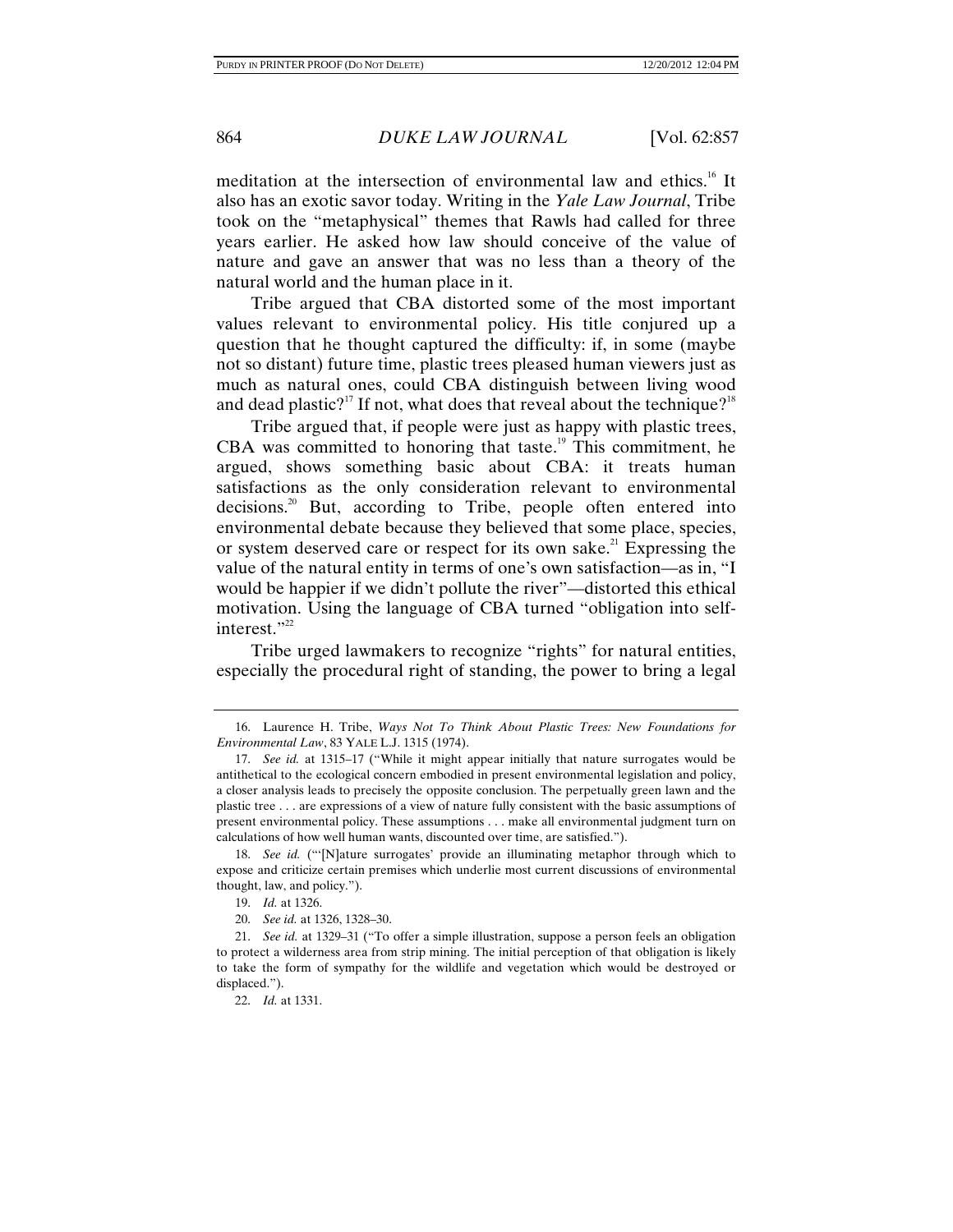action under one's own name.<sup>23</sup> As a practical matter, this grant of standing would mean that advocacy groups could bring suit in the name of a threatened species or waterway, rather than find some person affected by the problem who could qualify as a plaintiff. The difference might seem small, but for Tribe the stakes lay in human consciousness: "We should be capable of perceiving intrinsic significance—sanctity, if you will—in the very principles . . . according to which we orchestrate our relationships with . . . the physical world of which we are a part."<sup>24</sup> Legal and moral concepts such as rights assumed that rights holders mattered, regardless of whether their existence satisfied any human preferences. Enforcing rights for natural things would therefore spur moral reflection on the importance of those things: by recognizing rights in nature, law could keep the mind open to the value of nature.<sup>25</sup>

Tribe thought this point especially urgent because of a theory of human freedom. We are always taking two very different attitudes toward value at the same time. On the one hand, we *decide* what we value: we make choices and commitments.<sup>26</sup> We vote, pass laws, and adopt and amend constitutions. On the other hand, we do not believe these choices are arbitrary: we *acknowledge* value, in other people, institutions, and nature, and our choices are part of this acknowledgement.<sup>27</sup> If we had no choice, we wouldn't be free; but if we ever "just decided," we would no longer be acknowledging value.<sup>28</sup> Tribe argued that CBA treats our valuing of nature as "just deciding," and that treating nature as having rights or standing would keep alive both sides of the relationship—acknowledging and choosing, in a reciprocal dance.<sup>29</sup> In this way, free human beings could identify,

 28. The language of "acknowledging" and "deciding" is mine, not Tribe's, although it tracks his argument precisely and, I think, in somewhat clearer fashion than his formulations.

 29. *See id.* at 1338–45 ("If transcendence degenerates ultimately into choice without commitment to principle and if immanence ultimately disintegrates into principles incapable of change, what must be sought is a synthesis of immanence with transcendence—of sacred observer with grand manipulator." (citation omitted)).

 <sup>23.</sup> *See id.* at 1340–43.

 <sup>24.</sup> *Id.* at 1339.

 <sup>25.</sup> *See id.* at 1340–46 (describing "the concept of rights for natural objects" as "a plausible . . . first turn along the spiral of process through which we might grope toward an evolving environmental ethic").

 <sup>26.</sup> *See id.* at 1326–27 ("To be free is to choose what we shall want, what we shall value, and therefore what we shall be.").

 <sup>27.</sup> *See id.* at 1327 ("But . . . we must [also] . . . choose in terms of commitments we have made to bodies of principle which we perceive as external to our choices and by which we feel bound  $\dots$ .").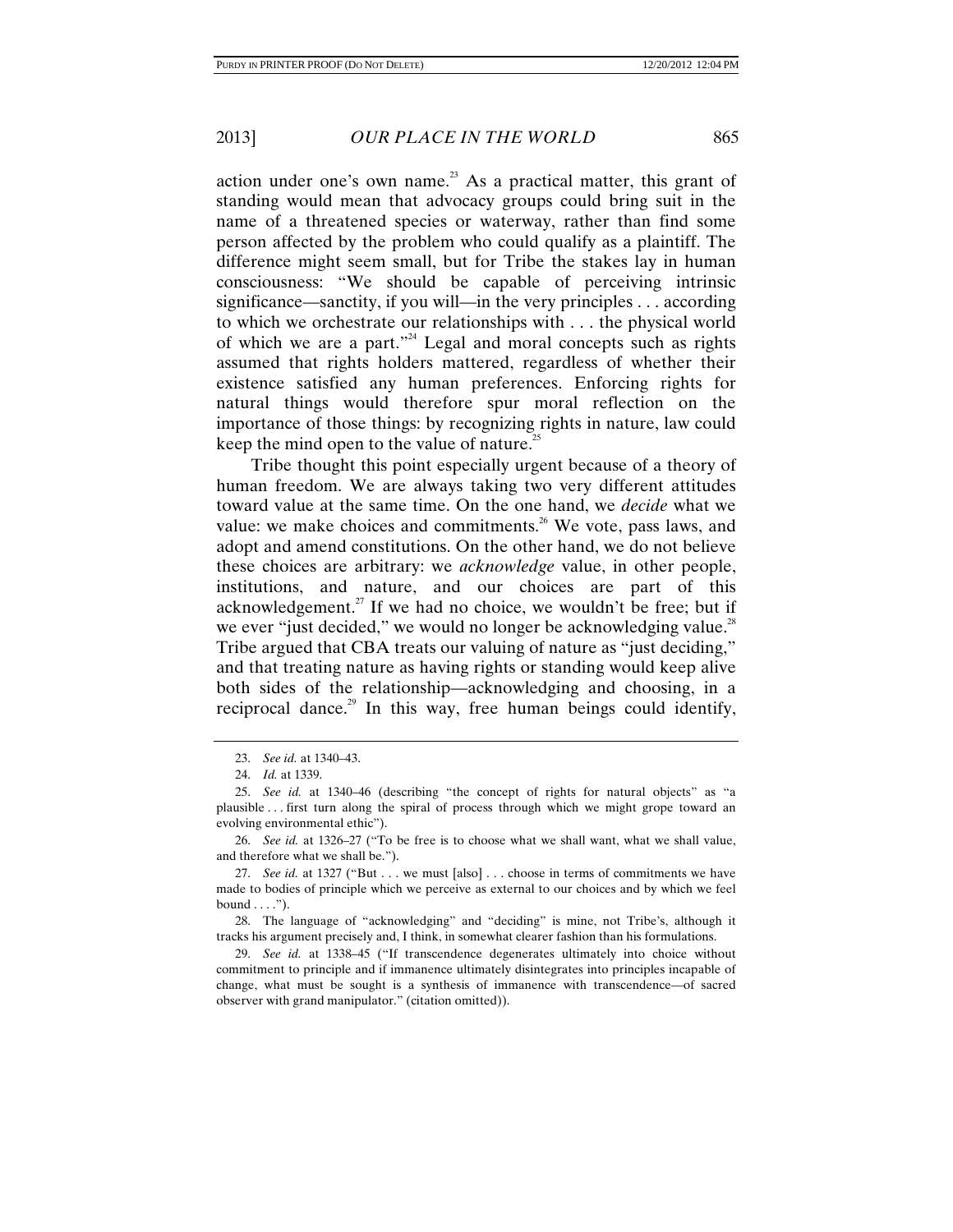adopt, and revise ways of respecting a morally valuable world.<sup>30</sup> He thus did not insist that it is true in some hard-to-specify sense that "trees have rights," or argue that natural entities have enough of the characteristics that rights protect in people (interests, self-awareness, capacity to plan) that they "objectively" deserve rights. Instead, the key thing is that people feel that nature matters, and act on this conviction. $31$ 

Tribe's argument, a founding classic in the field, comports beautifully with what Rawls had recently proposed. Tribe's argument was higher flown than the more lawyerly concerns of many other environmental-law scholars, but his concerns were hardly alien to the field. In another landmark argument, Professor Christopher Stone proposed that natural entities should have standing (via courtrecognized trustees), less for "legal-operational"<sup>32</sup> reasons than because it might contribute to "a radical new theory or myth—felt as well as intellectualized—of man's relationships to the rest of nature," in which "we may come to regard the Earth . . . as one organism, of which Mankind is a functional part."<sup>33</sup> That is more or less Tribe's proposal. Lynton Caldwell, the policy scientist whose proposal for a national environmental-planning regime formed the basis of the National Environmental Policy Act (NEPA), $34$  presented the stakes of this preeminently formal statute in similar terms. He argued in 1970 that "two major ways of looking at the world have characterized man's attitude . . . ; the first may be termed *economic*, the second *ecological*."35 The first he described as embracing a simple ethic: "to

 34. National Environmental Policy Act of 1969, Pub. L. No. 91-190, 83 Stat. 852 (1970) (codified as amended at 42 U.S.C. §§ 4321–4347 (2006 & Supp. IV 2011)).

 <sup>30.</sup> *See id.* ("If the evolving processes we adopt are somehow to synthesize the ideals of immanence with those of transcendence, it follows also that those processes must embody a sense of reverence for whatever stands beyond human manipulation and its willed consequences, as well as a stance of criticism toward all that is given and a commitment to the conscious improvement of the world.").

 <sup>31.</sup> *Id.* at 1345–46.

 <sup>32.</sup> Christopher Stone, *Should Trees Have Standing?: Toward Legal Rights for Natural Objects*, 45 S. CAL. L. REV. 450, 480 (1972). Professor Holly Doremus also picks out Professor Stone's article as an emblem of a moment of plasticity in environmental values. *See* Holly Doremus, *Environmental Ethics and Environmental Law: Harmony, Dissonance, Cacophony, or Irrelevance?*, 37 U.C. DAVIS L. REV. 1, 1–7 (2003) (identifying Professor Stone's article as a "classic" that "articulated a number of important insights" as to why nature may have a "claim to ethical consideration").

 <sup>33.</sup> Stone, *supra* note 32, at 498–99.

 <sup>35.</sup> LYNTON KEITH CALDWELL, ENVIRONMENT: A CHALLENGE FOR MODERN SOCIETY 237 (1970).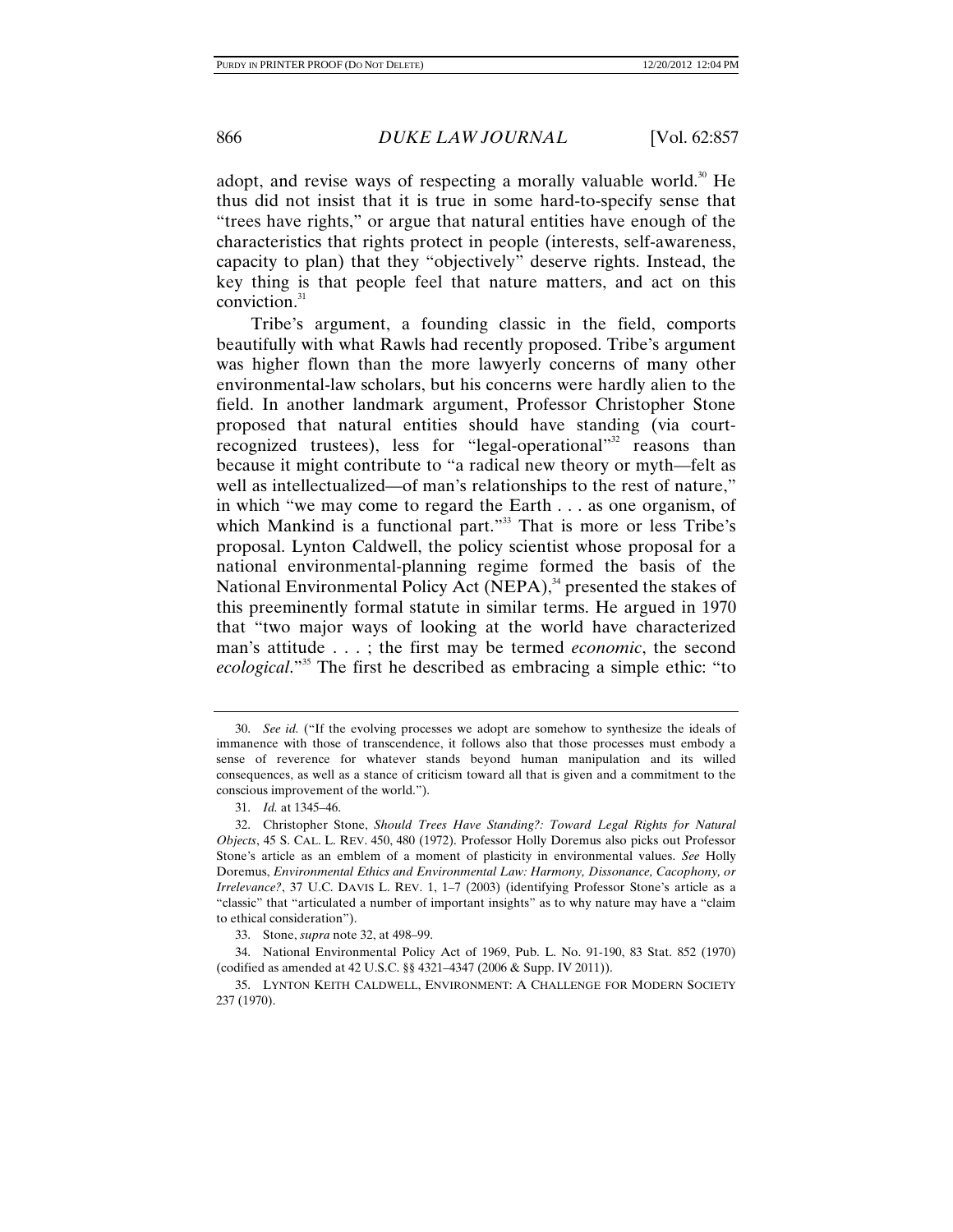make nature serve man's material needs."<sup>36</sup> Ecology, by contrast, adjusted human purposes and values in recognition of the continuity and interdependence of life. $37$  As Caldwell envisioned it, NEPA would help to put an ecological way of thinking at the heart of U.S. law.<sup>38</sup> This aspiration is particularly striking today, when NEPA is regarded as an almost entirely procedural law, which requires federal agencies to produce lengthy reports before undertaking major decisions, but imposes no particular values on those choices.<sup>39</sup>

As mentioned in the Introduction, proposals like these found support from all directions: the courts, allied academic fields, national politics, media, and social movements. Take the seminal environmental-standing case, *Sierra Club v. Morton*. 40 Here, the Supreme Court considered whether the Sierra Club could sue to oppose development in California's Mineral King Valley, and ruled that the group had standing to appear in court only if at least one of its members used the disputed area and would be affected by the proposed development.41 The case is most famous, though, for Justice Douglas's animist-toned dissent, which adopted the language and spirit of proposals to recognize natural entities as legal actors: "The river as plaintiff speaks for the ecological unit of life that is part of it. . . . The voice of the inanimate object, therefore, should not be stilled."42 Less well remembered, because less colorful, is Justice Harry Blackmun's dissent, which called for "an imaginative expansion of our traditional concepts of standing" in light of the urgency of environmental problems and the "sincere, dedicated, and established status" of the Sierra Club with respect to conservation.<sup>43</sup> Justice Blackmun argued for granting more or less automatic standing to groups such as the Sierra Club because, as several federal appeals

 <sup>36.</sup> *Id.*

 <sup>37.</sup> *See id.* at 238 ("[T]he ecological viewpoint might be described in these terms: Man is a part of his own environment and is in dynamic equilibrium with it; this total environment exists in dynamic equilibrium governed by natural 'laws' . . . .").

 <sup>38.</sup> *See id.* at 212–13 (implying that NEPA represents the institutionalization of social concern for the environment).

 <sup>39.</sup> *See* Mark Squillace & Alexander Hood, *NEPA, Climate Change, and Public Lands Decision Making*, 42 ENVTL. L. 469, 475 (2012) ("[T]he U.S. Supreme Court has made clear that NEPA's [environmental impact statement] requirement is procedural and not substantive . . . .").

 <sup>40.</sup> Sierra Club v. Morton, 405 U.S. 727 (1972).

 <sup>41.</sup> *Id.* at 728–32 (plurality opinion).

 <sup>42.</sup> *Id.* at 743, 749 (Douglas, J., dissenting).

 <sup>43.</sup> *Id.* at 757–58 (Blackmun, J., dissenting).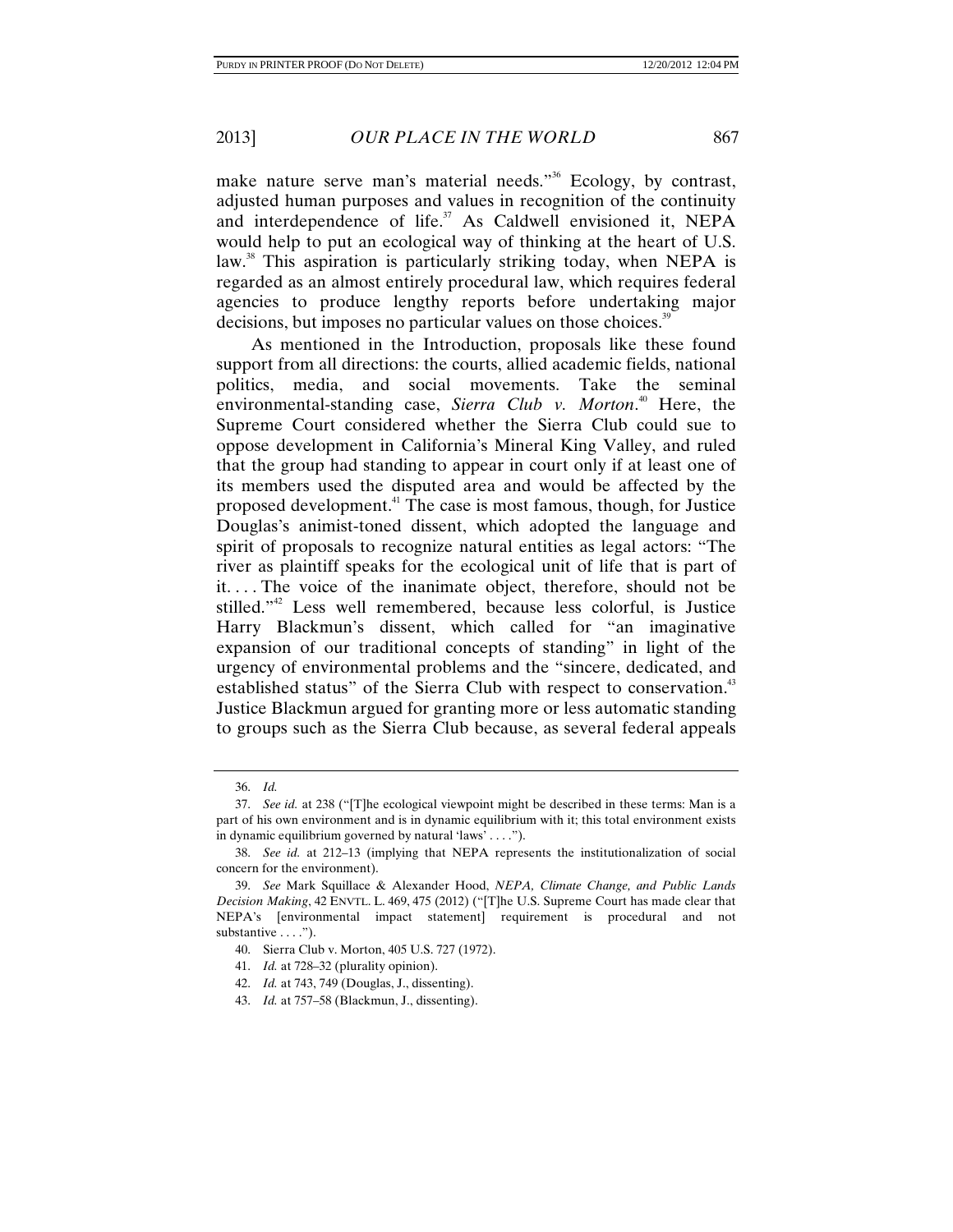courts had recently concluded, these conservation advocates were agents of public interest.<sup>44</sup> The opinions that these Justices wrote were possible, even though their proposals failed, because there was widespread perception of a clear, definite public interest in environmental protection. Whether the courts called the representatives of that interest "the river as plaintiff" or the Sierra Club as private advocate of public values, honoring the natural world meant supporting conservation; it also meant holding consciousness open to new roles for nature.<sup>45</sup>

In the early 1970s, the language of changing ethical consciousness waxed bold even in Congress, where major environmental statutes passed by overwhelming margins between 1969 and 1973.<sup>46</sup> Speaking in support of the Clean Water Act,<sup>47</sup> Senator John Sherman Cooper of Kentucky insisted that the bill "asserts the primacy of the natural order on which all, including man, depends."48 Senator Jennings Randolph of West Virginia also voiced this moral view of the antipollution statutes, specifically the Clean Air Act.<sup>49</sup> Randolph praised the Act's sponsor, Senator Edmund Muskie of Maine, for "emphasiz[ing] the personal obligation . . . a rebirth, I should say, of responsibility on the part of the individual citizen of this country,"50 which Muskie hastened to affirm: "There has to be a commitment to it by every citizen, not only with respect to the activities of others, but with respect to each citizen himself  $\dots$ ."<sup>51</sup>

 <sup>44.</sup> *Id.* at 757–60.

 <sup>45.</sup> This was very different from the view of the area as a constellation of clashing interest groups with various enforcement and antienforcement agendas that would come to dominate standing doctrine from the mid-1980s forward. *See* Lujan v. Defenders of Wildlife, 504 U.S. 555, 561–62 (1992) (distinguishing between the unproblematic case in which the plaintiff is "himself" the object of regulation and the much more vexed case where the plaintiff complains of government's failure to regulate a third party); Antonin Scalia, *The Doctrine of Standing as an Essential Element of the Separation of Powers*, 17 SUFFOLK U. L. REV. 881 (1983) (arguing that the central judicial responsibility is to protect the rights of individuals against government, with the assertion of property rights against regulation being paradigmatic).

 <sup>46.</sup> *See* RICHARD M. LAZARUS, THE MAKING OF ENVIRONMENTAL LAW 69 (2004) ("The average vote in favor of major federal environmental legislation during the 1970s was 76 to 5 in the Senate and 331 to 30 in the House  $\dots$ .").

 <sup>47.</sup> Clean Water Act, Pub. L. No. 92-500, 86 Stat. 816 (1972) (codified as amended at 33 U.S.C. §§ 1251–1387 (2006 & Supp. IV 2011)).

 <sup>48. 117</sup> CONG. REC. 38,819 (1971) (statement of Sen. John Sherman Cooper).

 <sup>49.</sup> Clean Air Act, Pub. L. No. 91-604, 84 Stat. 1676 (1970) (codified as amended at 42 U.S.C. §§ 7401–7671q (2006 & Supp. IV 2011)).

 <sup>50. 116</sup> CONG. REC. 42,392 (1970) (statement of Sen. Jennings Randolph).

 <sup>51.</sup> *Id.* (statement of Sen. Edmund Muskie).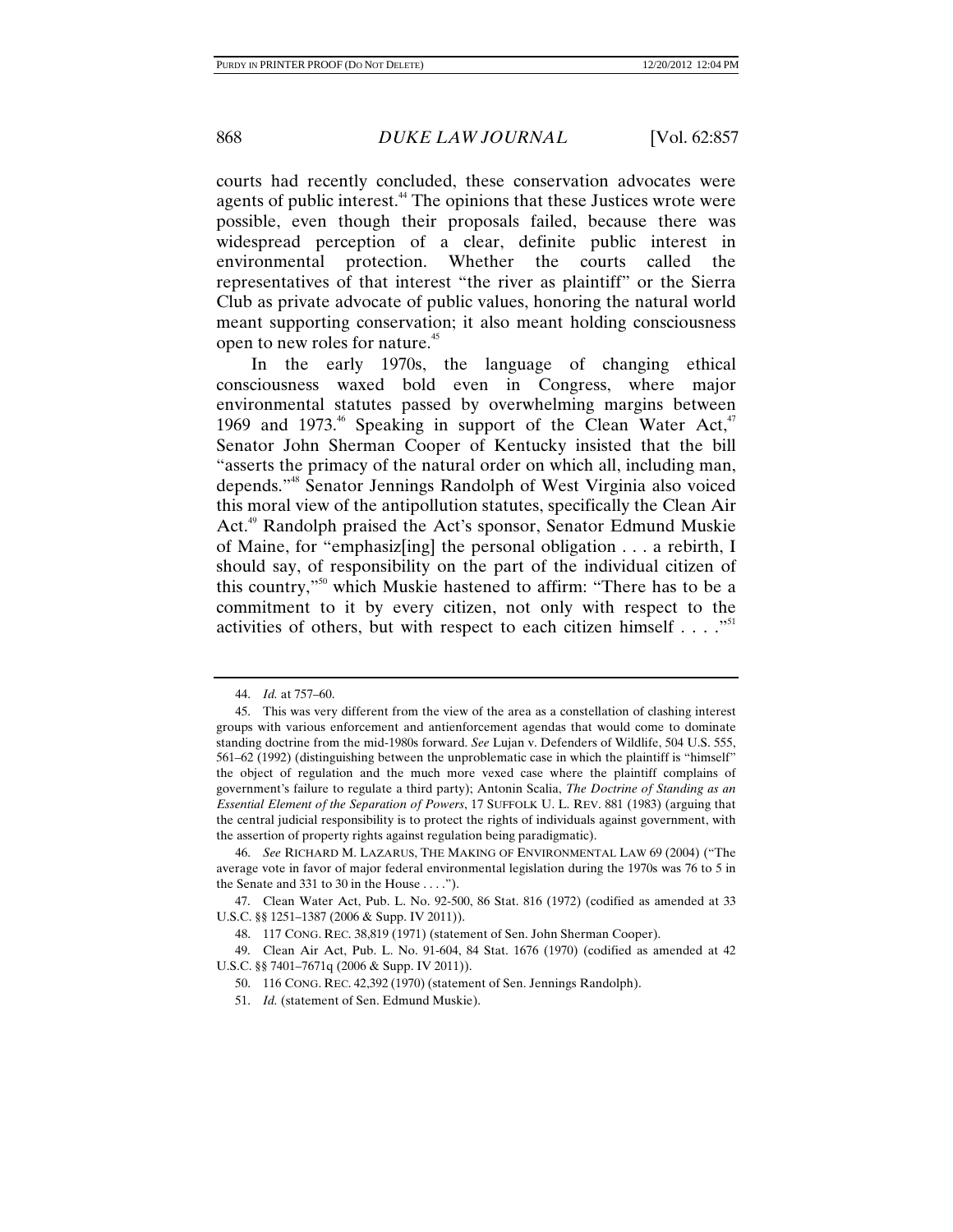Expressing confidence that "[t]he whole intent" of such statutes was "to make a national commitment,"52 Senator Muskie optimistically announced of the Clean Air Act: "This bill is going to require that the American motorist change his habits, his tastes, and his driving appetites.  $\ldots$  The consumer also must make sacrifices  $\ldots$  . . ...<sup>553</sup> These statutes were not to be understood simply as technical measures, though they were also that: in the minds of some of their most important supporters, they represented the adoption of new shared principles, which would have to take effect both in institutions and in the values and habits of individuals.

Popular conversation went even further. The editors of *Time* asserted that modern economic life rested on a view of "technological man as the personification of Faust, endlessly pursuing the unattainable<sup>"54</sup> and traced "the environment crisis" to the "deeply ingrained assumptions" that "nature exists primarily for man to conquer  $\dots$  [and] is endlessly bountiful."<sup>55</sup> Speaking for a rising (if ephemeral) consensus among liberal elites, columnist Flora Lewis wrote of ecology: "The ideas . . . are so fundamentally new, so drastically opposed to the heritage of many centuries, they are painful to absorb. . . . Environmental harmony requires a much deeper review of western thought, now challenged on almost every level."<sup>56</sup>

Social movements and cultural innovators sounded the same notes. Environmentalists asserted that "ecology [which yesterday] was a science  $\dots$  had better become something like a religion,"<sup>57</sup> and called for a "cultural transformation" marked by "personal commitment to a new philosophy and poetry of ecology."58 The syncretic spiritual movements of the 1970s did indeed take a strong ecological cast, combining strands of Asian teaching with the nature-

 <sup>52. 118</sup> CONG. REC. 36,872 (1972) (statement of Sen. Edmund Muskie).

 <sup>53. 116</sup> CONG. REC. 33,096 (1970) (statement of Sen. Edmund Muskie). The previous two quotes address different legislation, the Clean Water Act and Clean Air Act, respectively. The discussion of the two is remarkably similar in tone.

 <sup>54.</sup> Burt Shavitz, *Fighting To Save the Earth from Man*, TIME, Feb. 2, 1970, at 56, 62.

 <sup>55.</sup> *Id.* at 62–63.

 <sup>56.</sup> Flora Lewis, *Instant Mass-Movement*, L.A. TIMES, Apr. 29, 1970, at B7.

 <sup>57.</sup> Elizabeth Rogers, *Protest!*, SIERRA CLUB BULL., Dec. 1969, at 20 (quoting an editorial by Kerry Thornley, published in the War Resisters League's *Workshop in Nonviolence*).

 <sup>58.</sup> Connie Flateboe, *Environmental Teach-In*, SIERRA CLUB BULL., Mar. 1970, at 14, 15.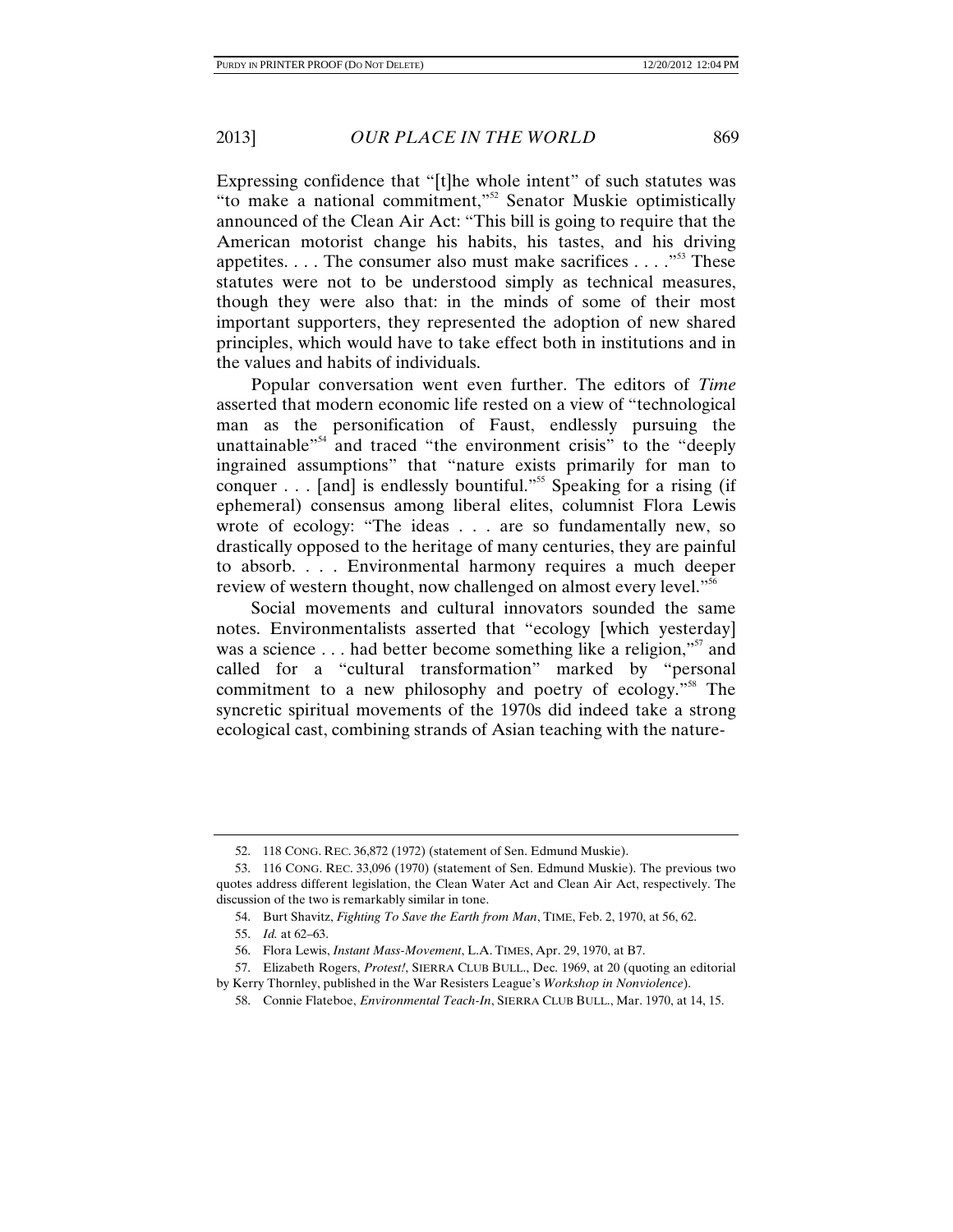oriented Romanticism of the U.S. tradition.<sup>59</sup> In a work of synthetic history and moral advocacy, Professor Roderick Nash, author of the lastingly important *Wilderness and the American Mind*,<sup>60</sup> argued that the evolution of moral and legal consciousness over centuries should now culminate in recognizing the moral importance of natural entities, living and otherwise, for their own sake. $61$ 

All of this is in the spirit of what Professors Tribe and Stone wanted to see: the codevelopment of environmental law and ethical consciousness. The question of "the order of nature and our place in  $it^{\gamma62}$  seemed to be on the national agenda, not just available but unavoidable, and open to all kinds of new answers. This was true in law, politics, and the broader run of culture. The task seemed to be to rethink traditional fields of thought and practice in light of ecological principles and the environmental crisis.

Change came soon enough. In the decades that followed, conservation would come to seem more a partisan position than a point of public consensus. Fewer people expressed the conviction that honoring nature could change consciousness and institutions. Environmental law and politics came to seem more trench warfare on the one hand, administrative and managerial problem on the other, than a site of common interest and source of transformation. In the early 1970s, then, environmental ethics and law stood briefly back-toback and strode rapidly in opposite directions.

 <sup>59.</sup> Paul Shepard wrote in *The Subversive Science*, a 1969 treatment of the political and ethical meaning of ecology, that

we must . . . affirm [nature's] metabolism as our own—or rather, our own as part of it. To do so means . . . a wider perception of the landscape as a creative, harmonious being . . . . [W]e must affirm that the world is a being, a part of our own body.

Paul Shepard, *Introduction: Ecology and Man—A Viewpoint*, *in* THE SUBVERSIVE SCIENCE: ESSAYS TOWARD AN ECOLOGY OF MAN 1, 3 (Paul Shepard & Daniel McKinley eds., 1969). In the same spirit, Buddhist popularizer Alan Watts argued that continuity among all things, joined with the role of perception in creating experience, meant that "[o]ur whole knowledge of the world is, in one sense, self-knowledge," a conclusion he claimed should be deeply reassuring. Alan Watts, *The World Is Your Body*, *in* THE ECOLOGICAL CONSCIENCE 181, 188 (Robert Disch ed., 1970).

 <sup>60.</sup> RODERICK F. NASH, WILDERNESS AND THE AMERICAN MIND (1967).

 <sup>61.</sup> *See* RODERICK F. NASH, THE RIGHTS OF NATURE: A HISTORY OF ENVIRONMENTAL ETHICS 13–32 (1989) (tracing the development of the rights of nature); NASH, *supra* note 60, at 269–71 (same).

 <sup>62.</sup> RAWLS, *supra* note 1, at 512.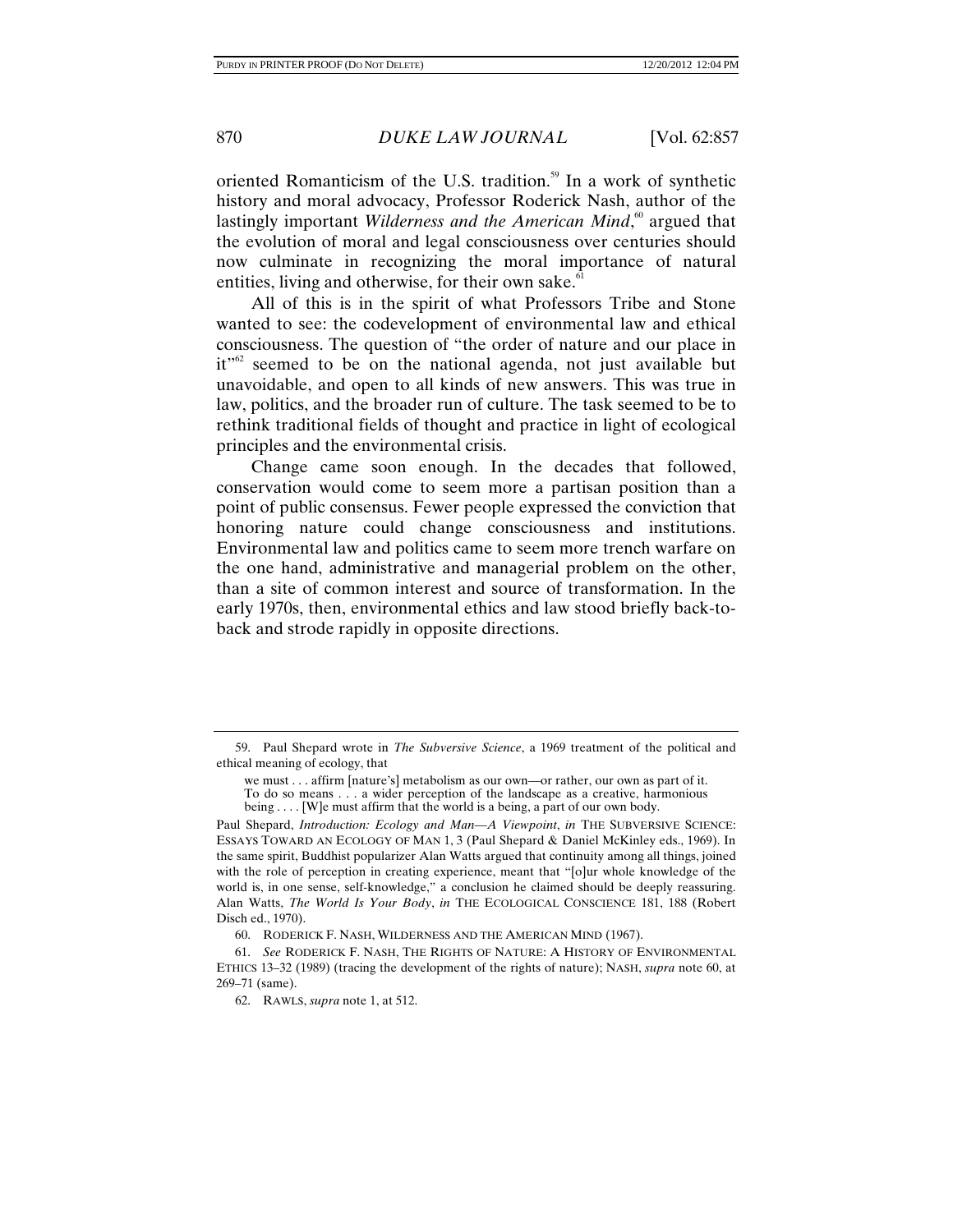#### II. THE DIVORCE OF ENVIRONMENTAL LAW AND ETHICS

#### *A. So Much for Metaphysics*

Professional ethicists soon took up the invitation to explore the new frontier of environmental values. If there were a "natural order of things" that deserved moral respect, if nature had value that was not based on serving human interests, how should people make sense of all this? Such philosophical questions were natural, even unavoidable, in light of the turn that the broader conversation had taken.

This Article does not give an encyclopedic account of forty years of work in environmental ethics. Instead it sets out a few major, exemplary developments and their relation (or lack of relation) to environmental law. Much of the important early work in environmental ethics centered on value theory, that is, on what matters and why. Philosophers argued that the inherited vocabularies of ethics could not capture the value of nature, focused as they were on human interests (in consequentialism) and rights (in deontological and contract theories).<sup>63</sup> Some further account of value seemed necessary. Traditional vocabularies seemed unable, for instance, to make sense of the following example. Imagine a solitary human being, perhaps the last in the world, or perhaps Robinson Crusoe about to be rescued from an island to which no one would ever return.<sup>64</sup> Why should this person, unbound by considerations rooted in other people's rights or interests, not despoil nature, kill the last pod of blue whales, and so forth? Vocabularies based in human interests and rights gave no basis for an answer. Yet surely a view of ethics that was inarticulate about this question was seriously incomplete. A philosophical account of nature's value should provide better guidance for our non-Crusoe circumstances, illuminating the considerations that should stay Crusoe's hand and helping us integrate these with more familiar values.

1. *Intrinsic Versus Instrumental Value*. This issue gave rise to a set of arguments about whether nature has "intrinsic value," and, if so, what that value means for humans. Some argued that

 <sup>63.</sup> *See, e.g.*, Richard Sylvan (Routley), *Is There a Need for a New, an Environmental, Ethic?*, *in* ENVIRONMENTAL ETHICS 47 (Andrew Light & Holmes Rolston III eds., 2003) ("[T]he important Western traditions exclude an environmental ethic . . . .").

 <sup>64.</sup> *See id.* at 49–50 (providing various examples of Robinson Crusoe-like scenarios).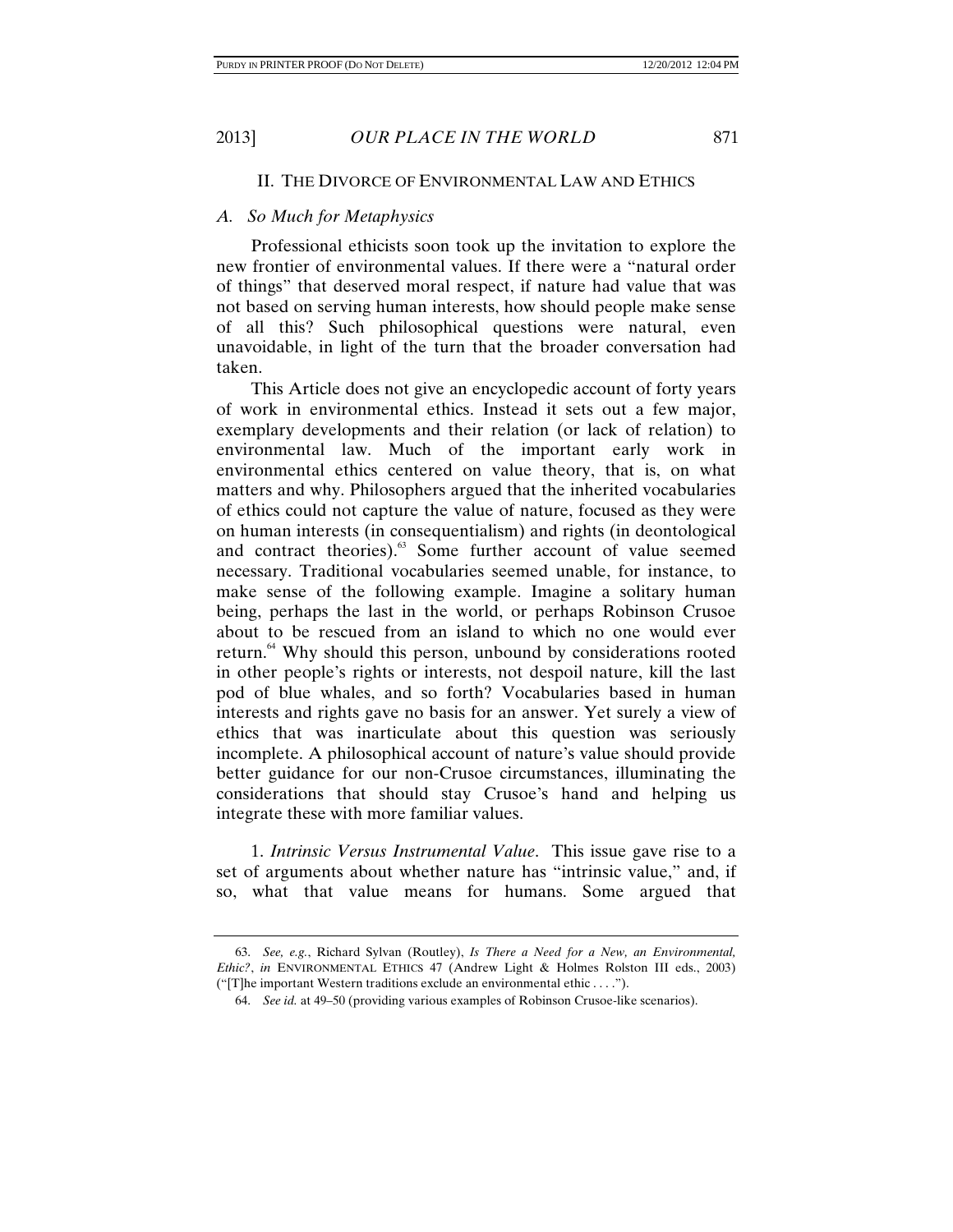"anthropocentric" accounts of value must yield to a "biocentric" view locating value in life itself (and other aspects of self-organizing nature such as species, ecosystems, and even the planet).<sup>65</sup> In its strongest versions, sometimes called "ecocentric" and associated with "deep ecology," this perspective offered a new theory of value in general, presenting human interests and rights as just one example of the ethical weight of all of self-organizing nature.<sup> $66$ </sup> At the opposite pole was the resolutely anthropocentric position that the concept of value makes no sense independent of human beings *for whom* the value matters.<sup>67</sup> Saying that trees have value is like saying that they have a political system—a misplaced projection of something that uniquely characterizes the life of human beings. As with any philosophical debate, there were all manner of intervening variations, bristling with distinctions.<sup>68</sup>

This line of value theory ran into two walls. The first was a limit on the theory's internal conceptual development. The second was a

 <sup>65.</sup> *See* Kenneth E. Goodpaster, *On Being Morally Considerable*, 75 J. PHIL. 308, 308–25 (1978) (arguing that accepting the value of life in all its forms provides the only nonarbitrary account of value, and that this implies an ethic of respect for life in all its forms); Holmes Rolston III, *Value in Nature and the Nature of Value*, *in* ENVIRONMENTAL ETHICS, *supra* note 63, at 143 (arguing that every level of living organization, from plants through species and ecosystems, has a kind of moral perspective from which it may be said to value its own continuation and flourishing).

 <sup>66.</sup> *See* DEEP ECOLOGY FOR THE 21ST CENTURY 3–93 (George Sessions ed., 1995) (setting out a variety of articulations of the deep-ecology position); Arne Naess, *The Deep Ecological Movement: Some Philosophical Aspects*, *in* ENVIRONMENTAL ETHICS, *supra* note 63, at 262 (setting out a seminal account of deep ecology).

 <sup>67.</sup> A. Myrick Freeman, *The Ethical Basis of the Economic View of the Environment*, *in* THE ENVIRONMENTAL ETHICS & POLICY BOOK 318 (Donald VanDeVeer & Christine Pierce eds., 2003) (noting that a welfare-economic analysis of Pareto or Kaldor-Hicks form appropriately restricts normative weight to those features of the natural world actually valued by human beings, and that it does so in a way that is maximally attentive to the interests of all persons).

 <sup>68.</sup> *See, e.g.*, Eugene Hargrove, *Weak Anthropocentric Intrinsic Value*, *in* ENVIRONMENTAL ETHICS, *supra* note 63, at 175 (explaining that although the human perspective is inseparable from the perception of value, human beings value things for themselves rather than instrumentally in relation to their interests, and that a too-strong anthropocentric account of value obscures this fact, which can be styled as an accurate human perception of intrinsic natural value); John O'Neill, *The Varieties of Intrinsic Value*, *in* ENVIRONMENTAL ETHICS, *supra* note 63, at 131 (arguing that although the natural world has intrinsic value, this fact does not create normative obligations for human beings, because natural value is a fact, and the fact-value distinction forbids direct inference of obligation, unless one takes the virtue-ethics view that respect for such value is part of a flourishing life); Thomas E. Hill, Jr., *Ideals of Human Excellence and Preserving Natural Environments*, 5 ENVTL. ETHICS 211 (1983) (making arguments similar to John O'Neill's, but with far greater focus on developing the virtue-ethics perspective).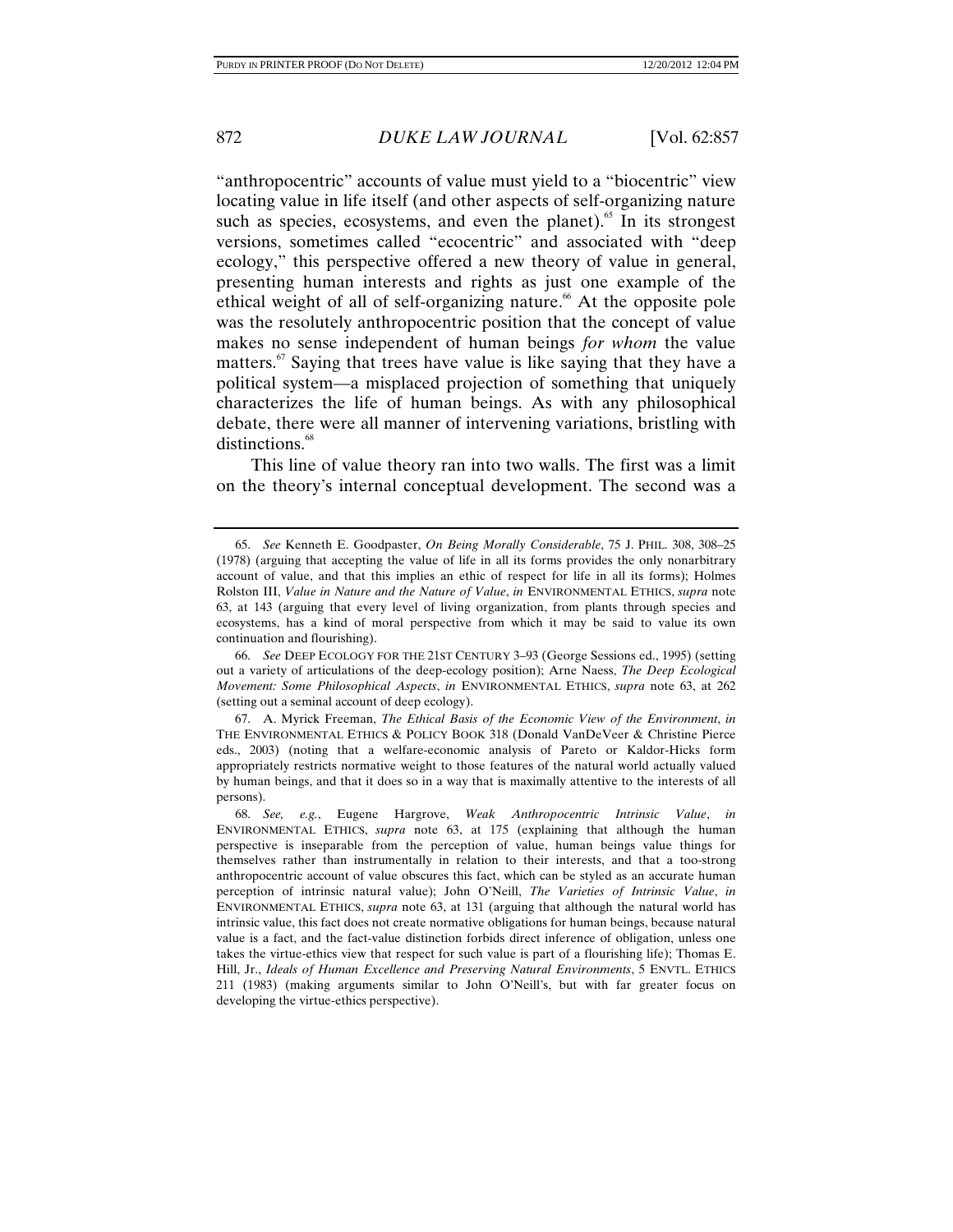limit on the theory's ability to promote any action at all. Conceptually, the issue of intrinsic versus nonintrinsic value rapidly produces a dilemma, an irresolvable standoff between anthropocentric and biocentric perspectives. On the anthropocentric side, to speak of value really is to hold it in one's mind, where it presents itself as a reason for action or esteem.<sup>69</sup> Our every thought about value seems to confirm the argument that value is a phenomenon in the human mind, inseparable from the self-aware creatures that experience it. Even in envisioning the denuded world left after the last human being has wreaked his destruction, we are importing into that world our own mind, which imaginatively sees and responds to it. In this respect, the anthropocentric perspective has an unbreakable grip on the issue.

On the other hand, although it is always *we* who experience value, the *way* we experience it is often without reference to its serving any human interest. Therefore, presenting the value of nature exclusively in terms of its status in the human mind seems to get the relation backward: in fact, we frequently experience our valuation of, say, an intact ecosystem or a mountain vista, as a *response to* value, not a *conferral* of value based on our preferences.<sup>70</sup> The mind is the theater, so to speak, in which we experience value; but that does not make the mind value's source, any more than it creates the other people with whom we have relationships.

Here we arrive at the first, conceptual limitation of this branch of value theory: a dilemma as to the basis of nature's value. On the anthropocentric side, there is something human centered about value, and in consequence what we can understand as value must take a shape accessible to us. Any claim about the *value* of nature must call on considerations that humans can regard as values, that is, which they can imagine themselves as pursuing and respecting. As the philosopher Bernard Williams observed in making this point, whatever kinds of answers we give to the issue of value "must be

 <sup>69.</sup> *See* CHARLES TAYLOR, SOURCES OF THE SELF: THE MAKING OF THE MODERN IDENTITY 25–52 (1989) (arguing that perception of value and distinctions therein are intrinsic to human consciousness and agency); Hargrove, *supra* note 68, at 175–87 (arguing that a weak anthropocentric intrinsic-value theory is superior to a nonanthropocentric one because it focuses attention on deeply held values that are a part of our cultural heritage).

 <sup>70.</sup> *See* BERNARD WILLIAMS, *Must a Concern for the Environment Be Centred on Human Beings?*, *in* MAKING SENSE OF HUMANITY AND OTHER PHILOSOPHICAL PAPERS 233, 234–36 (1995) (making a similar set of observations).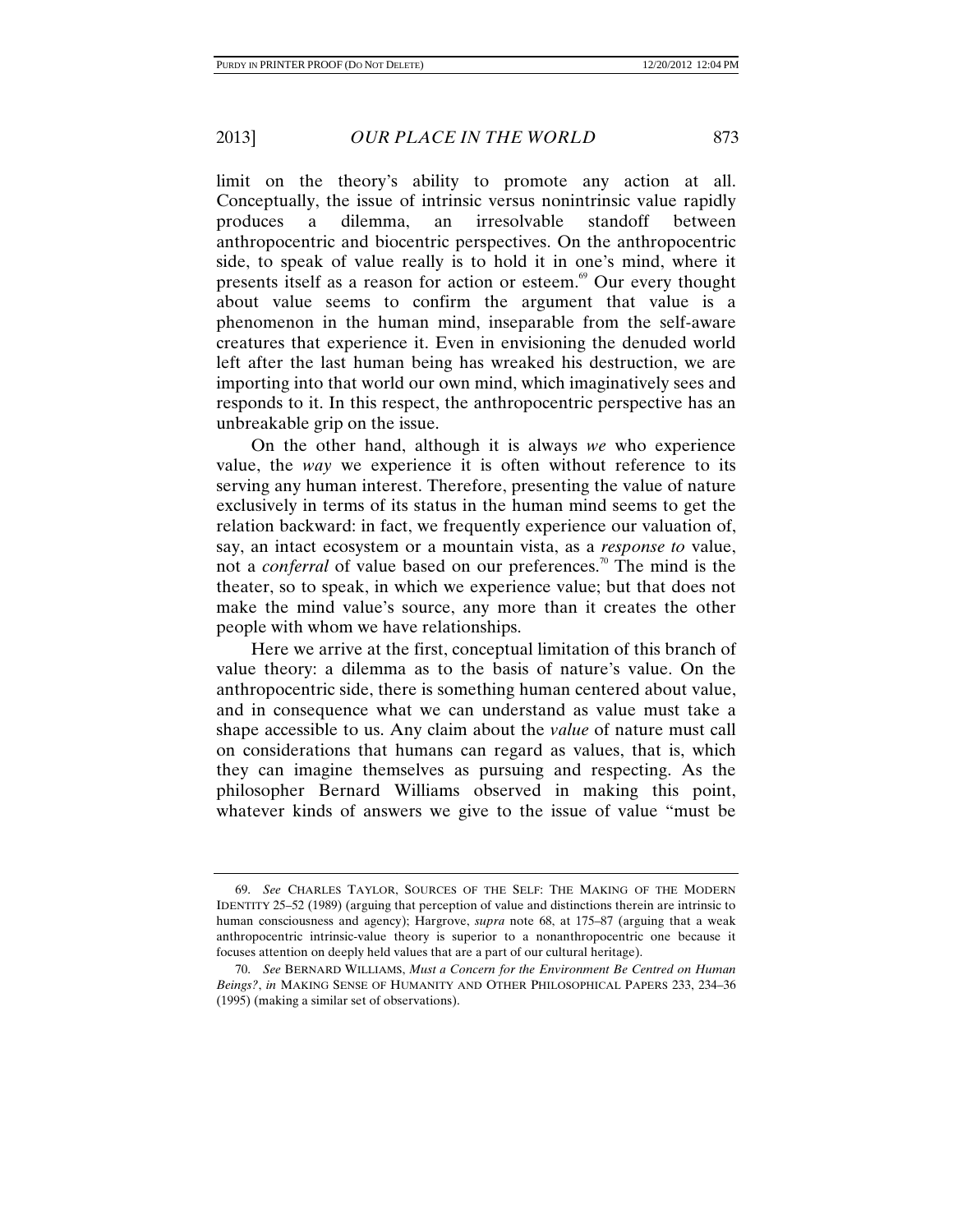human answers."<sup>11</sup> On the other hand, many values do not seem to depend on us for their importance. Thus, the philosophical inquiry into value winds up moored on a pair of fairly commonsensical judgments: it is we who experience value, but the content of value does not straightforwardly depend on us. When generalized into theories of value, these two judgments contradict each other, with the first producing comprehensive anthropocentrism, the other tending to exclude the essential human role.

The second limitation is that value theory fails to guide action: it does not help us decide what to do. Although value theory gives competing characterizations of what value is, the content of the value remains the same. Any specific value judgment—such as that an endangered species deserves protection—can be redescribed from intrinsic to anthropocentric and back again without any change in the action that it recommends. Thus, although it might seem that the Endangered Species  $Act<sup>2</sup>$  values spotted owls intrinsically because it gives their survival importance independent of nearly any competing human interest, one can just as well describe it as expressing a human preference for species' survival. Neither interpretation makes a bit of difference in the operation of the Act. The foray into value theory does not help in formulating or implementing environmental law. It thus seems to support the thought that environmental law gets no benefit from environmental ethics.

2. *Holism and Individualism in Value Theory*. A second philosophical foray also runs aground on paradox. This is the inquiry into *holism* and *individualism* in environmental value. Here the choice between the alternatives does have relevance to action, but each option is deeply unsatisfactory.

A holistic conception locates value in self-organizing systems such as ecosystems, species, or "nature" itself. In this respect, holism seems to capture something genuine about the experience of environmental value.<sup>73</sup> But holism runs into a pair of serious problems. First, it undermines the aim of environmental ethics: finding a way to assess human acts that affect the natural world. The

 <sup>71.</sup> *Id.* at 234.

 <sup>72.</sup> Endangered Species Act, 16 U.S.C. §§ 1531–1544 (2006 & Supp. IV 2011).

 <sup>73.</sup> *See* Elliott Sober, *Philosophical Problems for Environmentalism*, *in* ENVIRONMENTAL ETHICS 132 (David Schmidtz & Elizabeth Willott eds., 2d ed. 2012) (defining and exploring problems in the holistic perspective).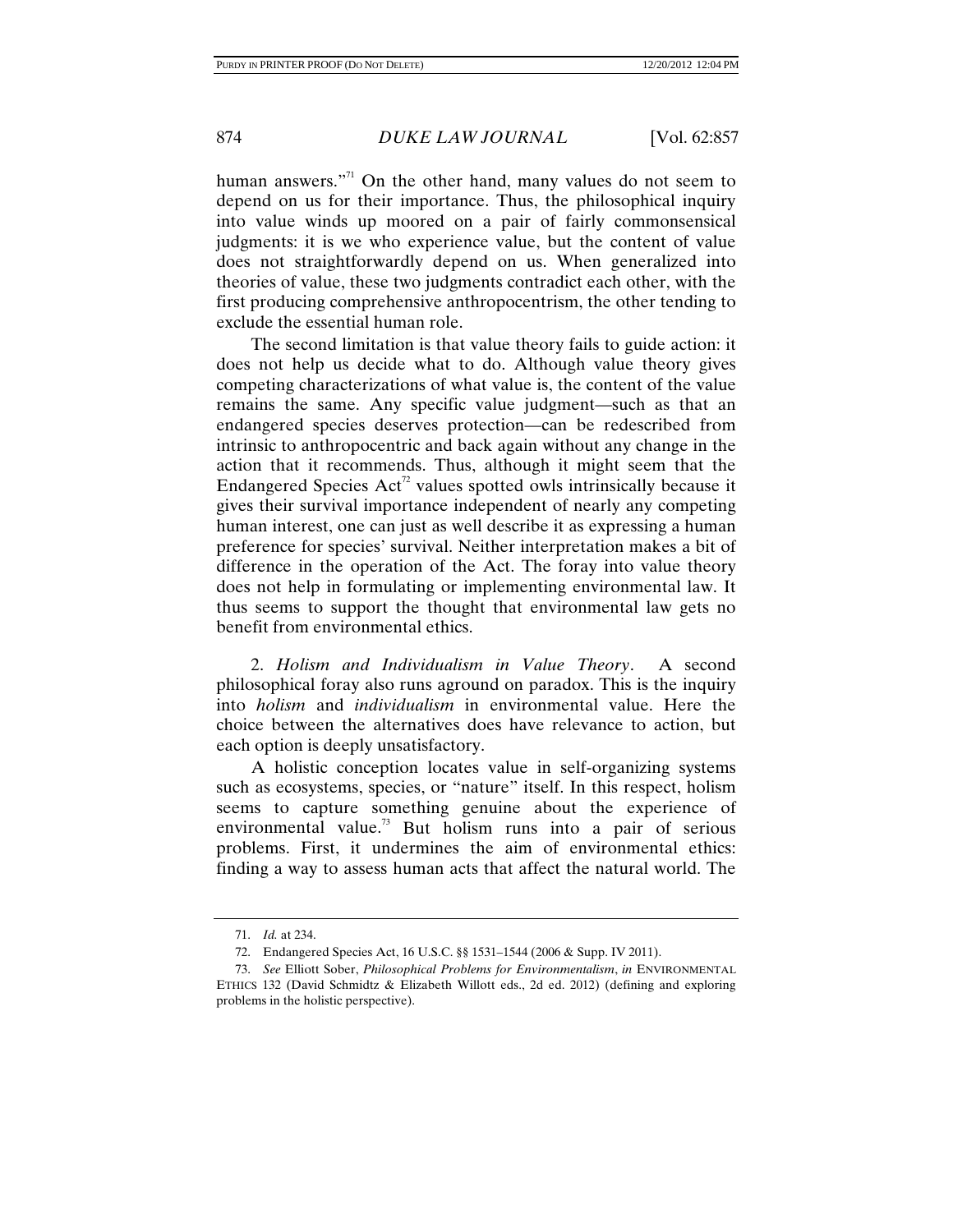trouble is that human beings are part of the nature that holism embraces. Indeed, this is one of the central premises of post-1960s ecological thinking.<sup>74</sup> A holistic theory of value, combined with an ecological view of humans and nature, dissolves the distinction between human and nonhuman that is necessary to assess "our effect" on "the natural world."<sup>75</sup> Why should human-induced extinction or climate change be an affront to holistic value, rather than another instance of the operation of natural systems, which we know, after all, to be unstable and take diverse forms over time? By dissolving the human-nature contrast, holism denies environmental ethics the grounds on which to ask, "What should we (humans) do with respect to nature (which is relevantly distinct from us)?" Precisely because a consistent holism includes humans in nature, the answer that holist value theory invites, "Act so as to preserve the value of nature," is no answer at all.

Holism also fails to account for the value of individuals and other subsystemic entities, such as species. If natural systems and the processes that compose and maintain them are good, then illness and death are also good, as subsets of these processes. Indeed, even extinction, presumably bad from the "point of view" of a species, might have to count as good from that of an ecosystem or planet. This definition of "good," however, seems to obliterate widely held concern for the interests of animals in not suffering, or of species in continuing to exist.<sup>76</sup> These concerns are major features of environmental law and politics, and an environmental ethics that would speak to the larger cultural ferment cannot define them out of existence.

A symmetrical difficulty arises for ethical individualism, the conceptual opposite of holism. Individualism, as the name suggests,

 <sup>74.</sup> *See, e.g.*, Jedediah Purdy, *American Natures: The Shape of Conflict in Environmental Law*, 36 HARV. ENVTL. L. REV. 169, 207–14 (2012) (setting out the contributions of the ecological perspective on nature and lawmaking).

 <sup>75.</sup> Sober, *supra* note 73, at 136–39; *see also* WILLIAMS, *supra* note 70, at 233–40 (making this observation); Mark Sagoff, *Genetic Engineering and the Concept of the Natural*, PHIL. & PUB. POL'Y Q., Spring/Summer 2001, at 2, 5 (describing the uselessness of an all-encompassing account of the natural).

 <sup>76.</sup> *See* Eric Katz, *Is There a Place for Animals in the Moral Consideration of Nature?*, *in* ENVIRONMENTAL ETHICS, *supra* note 63, at 85 (exploring this difficulty and arguing for a "balanc[ed]" approach); Mark Sagoff, *Animal Liberation and Environmental Ethics: Bad Marriage, Quick Divorce*, *in* ENVIRONMENTAL ETHICS, *supra* note 73, at 59, 64 ("A humanitarian ethic—an appreciation not of nature, but of the welfare of animals—will not help us to understand or to justify an environmental ethic.").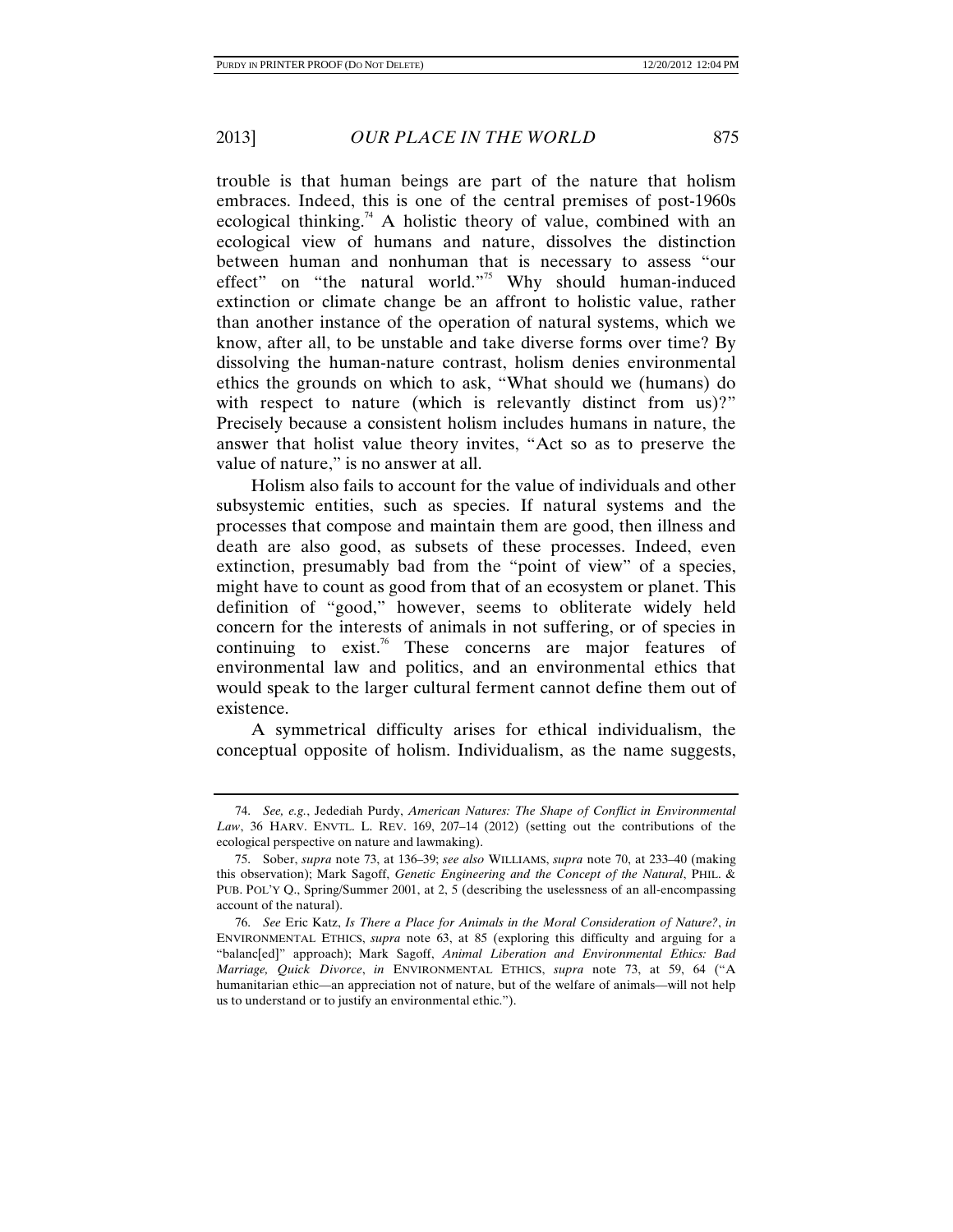locates value in the interests, points of view, or, perhaps, the very existence of individual animals and plants.<sup>77</sup> The basic plausibility of ethical individualism lies in the following thought. It is not difficult to think of an animal as having interests or a point of view—the wish to avoid pain, attachment to its young or its mate, or simply the interests of survival and reproduction. It is not strange to imagine respecting these as we respect similar interests in human beings. Although plants resemble us less markedly, we might say without absurdity that they have interests in water, air, minerals, survival, and even reproduction. What, though, might one say about an ecosystem's interests or moral point of view, or that of a species? What is the entity that should concern us here? Surely an animal has an interest in the ecological relations that give it food and shelter, and the extinction of a species implies the deaths of many animals, but these are individual interests in systemic relations, not values that attach to the systemic relations themselves. Talking about the "value of ecosystems" begins to look like a clumsy metaphor for adding up the value of individuals.

Focusing on individuals, however, does not square the theory with contemporary moral intuitions. Just as locating value in whole systems effaces concern for individuals, so locating value in individuals effaces concern for systems.<sup>78</sup> For instance, consistent commitment to avoiding the suffering of sentient beings would seem to imply exterminating predators, even genetically engineering wild species so that the survival of some no longer requires the suffering of others—creating, that is, a world either without foxes and grizzlies, or with herbivorous versions of them.<sup>79</sup> Although such a perspective has much to recommend it on grounds of avoiding the suffering of individuals, its blank indifference to the existence of species or persistence of natural systems writes those entities out of consideration. But respect for such entities is a basic and pervasive aspect of modern environmental consciousness, and an environmental

 <sup>77.</sup> *See*, *e.g.*, Harley Cahen, *Against the Moral Considerability of Ecosystems*, *in* ENVIRONMENTAL ETHICS, *supra* note 63, at 114 (defending individualism in value theory).

 <sup>78.</sup> *See id.* at 115–17 (setting out the case that on even modestly individualistic premises, it is very difficult to ascribe moral importance to a "whole" such as an ecosystem); Gary E. Varner, *Can Animal Rights Activists Be Environmentalists?*, *in* ENVIRONMENTAL ETHICS, *supra* note 63, at 95, 95–104 (setting out this basic tension).

 <sup>79.</sup> *See* GREGG EASTERBROOK, A MOMENT ON THE EARTH: THE COMING AGE OF ENVIRONMENTAL OPTIMISM 431 (1996) (envisioning a world where mankind "applies [genetic engineering] only for constructive purposes"); Sagoff, *supra* note 76, at 61–62 ("The liberationist must morally require society to relieve animal suffering wherever it can and at a lesser cost to itself, whether in the chicken coop or in the wild.").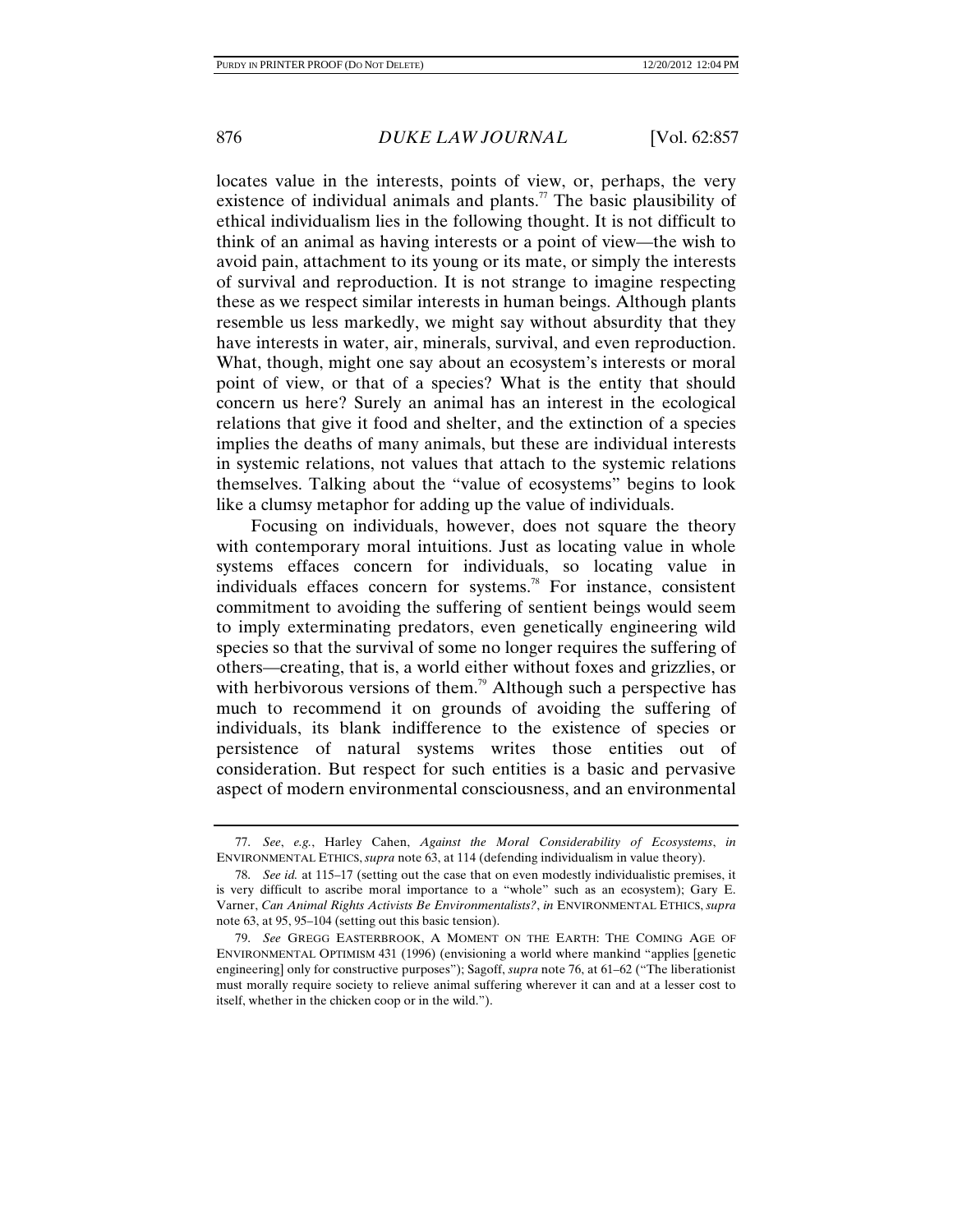ethics that ignores them is having a different conversation.<sup>80</sup> There is nothing incoherent about an environmental ethics that takes the path of utilitarian reformism, hacking away at any value that cannot be reduced to the satisfaction of individual interests; but it is not the kind of ethics that could illuminate the cultural, political, and legal developments of the ecological era.

As alternatives in value theory, then, both individualism and holism seem blind to major considerations. They fail to take seriously strong and pervasive existing judgments. As with anthropocentricism and biocentrism, value theory runs into paradoxes. In both cases, trying to get to the root of "the order of nature and our place in it" produces monolithic accounts that are implausible, and impractical, because they seize on one aspect of environmental value and exclude competing considerations in the service of theoretical consistency. This development reinforces the impression that, contrary to John Rawls's expectation and Professor Tribe's ambition, environmental law had better try to get along without environmental ethics.

#### *B. The Turn to Cost-Benefit Analysis*

Instead of value theory, the main interaction between environmental law and ethics for the last thirty-plus years has been around utilitarianism, the philosophical approach of which CBA is a variant. Utilitarianism assesses states of affairs by reference to the well-being they produce. $81$  In the simplest form, more well-being means better states of affairs. Policymakers, in turn, should make the decisions that produce the highest level of well-being. In CBA, wellbeing is rendered into dollar equivalents to produce a single bottom line combining all the beneficial and harmful effects of a decision that is under contemplation.

1. *The Appeal of Utilitarianism*. What accounts for the turn to CBA in the United States? As with other developments in

 <sup>80.</sup> *See, e.g.*, RACHEL CARSON, SILENT SPRING (1962) (describing natural harmonies as the backdrop against which toxic pollution does its harm); DONALD WORSTER, NATURE'S ECONOMY: A HISTORY OF ECOLOGICAL IDEAS 284-90 (2d ed. 1994) (discussing Aldo Leopold's culturally influential ecological thought and its emphasis on the value of whole systems); Purdy, *supra* note 74, at 210–14 (giving a detailed interpretation of ecological interdependence and the moral image of nature).

 <sup>81.</sup> *See* 1 DEREK PARFIT, ON WHAT MATTERS 373 (Samuel Scheffler ed., 2011) ("Some Consequentialists are Utilitarians, who believe that . . . things go best when they go in the way that would, on the whole, benefit people most, by giving them the greatest total sum of benefits minus burdens." (emphasis omitted)).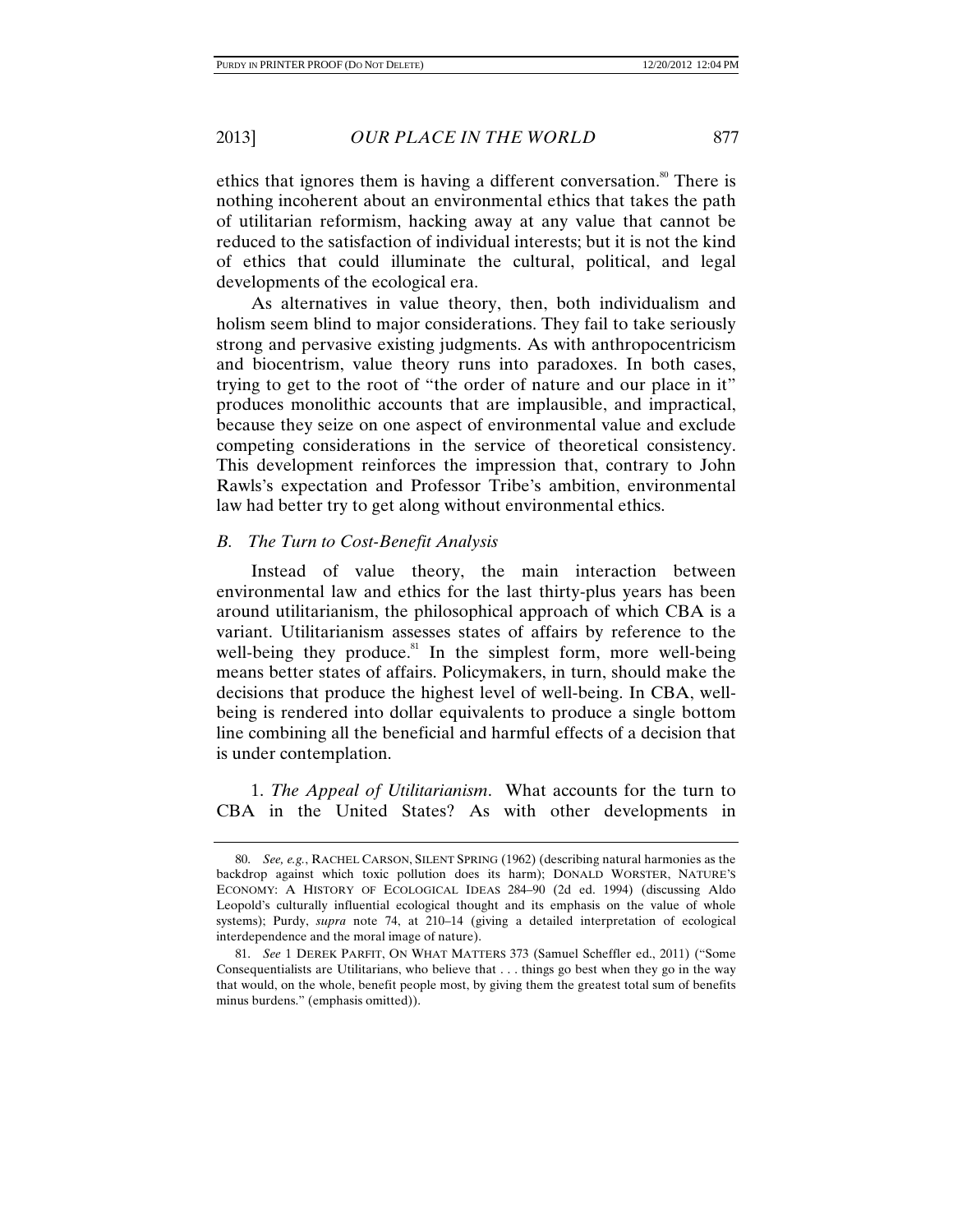environmental ethics, context is the key. As a general matter, utilitarianism is especially attractive to decisionmakers when two conditions apply. First, the values that should guide decisions are specified, so that ethical inquiry can focus on application. Second, there is a workable metric for these values, so that the decision technique can produce a bottom line.<sup>82</sup>

These conditions describe the situation of American environmental policy from the end of the 1970s until recently. The spate of environmental legislation that opened the 1970s established a set of goals for national policy: human health and environmental cleanliness in the antipollution statutes,<sup>83</sup> conservation of biodiversity in the Endangered Species Act, $^{84}$  and a (mainly ignored) set of substantive stewardship values in NEPA. $85$  With the values broadly specified, the issues lay in the quintessentially administrative business of forecast and assessment. CBA, with its cash equivalents for human and environmental health, provided the metric. By contrast, the decisions involved in crafting and advocating around the statutes themselves had been essentially about the *choice* of values: the drafters could not have proceeded by CBA because they were deliberating over which values were to count as benefits, and which as harms—for instance, by choosing to value the preservation of a species and disvalue the use of a waterway for pollution disposal. Under those earlier, more fluid and legislation-driven conditions, the inquiries that value theory undertook seemed natural extensions of political activity because both were efforts to identify environmental value.<sup>86</sup> Under the conditions that held once legislation had largely

 <sup>82.</sup> It is also important that there be enough knowledge of the likely consequences of alternatives to support a measurement that is more than speculation, but this issue is not the concern here.

 <sup>83.</sup> *Cf.* 33 U.S.C. § 1251(a)(1)–(2) (2006) (requiring that by 1983, all U.S. waterways should be clean enough for recreation, and that by 1985, all "discharge of pollutants into the navigable waters be eliminated"); 42 U.S.C. § 7408(a)(1)(A) (2006) (directing that the identification of regulated air pollutants and the level of permitted air pollution be governed by a standard of "public health").

 <sup>84.</sup> *See* 16 U.S.C. § 1532(6), (20) (2006) (defining "endangered" and "threatened" species, the objects of the act's regulation (internal quotation marks omitted)).

 <sup>85.</sup> *See* 42 U.S.C. § 4331(a) (2006) (stating that NEPA aims at producing "conditions under which man and nature can exist in productive harmony"); *id.* § 4331(b)(1) (recognizing that NEPA enshrines the "responsibilities of each generation as trustee of the environment for succeeding generations").

 <sup>86.</sup> *See* Jedediah Purdy, *The Politics of Nature: Climate Change, Environmental Law, and Democracy*, 119 YALE L.J. 1122, 1180–90 (2010) (showing how Congress explicitly pursued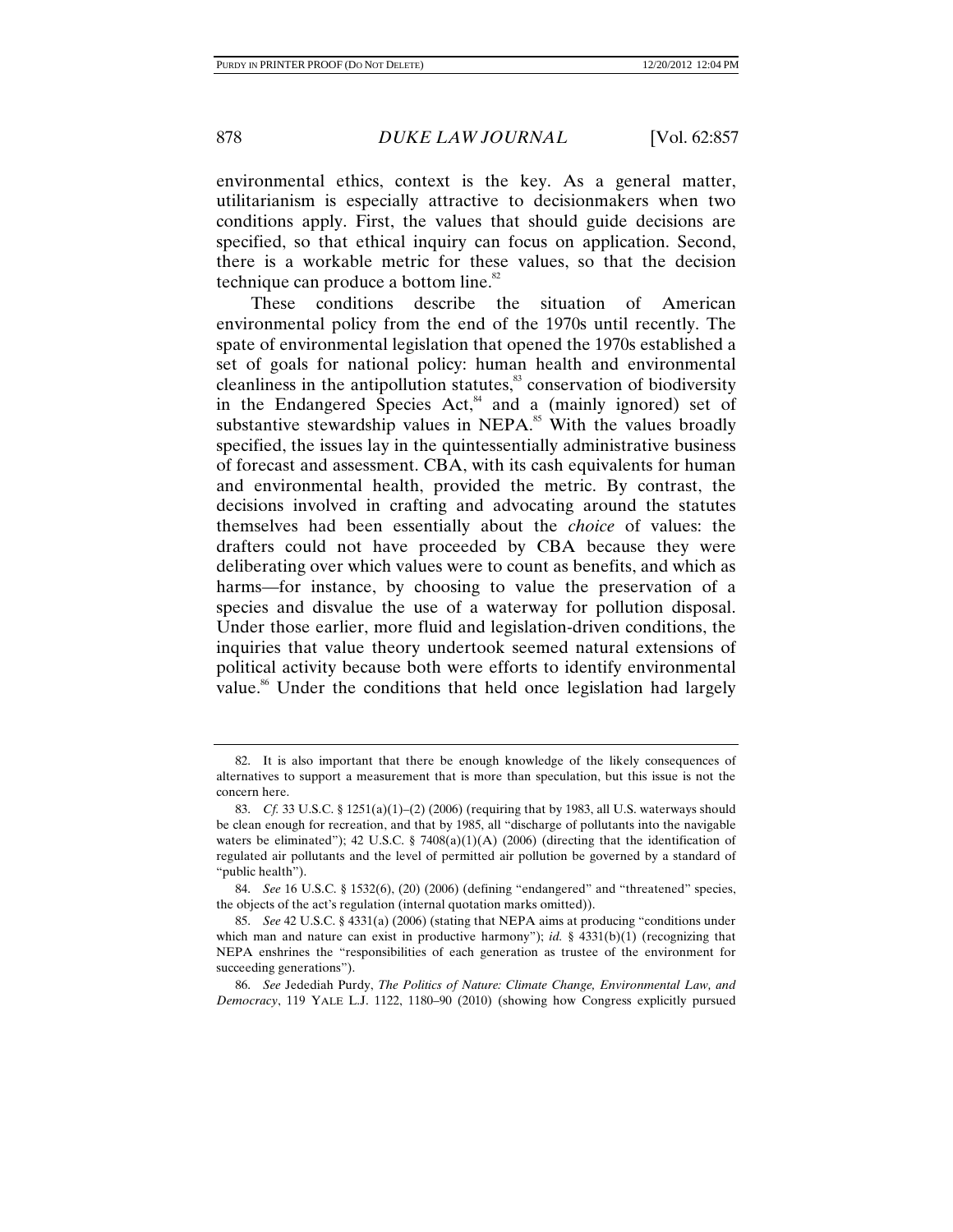given way to administration, CBA was the much more natural extension of the now-dominant political activity of weighing and comparing settled values.

Utilitarianism is also attractive where decisionmakers seek neutrality among competing values, because welfare seems uncontroversial compared to, say, competing ideas of family virtue, sexual morality, or nationalism.<sup>87</sup> The idea that the national government should aim to maximize total wealth—although not very plausible as a theory of how to achieve the best society—is appealing partly because of its neutrality among competing substantive values or conceptions of the good life.<sup>88</sup> We may not be able to agree on the definition of marriage, or of patriotism, or the proper balance of liberty and security, but everyone would like more of whatever they like, and more wealth means, other things equal, a better shot at that goal.

CBA appealed to neutrality in this way by rendering competing values into a single currency. Avoiding explicit engagement with clashing values was at a premium because the short-lived appearance of consensus around environmental values, which flourished in the late 1960s and early 1970s, gave way to open conflict by the beginning of the 1980s.<sup>89</sup> The new environmental statutes arrived just before, and helped to spur, a change in the political attitude of the U.S. business community.<sup>90</sup> An anti-regulatory stance entered the heart of the public debate, from lobbying and campaign contributions to litigation and think tanks. $91$  These changes made the impression of a proconservation consensus impossible to maintain.

goals of choosing and changing values in lawmaking of the early 1970s, with particular reference to the Clean Air Act and Clean Water Act).

 <sup>87.</sup> *See* MICHAEL SANDEL, DEMOCRACY'S DISCONTENT: AMERICA IN SEARCH OF A PUBLIC PHILOSOPHY 290–91 (1996) (describing wealth maximization as a twentieth-century social policy that served to achieve a kind of neutrality while evading and ultimately hollowing out more substantive debates).

 <sup>88.</sup> *Id.*

 <sup>89.</sup> *See generally* THOMAS O. MCGARITY & WENDY WAGNER, BENDING SCIENCE: HOW SPECIAL INTERESTS CORRUPT PUBLIC HEALTH RESEARCH (2008) (describing the political economy in which CBA has come to the fore).

 <sup>90.</sup> *See* STEVEN M. TELES, THE RISE OF THE CONSERVATIVE LEGAL MOVEMENT: THE BATTLE FOR CONTROL OF THE LAW 90–134 (2008) (outlining the development of law and economics as a prominent legal-scholarly method, with its skepticism of regulation and of any nonwelfarist idea of public good).

 <sup>91.</sup> *Id.*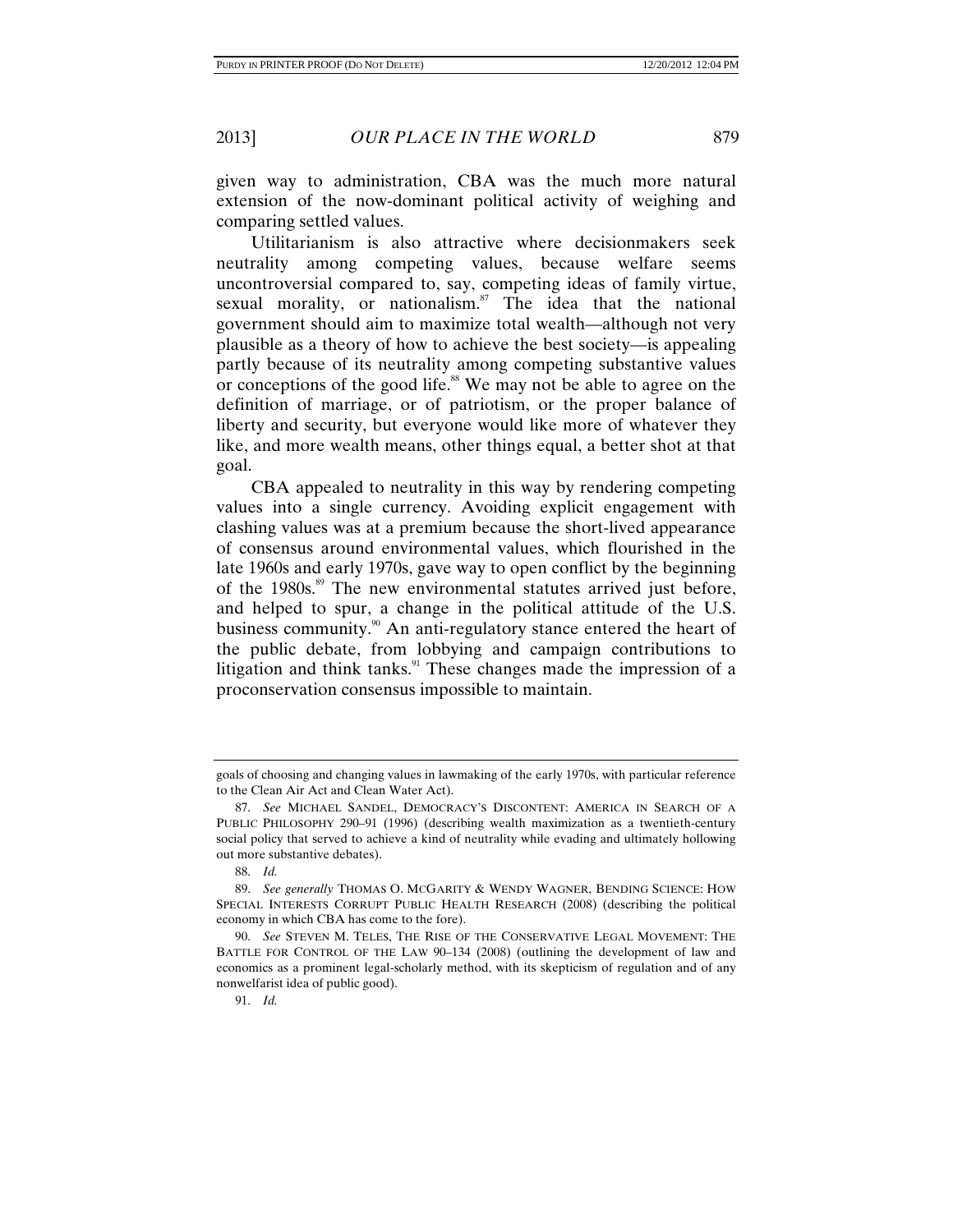Another challenge to the ephemeral consensus came from cultural attitudes that turned out not to have changed as quickly or completely as many imagined. Old, influential constituencies supported using natural resources for economic profit. Farmers and ranchers, miners, and other resource users had long been the darlings of public rhetoric, invited to believe themselves the economic and moral linchpin of the nation. $92$  These groups enjoyed access to public lands for mining, grazing, and timbering, and virtually unlimited liberty to do as they liked on private land. $93$  Such groups rallied against public-lands reforms as early as the first restrictions on timbering federal acreage, and they responded to the new requirements of environmental law with the first antienvironmental movement, the Sagebrush Rebellion of the late 1970s and 1980s.<sup>94</sup> This movement, opposed to regulation and committed to the economic use of resources, put the country on notice that pre-1970s views of how to approach nature were not going away. Many of the same ideas animated the Counties Movement that churned western states in the 1990s and are present in strands of the Tea Party movement.<sup>95</sup> All are reminders of the persistent and basic division over environmental values in the United States.

 94. *See* R. MCGREGGOR CAWLEY, FEDERAL LAND, WESTERN ANGER: THE SAGEBRUSH REBELLION AND ENVIRONMENTAL POLITICS 71–91 (1993) (outlining sources and formulations of western objections to federal policy around the Sagebrush Rebellion).

 95. *See* Tom Kenworthy, *Blazing Utah Trails To Block a Washington Monument*, WASH. POST, Nov. 30, 1996, at A1 (describing western members of the County Movement engaged in efforts to assert local control over federal land); Ben McGrath, *The Movement: The Rise of Tea Party Activism*, NEW YORKER, Feb. 1, 2010, at 40 (detailing the growth in popularity of the contemporary Tea Party movement and describing it as a "temporary realignment of political interests"); *Montana House Votes To Nullify Endangered Species Act*, BOZEMAN DAILY CHRON. (Feb. 19, 2011), http://www.bozemandailychronicle.com/news/article\_85f9f742-3c64- 11e0-a5ec-001cc4c002e0.html (describing efforts by Minnesota Tea Party legislators to use the "ancient 'nullification' doctrine to disregard the [Endangered Species Act]"); Diane Roberts, *The EPA: The Tea Party's Next Target*, GUARDIAN (Aug. 3, 2011, 2:00 PM EDT), http://www.guardian.co.uk/commentisfree/cifamerica/2011/aug/03/epa-republicans-tea-party (describing the recent efforts of House Republicans to defund the Environmental Protection Agency).

 <sup>92.</sup> *See* Purdy, *supra* note 74, at 178–88 (describing the development and persistence of the prodevelopment view of nature in U.S. law and politics).

 <sup>93.</sup> *See* 30 U.S.C. § 22 (2006) ("[A]ll valuable mineral deposits in lands belonging to the United States, both surveyed and unsurveyed, shall be free and open to exploration and purchase, and the lands in which they are found to occupation and purchase, by citizens of the United States . . . ."); 43 U.S.C. § 932 (1970) ("The right of way for the construction of highways over public lands, not reserved for public uses, is hereby granted.") (repealed by Federal Land Policy and Management Act of 1976, Pub. L. No. 94-579, 90 Stat. 2743 (codified as amended at 43 U.S.C. §§ 1701–1782 (2006 & Supp. IV 2011))).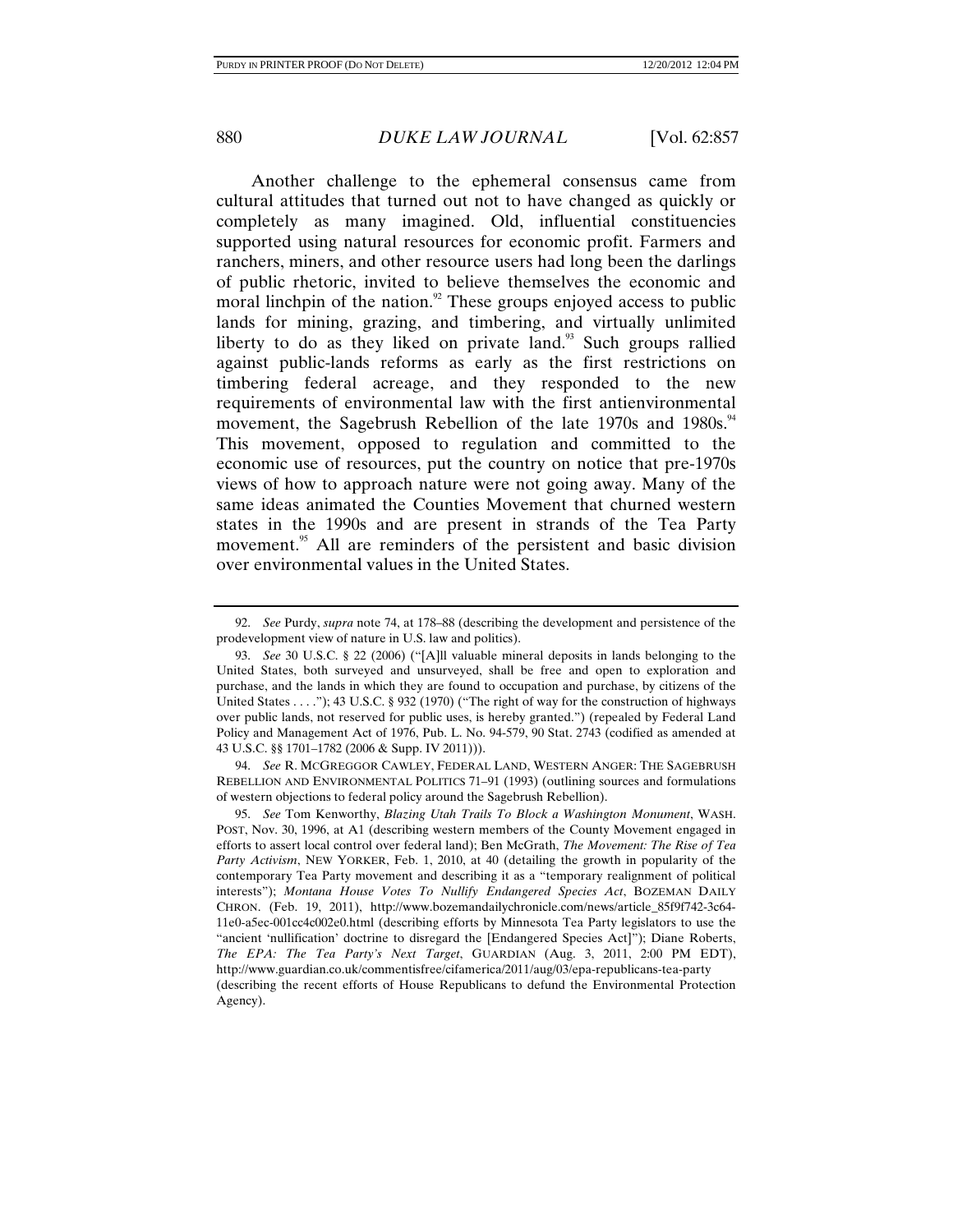In light of all these countervailing populist positions, the pressing question no longer seemed to be how to get advocacy groups representing the "public interest" in nature into the courtroom, as Justices Douglas and Blackmun supposed in *Morton*.<sup>96</sup> Nor was the question how to cultivate and expand new ideas, as Professors Tribe and Stone urged.<sup>97</sup> For those charged with administering new laws, the challenge was now to maintain legitimacy with a mode of decisionmaking that could transcend and integrate divided values.

The turn to welfarism, then, was like the early period of openness and calls for "metaphysics": each of these very different ways of connecting environmental law with ethics reflected the practical problems, institutional arrangements, and cultural landscape of its time. If they revealed any timeless truth about environmental ethics and law, that must be despite their deep connection with the pressures and opportunities of their respective moments.

2. *Welfarism's Questions*. In the first decade of the twenty-first century, much of the scholarship at the intersection of ethics and environmental law addressed problems that utilitarianism raises. These problems include how to measure well-being, whether a single measure can accommodate diverse values, and whether concentrating on overall well-being implies insensitivity to individuality and the value of each life.

Utilitarianism's concern is essentially aggregative. Whether it aims at simple maximization of some desideratum or adopts distributive considerations, its concern is with the sum—and maybe also the shape—of the whole.<sup>98</sup> Nothing in the aggregative method

 <sup>96.</sup> *See* Sierra Club v. Morton, 405 U.S. 727, 745 (1972) (Douglas, J., dissenting) ("The standards given those agencies are usually expressed in terms of the 'public interest.' Yet 'public interest' has so many differing shades of meaning as to be quite meaningless on the environmental front."); *id.* at 755–56 (Blackmun, J., dissenting) (asking whether the plurality's decision to deny standing made the doctrine "so inflexible that we render ourselves helpless when the existing methods and the traditional concepts do not quite fit and do not prove to be entirely adequate for new issues").

 <sup>97.</sup> *See* Tribe, *supra* note 16, at 1341 ("At a minimum, we must begin to extricate our nature-regarding impulses from the conceptually oppressive sphere of human want satisfaction, by encouraging the elaboration of perceived obligations to plant and animal life and to objects of beauty in terms that do not falsify such perceptions from the very beginning by insistent 'reference to human interests.'" (citation omitted) (quoting John Passmore, *Removing the Rubbish: Reflections on the Ecological Craze*, ENCOUNTER, Apr. 1974, at 11, 19)); *supra* notes 32–33 and accompanying text.

 <sup>98.</sup> Of course any theory can build in side constraints, and for purposes of implementation it is natural to do so. For a wide-ranging consideration of the alternatives within welfarism, see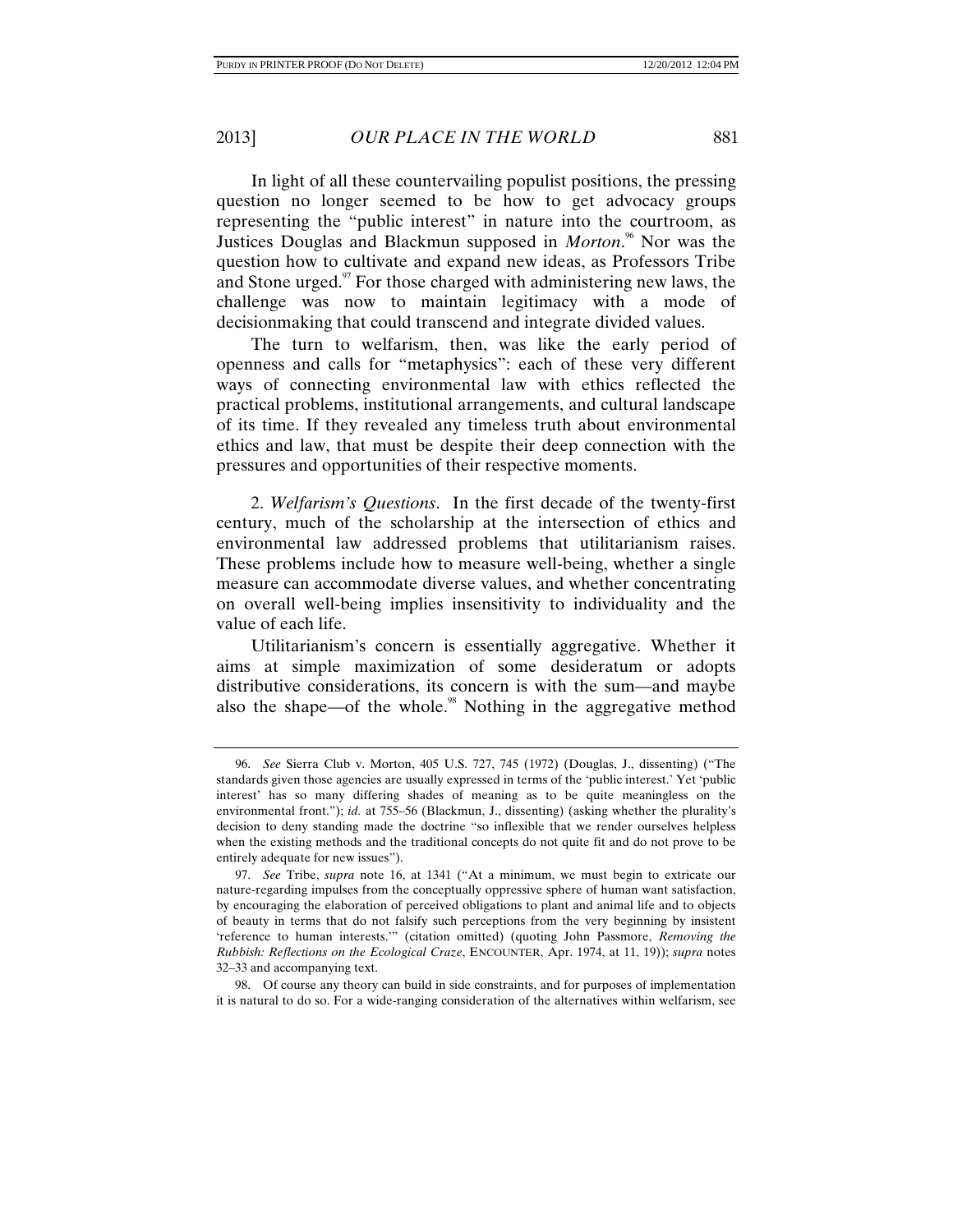prevents disregarding or sacrificing inconveniently situated individuals or sloughing over values that some people treasure.<sup>99</sup> Indeed, when the inquiry is trained in a certain direction—for instance, to the question of how much risk of preventable disease to tolerate next year, or how much to permit greenhouse-gas concentrations to increase over one hundred years—it is in the nature of the method to embrace such sacrifices, even though the people so sacrificed cannot be identified in advance.<sup>100</sup> At a certain level of abstraction, this aggregation simply means that no maximizing strategy—even one also concerned with distribution—genuinely approximates the individualistic Pareto criterion, with its requirement that changes make no one worse off.<sup>101</sup> Maximizing strategies generate distributive decisions, which, for practical purposes, always disadvantage some individuals relative to plausible alternatives. When the thing being distributed is risk of preventable death, casting the disadvantaging as a sacrifice of some for the benefit of others illuminates part of the logic of the reasoning. These issues have drawn much of the normative energy in environmental law.

These issues arise predictably in a setting that is dominated by welfarist reasoning. It takes nothing away from their importance to say that they are symptoms of the same conditions that have made welfarism the leading normative technique of the last three decades. They concern issues of distributive fairness and interpersonal

generally MATTHEW D. ADLER, WELL-BEING AND FAIR DISTRIBUTION: BEYOND COST-BENEFIT ANALYSIS (2012).

 <sup>99.</sup> *See* RAWLS, *supra* note 1, at 27 ("Utilitarianism does not take seriously the distinction between persons.").

 <sup>100.</sup> *See* Frank Ackerman & Lisa Heinzerling, *Pricing the Priceless: Cost-Benefit Analysis of Environmental Protection*, 150 U. PA. L. REV. 1553, 1557–58 (2002) (suggesting that CBA pervasively distorts the values it claims to organize and disregards the value of individual life); Lisa Heinzerling, *Knowing Killing and Environmental Law*, 14 N.Y.U. ENVTL. L.J. 521, 522 (2006) (arguing that decisions guided by CBA result in knowing decisions to kill persons in violation of a norm against knowing killing); *cf.* Daniel A. Farber, *Rethinking the Role of Cost-Benefit Analysis*, 76 U. CHI. L. REV. 1355, 1392 (2009) (reviewing RICHARD L. REVESZ & MICHAEL A. LIVERMORE, RETAKING RATIONALITY: HOW COST-BENEFIT ANALYSIS CAN BETTER PROTECT THE ENVIRONMENT AND OUR HEALTH (2008)) (explaining that some version of CBA is indispensable for rational resource allocation, but in the face of uncertainty and basic value conflict it cannot replace more flexible, imaginative, and democratic procedures).

 <sup>101.</sup> *See* DOUGLAS KYSAR, REGULATING FROM NOWHERE: ENVIRONMENTAL LAW AND THE SEARCH FOR OBJECTIVITY 102–03 (2010) (describing the Pareto efficiency criterion, which is satisfied "only if at least one individual is made better off by the proposal and no individual is made worse off").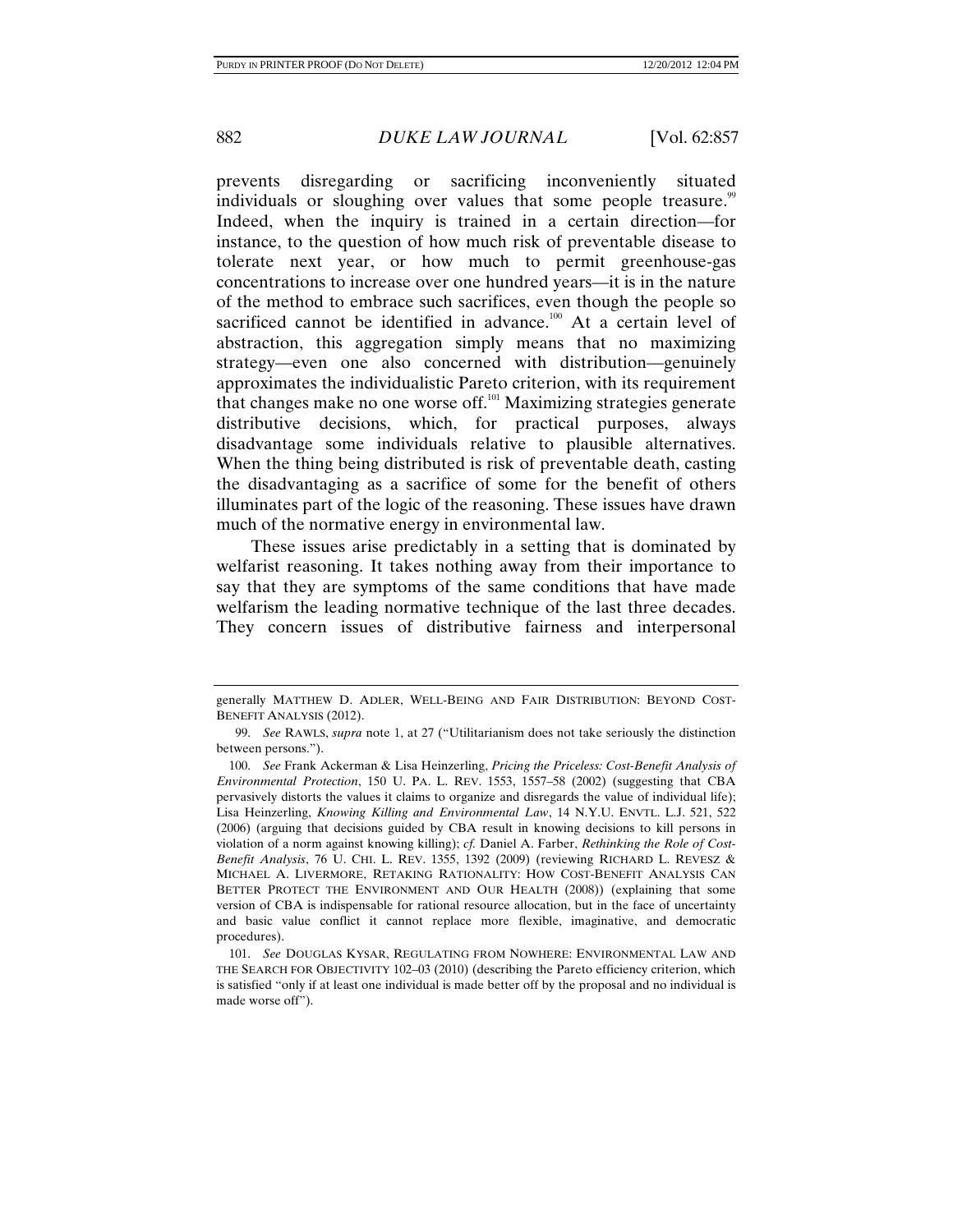obligation, core concerns of moral and political philosophy, and only incidentally the value of the natural world.

#### III. A NEW RELATIONSHIP BETWEEN LAW AND ETHICS

Today there is reason to think that the environmental ethics that Rawls imagined will become newly relevant as problems arise and attitudes emerge in political, cultural, and legal responses. This is an occasion to renew the openness and creativity that once lay in the relation between environmental ethics and environmental law and policy—not because we wish it were so, but because circumstances are inviting it again. Indeed, they are demanding it.

We cannot simply restart the decades-old ambition to join environmental law to an enriched and changing environmental imagination. For an effective renewal, we need to understand why earlier hopes faded and how new ones might succeed. One help is a nuanced picture of how moral and environmental imagination have shaped the development of environmental law. Another is a humble view of ethics, as a participant in voicing plural and often clashing values, rather than a razor or Mosaic tablet distinguishing right from wrong thought. A reformed understanding of the relation between environmental law and ethics can help to make them productive for each other.

This redevelopment would be very much to the good. Environmental law needs ethics, though it needs an ethics that is sensitive to the sources and activity of law.

#### *A. The Importance of Change in Environmental Ethics*

Environmental law needs ethics because it is blind without values. Law is action oriented, designed to guide decisions, and decision is impossible without distinctions between better and worse, fine and terrible, and so on, for sorting among alternatives.<sup>102</sup> CBA, the most would-be neutral of procedures, works only on the basis of prior judgments about what counts as good and bad.<sup>103</sup> Sometimes

 <sup>102.</sup> *See* TAYLOR, *supra* note 69, at 25–52 (suggesting that moral decisionmaking is guided by frameworks that distinguish between alternatives); *see also* CHRISTINE M. KORSGAARD, SELF-CONSTITUTION: AGENCY, IDENTITY, AND INTEGRITY 1–26 (2009).

 <sup>103.</sup> *See* KYSAR, *supra* note 101, at 46–67 (discussing CBA as a specific and debatable formulation and application of welfarist theory); Alyson Flournoy, *Building an Environmental Ethic from the Ground Up*, 37 U.C. DAVIS L. REV. 53, 57–62 (2003) (explaining that environmental law contains implicit ethical commitments which require interpretation and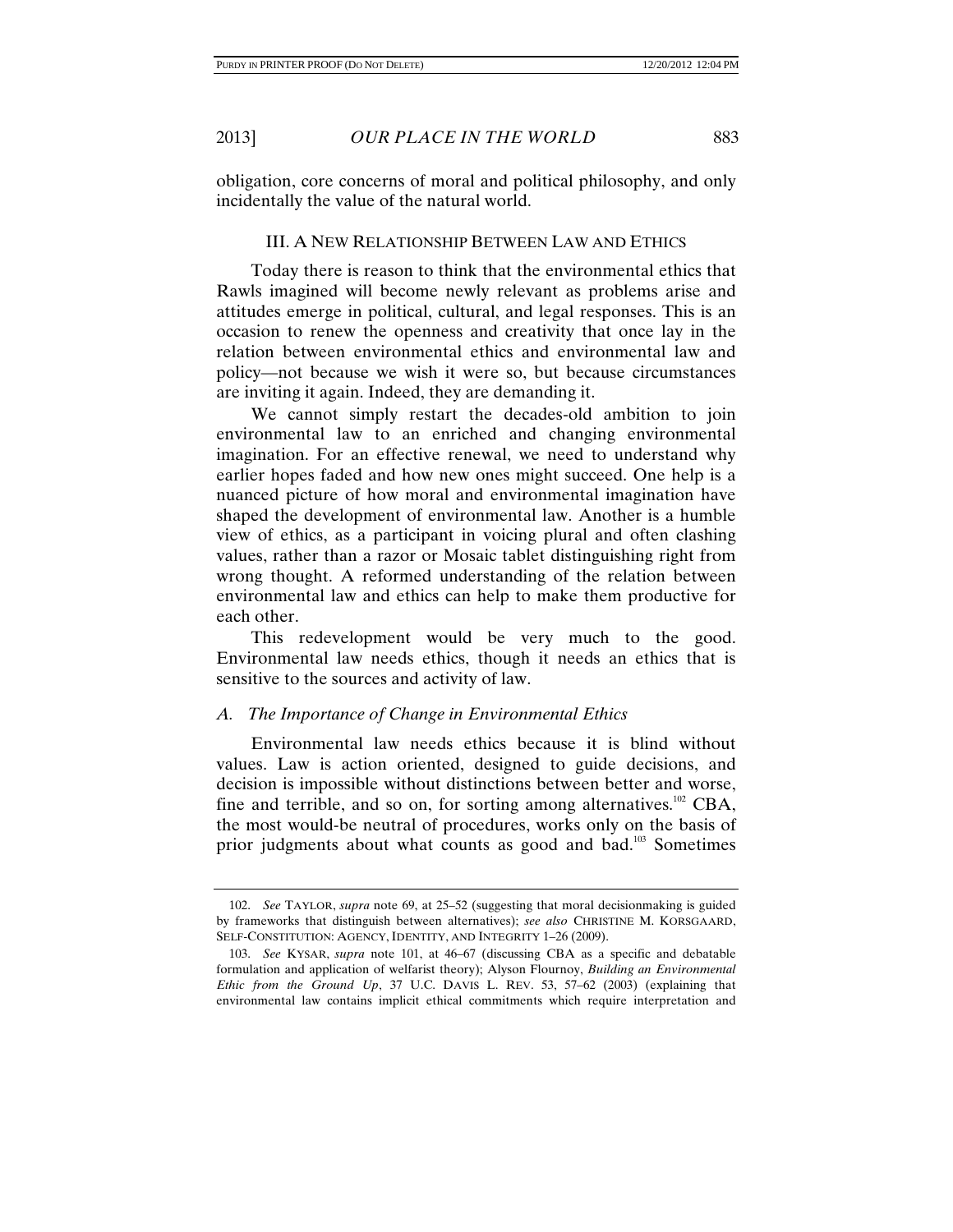that judgment is crystallized in a statute, which establishes some values as the goals of its scheme.<sup>104</sup> When CBA leaves statutes behind and aims at maximizing overall social benefit, it becomes a conduit for individual judgments of value, which it adds up: more individual preferences satisfied means greater benefit at the bottom line.105 Decision requires orienting value, whether it is established at the personal, legislative, or administrative level. A relatively mechanical, seemingly neutral decision procedure is possible as an administrative technique only because it takes its normative substance from decisions made at other levels.

This basic point would not have much force in this discussion if the substance of environmental values were stable and agreed on. In fact, however, the history of environmental lawmaking reveals perennial change and contest over values. American ideas of good and bad in relation to nature were sharply different in 1789, 1848, 1917, and 1960, and they were often hotly contested in the moment.<sup>106</sup> The national wilderness system, now about 107 million acres closed to all development, would have been anathema to those who cleared the continent for a republican "empire of liberty," or, further south, an empire of slavery, and who saw national mission and character in bringing wild land under the rule of axe and plough.<sup>107</sup> The Endangered Species Act's solicitude for large predators would have enraged people who waged a war of extermination against wolves and saw their very presence on the land as an affront to settlement and

excavation); Purdy, *supra* note 86, at 1180–90 (showing how the substantive debates over the goals of antipollution statutes set the terms for later application of CBA); Lee Talbot, *Does Public Policy Reflect Environmental Ethics? If So, How Does It Happen?*, 37 U.C. DAVIS L. REV. 269, 279–80 (2004) (concluding that ethical commitments pervade the policymaking process, although they are often not explicit).

 <sup>104.</sup> *See*, *e.g.*, 42 U.S.C. § 7409(b)(1) (2006) (requiring that air-quality standards under the Clean Air Act shall be designed "to protect the public health").

 <sup>105.</sup> This sentence presupposes the dominant contemporary form of CBA, which measures benefit by reference to individual preferences. It is, of course, possible to ascribe substantive interests to persons in the classical utilitarian mode, which more closely resembles John Rawls's "primary goods," and in which people have an interest in having whatever they want to do with their lives. *See* RAWLS, *supra* note 1, at 62 (defining "primary goods" as "things that every rational man is presumed to want"); Robert Cooter & Peter Rappoport, *Were the Ordinalists Wrong About Welfare Economics?*, 22 J. ECON. LITERATURE 507, 520–23 (1984) (discussing favorably the classical utilitarian mode).

 <sup>106.</sup> Purdy, *supra* note 74, at 215–16 (summarizing this claim); *id.* at 178–214 (setting out the claim in considerably more detail).

 <sup>107.</sup> *See id.* at 178–88.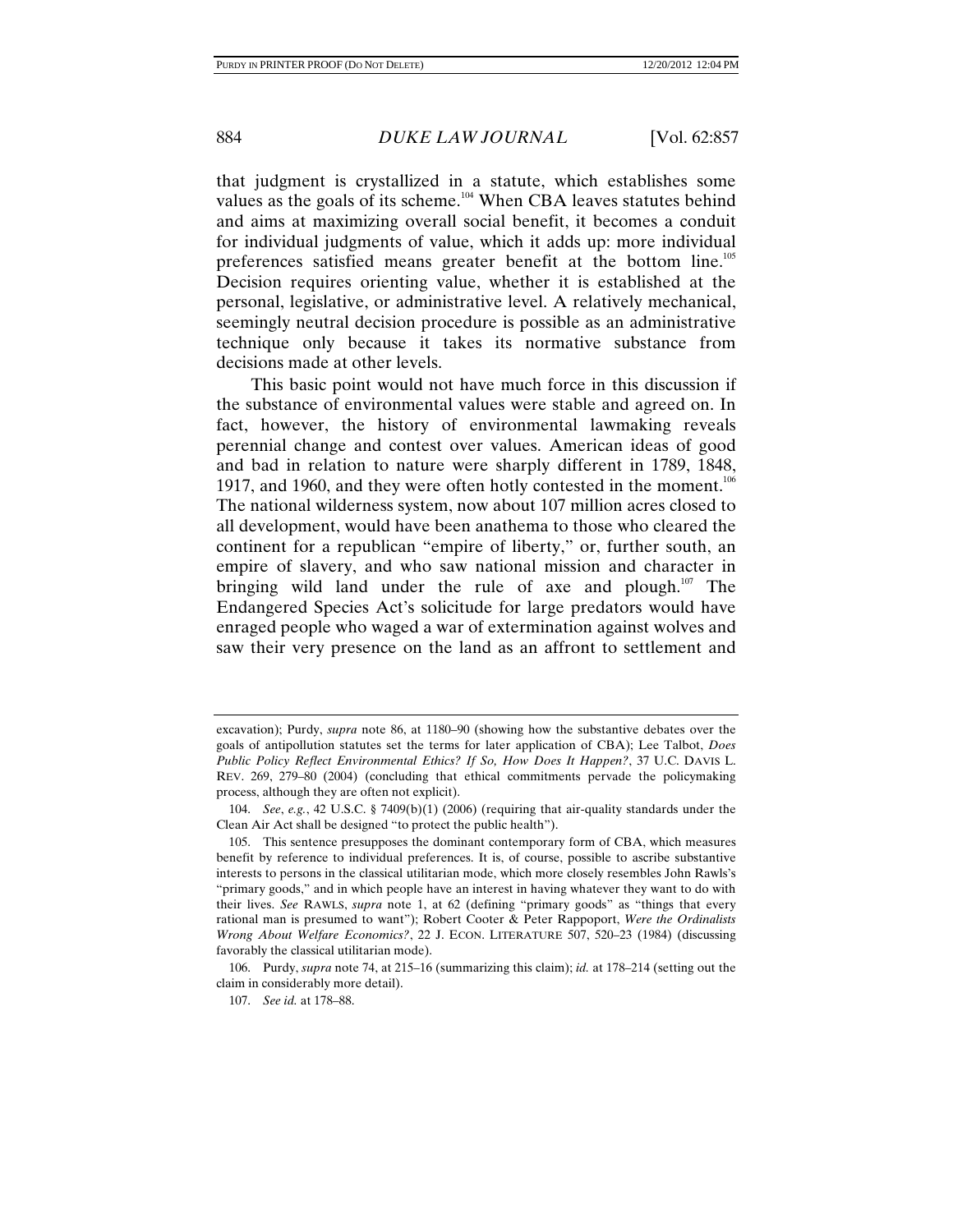civilization.108 The ideal of clean-flowing waterways with abundant natural life that the Clean Water Act adopted, and the Act's refusal to treat waterways as waste-disposal systems, $109$  would have been mysterious to Americans who, well into the twentieth century, saw rivers as the workhorses of industrial and municipal effluent processing.110 This last point illuminates why, although a conventional story treats the Clean Water Act as a response to the burning of the Cuyahoga River—and it was—earlier infernos on the same waterway had not struck observers as symptoms of an environmental crisis.<sup>111</sup> Other values had to change for fires to mark problems rather than Promethean progress, for wolves to be inspiring rather than abhorrent, and for wilderness areas to be secular cathedrals rather than banners reading, "National mission not accomplished."<sup>112</sup>

To repeat, one reason that commentators in the early 1970s believed environmental law should contribute to, and learn from, changing environmental values was that such values then seemed highly open to change.<sup>113</sup> History reveals that this openness was hardly unique to the early 1970s, though it was unusual in its intensity and the sweep of lawmaking it inspired. Changing values lie at the very heart of changes in the environmental-law regime. The recent impression that environmental law gets along well enough without engaging environmental value and imagination becomes less plausible when one appreciates that they have always been intertwined.

History also illuminates why no new consensus emerged from the ecological revolution of the early 1970s, despite widespread expectations to the contrary. Those who opposed the new

 <sup>108.</sup> *See* BARRY HOLSTUN LOPEZ, OF WOLVES AND MEN 137–99 (1978) (detailing campaigns of extermination against wolves and the cultural environment in which these campaigns took place).

 <sup>109.</sup> *See supra* note 83 and accompanying text.

 <sup>110.</sup> *See* RICHARD N.L. ANDREWS, MANAGING THE ENVIRONMENT, MANAGING OURSELVES: A HISTORY OF AMERICAN ENVIRONMENTAL POLICY 116–17 (2d ed. 2006) (discussing the extensive use of waterways for effluent disposal in the nineteenth and early twentieth centuries and the environmental problems that arose from this use as industrial activity and urban concentration increased).

 <sup>111.</sup> Jedediah Purdy, *Climate Change and the Limits of the Possible*, 18 DUKE ENVTL. L. & POL'Y F. 289, 299 (2008).

 <sup>112.</sup> *See id.* at 298–305. This is also the burden of the argument of Purdy, *supra* note 74, and Purdy, *supra* note 86.

 <sup>113.</sup> *See supra* Part I.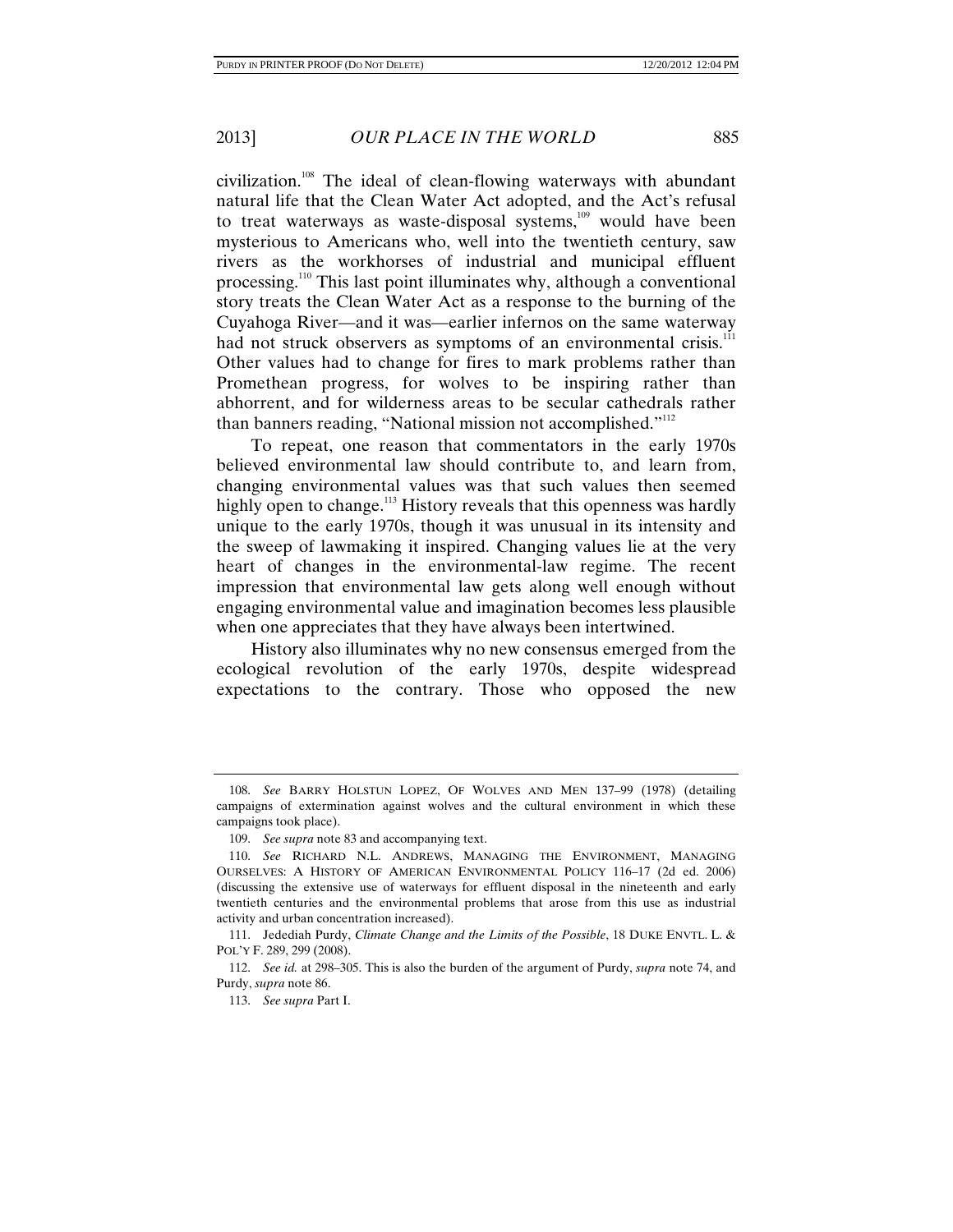environmental laws were deeply established in both culture and law.<sup>114</sup> The new ecological era did not wash away its predecessors. Instead, it added to a cultural and legal palimpsest of ethical views.

### *B. A New Place for Law*

Environmental law can be generative for the development of environmental ethics, as many people briefly expected it to be in the early 1970s. Law can and should contribute to the development of environmental values. It can do so in conjunction with an ethics that begins from experience and perception, trying to add clarity to their developments while setting them in productive relation to other ideas. Such an ethics would be collaborative with other conversations, a participant in a democratic conversation. This version of environmental ethics is very different from environmental philosophers' inquiries into value theory.

A humbler style of ethics might develop a productive relation to environmental law for two reasons. First, changes in experience and perception, and efforts to articulate these, have been central to the development of American environmental values, including the values that have motivated political and legal action. Second, the most important role of law in the development of environmental values may well be in shaping experience itself, which is a crucible of ethical change. Law quite unavoidably does an enormous amount to produce the encounters with the natural world that people can have, delimit the uses they can make of it, and define the ideals of human-nature interaction that they can live out.

With these two points in mind, we can recast law's relation to ethical development beyond the visionary proposals of the 1970s, to be at once more realistic and more ambitious. Reformers such as Professors Tribe and Stone proposed embedding dynamic environmental values *within legal process*, by innovations in standing doctrine and rights.<sup>115</sup> These proposals have gone nowhere, but that does not mean that law cannot be productive for environmental ethics. Instead, reform can move outside law's internal processes, to

 <sup>114.</sup> *Cf.* Purdy, *supra* note 74, at 216–26 (setting out the persistence of pre-1970s ideas of nature, and constituencies committed to such ideas, in the defining legal and political conflicts of environmental regulation).

 <sup>115.</sup> *See* KYSAR, *supra* note 101, at 248–54 (discussing this reform strategy); *supra* notes 23– 33 and accompanying text.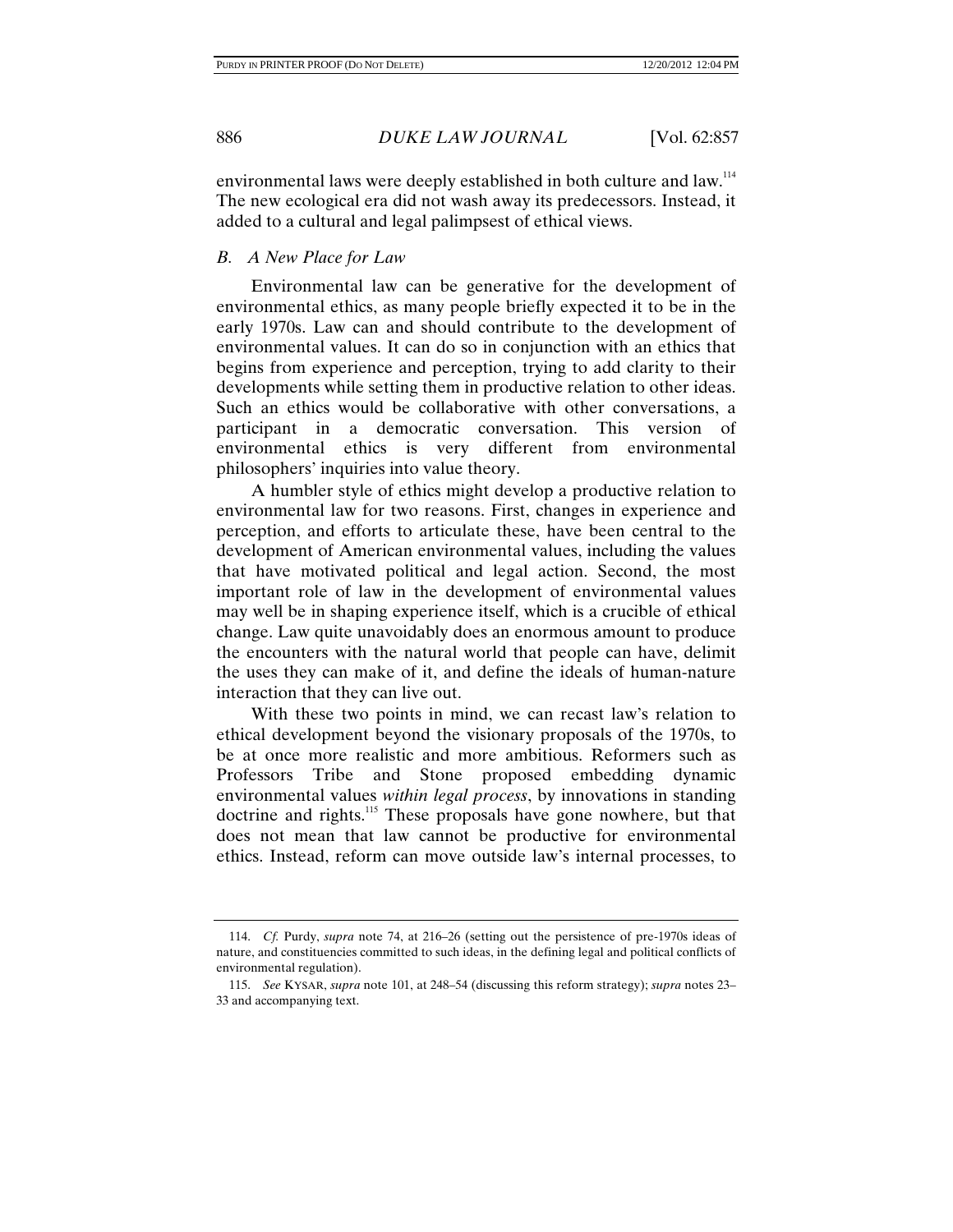engage the geography of experience that environmental law produces.<sup>116</sup>

Seeing law as creating a geography of experience provides a way to get hold of the history of U.S. lawmaking around nature. For the first one hundred years, U.S. law worked relentlessly to make Americans into economically productive settlers of the continent.<sup>117</sup> The Homestead  $Acts^{118}$  and other land-disposal statutes,<sup>119</sup> beginning with the General Land Ordinance of  $1785$ ,<sup>120</sup> are archetypal here: they aimed to make citizens into forest clearers and farmers, forests and grasslands into fields.<sup>121</sup> Other statutes had the same logic. The Mining Law of  $1872^{122}$  established a you-dig-it-you-own-it policy to encourage private mining for minerals on public lands.<sup>123</sup> Laws governing irrigation development—tellingly called "reclamation"—aimed to promote agriculture on what had been desert.<sup>124</sup> These laws expressed the idea that nature existed to serve human needs richly, but would not do so gratuitously: it had first to be filled up and made fertile by

 <sup>116.</sup> Professor Holly Doremus provides a terrific discussion of environmental policy through the lens of enabling personal encounters with nature that contribute to the development of individual values and, cumulatively and through debate, shared values. Doremus, *supra* note 14; Holly Doremus, *Shaping the Future: The Dialectic of Law and Environmental Values*, 37 U.C. DAVIS L. REV. 233, 252–67 (2003); *see also* Flournoy, *supra* note 103, at 68–80 (proposing "stepping stone" values that could move public discussion in the direction of new ethical concepts and practices).

 <sup>117.</sup> *See generally* PAUL W. GATES, HISTORY OF PUBLIC LAND LAW DEVELOPMENT (1968) (providing a comprehensive history of the role of law in the westward development of the United States).

 <sup>118.</sup> Stock-Raising Homestead Act, ch. 9, 39 Stat. 862 (1916) (codified as amended at 43 U.S.C. §§ 299, 301 (2006)); Enlarged Homestead Act of 1909, ch. 160, 35 Stat. 639 (repealed by Federal Land Policy and Management Act of 1976, Pub. L. No. 94-579, 90 Stat. 2743 (codified as amended at 43 U.S.C. §§ 1701–1782 (2006 & Supp. IV 2011))); Homestead Act of 1862, ch. 75, 12 Stat. 392 (repealed by Federal Land Policy and Management Act of 1976, 90 Stat. 2743).

 <sup>119.</sup> Arid Land Act, ch. 1069, 25 Stat. 526 (1888) (codified as amended at 43 U.S.C. 662 (2006)); Timber and Stone Act, ch. 151, 20 Stat. 89 (1878) (repealed by Act of Aug. 1, 1955, ch. 448, 69 Stat. 434).

 <sup>120.</sup> The General Land Ordinance of 1785, *reprinted in* 28 JOURNALS OF THE CONTINENTAL CONGRESS 1774–1789, at 375 (John C. Fitzpatrick ed., 1933).

 <sup>121.</sup> *See generally* WILLARD HURST, LAW AND THE CONDITIONS OF FREEDOM IN THE NINETEENTH-CENTURY UNITED STATES (1956) (arguing that the federal design of settlement carried out a policy of unleashing human energy and initiative).

 <sup>122.</sup> Mining Law of 1872, ch. 152, 17 Stat. 91 (codified as amended in scattered sections of 30 U.S.C. (2006 & Supp. IV 2011)).

 <sup>123.</sup> For an excerpt from the statute, see *supra* note 93.

 <sup>124.</sup> *See* GATES, *supra* note 117, at 635–41 (describing the development of arid-lands irrigation policies, which all aimed at enabling agriculturally productive settlement, and emerged from the recognition that farming was not possible in the arid West without irrigation).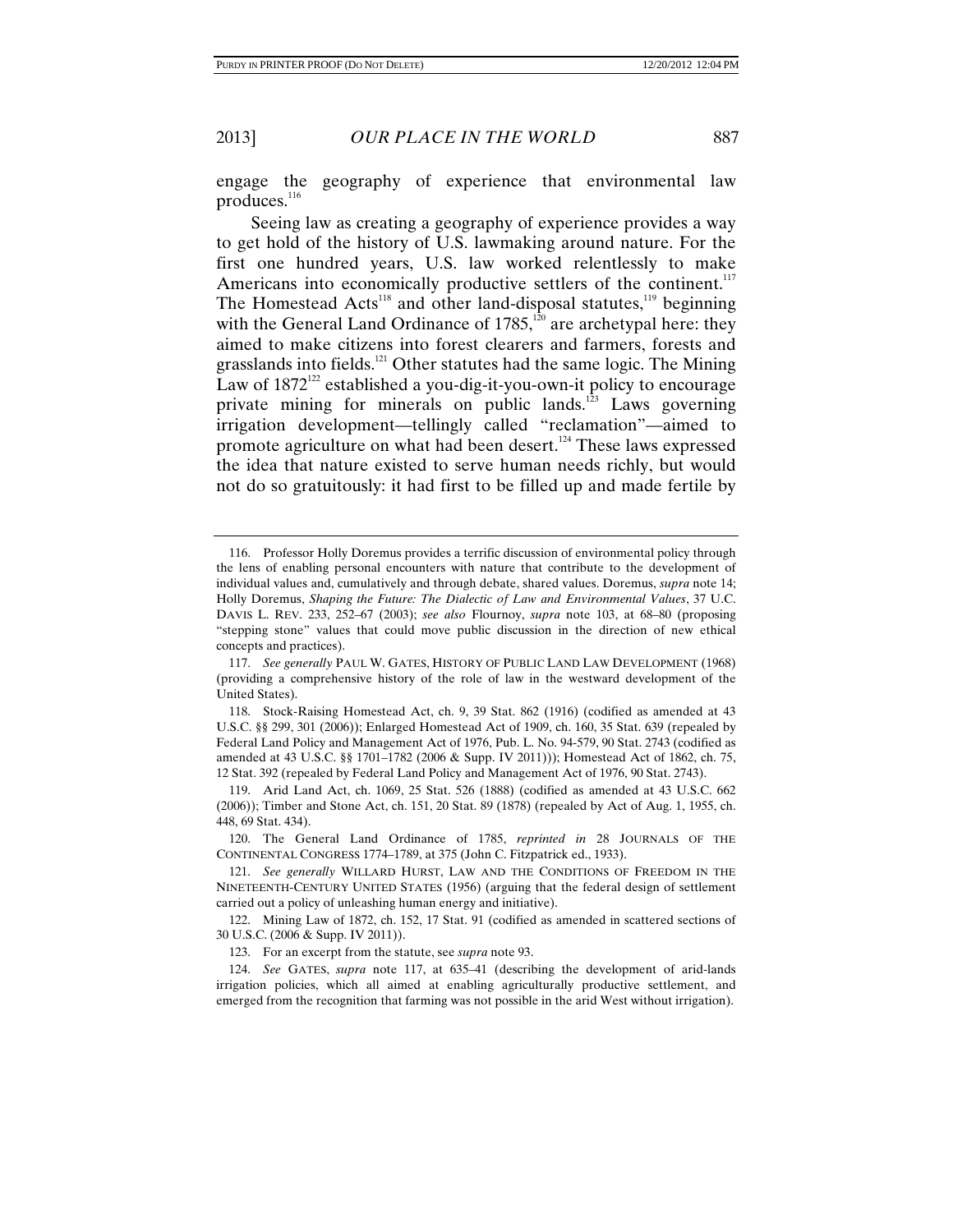the labor of settlers. $125$  They also supposed that working the land was dignifying: productive labor was a basis for self-respect and the esteem of others.<sup>126</sup>

Prodevelopment laws promoted a mode of activity and experience. The Jeffersonian surveyors' grid and the statutes creating private farms produced an American geography where the view of nature as conditionally bountiful formed the dominant human relation to nature.<sup>127</sup> The mission of making the continent productive was so emphatic that its legal geography, the settlement grid, swept over terrain that could not support nonirrigated farming, especially the semidesert of the Great Plains west of the Hundredth Meridian. The result was waves of failed settlers, probably the first ecological refugees in Anglo-American history.128 The fact that the land itself threw back settlement in this case highlights how successful the rest of this continental project was. The ecological transformation and the cultural developments around it were world historical, yet Americans often discussed them as if they were the most natural things in the world, the expected upshot of a people meeting a continent. Both culture and technology helped drive this transformation; but so, too, did the invisible but all-shaping legal framework in which Americans spread west.

The second great moral vocabulary of nature in American life, the Romantic one, was also rooted in a mode of experience and perception and dependent on law to make that experience real. From this perspective, nature's most extreme and dramatic places inspire epiphany: flashes of insight into the order of things and one's place in it.<sup>129</sup> The thought that one encounters divinity and one's own self amid

 <sup>125.</sup> I set out this idea with historical detail in Purdy, *supra* note 74, at 179–81.

 <sup>126.</sup> *See* ERIC FONER, FREE SOIL, FREE LABOR, FREE MEN: THE IDEOLOGY OF THE REPUBLICAN PARTY BEFORE THE CIVIL WAR 9–38 (1970) (describing the interlaced premises of free-labor thought and the program of frontier settlement); *see also* DREW R. MCCOY, THE ELUSIVE REPUBLIC: POLITICAL ECONOMY IN JEFFERSONIAN AMERICA 48–100, 185–208 (1980) (describing the "republican" conception of proprietor-based freedom and virtue, and the role of frontier settlement in promoting it); GORDON S. WOOD, EMPIRE OF LIBERTY: A HISTORY OF THE EARLY REPUBLIC, 1789–1815, at 357–99 (David M. Kennedy ed., 2009) (describing the Jeffersonian program of western settlement).

 <sup>127.</sup> *See* ANDREWS, *supra* note 110, at 83–88 (describing rectilinear land-ownership patterns and the land-disposal policies from which they emerged).

 <sup>128.</sup> *See* WALLACE STEGNER, BEYOND THE HUNDREDTH MERIDIAN: JOHN WESLEY POWELL AND THE SECOND OPENING OF THE WEST 296–98 (1954) (describing the initial settlement of the Great Plains and its failure in the face of drought).

 <sup>129.</sup> *See* JOHN MUIR, *My First Summer in the Sierra*, *in* MY FIRST SUMMER IN THE SIERRA AND SELECTED ESSAYS 1, 78 ("South Dome . . . seems full of thought, clothed with living light,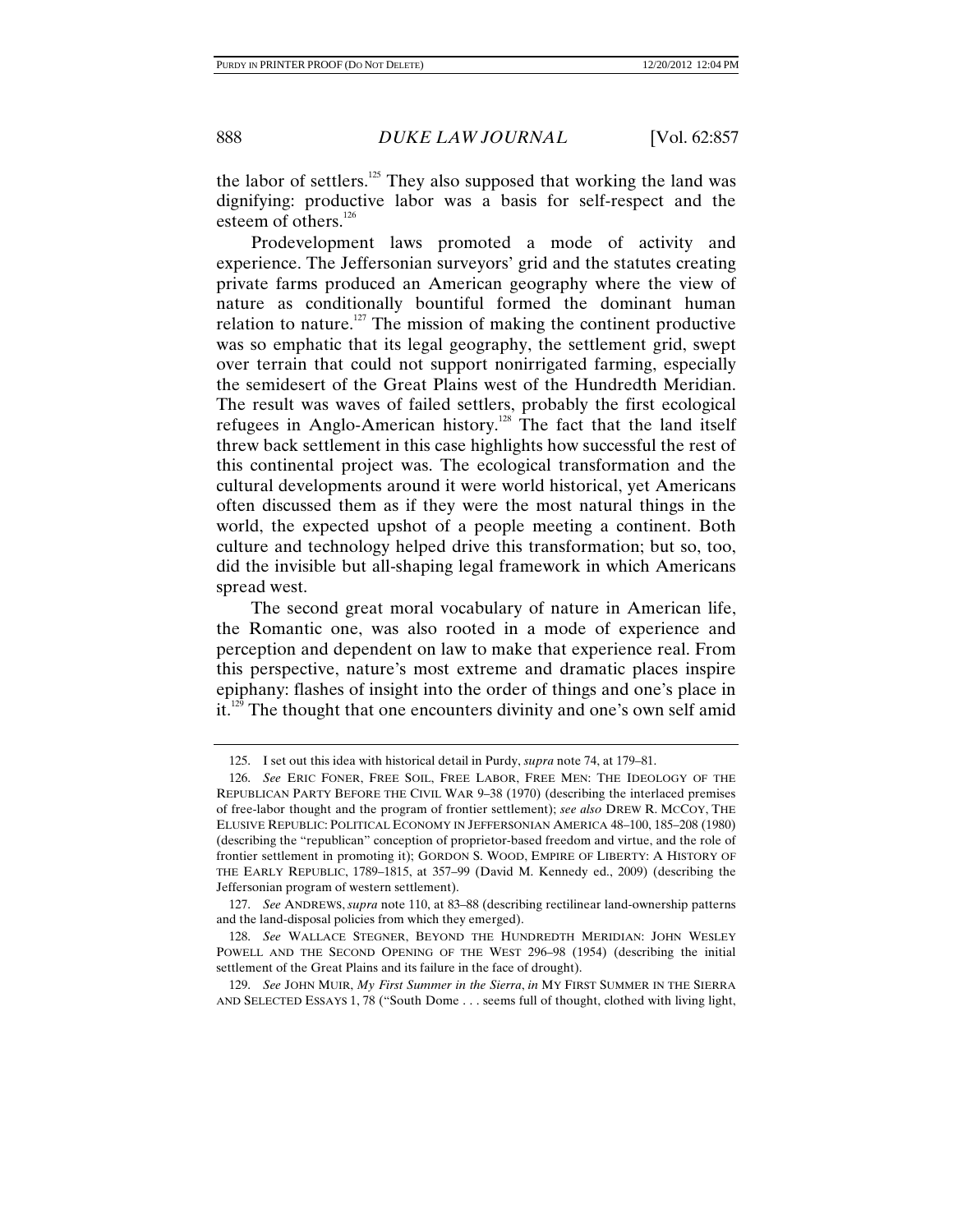mountain peaks and deep crevasses is conventional in Romantic writing at least from William Wordsworth forward. Its most effective American popularizer, Sierra Club founder John Muir, modeled his literary persona on both Wordsworth and the Transcendentalists Ralph Waldo Emerson and Henry David Thoreau, who urged selfknowledge through attention to nature.<sup>130</sup>

What distinguished Muir and his followers, and made them a lasting presence in political life, is that they worked these literary refinements into a mode of encountering nature. Their vocabulary of aesthetic and moral response was keyed to specific features of the Sierra Nevada and their other favorite landscapes, and they built a subculture and social movement around those places and the feelings they stirred.<sup>131</sup> The heart of their legal program was to secure an American geography for this experience. They worked to ensure that American law dedicated large tracts of ground, such as Yosemite Valley, to the encounters that they saw as forming the highest human relation to nature.<sup>132</sup> Their success was practical, in helping to drive the massive reservations of public land for recreation from the end of the nineteenth century through the twentieth (and beyond). It was also ideological, or, perhaps better, imaginative: although many of the national parks were originally created on the non-Romantic theory that they would be good for public health and civic spirit, by the 1920s the standard account of their purpose was that they were secular temples that restored the spirit by enshrining nature's finest aesthetic qualities.133 They existed, that is, to make the Romantic way of meeting nature into real and widespread experience.

The newly protected public lands were thus a testing ground for new and more radical ideas about nature. From the 1920s forward, a

no sense of dead stone about it, all spiritualized, neither heavy looking nor light, steadfast in serene strength like a god."); *id.* ("From form to form, beauty to beauty, ever changing, never resting, [raindrops] all are speeding on with love's enthusiasm, singing with the stars the eternal song of creation."); *id.* at 76 ("The whole landscape glows like a human face in a glory of enthusiasm, and the blue sky, pale around the horizon, bends peacefully down over all like one vast flower.").

 <sup>130.</sup> *See* Purdy, *supra* note 86, at 1145–49 (setting out these developments). On Muir's cultivated debt to literary romanticism, see DONALD WORSTER, A PASSION FOR NATURE: THE LIFE OF JOHN MUIR 160–61, 336–37 (2008).

 <sup>131.</sup> *See* Purdy, *supra* note 86, at 1149–51 (arguing that the Sierra Club was created as "an early testing ground for a new way of describing the value of nature").

 <sup>132.</sup> Purdy, *supra* note 74, at 205–06.

 <sup>133.</sup> *See id.* ("The distinctive language that the Club pioneered was soon at the center of public conversation about the parks. Romantic epiphany joined and frequently superseded the language of conservation and recreation.").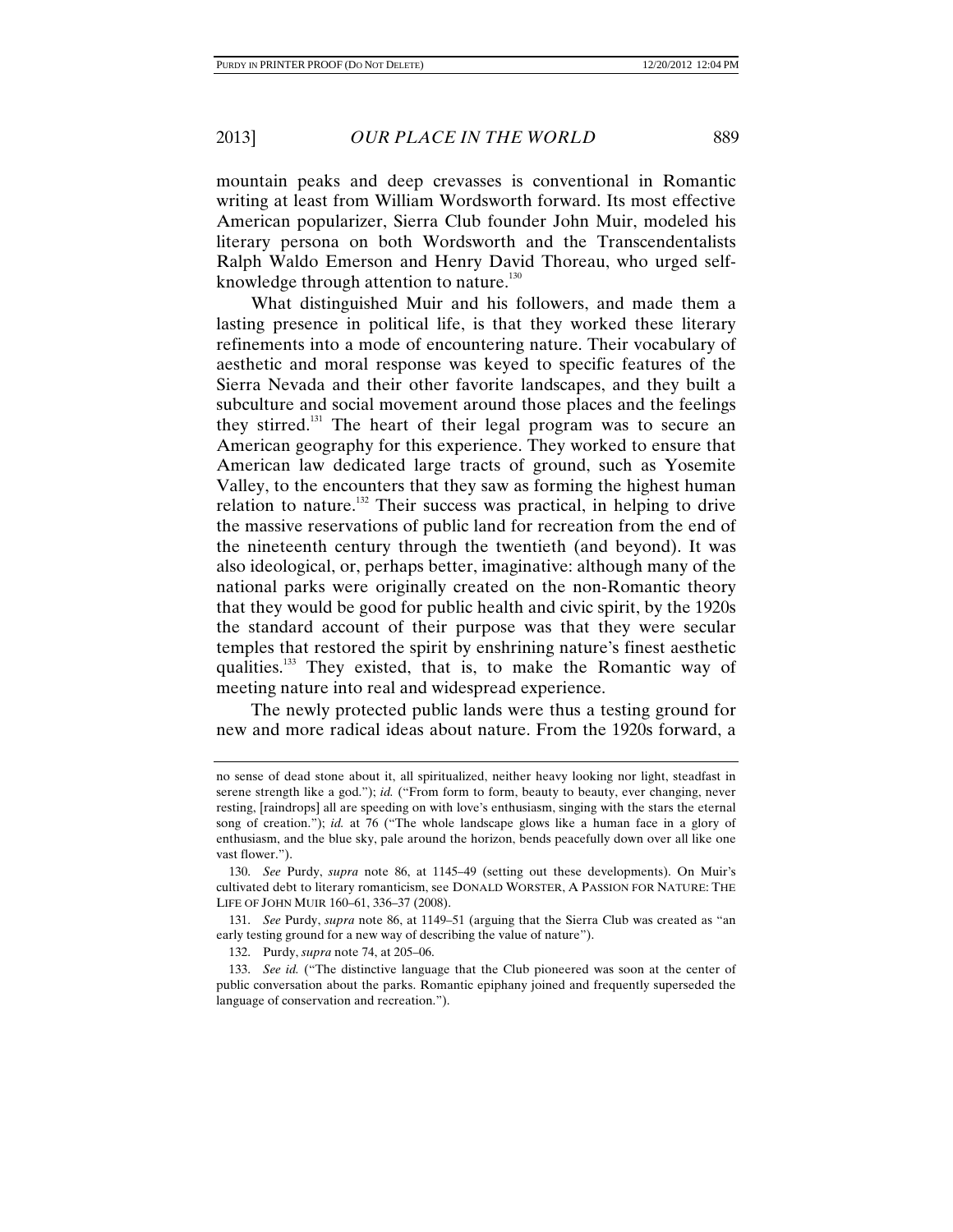set of Romantic recreationists built a movement dedicated to preserving "wilderness." That word had previously been used for all sorts of open land, and it was often a derogatory term closely linked to "waste."<sup>134</sup> Wilderness advocates both made wilderness something to prize and gave it a precise definition: land in which a solitary individual could encounter nature as it would have developed without human exploitation or development.<sup>135</sup> Such solitude, they insisted, was quite a different thing from the scenery and recreation that more mainstream Romantics prized.<sup>136</sup> The psychic experience that it prompted had less to do with ecstasy and revelation, more with reflection on one's own smallness and lack of power before a vast and ancient natural world.<sup>137</sup> Wilderness advocates valued the natural world less for its extreme and dramatic qualities than for its extent, integrity, and essential mystery: they went into the wild not so much to rediscover the divine in themselves as to be strangers, and to learn by that experience.<sup>138</sup>

The 1964 Wilderness  $Act<sub>139</sub>$  which followed eight years of focused advocacy after its first introduction in 1956, gave the concept of wilderness legal operation. It set in motion the process that has preserved more than 107 million acres as statutory wilderness.<sup>140</sup> In developing a language to defend wilderness, advocates found words for their own experience and in turn made that experience more fully available to others. This successful advocacy and rhetorical innovation depended on the existence of undeveloped land where the encounters they valued were possible. The geography that Romantic preservationists created through public-land law both sustained the Sierra Club's high-country pilgrimages and created the setting for

 <sup>134.</sup> *See id.* at 181–83 (describing early American uses of the words "wilderness" and "waste").

 <sup>135.</sup> *See* Purdy, *supra* note 86, at 1160–73 (setting out the political, legal, and conceptual development of wilderness in the twentieth century).

 <sup>136.</sup> *Id.* at 1165.

 <sup>137.</sup> *See id.* at 1168 ("[Nature] awes us because it is always more complex, older, and stranger than we can understand."); *id.* ("[I]n the Wilderness Society a new emphasis arose: less on responding rapturously to the intermingled beauty and sublimity of extraordinary places, such as Yosemite, than on apprehending the complex, interdependent character of natural systems and seeing oneself as integrated into them.").

 <sup>138.</sup> *See id.* at 1160–73 (setting out and analyzing this development).

 <sup>139.</sup> Wilderness Act, Pub. L. No. 88-577, 78 Stat. 890 (1964) (codified as amended at 16 U.S.C. §§ 1131–1136 (2006)).

 <sup>140.</sup> JAMES RASBAND, JAMES SALZMAN & MARK SQUILLACE, NATURAL RESOURCES LAW AND POLICY 639 (2d ed. 2009).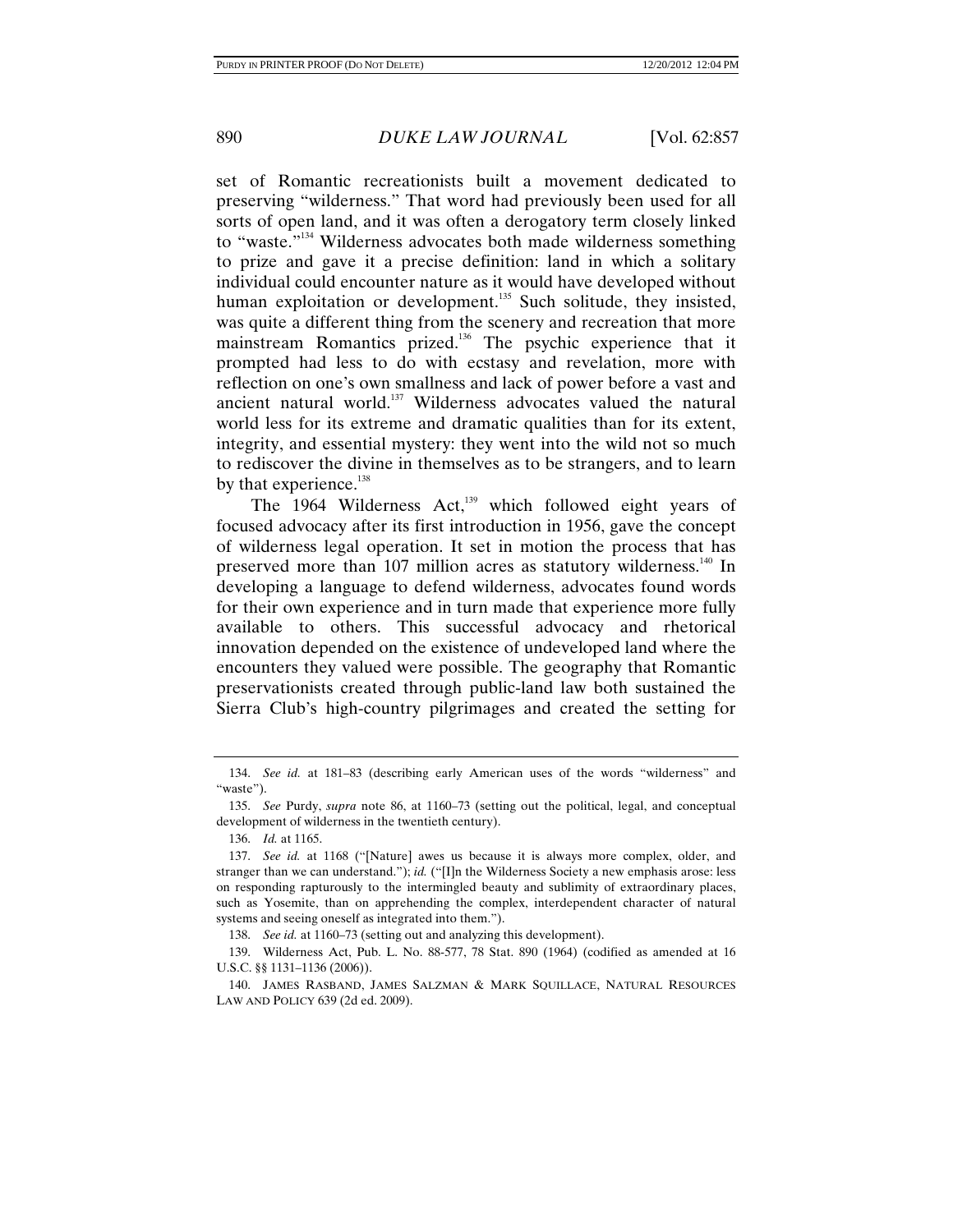further experiments in experience and its interpretation. These encounters, in turn, produced new rounds of advocacy and reform, and a national landscape of wilderness.<sup>141</sup>

Environmental law, then, contributes most to the development of environmental ethics by shaping experience far outside the courtroom: it is encounters with nature that provide much of the material for shifts in perception and imagination. When law precludes certain encounters with nature, it also precludes—or at least inhibits—the growth of value and forms of identity that treat those encounters as paradigmatic. This relationship is why wilderness advocates, for example, understood the push for the 1964 Act to be about the survival of a mode of experience, so that Senator Frank Church of Idaho could say on the Senate floor that, without wilderness, the country would become a cage.<sup>142</sup> It is also why a symmetrical tone of urgency entered the language of traditional resource users, such as ranchers and miners, when they came to see environmental regulation as a threat to their cultural survival.<sup>143</sup> When, however, law facilitates a valued way of engaging nature, it both fosters a set of values and promotes their further exploration and development.

### *C. Ways of Understanding Change in Environmental Ethics*

Thinking about environmental law as a source of change in environmental values, then, requires understanding how law shapes the experience in which values change. Ethics is, in part, the interpretation of that fertile experience. How, though, does the "blooming, buzzing confusion"<sup>144</sup> of experience generate attachments, aversions, and commitments distinct enough that we can call them values? When we talk about change in environmental values, what is it that changes, and what remains unchanged? What is the busy foreground of innovation, and what is the stable backdrop against which it comes into focus?

 <sup>141.</sup> *See* Purdy, *supra* note 86, at 1160–73 (describing the interaction of advocacy, argument, and experience in the wilderness-preservation movement).

 <sup>142. 107</sup> CONG. REC. 18,365 (1961) (statement of Sen. Frank Church).

 <sup>143.</sup> *See, e.g.*, A. Dan Tarlock, *Can Cowboys Become Indians? Protecting Western Communities as Endangered Cultural Remnants*, 31 ARIZ. ST. L.J. 539, 540–50 (1999) (explaining cultural conflict over resource use in western communities).

 <sup>144. 1</sup> WILLIAM JAMES, THE PRINCIPLES OF PSYCHOLOGY 488 (Morton D. Bogdonoff et al. eds., Classics of Med. Library 1997) (1890).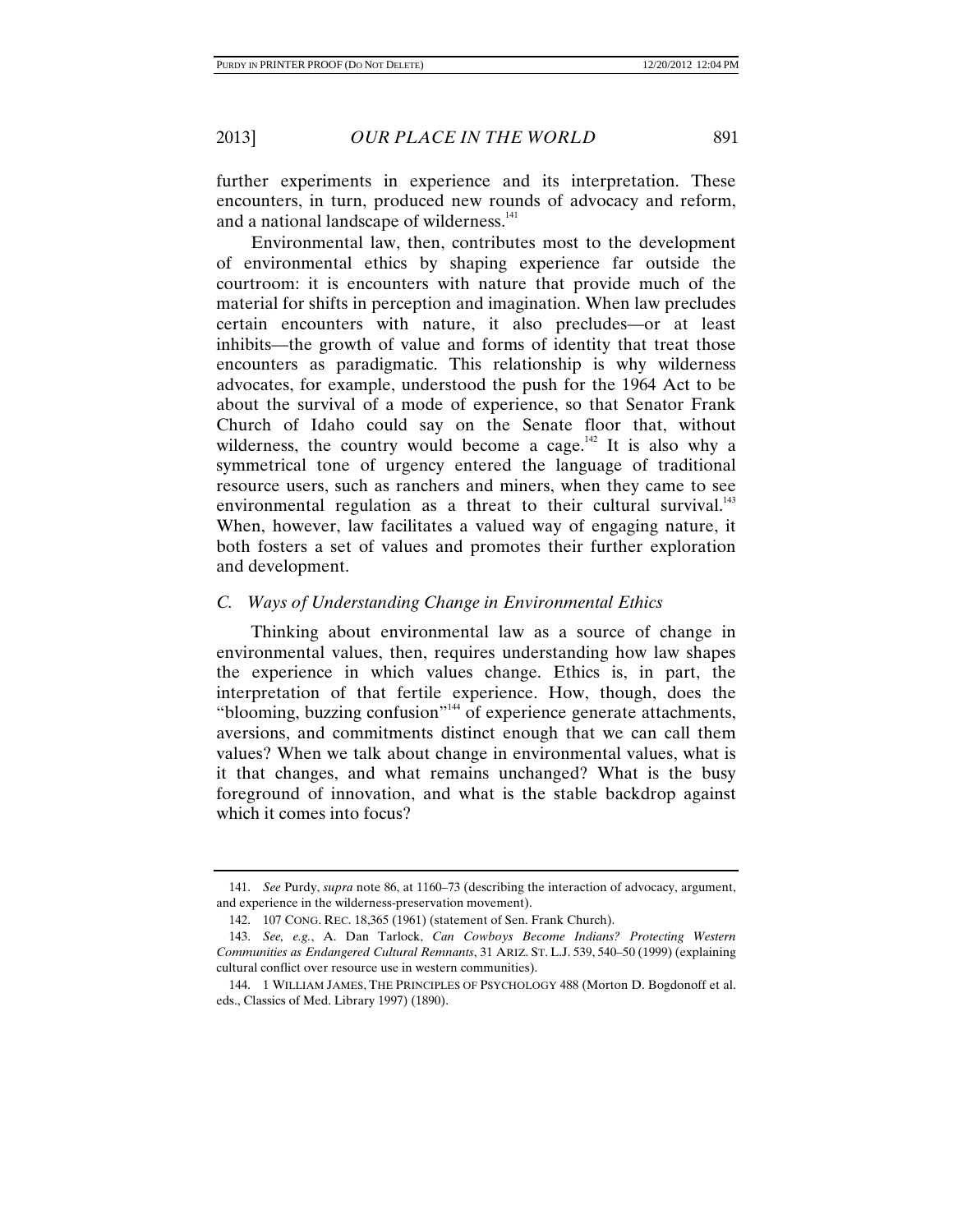Environmental values have taken shape around clusters of ethical issues that they share with other, nonenvironmental questions. These categories are "formal" in the sense that they are organized around certain persistent questions about how to live; many "substantive" answers to these questions are possible, and different conceptions of nature have supported different answers.<sup>145</sup> Throughout, environmental values take some of their energy from the fact that ideas of nature are enlisted to help people engage deeply felt questions about how to treat others and conduct their own lives. Environmental values have especially engaged five themes in ethical experience.

1. *Hippocrates's Restraint: On Not Harming Another*. A reluctance to harm another is as basic as anything to moral experience and is easy to identify in nearly any moral theory. It is present in the sympathy for others' experiences that underlies much of Adam Smith's *The Theory of Moral Sentiments*. 146 It honors the dignity of others with respect, the basic attitude of Immanuel Kant's moral theory.<sup>147</sup> The commitment to averting others' suffering, which it expresses, is a major psychological root of utilitarianism. Today, experimental psychologists treat the aversion to inflicting harm directly on another as one of the building blocks of moral life.<sup>148</sup> It has

 <sup>145.</sup> *See* Joshua Greene, *Cognitive Neuroscience and the Structure of the Moral Mind*, *in* THE INNATE MIND: STRUCTURE AND CONTENTS 338 (Peter Carruthers, Stephen Laurence & Stephen Stich eds., 2005) (arguing for a constellation of "innate factors" that organize moral response); Jonathan Haidt & Selin Kesebir, *Morality*, *in* 2 HANDBOOK OF SOCIAL PSYCHOLOGY 797 (Susan T. Fiske, Daniel T. Gilbert & Gardner Lindzey eds., 5th ed. 2010) (giving a functionalist account of a repertoire of evaluative emotional responses argued to structure moral attitudes and provide the premises of moral reasoning); John Mikhail, *Universal Moral Grammar: Theory, Evidence and the Future*, 11 TRENDS COGNITIVE SCI. 143 (2007) (setting out the theory of a "universal moral grammar"). The term "family resemblance" is associated with Ludwig Wittgenstein's rejection of seeking necessary and sufficient conditions for the application of words and concepts, in favor of a looser-knit standard of competent use, recognition of similarities and analogies, and so forth. *See* LUDWIG WITTGENSTEIN, PHILOSOPHICAL INVESTIGATIONS paras. 65–67 (G.E.M. Anscombe trans., 1953) ("Instead of producing something common to all that we call language, I am saying that these phenomena have no one thing in common which makes us use the same word for all,—but that they are *related* to one another in many different ways.").

 <sup>146.</sup> *See* ADAM SMITH, THE THEORY OF MORAL SENTIMENTS 3–9 (Prometheus Books 2000) (1759) (describing the foundational role of sympathy in moral experience).

 <sup>147.</sup> *See* THOMAS E. HILL, JR., DIGNITY AND PRACTICAL REASON IN KANT'S MORAL THEORY 38–57 (1992) (outlining Kant's theory of the dignity of humanity and its foundational place in his thought).

 <sup>148.</sup> Haidt & Kesebir, *supra* note 145, at 821–22.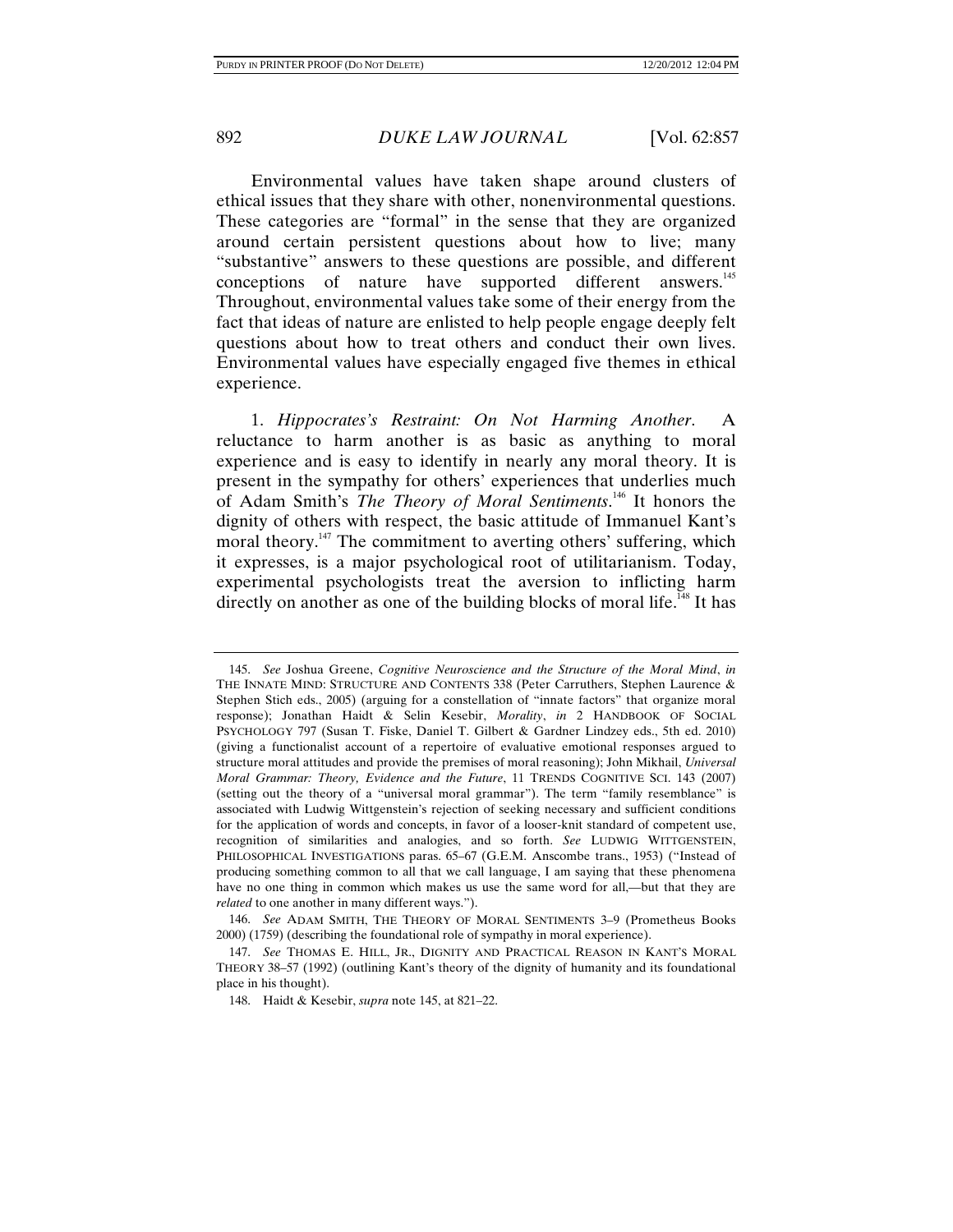been the object of almost obsessive inquiry into the resistance that experimental subjects show when asked to imagine sacrificing one person to save more. Although many will endorse the abstract thought that, in a tragic situation in which some will be lost, it is best to save the greater number, they resist sharply when asked to imagine making the sacrifice of the smaller number that this implies.<sup>149</sup> This is especially true when the sacrifice involves bodily coercion, such as pushing one man from a bridge to slow a train that will otherwise kill five people further down the track.<sup>150</sup>

What the aversion to harm means, of course, thoroughly depends on who, or what, inspires respect or sympathy. The great historical development behind modern ethics—both classical utilitarianism and all types of rights-based theories—is the rise of universalism. These approaches to ethics, different as they are, have in common that they make sense only if one accepts the starting point that every person matters equally in a moral sense. This approach was not just a theoretical breakthrough but a development in social and moral imagination, in which sympathy for others and respect for their humanity burst the bonds of religion, race, and nation—however imperfectly and with however much backsliding.<sup>151</sup> To take one example, much of the politics of slavery and abolition came down to a cultural, political, and legal contest over *who counts morally*. Appeals to rights, religion, and humanitarian sympathy revolved around that focal point. $152$ 

 <sup>149.</sup> *See* JUDITH JARVIS THOMSON, *Killing, Letting Die, and the Trolley Problem*, *in* RIGHTS, RESTITUTION, AND RISK: ESSAYS IN MORAL THEORY 78 (William Parent ed., 1986) ("A great many people think . . . that killing is worse than letting die."); JUDITH JARVIS THOMSON, *The Trolley Problem*, *in* RIGHTS, RESTITUTION, AND RISK: ESSAYS IN MORAL THEORY, *supra*, at 94, 94 (explaining that many people "feel a certain discomfort at the idea of" sacrificing one to save a group of others). The problem was originally formulated by philosopher Philippa Foot. Philippa Foot, *The Problem of Abortion and the Doctrine of the Double Effect*, 5 OXFORD REV. 5 (1967). For an early empirical study of responses to the problem, see Joshua D. Greene, R. Brian Sommerville, Leigh E. Nystrom, John M. Darley & Jonathan D. Cohen, *An fMRI Investigation of Emotional Engagement in Moral Judgment*, 293 SCIENCE 2105, 2106 (2001).

 <sup>150.</sup> *See* Greene, *supra* note 145, at 344–50 (describing these experiments). Although these experiments are generally cast as investigating contrasts between deontological, or duty-based theories of morality, and consequentialist theories, it seems fair to say that the impulse they track is present in both types of ethics.

 <sup>151.</sup> *See* TAYLOR, *supra* note 69, at 393–401 (sketching aspects of this development).

 <sup>152.</sup> *See generally* DAVID BRION DAVIS, THE PROBLEM OF SLAVERY IN WESTERN CULTURE (1966) (outlining the cultural developments contributing to early protests against slavery in North America in the late eighteenth century).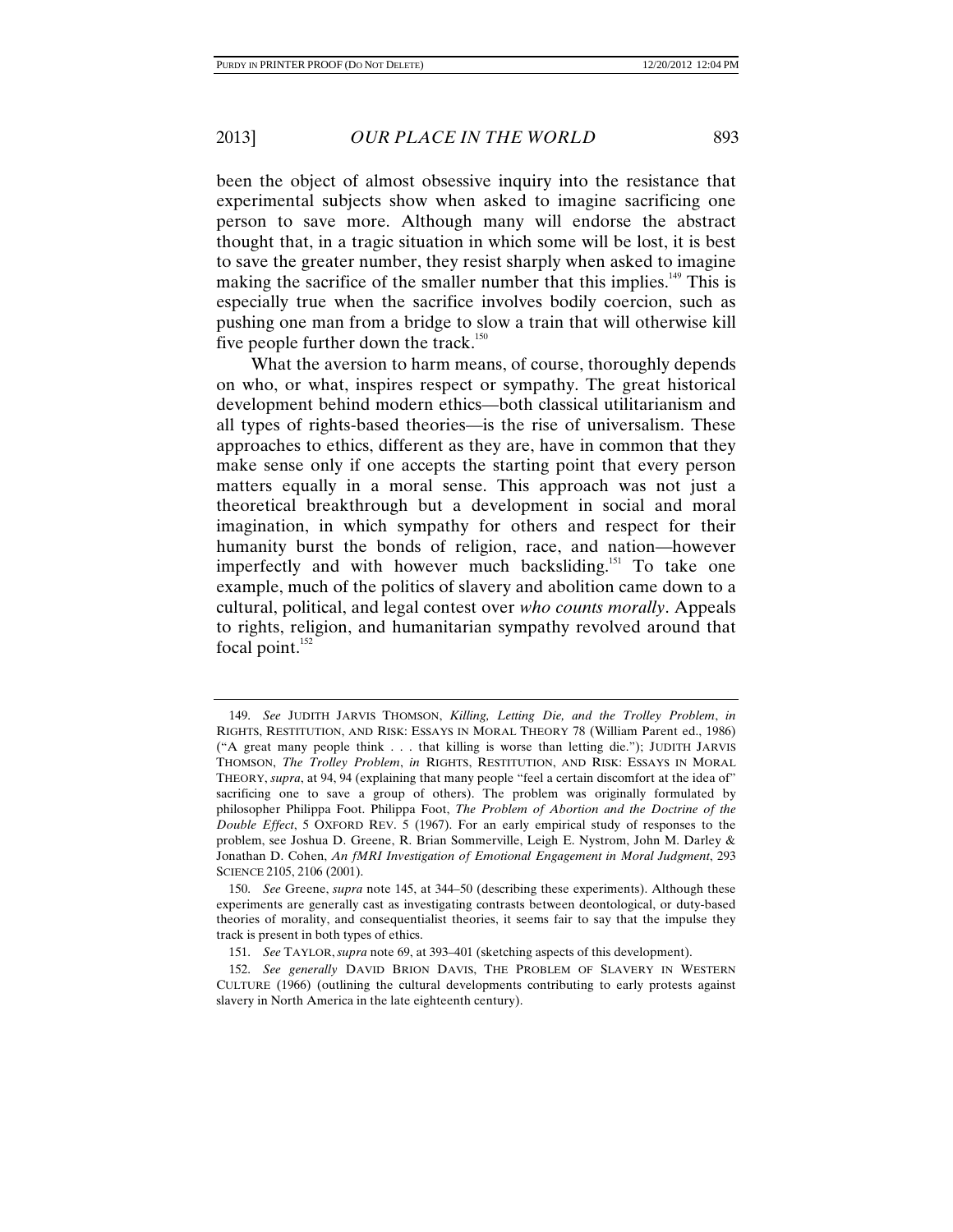Similar developments have been important in environmental ethics. This point is particularly true in the humane and animal-rights movements, with their focus on the suffering of individuals of other species. The same logic is at work in what one might call the "personalizing" of natural phenomena other than animals. Trees, rivers and mountains, species, and ecosystems have all achieved some status as entities that (some) people recoil from harming.<sup>153</sup> Although Justice Douglas's "[t]he river as plaintiff speaks" passage from *Morton* still strikes lawyerly readers as willfully eccentric, it does highlight that, in our culture, one can intelligibly describe rivers and mountains as having moral points of view, open to description in terms of rights and interests.154 Therefore certain acts—emitting pollution from a factory waste-pipe, blasting open a mountaintop with dynamite, or degrading the habitat of a species in danger of extinction—can register as *harming* those entities, and can trigger the deep-seated aversion to causing harm.

2. *Who We Are Together: The Ethics of Solidarity*. Environmental ethics has also tapped what experimental psychologist Jonathan Haidt calls "ingroup/loyalty," and I would call "solidarity": the sense of obligation connected with group membership, including the willingness to make sacrifices to benefit other members and vigilance against betrayal of the group from within.<sup>155</sup> As with aversion to harm, the formal category covers widely varying content. The groups that command loyalty, such as nations, are always partly imagined communities, formed out of "mystic chords of memory" as much as out of institutional, linguistic, and geographic facts.<sup>156</sup>

The rise of conservation politics at the turn of the last century was closely tied to a particular version of patriotism. Theodore Roosevelt and other Progressives recast American civic identity for a time that, they believed, required a strong and extensive state.

 <sup>153.</sup> *See, e.g.*, Wilderness Act, 16 U.S.C. §§ 1131–1136 (2006) (protecting certain federal land designated as wilderness); Endangered Species Act, 16 U.S.C. §§ 1531–1544 (2006 & Supp. IV 2011) (providing a program for the conservation of endangered plants and animals).

 <sup>154.</sup> Sierra Club v. Morton, 405 U.S. 727, 743 (1972) (Douglas, J., dissenting).

 <sup>155.</sup> *See* Haidt & Kesebir, *supra* note 145, at 822 (defining "ingroup/loyalty" as "[c]oncerns related to obligations of group membership, such as loyalty, self-sacrifice, and vigilance against betrayal").

 <sup>156.</sup> *See generally* BENEDICT ANDERSON, IMAGINED COMMUNITIES: REFLECTIONS ON THE ORIGIN AND SPREAD OF NATIONALISM (rev. ed. 2006). The quoted phrase, of course, comes from 2 ABRAHAM LINCOLN, *First Inaugural Address*, *in* LINCOLN: SPEECHES AND WRITINGS 1859–1865, at 215, 224 (1989).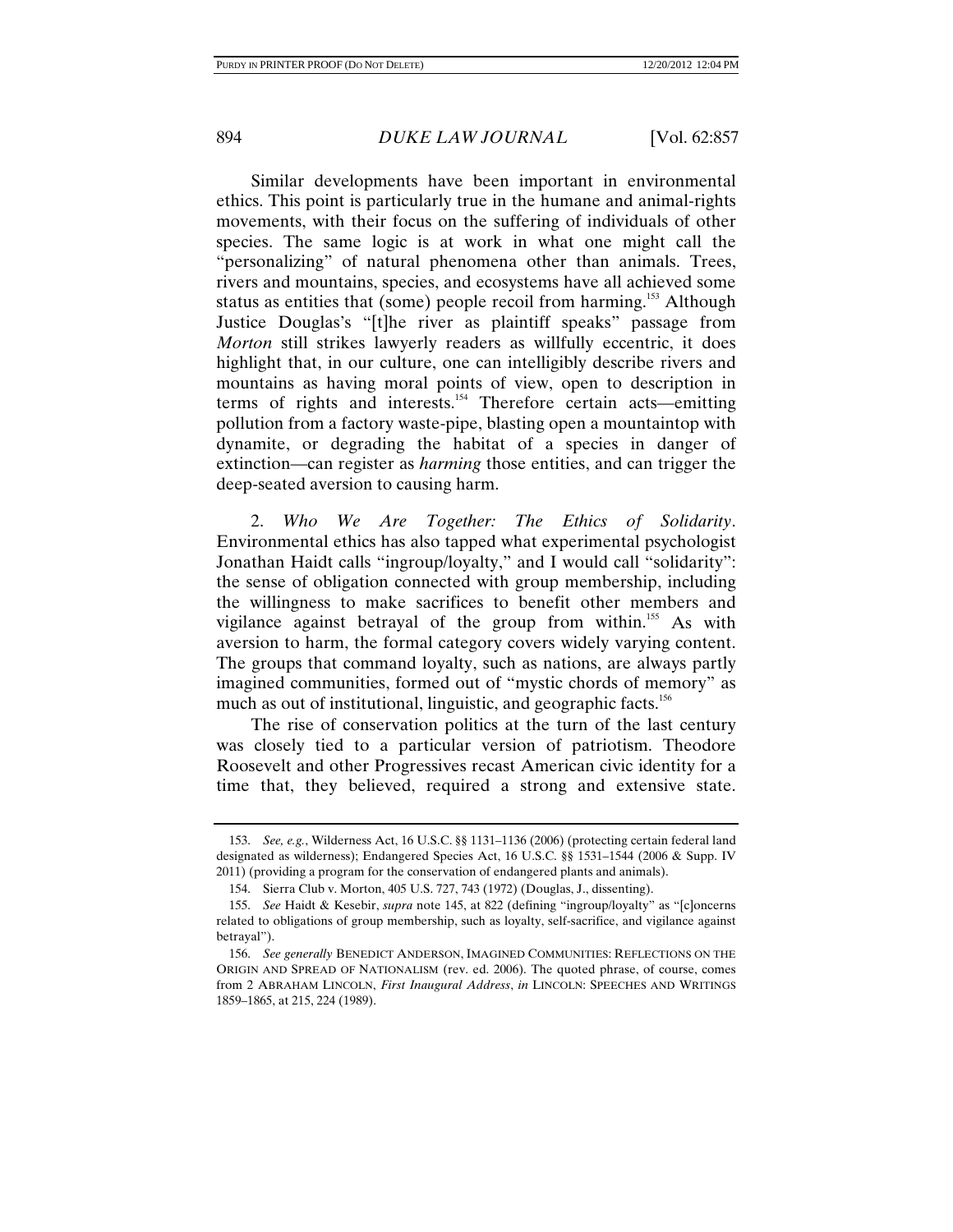Natural resources exemplified why regulation was necessary: without it, private greed would waste the national patrimony.<sup>157</sup> Hence, public administration of parks, forests, and other natural resources formed a paradigm for progressive regulation.<sup>158</sup> Expert administration for the benefit of the whole country across generations was the way to manage the American landscape and the country's economy and society as a whole.<sup>159</sup> To support these programs, citizens had to extend their civic identification to future generations and far-flung compatriots who, despite their distance in space and time, were interdependent in the same natural and social systems.

Public recreational areas, especially, parks, also became symbols of national identity. Parks advocates invited Americans to identify with emblems on the landscape that marked the continent as belonging to the nation.<sup>160</sup> Roosevelt's face on Mount Rushmore, begun well after his death, does with clanging literalness what a generation of parks advocates did more subtly and just as effectively: make public lands a touchstone of American civic identity.

Efforts to mobilize solidarity since the conservation developments of the Progressive era have been more indifferent in their results. Appeals to solidarity beyond the nation (to a "planetarian" identity) or the species (to Aldo Leopold's "land community") are better described as aspirational sketches than achievements.161 Because solidarity has been so important in earlier environmental developments, both lending itself to conservation and

 <sup>157.</sup> *See* GIFFORD PINCHOT, THE FIGHT FOR CONSERVATION 48–49 (1910) ("The conservation idea covers a wider range than the field of natural resources alone. Conservation means the greatest good to the greatest number for the longest time. . . . Conservation advocates the use of foresight, prudence, thrift, and intelligence in dealing with public matters . . . . It proclaims the right and duty of the people to act for the benefit of the people. Conservation demands the application of common-sense to the common problems for the common good.").

 <sup>158.</sup> *See* Purdy, *supra* note 74, at 189–99 (describing the paradigmatic place of naturalresource conservation within the larger reform agenda of Progressives of the late nineteenth and early twentieth centuries).

 <sup>159.</sup> *See* IRVING FISHER, REPORT ON NATIONAL VITALITY: ITS WASTES AND CONSERVATION 2 (1909) ("[T]he problem of conserving our natural resources is part of another and greater problem—that of national efficiency. This depends not only on physical environment, but on social environment, and most of all on human vitality.").

 <sup>160.</sup> *See* Purdy, *supra* note 74, at 205–06 (noting the absorption of civic and Romantic language into parks advocacy).

 <sup>161.</sup> *See* ALDO LEOPOLD, *The Land Ethic*, *in* A SAND COUNTY ALMANAC WITH OTHER ESSAYS ON CONSERVATION FROM ROUND RIVER 217, 219–22 (1966) (describing and recommending an ethical embrace of "land-community"); Sarah A. Krakoff, *Planetarian Identity Formation and the Relocalization of Environmental Law*, 64 FLA. L. REV. 87 (2012) (discussing local efforts to put into practice moral identification with the planet).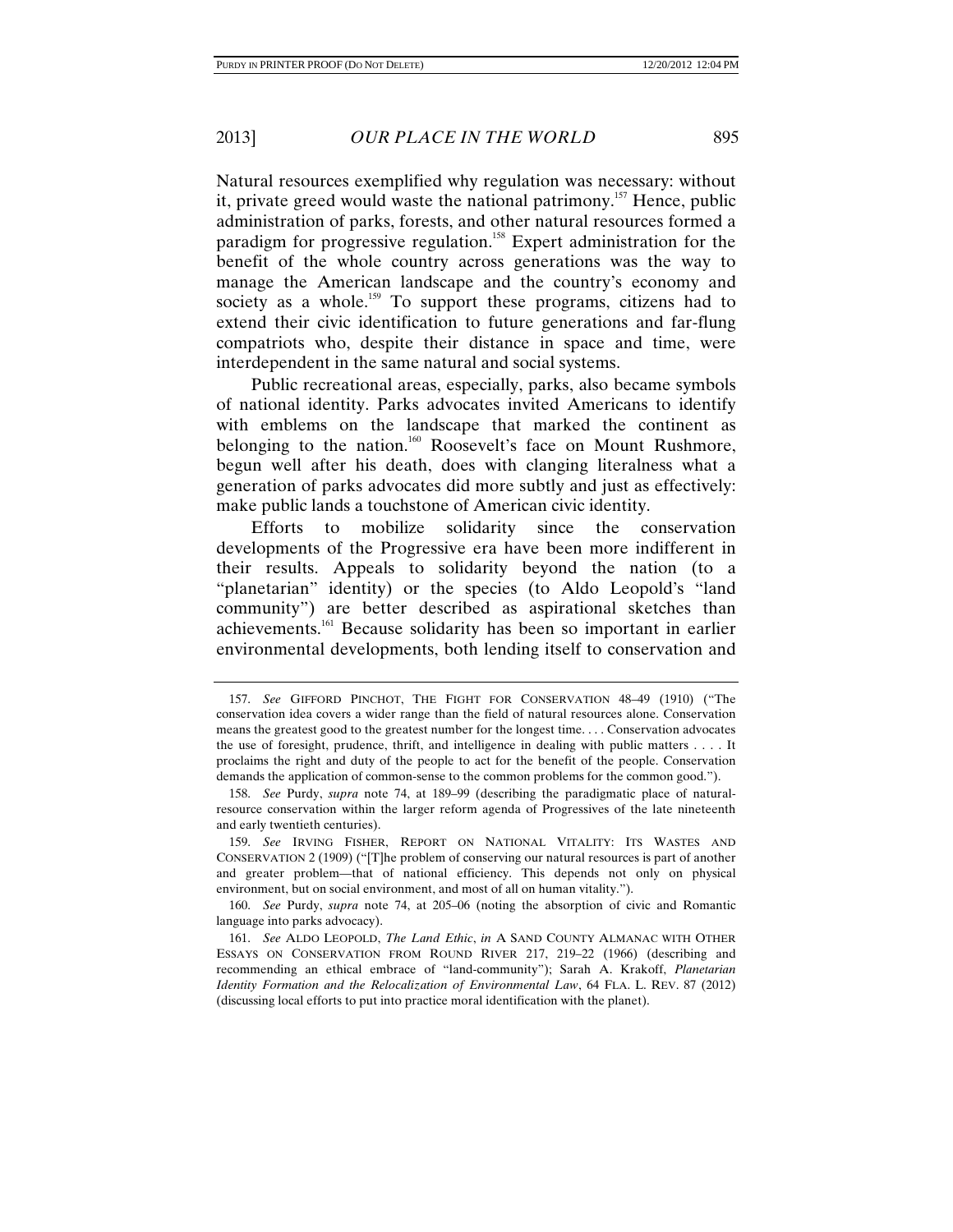taking energy from images of nature, it is nonetheless worth keeping well in view.

3. *Being Who One Is: Personal Ethics*. Environmental value has been closely involved with two ideas that are central to modern personal identity. These are *dignity* and *authenticity*. 162

Dignity encompasses qualities that command the respect of others and the sense of oneself as commanding that respect.<sup>163</sup> It was a centerpiece of the U.S. settler identity: the pioneer, a free man who freely labored on free land, was an admirable figure in a republican community of equals.<sup>164</sup> Using land and other resources productively became a touchstone of American dignity, particularly in its masculine versions, at a time when the traditional basis of dignity in social hierarchy was under pressure from rising democracy. Ever since, environmental value has been marked by many Americans' investment in being productive users of land and resources, not mere contemplative tourists or idlers.<sup>165</sup>

Authenticity is being oneself, not someone else's image or a congeries of borrowed habits and styles.<sup>166</sup> It remains the heart of what many have pursued in the Romantic strain of environmental imagination: the wilderness or high country has long promised clarity about who one is, a liberation from the unreflective attitudes and habits of the lowlands.<sup>167</sup> A different version of environmental authenticity takes up the spiritual hopes of the age of ecology: reintegrating the self and the natural setting, recognizing that one is "really" continuous with a living world, not a monad cut off from it by the walls of body and mind.<sup>168</sup> In each case, the experience of value in

 <sup>162.</sup> For an extremely valuable discussion of these ideas and their place in modern moral culture, see CHARLES TAYLOR, *The Politics of Recognition*, *in* PHILOSOPHICAL ARGUMENTS 225, 225–33 (1995).

 <sup>163.</sup> *See id.* at 226–27 (tracing the roots of "due recognition").

 <sup>164.</sup> *See* FONER, *supra* note 126, at 11 ("[T]he concept of 'free labor' lay at the heart of the Republican ideology . . . ."); WOOD, *supra* note 126, at 358–62 (discussing the civic ideology of free soil and free labor).

 <sup>165.</sup> *See*, *e.g.*, Richard White, *Are You an Environmentalist or Do You Work for a Living?: Work and Nature*, *in* UNCOMMON GROUND: TOWARD REINVENTING NATURE 171 (William Cronon ed., 1995) (describing work-based antienvironmentalist populism).

 <sup>166.</sup> *See* TAYLOR, *supra* note 162, at 228–29 (discussing the origin and development of the ideal of authenticity).

 <sup>167.</sup> *See* Purdy, *supra* note 74, at 203–05 (discussing the cultural and psychological appeal of the Romantic attitude to nature, prominently including authenticity).

 <sup>168.</sup> *See id.* at 210–14.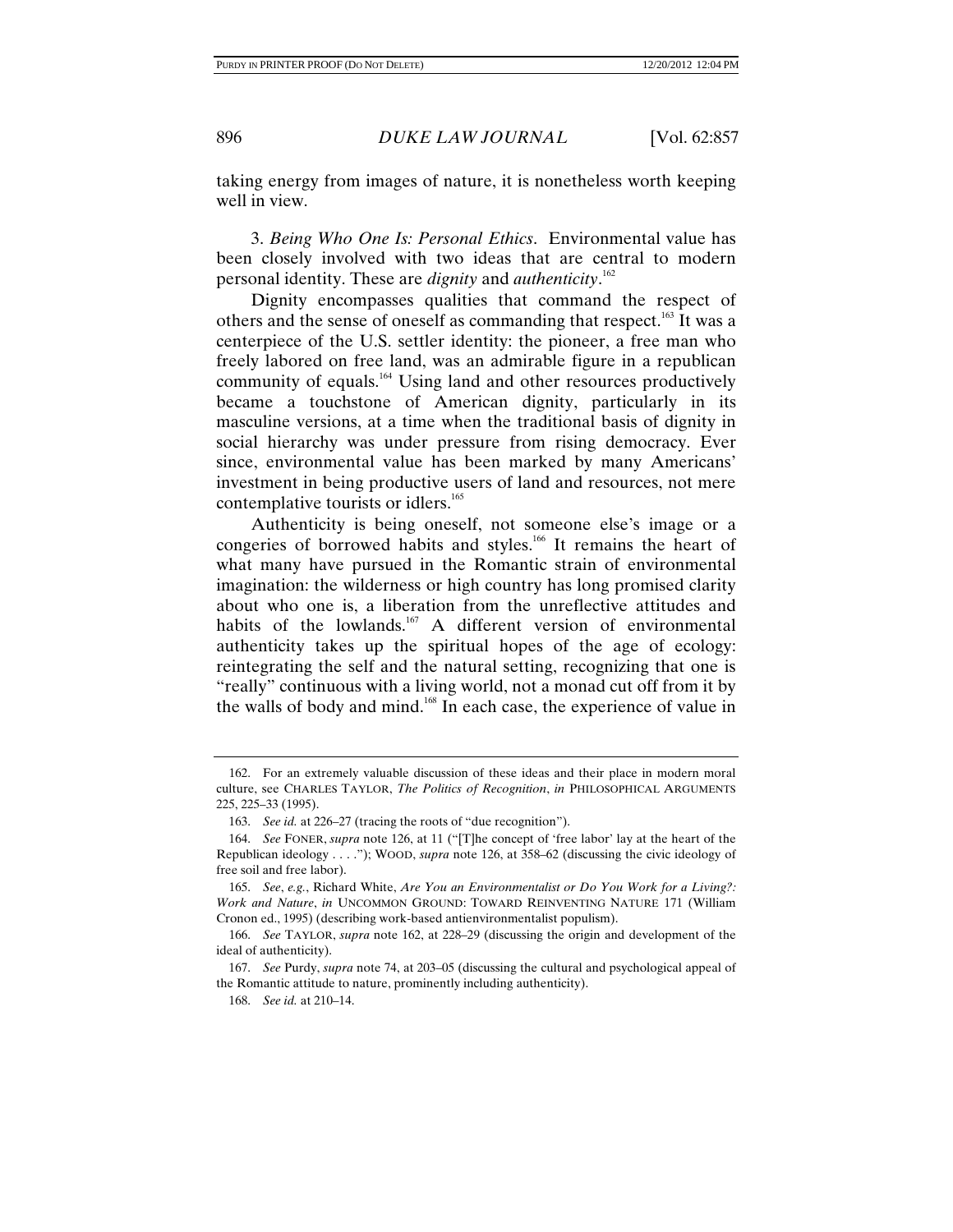nature has been inseparable from the sense that nature puts one in touch with a clearer experience of oneself, a usable form of selfknowledge.

4. *Aesthetic Response and Ethics*. Aesthetic responses to nature power another type of moral experience. Aesthetic response involves qualities in objects, landscapes, and natural systems, and also the qualities of mind and emotion that these call forth. Aesthetics has not spoken to classically ethical questions—how to act, how to live among others—as strongly as it does to the value of nature, and the human relation to it, which aesthetic response seems to disclose.

The two most influential aesthetic experiences are *beauty* and *sublimity*. The late philosopher Bernard Williams nicely (and respectively) captured them thus: "Human beings have two basic kinds of emotional relations to nature: gratitude and a sense of peace, on the one hand, terror and stimulation on the other."169 Beauty, connected with "gratitude and a sense of peace," $170$  was a major preoccupation of early-modern aesthetic and psychological theory. Beauty is associated with landscapes and other natural objects that display regularity, gradual transitions, soft lines, and evidence of the mildness and fertility of a terrain that could support human life richly in answer to a modicum of work.<sup>171</sup> Adam Smith, a perceptive moral psychologist and not the most poetic of souls, went so far as to identify beauty with mechanical design that lent itself to practical use.<sup>172</sup> Despite the hint of inadvertent self-caricature in this example, beauty has never been far from usefulness: it describes harmony and fruitfulness, a sense of being at home in a place suited to human wellbeing.

Historically, beauty in nature has belonged to two rather different settings: the well-worked pastoral landscape, on the one hand,<sup>173</sup> and, on the other, the whole metaphoric house of Creation,

 <sup>169.</sup> WILLIAMS, *supra* note 70, at 238.

 <sup>170.</sup> *Id.*

 <sup>171.</sup> *See* EDMUND BURKE, A PHILOSOPHICAL ENQUIRY INTO THE ORIGIN OF OUR IDEAS OF THE SUBLIME AND BEAUTIFUL 112–18 (James T. Boulton ed., Univ. of Notre Dame Press 1968) (1759) (describing what makes things beautiful); IMMANUEL KANT, THE CRITIQUE OF JUDGMENT 42–89 (James Creed Meredith trans., Oxford Univ. Press 1951) (1790) (describing the inputs and processes that determine beauty).

 <sup>172.</sup> *See* SMITH, *supra* note 146, at 257–68 (distilling the perception of beauty down to the "appearance of utility").

 <sup>173.</sup> *See* RAYMOND WILLIAMS, THE COUNTRY AND THE CITY 13–45 (1973) (discussing the aesthetics and ideology of the pastoral).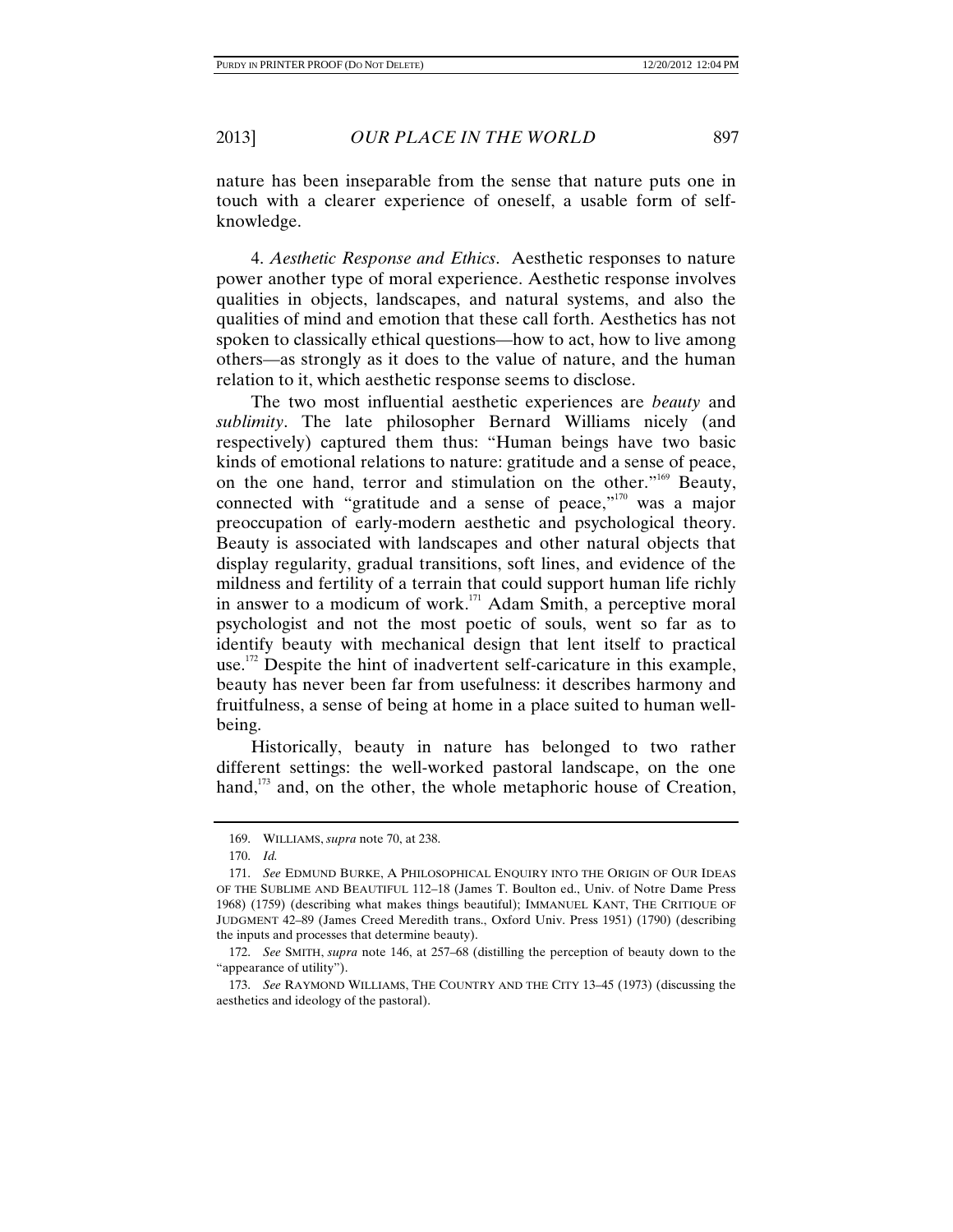viewed as a system made for the flourishing of every creature within it.<sup>174</sup> The former describes, in its most optimistic terms (often repeated in the cadences of Manifest Destiny) the settler project of making North America a garden, though the settlers were called to bring forth beauty through labor, not to enjoy a beauty already existing. The latter finds strong expression in what one might call the ecological pastoral: the image of a whole and harmonious earth, whose many systems interweave to sustain species and ecological communities. This aesthetic is a keystone of Rachel Carson's narrative of environmental apocalypse, Aldo Leopold's greenpastoral "land community," and every image of ecological balance and health in the environmental politics of the last forty years.<sup>175</sup>

Sublimity involves a very different experience: not being at home, but instead being thrown into a world of alien character and overwhelming dimensions, a world potentially hostile, but, more basically, indifferent and—past a point—incomprehensible.<sup>176</sup> Sublimity has been associated with vast, uninhabitable settings that display nature's morally indifferent and physically threatening power: the ocean, sheer cliffs and great gorges, scree fields and ranges of alpine peaks, cataracts and whitewater rapids.<sup>177</sup> Interpreters have associated it, variously, with stimulating but safe terror; a purifying reminder of the free will that can overcome involuntary fear; and inspiring awe at the power of a world (and, often, a divinity behind it) beyond the scale of everyday humanity.178 To put it in Biblical terms,

 <sup>174.</sup> *See* WORSTER, *supra* note 80, at 3–55 (describing the love of reassuring order in the theological and scientific theories of nature that preceded modern ecology).

 <sup>175.</sup> *See* CARSON, *supra* note 80, at 1 (describing as the unspoiled ideal "a town . . . where all life seemed to live in harmony with its surroundings"); LEOPOLD, *supra* note 161, at 219 ("All ethics so far evolved rest upon a single premise: that the individual is a member of a community of interdependent parts. . . . The land ethic simply enlarges the boundaries of the community to include soils, waters, plants, and animals, or collectively, the land.").

 <sup>176.</sup> *See* BURKE, *supra* note 171, at 39–70 ("When danger or pain press too nearly, they are incapable of giving any delight, and are simply terrible; but at certain distances, and with certain modifications, they may be, and they are delightful . . . ."); KANT, *supra* note 171, at 114 ("Sublimity, therefore, does not reside in any of the things of nature, but only in our own mind, in so far as we may become conscious of our superiority over nature within, and thus also over nature without us (as exerting influence upon us).").

 <sup>177.</sup> *See* HANS HUTH, NATURE AND THE AMERICAN: THREE CENTURIES OF CHANGING ATTITUDES 87–104 (1957) (describing how ideas of sublimity came to be associated with specific features of the American landscape).

 <sup>178.</sup> *See* BURKE, *supra* note 171, at 40 (calling "delightful" the awe associated with terror in the absence of real danger); KANT, *supra* note 171, at 109–14 (discussing sublimity and free will); MUIR, *supra* note 129, at 14 (encountering a sense of the divine in a sublime landscape).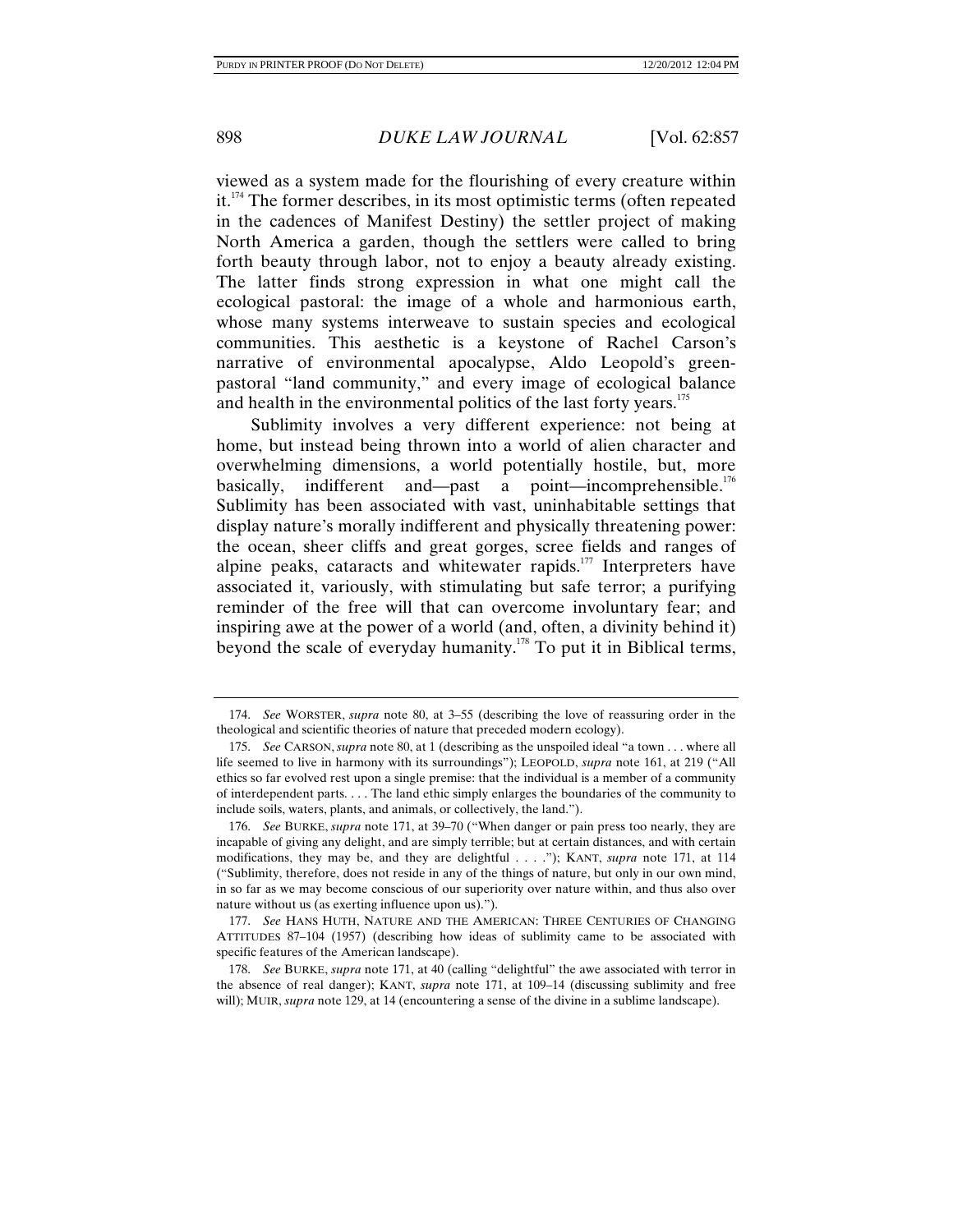if beauty bespeaks the God and Creation of Psalm 23, sublimity finds its alienating home in Job.179 Sublimity is central to the Romantic strain in American environmental imagination, which has mainly emphasized its uplifting effect rather than its alienating power.<sup>180</sup>

The third point where ethics and aesthetics intersect with respect to nature is *uncanniness*. Uncanniness refers to the bewildering experience of uncertainty about whether something is alive or conscious, another intelligence looking back at the watching person. The experience got its classic modern discussion in Sigmund Freud's meditation on the role of golem-like robots, doppelgängers, and ghosts in science fiction and fairy tales.<sup>181</sup> Freud argued that these imaginary creatures represented the irruption into civilized adulthood of primitive, magical thinking, which was set aside but never quite abandoned when infants grew up and animist cultures matured into a scientific worldview.<sup>182</sup>

Once we separate the idea of uncanniness from Freud's theories of history and the mind, we can see that, although it has been less central than beauty and sublimity to past developments in environmental values, it might matter greatly in the future. The idea of uncanniness captures a disorientation that can arise from knowing a pair of essential truths. On the one hand, we live in a world full of nonhuman points of view, experience, and consciousness; on the other, those are necessarily opaque to us, permanent mysteries. Their mystery, however, does not free us from making decisions that affect them, massively and often mortally. What blinks out of existence when an animal is slaughtered, what is the meaning of a gaze that looks back at us, of sounds we hear as expressing satisfaction or pain? That we do not know enough to answer these questions is the basis of

 <sup>179.</sup> *Compare Psalms* 23:1–2 ("The Lord is my shepherd; I shall not want. He maketh me to lie down in green pastures: he leadeth me beside the still waters."), *with Job* 3:6–9 ("As for that night, let darkness seize upon it; let it be not joined unto the days of the year . . . let that night be solitary, let no joyful voice come therein. . . . Let the stars of the twilight thereof be dark . . . ."), *and id.* 9:5–8 ("Which removeth the mountains . . . which overturneth them in his anger. Which shaketh the earth out of her place, and the pillars thereof tremble. Which commandeth the sun, and it riseth not; and sealeth up the stars. Which alone spreadeth out the heavens, and treadeth upon the waves of the sea.").

 <sup>180.</sup> *See, e.g.*, MUIR, *supra* note 129 (gathering passages to this effect).

 <sup>181.</sup> *See* SIGMUND FREUD, *The Uncanny*, *in* THE UNCANNY 121, 135–39, 141–43, 147–49 (Adam Phillips ed., David McLintock trans., Penguin Books 2003) (discussing life-like dolls, doubles, and ghosts, respectively).

 <sup>182.</sup> *Id.* at 152–59.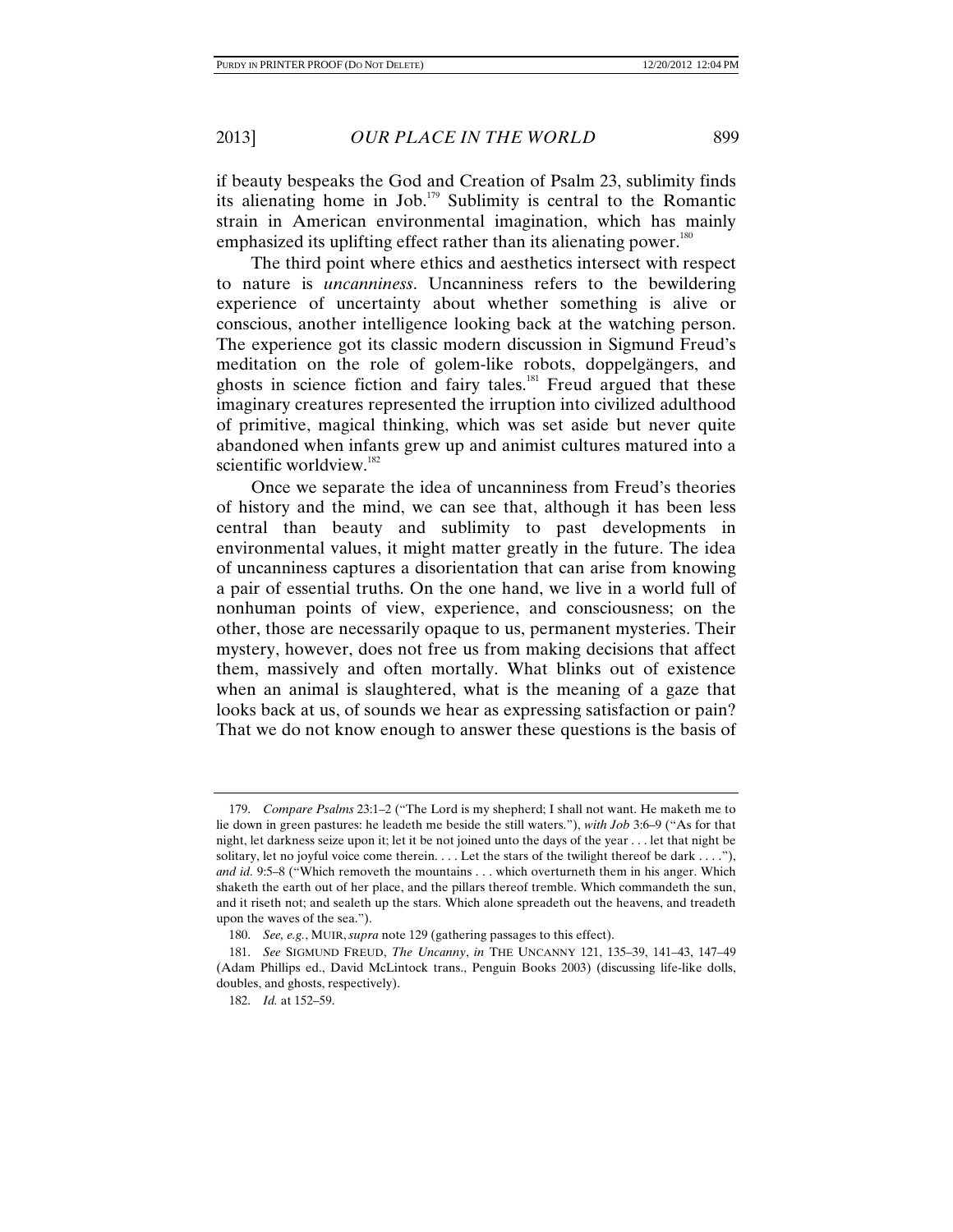uncanniness. That we have to act as if we did know is part of its ethical relevance.<sup>183</sup>

The experience of the uncanny involves a sort of respect, but more complicated than the respect that is involved in the aversion to doing harm.184 It is a pause in judgment that arises from a limit to perception and understanding: we know something is there, but we cannot say quite what it is. Our pause expresses the thought that we owe these other points of view some acknowledgement and consideration, even though we have no reliable way of calibrating that response.<sup>185</sup>

Each aesthetic mode describes both a way of responding to a part of nature—an animal, a pastoral scene, a vast, fierce, and threatening terrain—and a possible attitude toward the natural world as a whole. As mentioned earlier, beauty has been the dominant attitude for certain contemplative theological schools, and also for practical programs of remaking wild nature in the model of a universal garden. Sublimity has been, for the strand of Romantic thinking associated with John Muir, the early Sierra Club, and the wilderness movement, the aspect of nature that matters most, the subsisting and powerful world that lies behind or beneath all that is settled and civilized, contradicting and saving us from a world made by hands and machines.

Uncanniness, in turn, describes its own way of seeing the world, one perhaps especially well suited to the age of ecology. Nature, seen in this way, presents an order that, on the one hand, we can follow intellectually through its vast complexity, and, on the other, always recedes beyond our understanding, into the depths of time and distance, into scales too small for us, and, above all, into complexity that outruns our minds. If we owe it respect, which is one of the basic thoughts of environmental ethics, this is in part because we can admire and see how we depend on its order. But there is also a note of respect that arises from acknowledging nature's mystery and a

 <sup>183.</sup> *See* KYSAR, *supra* note 101, at 176–99 (relying on the concept of the uncanny in discussion of ethical relations to other forms of life, although not using the term itself); TIMOTHY MORTON, THE ECOLOGICAL THOUGHT 52–54 (2010) (discussing the ethical relevance of uncanniness).

 <sup>184.</sup> *See* MORTON, *supra* note 183, at 52–54 (characterizing the experience of uncanniness). On the contrasting aversion to harm, see *supra* notes 146–154 and accompanying text.

 <sup>185.</sup> *See* MORTON at 24 ("Archimedes said, 'Give me somewhere to stand, and I shall move the Earth.' The ecological thought says, 'Give us nowhere to stand, and we shall care for the Earth."").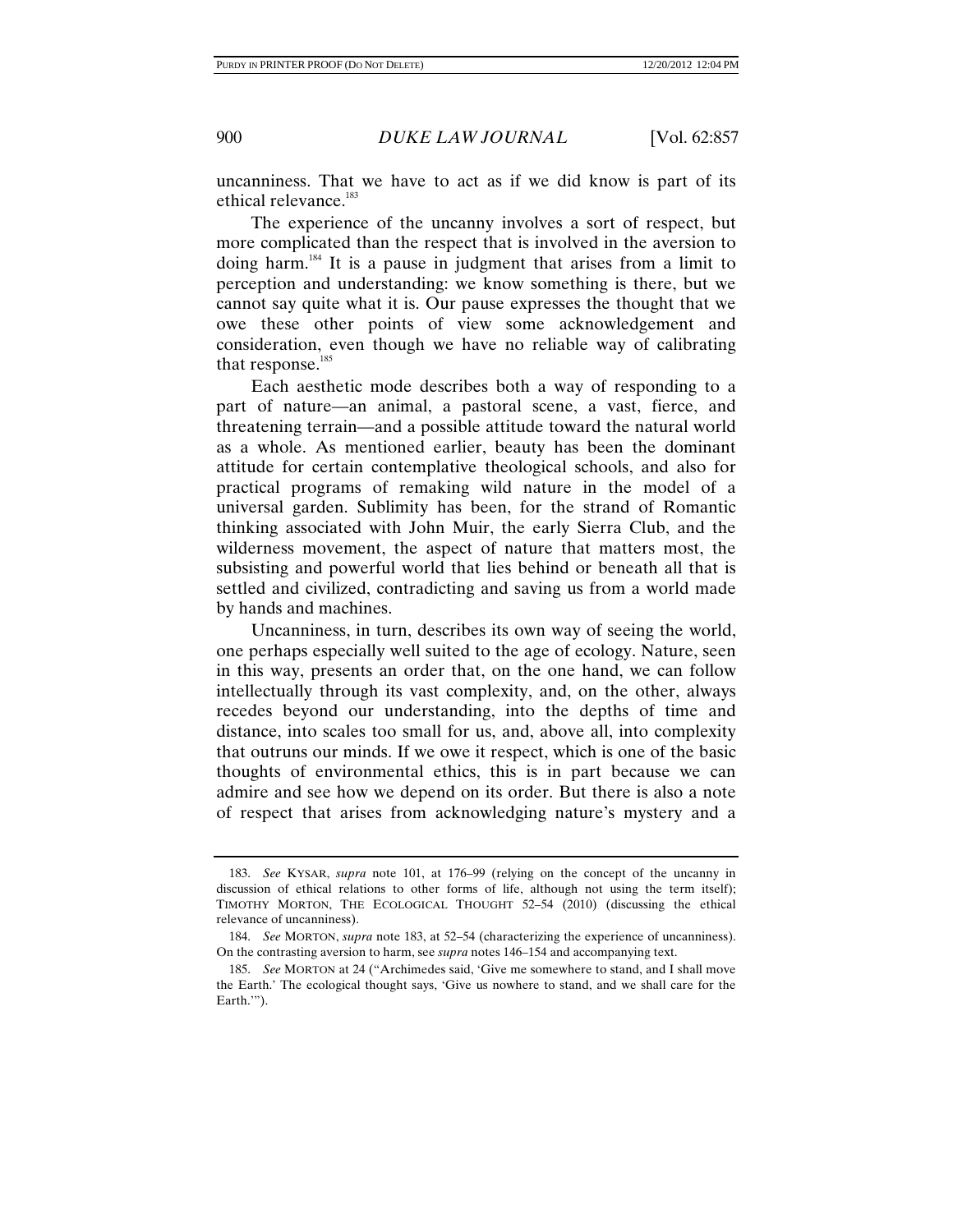basic obscurity in our response to it. Embracing uncanniness implies confessing that we cannot say just what kind of respect we feel for a world we cannot ever quite know. Nature strikes us as being at once meaningful and merely factual, alive and simply a series of chemical and physical reactions, mattering in itself and mattering just because it is useful to us. Staying in the experience of uncanniness is a refusal to reduce this ambiguous experience to either side of the contrasts that form it, because the uncomfortable middle ground itself inspires a kind of respect.

5. *Acting, Being, and Seeing: Virtue Ethics*. Virtue ethics is often presented in moral philosophy as one theory of what the field is about.186 In that sense, it is normative—a theory of the *right* way to understand moral deliberation and assessment.<sup>187</sup> The present discussion is not normative in that way. It is, rather, an essay on the varieties of moral experience, ways of registering and responding to value that have been important in the development of environmental imagination. Accordingly, the treatment of virtue ethics in this Section describes a mode of moral experience whose main features are well expressed in the theory of virtue ethics. The mode of moral experience that virtue ethics envisions has been important in developing environmental values, and may become more important in the future.

The central concern of virtue ethics is the character of individuals.188 The relevant account of character is set within a larger picture of perception, decision, and social practice. Virtues are qualities of character that tend to produce actions of a certain kind.<sup>189</sup> The actions that a virtue supports constitute *practices*, forms of ongoing, usually shared, activity that contain standards of excellence,

 <sup>186.</sup> *See, e.g.*, BERNARD WILLIAMS, ETHICS AND THE LIMITS OF PHILOSOPHY 10–12, 49–53 (1985) (giving a sympathetic account of virtue theory as the right way to philosophize about ethics).

 <sup>187.</sup> As a skeptic, Professor Williams doubted that virtue theory could have enough substance to guide actions without certain controversial metaphysical assumptions. *Id.*

 <sup>188.</sup> *See* BERNARD WILLIAMS, *Acting as the Virtuous Person Acts*, *in* THE SENSE OF THE PAST 189, 189–95 (Myles Burnyeat ed., 2006) (stating that "[a] (fully) [virtuous] act is what a [virtuous] person would do, but only if it is done as the [virtuous] person does such a thing" and describing the manner in which a virtuous person does the act).

 <sup>189.</sup> *See id.* at 193 ("We say that the agent did the generous (e.g.) thing because it was the generous thing to do . . . .").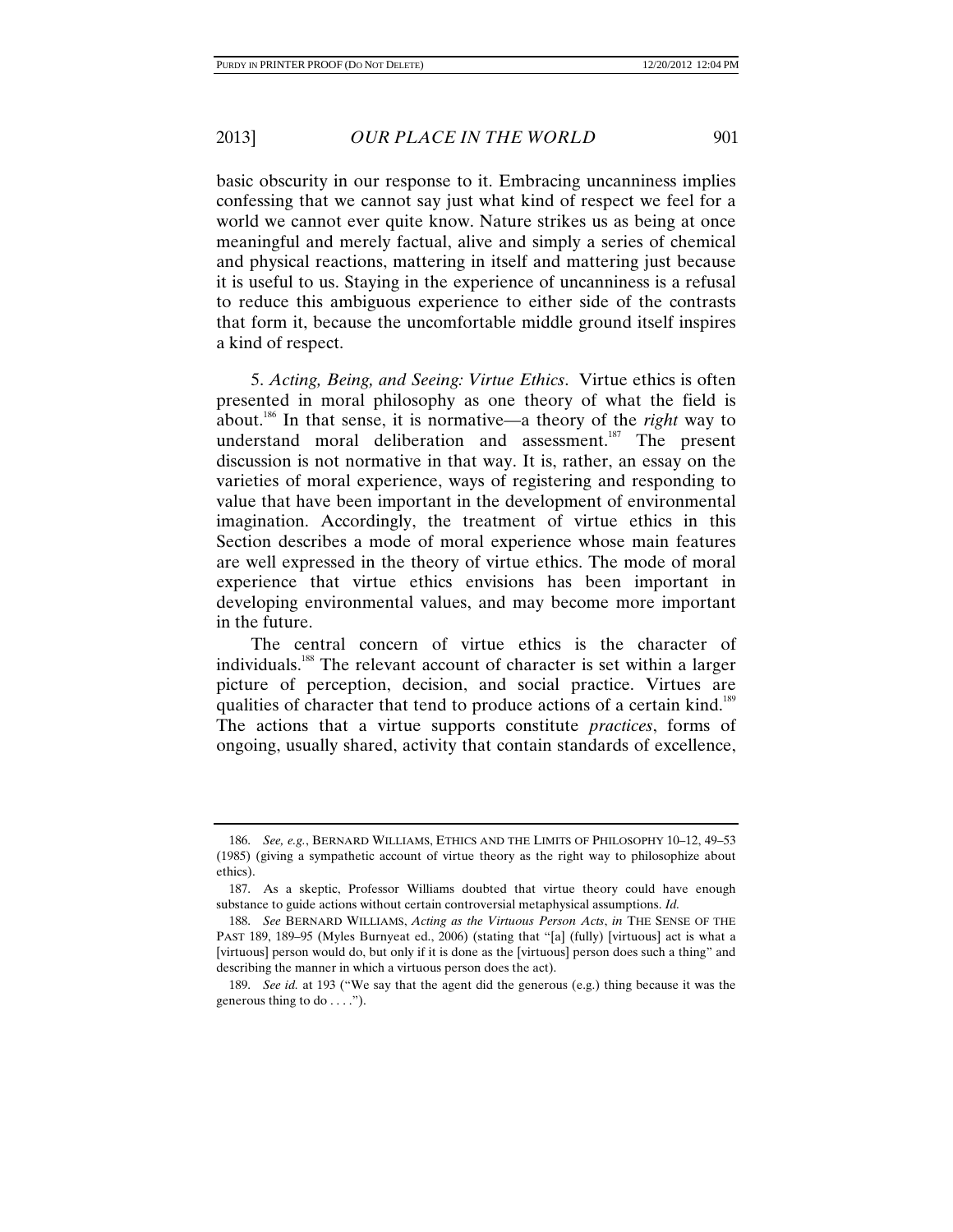ways of assessing one's participation as fine or shoddy.<sup>190</sup> Practices, in turn, help to make up forms of life and shared understandings of what constitutes a good existence. So, for example, the virtue of tending land and animals carefully could support the practice of sustainable farming and a form of life centered on ecologically responsible labor and a respectful approach to the natural world. Alternatively, the virtue of diligently seeking a source for each factual assertion one makes could support the practice of cumulative, accountable scholarship and the form of life of the modern research university, with its goal of adding to knowledge. $191$  It thus makes sense to envision virtues as basic elements in an emergent order, combining to constitute more complex practices and forms of life, and, in turn, taking some of their definition from the higher-level orders that they help to compose. A culture contains, from largest and most abstract to most local and concrete: shared understandings of value, the standards of excellence from which they emerge, the practices in which those standards operate, and the virtues that uphold these practices. Taken together, these make a culture a resource for those who are trying to judge how to live.<sup>192</sup>

Today it would be more accurate to say that a culture contains competing ideas of how to live, overlapping understandings that some members share and others do not, and ideas of virtue that some embrace and others reject.<sup>193</sup> Although this cacophony of values contradicts some traditional ideas of virtue, it is quite consistent with treating the general structure of virtue theory as describing a mode of moral experience. In fact, disagreement, even a degree of cacophony, is essential to appreciating how the psychology of virtue ethics can contribute to the *change* in values that is the main concern of this

 193. *See* JEFFREY STOUT, ETHICS AFTER BABEL: THE LANGUAGES OF MORALS AND THEIR DISCONTENTS 191–92 (1988) (discussing ethical disagreement under conditions of radical pluralism).

 <sup>190.</sup> *See* ALASDAIR MACINTYRE, AFTER VIRTUE 187–91 (2d ed. 1984) (setting out the definition and working of practices).

 <sup>191.</sup> Readers are invited to reflect on which of these examples they find more attractive.

 <sup>192.</sup> *See* MACINTYRE, *supra* note 190, at 191 ("A virtue is an acquired human quality the possession and exercise of which tends to enable us to achieve those goods which are internal to practices and the lack of which effectively prevents us from achieving any such goods." (emphasis omitted)). This point may sound abstract and fancy, but in fact it describes a good deal of human conduct: we want to be good at things we consider worth doing and being, and we understand that if we become good at these things we acquire qualities that are matters of character rather than simply of technical competence. These may include reflectiveness in writing, courage in argument, constancy in institutional and intellectual commitments, or a different set of virtues keyed to a less academic life than the one this sentence imagines.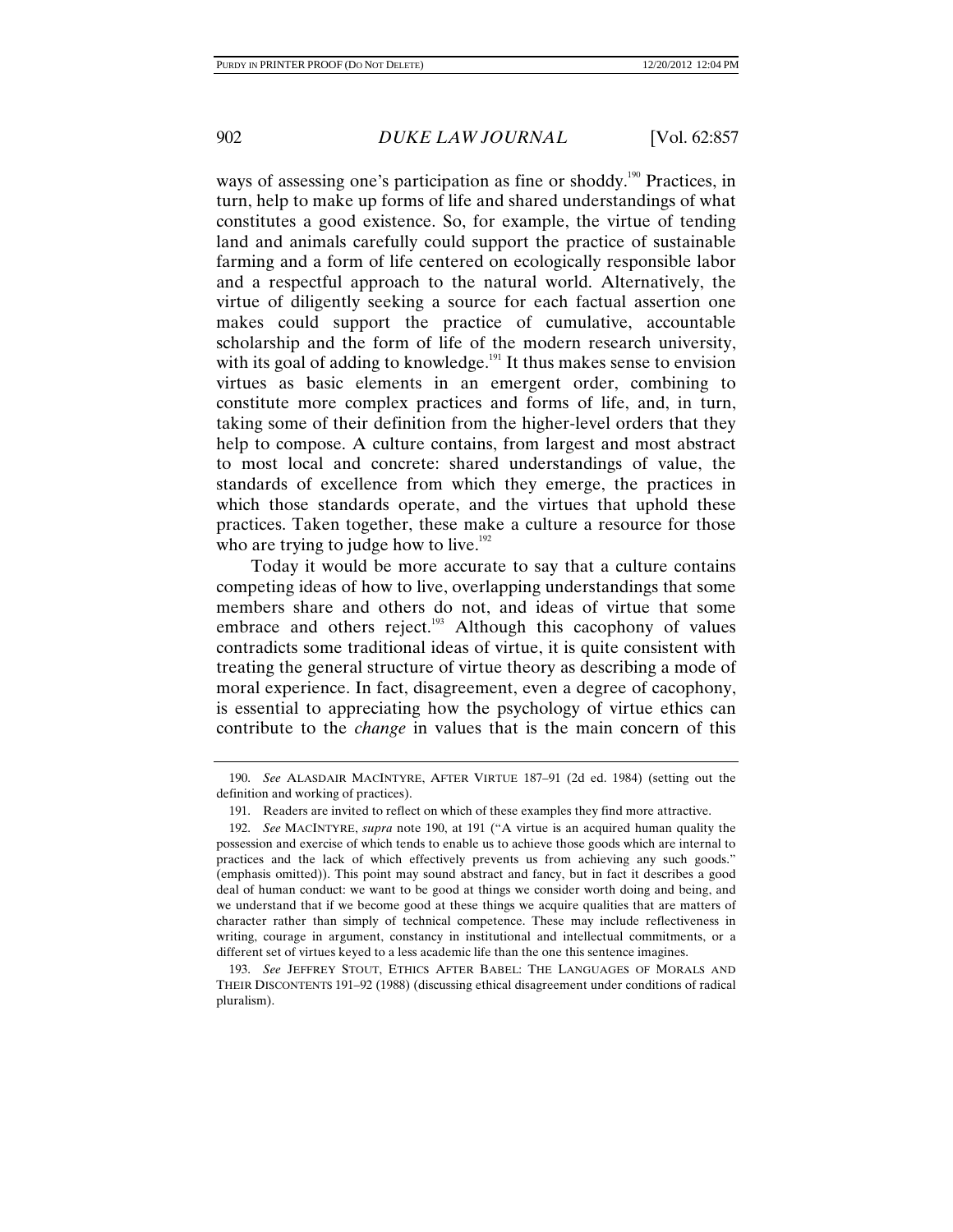discussion. A unified version of virtue would tend to be unchanging; its internal harmonies would not produce perturbation, innovation, or insurrection. A more diverse, inconsistent system of virtues, on the other hand, is the field in which new values can emerge.

Although virtue ethics is concerned with character, the motivation it imagines is not self-concerned in the way that commitment to one's dignity or authenticity can be. It is characteristic of virtuous conduct that one is not motivated to it by an ambition to *be* virtuous, but by the perception that courage, reflectiveness, or another quality of conduct fits the situation.<sup>194</sup> Being motivated by the aspiration to be a virtuous person would involve, in Professor Bernard Williams's phrase, "one thought too many" in a situation that called for courage."195 The motivation envisaged in virtue theory, rather, is to respond appropriately to the circumstances in which one finds oneself.

Virtue is therefore connected with perception: the tendency to act in certain ways is integrally connected with seeing in certain ways.<sup>196</sup> It is because one experiences situations as containing certain values, and because those values are motivating, that one acts appropriately. That meaning is felt not as the product of inference but as the fruit of perception. Virtue ethics links seeing and action.

So described, it should become clear that virtue ethics is the mode in which some of the most influential environmental innovators worked. Thoreau's *Walden*<sup>197</sup> is an account of a sustained discipline aimed at producing linked ways of seeing and action. Thoreau's aim was to become a different kind of person: more self-aware, more alert to nature's patterns and his own, less occupied by the conventional

 <sup>194.</sup> *See* WILLIAMS, *supra* note 188, at 189–97 (making this point and observing some of its difficulties for a theory of "moral realism," a theory that is not an issue in this discussion, which does not engage meta-ethical questions).

 <sup>195.</sup> *See* BERNARD WILLIAMS, *Persons, Character, and Morality*, *in* MORAL LUCK 1, 18 (1981) (arguing for a different but related point, that moral explanation should speak to what makes life meaningful for the person, not to abstract canons of moral obligation).

 <sup>196.</sup> *See* MARTHA C. NUSSBAUM, THE FRAGILITY OF GOODNESS 305 (rev. ed. 2001) ("Practical insight is like perceiving in the sense that it is non-inferential, non-deductive; it is, centrally, the ability to recognize, acknowledge, respond to, pick out certain salient features of a complex situation.").

 <sup>197.</sup> HENRY DAVID THOREAU, WALDEN, *in* WALDEN AND OTHER WRITINGS 1 (Brooks Atkinson ed., Random House, Inc. 2000) (1854).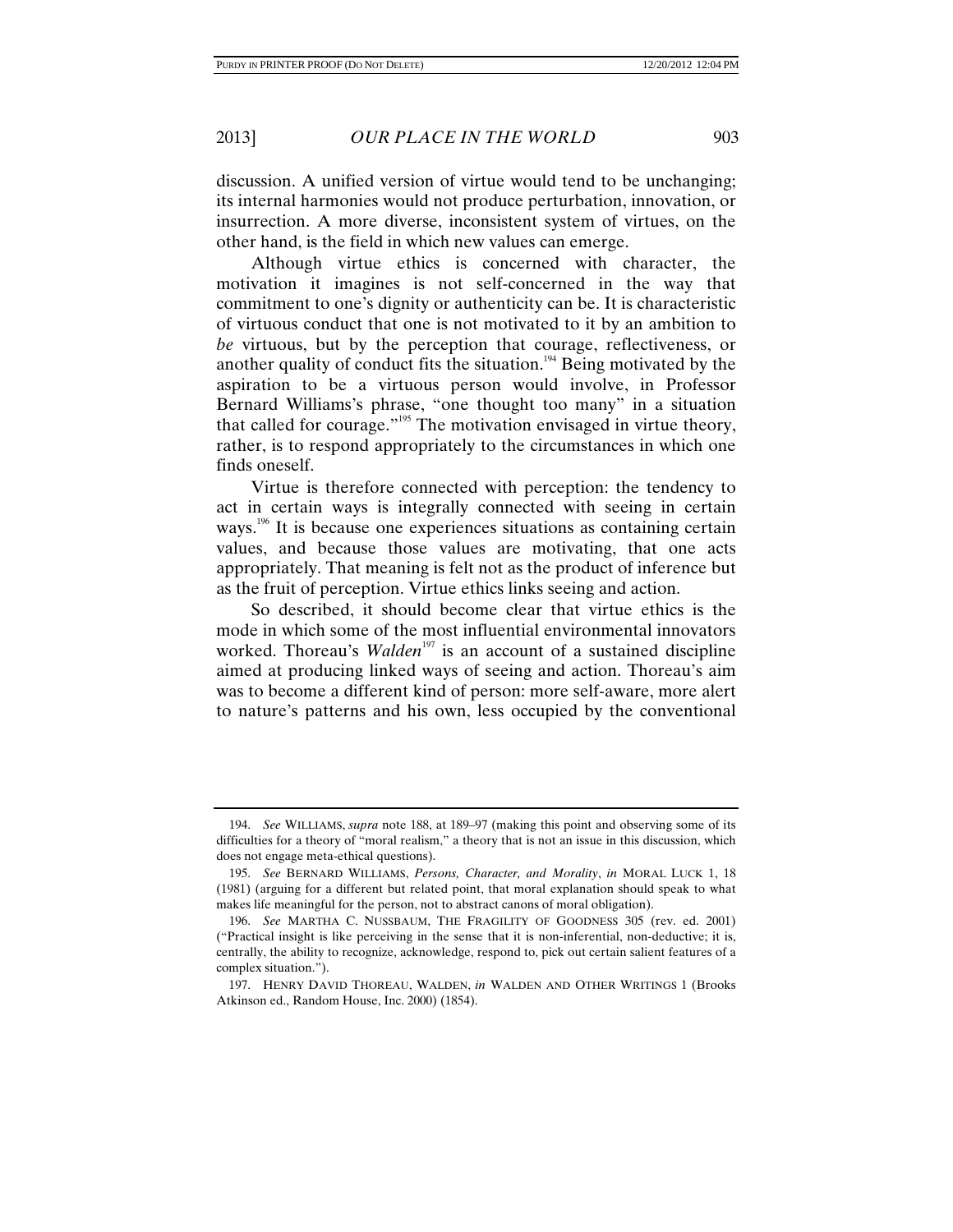attitudes that he had half-consciously absorbed.<sup>198</sup> As he portrayed it, watching the natural world acutely helped him to know his own mind, and that, in turn, educated and reinforced his independence from social convention.<sup>199</sup> To enter into the book is to experience steady attention to one's surroundings as a form of moral education that should ultimately issue in a different set of dispositions. Thoreau, of course, did not invent this discipline—in one form or another, it is ancient and widespread—nor was he the first to tie it to the natural world.<sup>200</sup> He did, however, produce the lasting literary memorial that later American innovators in environmental imagination took as their touchstone. $201$ 

Thoreau's virtue does not require any stability or consensus in the surrounding moral culture. It is a minority position twice over: an odd innovation in its time, and also an account of virtue aimed at dissenters, or at least at individualists who are likely to be dissenters in any culture that prizes consensus. And so it appealed to those selfstyled individualists who formed the Sierra Club, who reworked Thoreau's practice-of-one into a social practice.<sup>202</sup> Joining in that practice was inseparable from learning to feel awe at nature's sublime places and to treasure that experience—the virtue of aesthetic sensitivity that the club's members prized and cultivated.<sup>203</sup> From its

 <sup>198.</sup> *See id.* at 86 ("I went to the woods because I wished to live deliberately, to front only the essential facts of life, and see if I could not learn what it had to teach, and not, when I came to die, discover that I had not lived. I did not wish to live what was not life . . . .").

 <sup>199.</sup> *See id.* at 146–57 (describing Thoreau's cultivation of a bean field as a kind of reflective practice that, among other benefits, enabled him to gain a sense of the scale and diversity of the world and the multiple perspectives it contains).

 <sup>200.</sup> *See, e.g.*, RALPH WALDO EMERSON, *The American Scholar*, *in* THE ESSENTIAL WRITINGS OF RALPH WALDO EMERSON 41, 44–46 (Brooks Atkinson ed., Random House, Inc. 2000) (1837) ("[T]o this schoolboy under the bending dome of day, is suggested that he and it [nature] proceed from one root; one is leaf and one is flower; relation, sympathy, stirring in every vein. And what is that root? Is not that the soul of his soul?"); WILLIAM WORDSWORTH, *The Fourteen-Book Prelude of 1850*, *in* THE PRELUDE 511, 515 (Jonathan Wordsworth ed., Penguin Books 1995) (1850) ("I beheld [in a sublime natural setting] the emblem of a mind/That feeds upon infinity, that broods/Over the dark abyss, intent to hear/ . . . a mind sustained/By recognitions of transcendent power . . . .").

 <sup>201.</sup> *See, e.g.*, JOHN MUIR, OUR NATIONAL PARKS 1–3 (Univ. of Wis. Press 1981) (1901) (observing that Thoreau would not have needed the grandeur of the West for a full appreciation of nature, but acknowledging that most people who seek insight and solace in nature lack Thoreau's sensitivity).

 <sup>202.</sup> *See* Purdy, *supra* note 86, at 1147–51 (detailing how the Sierra Club turned a literary conception of nature-based insight into a practice that became the basis of a "Romantic [s]ocial [m]ovement").

 <sup>203.</sup> *See id.* at 1150–51 (discussing the Sierra Club members' accounts of their experience on outings).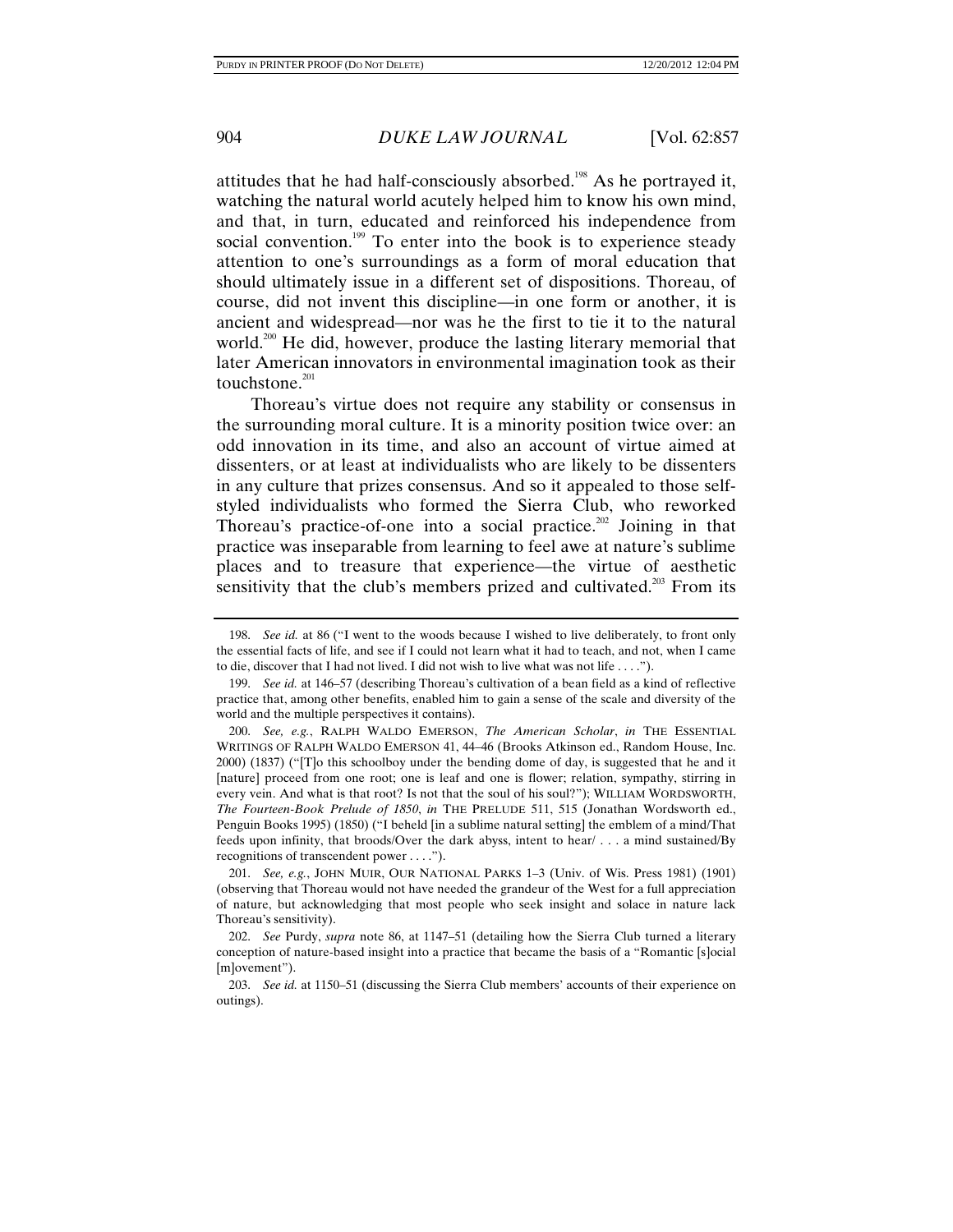beginning as a literary and individual kind of virtue, Thoreau's model became a version of American moral identity, available as the basis of an ongoing practice.

There are other examples, notably the early ecologist and essayist Aldo Leopold, who plays an important role in Part IV. One could also go further back in time: the settlers who swept across the continent in the nineteenth century shared, in broad strokes, a way of seeing and responding to nature, a sense of what had to be done with respect to it (clearing and development!), and a set of shared practices that arose from these dispositions. The psychology and activity that virtue ethics describes, then, have often been at work in changing environmental values.

It is striking that although the ecological era has forced a new set of insights onto all areas of environmental concern, it has proved difficult to devise a conception of virtue that fits an ecological condition. The reasons for this difficulty, and the ways it might change, form some of the next Part's discussion of the frontiers where a new generation of environmental values may be taking shape.

## IV. AN ENVIRONMENTAL LAW OF ETHICAL CHANGE: THREE APPLICATIONS AND THE CASE FOR ETHICAL CHANGE, REVISITED

In at least three areas of contemporary environmental law, there is new openness to changing values. These areas find people unsure of what to make of key encounters with the natural world, and experimenting in the face of that uncertainty. These experiments might produce a change in ethical vocabulary. They also present an opportunity to reflect on how law can foster, or inhibit, this ethical development.

## *A. Food, Agriculture, and the Value of Work*

What is sometimes called the food movement swirls around diverse ideas and has no organizational center.<sup>204</sup> It does, however, express definite values, new perceptions of people and nature that are

 <sup>204.</sup> *See* Michael Pollan, *The Food Movement, Rising*, N.Y. REV. BOOKS, June 10, 2010, at 31 (reviewing five books on the topic and discussing the range of the movement); Bryan Walsh, *Foodies Can Eclipse (and Save) the Green Movement*, TIME (Feb. 15, 2011), http://www.time.com/time/health/article/0,8599,2049255,00.html ("What makes the food movement so unusual is that it's not a single national movement at all, it's a series of organized smaller mobilizations . . . .").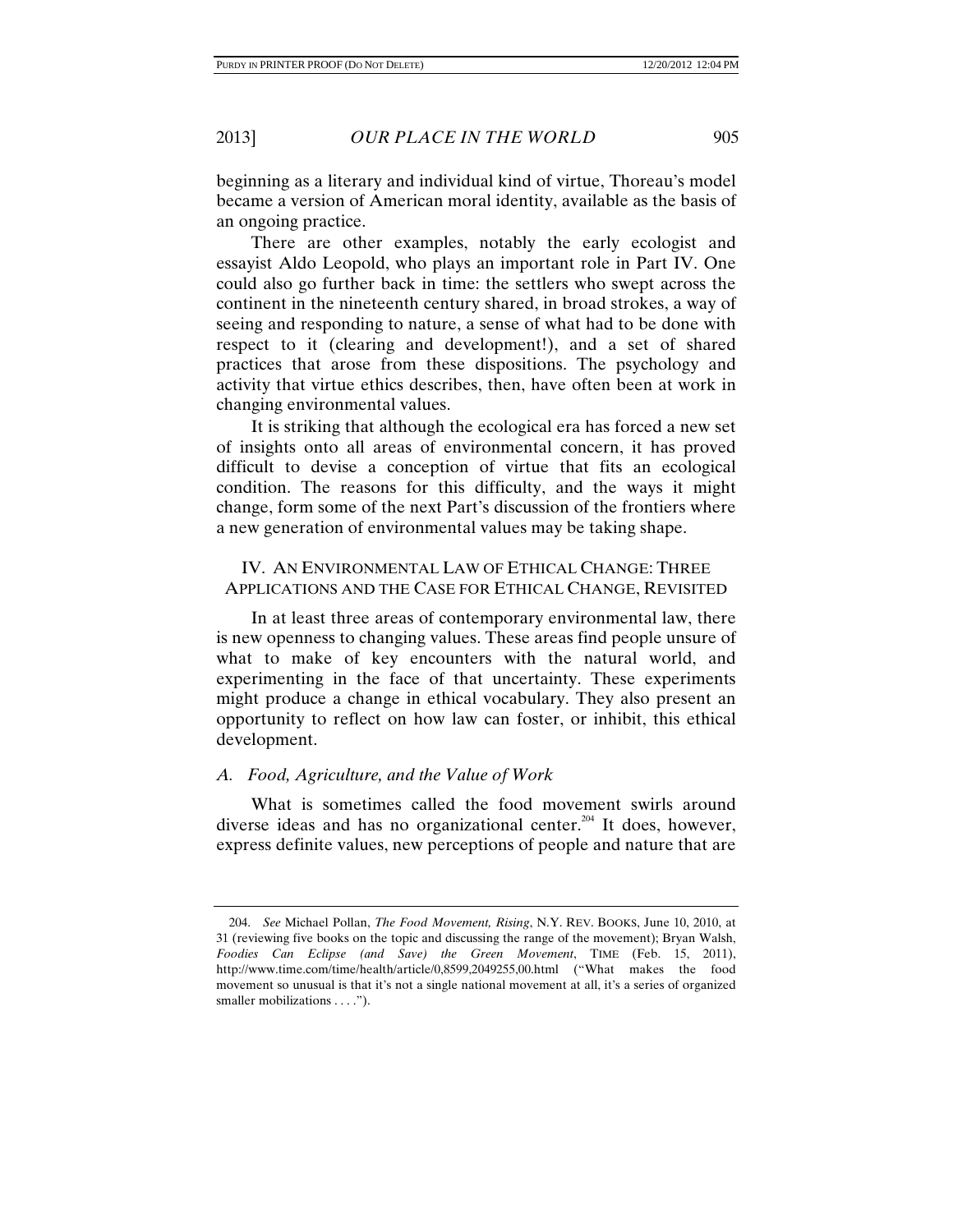strong enough to shape choices about how to live.<sup>205</sup> The food movement comes from a picture of the world, and tries to square reality with that picture.

In the view of the food movement, some physical work, including cooking, gathering food, and raising livestock, is an affirmative source of satisfaction.206 One of the satisfactions of such work is *knowledge* of the ecological, chemical, and other processes that make the work a successful engagement with the natural world. Work done with this informed appreciation is qualitatively better than work that is less informed and comprehending, even if the latter may be more efficient if measured, for instance, by calories produced per unit of input. $207$ 

Another value for the food movement is work that preserves, even enhances, natural processes, rather than tending to exhaust them.208 This value implies embracing an integrated agriculture that returns crop and animal waste to the soil to preserve the cycle of fertility. It also means lamenting the *industrial* farming that makes animal waste a water pollutant while, at the same time, drawing soil fertility from chemical fertilizers that must be separately manufactured and, in some cases, literally mined to replace the fertility lost through discarded animal waste.<sup>209</sup> To boot, rainfall washes artificial fertilizer off of fields as water pollution. These contrasting images of farming are paradigms of two kinds of systems: a virtuous one that maintains a sustainable cycle of life and a vicious one that supports itself by offloading waste onto other systems—such as polluted waterways—while drawing its sustenance from often harmful sources such as mining. These contrasts can also matter to those who use but do not grow their food, which is, of course, the more common experience. Knowing the food's source and how it was grown can be near the heart of the satisfaction one takes in it.

The food movement represents a new attitude in environmental values. Although American history has seen intermittent back-to-

 <sup>205.</sup> *See generally* WENDELL BERRY, THE UNSETTLING OF AMERICA: CULTURE & AGRICULTURE (1977). This book has been a touchstone for two-plus generations of innovators around farming and food.

 <sup>206.</sup> *See id.* at 138–40 (seeing labor to produce food as a positive good).

 <sup>207.</sup> *See id.* at 87, 138 ("In gardening, for instance, one works with the body to feed the body. The work, if it is knowledgeable, makes for excellent food.").

 <sup>208.</sup> *See id.* at 85–86 (discussing the value of agriculture that returns its sources of energy and fertility to the soil that first produced them).

 <sup>209.</sup> *Cf. id.* at 136–37 (stating that industrial agriculture "transforms fertility into pollution").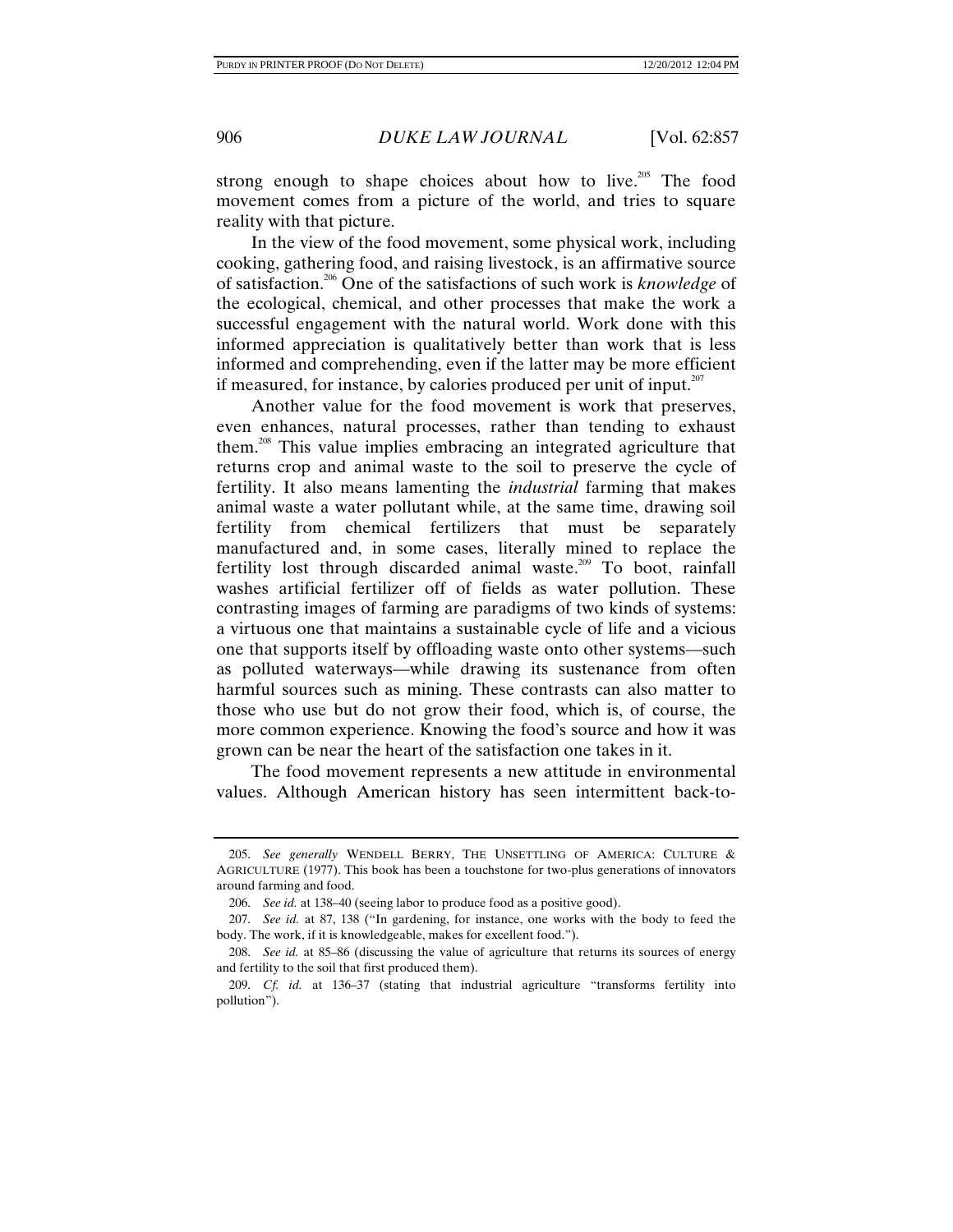nature movements, the shapers of environmental imagination usually saw farmers as figures of plodding utilitarian labor. Thoreau portrayed his neighbors as slaves to their land, labors, and conventional ideas.<sup>210</sup> Emerson complained that the poet's satisfaction in a landscape was ruined by the sight of farmers working on it.<sup>211</sup> When Thoreau famously reflected on hoeing weeds in his bean field at Walden Pond, he concluded that his next harvest should be left entirely for the birds.<sup>212</sup> As for eating, he wrote the most ascetic and self-revolted passages of *Walden* on repugnance at the body's need for nutriment.<sup>213</sup> John Muir took as a foil a dirty shepherd who was resolutely obtuse to the wonder of the Sierra Nevada.<sup> $214$ </sup> Moving from the shapers of environmental imagination to the laws they helped inspire, it is telling that statutorily protected wilderness is devoted to scenery and strenuous recreation—admiring the landscape and powering one's own way across it—to the complete exclusion of procuring food. The wilderness movement worked to preserve conditions for the most elemental human transactions with nature, but left eating out of that picture. Wilderness is a place where there is much life but nothing to eat.

The great departure from all of this discomfort over food came with Aldo Leopold, author of *A Sand County Almanac*<sup>215</sup> and such touchstone essays as "The Land Ethic"<sup>216</sup> and "Round River."<sup>217</sup> Leopold was a seminal wilderness advocate, an equally important formulator of an ecological ethic, and deeply interested, as both a practical and a literary matter, in restoring worn-out farmland through responsible labor. Leopold united these themes in

 <sup>210.</sup> *See* THOREAU, *supra* note 197, at 4–6 ("Most men . . . through mere ignorance and mistake, are so occupied with the factitious cares and superfluously coarse labors of life that its finer fruits cannot be plucked by them.").

 <sup>211.</sup> *See* RALPH WALDO EMERSON, *Nature*, *in* THE ESSENTIAL WRITINGS OF RALPH WALDO EMERSON, *supra* note 200, at 1, 33–34 ("[Farming] may show us what discord is between man and nature, for you cannot freely admire a noble landscape if laborers are digging in the field hard by.").

 <sup>212.</sup> THOREAU, *supra* note 197, at 146–57.

 <sup>213.</sup> *See id.* at 201–08 (deploring sensuality in eating as in other appetites and calling for self-purification).

 <sup>214.</sup> *See* MUIR, *supra* note 129, at 29–30 (contrasting the divinity-infused landscape of the Sierra Nevada with the uncomprehending shepherd who accompanies him there).

 <sup>215.</sup> ALDO LEOPOLD, *A Sand County Almanac*, *in* A SAND COUNTY ALMANAC WITH OTHER ESSAYS ON CONSERVATION FROM ROUND RIVER, *supra* note 161, at 1.

 <sup>216.</sup> LEOPOLD, *supra* note 161, at 217.

 <sup>217.</sup> ALDO LEOPOLD, *The Round River*, *in* A SAND COUNTY ALMANAC WITH OTHER ESSAYS ON CONSERVATION FROM ROUND RIVER, *supra* note 161, at 175.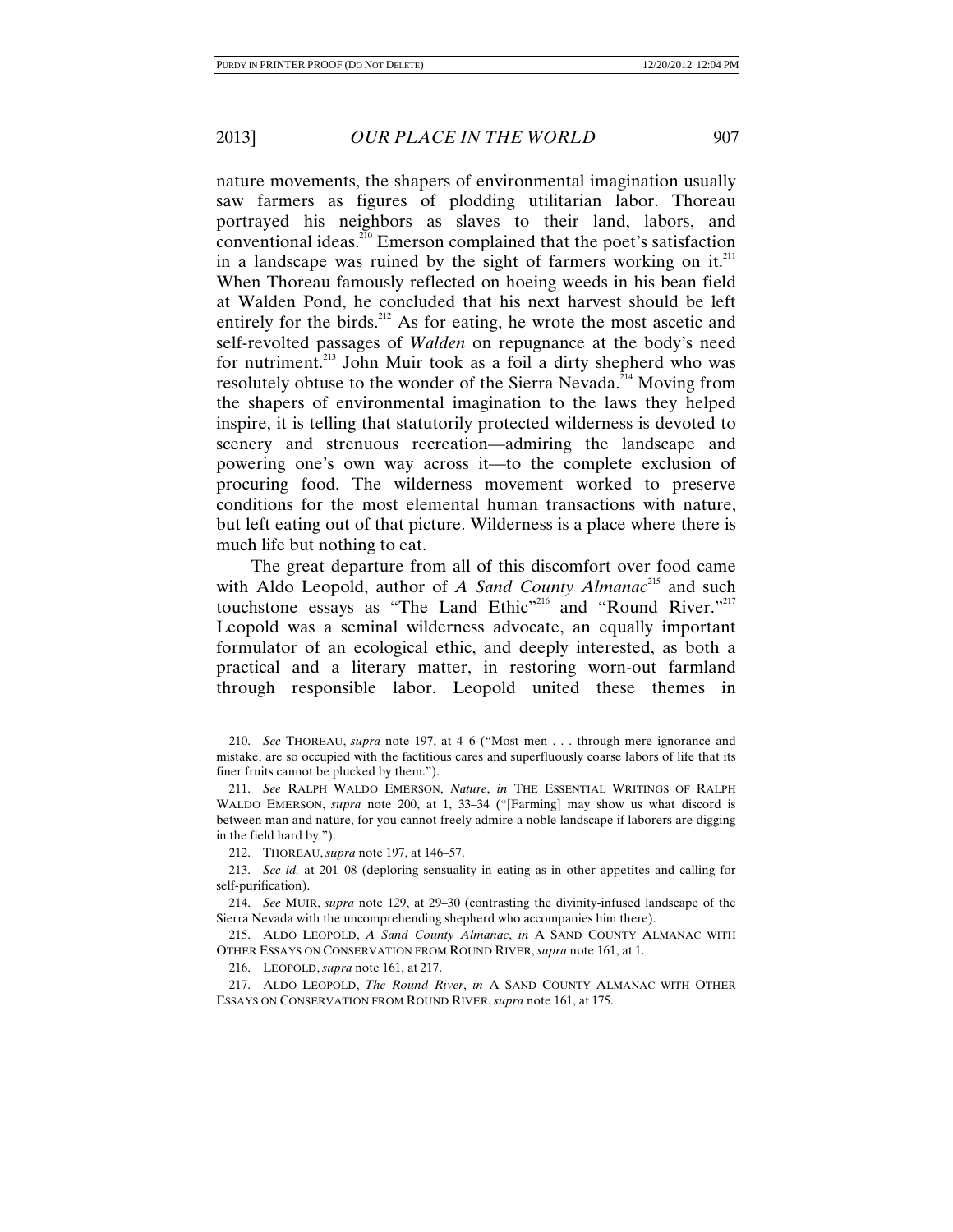preoccupation with how people could *participate* in the natural world with full awareness of its processes and the aim of improving what he called its "integrity, stability, and beauty."<sup>218</sup> Writing in the same vein almost three decades after Leopold's untimely death, Wendell Berry, a muse for the food movement, took up the same themes more elaborately. Berry argued in 1977 that "the ecological crisis" was also "a crisis of agriculture," because the move from integrated to extractive farming, and from producing food to consuming it, marked a larger divorce from sustainable interaction with the natural world, in which an extractive and quantifying attitude replaced a preservative and qualitative one.<sup>219</sup> Berry's argument contributed a set of contrasts in value: he cast different approaches to farming and food as emblems of different ways of living on earth.

This new, ecological interest in food and agriculture offered a solution to a puzzle that was implicit in post-1970 environmental thought and, as Leopold's writing implied, in any effort to think ecologically. An environmental ethic that people can live by seems to need one of two features. On the one hand, it could meld its values to practices or commitments already in place. This goal is roughly what the conservation politics of Theodore Roosevelt and his chief forester and conservation theorist, Gifford Pinchot, accomplished at the turn of the last century.220 They made patriotic concern for the long-term well-being of the whole country into an ally of public-lands conservation by arguing that, without such conservation, the United States would exhaust critical resources.<sup>221</sup> On the other hand, an environmental ethic could offer a new practice and identity, a way of interacting with the natural world and an image of one's self in that encounter, that its adherents can follow. The high-country pilgrimages of the Sierra Club and its successors in the wilderness movement give an example of the second kind of change.<sup>222</sup>

The post-1970 wave of environmental ideas and lawmaking took the first path by presenting industrial pollution as a public-health

 <sup>218.</sup> LEOPOLD, *supra* note 161, at 240; *see also* LEOPOLD, *supra* note 217 at 179–87 (arguing for an ecological view of agriculture focused on the sustainable health of the land over generations, which would "harmonize the wild and the tame" in contrast to "clean farming . . . aimed solely at economic profit and purged of all non-conforming links").

 <sup>219.</sup> *See* BERRY, *supra* note 205, at 27, 41–48 (describing how agricultural practice and cultural value are indissolubly linked).

 <sup>220.</sup> *See supra* Part III.C.2.

 <sup>221.</sup> *See supra* Part III.C.2.

 <sup>222.</sup> *See supra* Part III.B.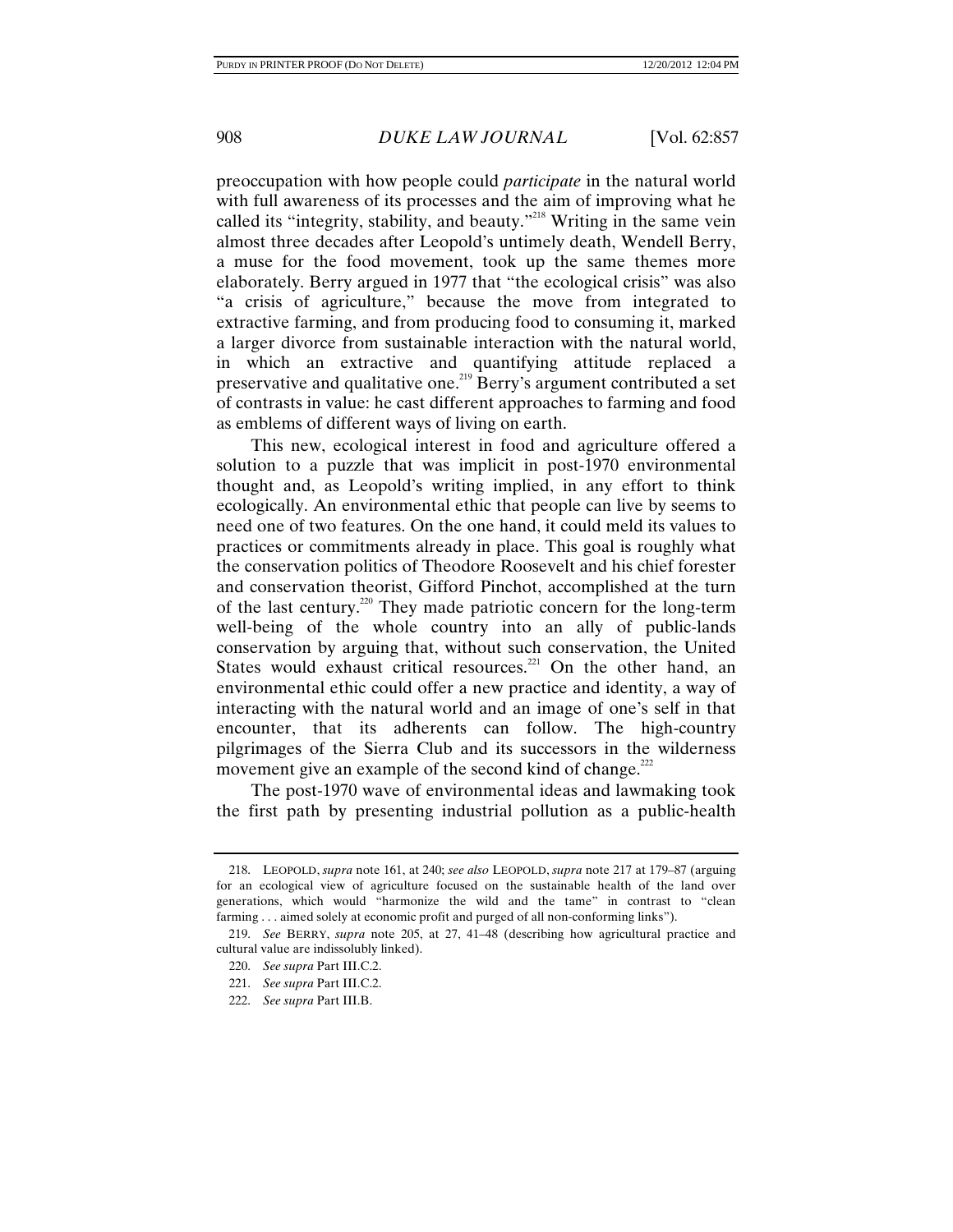crisis and threat from runaway technology—hazards that the country knew how to fear and, in some measure, how to manage. The more affirmative values that many commentators linked to ecological consciousness, though, were elusively abstract. As a way of thinking and seeing, ecological consciousness stood to change everything and nothing. It implied a new view of nearly every action and phenomenon, by virtue of the complex chains of interdependence that carried their effects; but it suggested little that individuals might do to reflect awareness of this interdependence in their everyday activity.

The new environmental laws thus did little to secure new modes of practice. Working at the scale of the industrial economy—powerplant emissions, fuel-efficiency standards, pre-use review of toxins, and ambient pollution standards—these laws made their changes invisible from the point of view of anyone outside the regulated industries. There was popular appetite for "ecological" values, but the new laws hardly helped to make such values concrete in personal life.

The food movement's ideal—knowledgeable, sustainable work that joins in ecological processes—seems as concrete a response to this problem as we are likely to see. Part of this ideal's attractiveness is that it creates a lived way to make abstract ecological values one's own, to participate in an ecological view of the human place in the world.

This ecological image of food is new, not just in environmental values, but also in public policy. It is different from the standard case for reforming farm policy, which stands on CBA and environmental economics. That case concentrates on the polluting side effects of fertilizers, pesticides, and fossil fuels.<sup> $223$ </sup> That more familiar argument sets out how federal subsidies, especially of corn and soybeans, shape farming practice and the national diet, with cascading health costs and environmental harms.<sup>224</sup> These well-established complaints are part of the food movement's motive, but they are not the whole. The ecological ideal that I have been describing makes knowledgeable,

 <sup>223.</sup> *See* JASON CLAY, WORLD AGRICULTURE AND THE ENVIRONMENT: A COMMODITY-BY-COMMODITY GUIDE TO IMPACTS AND PRACTICES 45–62 (2004) (quantifying the environmental effects of present agricultural practices).

 <sup>224.</sup> *Id.*; *see also* MICHAEL POLLAN, THE OMNIVORE'S DILEMMA 100–08 (2006) (discussing the adverse effects of agricultural policy on diet and health); PAUL ROBERTS, THE END OF FOOD 82–109 (2008) (describing obesity effects of the food economy); *id.* at 175–204 (listing pathogens associated with industrial agriculture).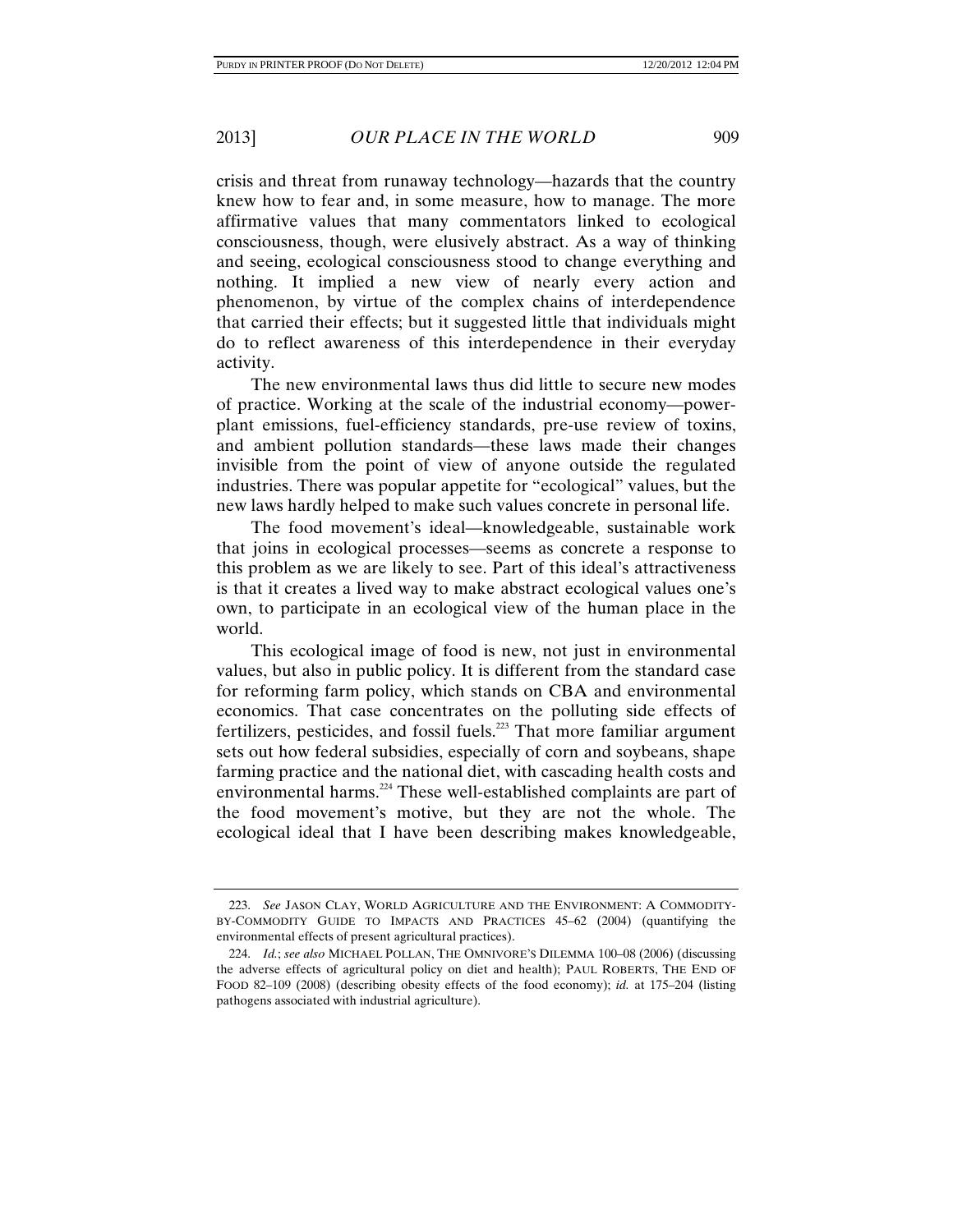sustainable work in natural processes a freestanding value, a reason to pursue a food economy that fosters such work.

What meaning does this perspective have for the law? Law's role in shaping the food economy is widely recognized, for instance, in the federal subsidies that promote the production of corn, soybeans, and other commodity crops. A large share of subsidies goes to very large producers, effectively discouraging the smaller-scale farming that makes personal, physical engagement viable and can reward integrated, multicrop operations over single-crop production.<sup>225</sup> Relatively lax implementation of antipollution laws in agriculture gives an advantage to large operations whose feedlots and warehouses full of cattle, pigs, and chickens produce lagoons of semiliquid, off-gassing waste.<sup>226</sup> Regulations permit the use of low, "sub-therapeutic" doses of antibiotics to enable these dense animal populations to survive without epidemics, even though the practice risks breeding antibiotic-resistant strains of animal diseases and, perhaps, bugs that also sicken people.<sup>227</sup> Small farmers face interlinked logistical and regulatory bottlenecks: slaughtering facilities are often far from farms, meaning travel, fuel use, and animal stress at the last stage of raising meat.<sup>228</sup> This bottleneck is difficult to widen partly because of the small number of federal health-and-safety inspectors, itself a government accommodation of industry consolidation that was expected to be irreversible.<sup>229</sup> In sum,

 <sup>225.</sup> *See generally* Neil D. Hamilton, *Reaping What We Have Sown: Public Policy Consequences of Agricultural Industrialization and the Legal Implications of a Changing Production System*, 45 DRAKE L. REV. 289 (1997); Doug O'Brien, *Policy Approaches To Address Problems Associated with Consolidation and Vertical Integration in Agriculture*, 9 DRAKE J. AGRIC. L. 33 (2004).

 <sup>226.</sup> *See* Kate Celender, *The Impact of Feedlot Waste on Water Pollution Under the National Pollutant Discharge Elimination System (NPDES)*, 33 WM. & MARY ENVTL. L. & POL'Y REV. 947 (2009) (surveying the deficiencies in the current NPDES system and the regulation of feedlot lagoons and sprayfields).

 <sup>227.</sup> *See, e.g.*, JONATHAN SAFRAN FOER, EATING ANIMALS 123–43 (2009) (describing disease threats associated with confined agriculture); POLLAN, *supra* note 224, at 173–83 (identifying the use of antibiotics as a keystone of confined animal feeding operations).

 <sup>228.</sup> For discussions of regulatory and infrastructure bottlenecks that impede small and unconventional farmers, and of possible reforms, see generally Neil D. Hamilton, *Moving Toward Food Democracy: Better Food, New Farmers, and the Myth of Feeding the World*, 16 DRAKE J. AGRIC. L. 117 (2011); Michael Pollan, *Farmer in Chief*, N.Y. TIMES MAG., Oct. 12, 2008, at A62.

 <sup>229.</sup> *See*, *e.g.*, David Ferry, *Slaughterhouse Shortage Stunting Area's Eat-Local Movement*, N.Y. TIMES (Apr. 8, 2011), http://www.nytimes.com/2011/04/08/us/08bcslaughterhouse.html (describing the slaughterhouse shortage as a bottleneck in local meat production).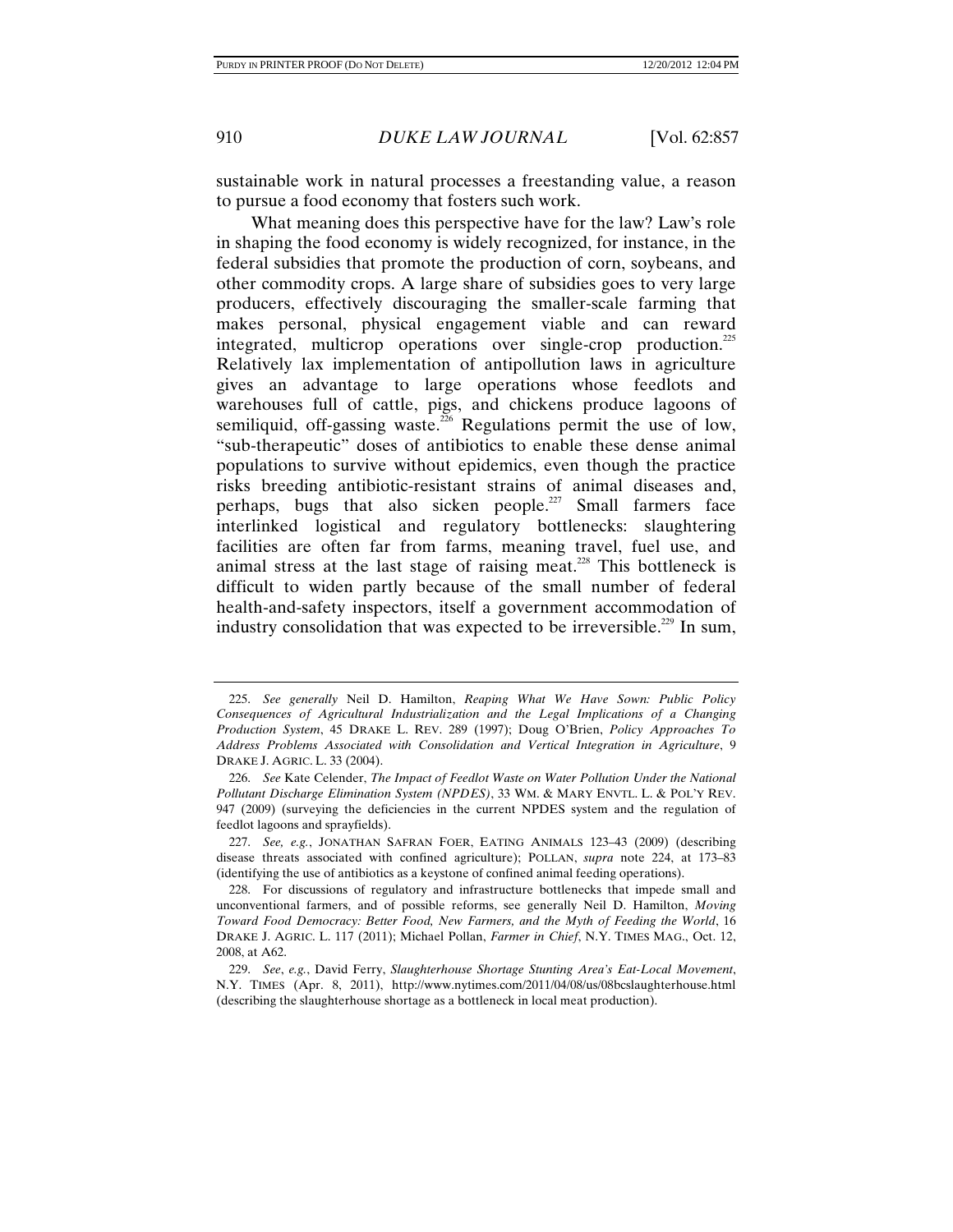the law systematically favors industrial-scale production and disfavors the sort of farming that the food movement celebrates.

Are these reasons to change the law? It depends. On standard CBA analysis, it depends on the bottom line. Various defenses of industrial agriculture vindicate one aspect or another as less resource intensive than the smaller and more participatory farming that the food movement embraces.<sup>230</sup> Even when industrial produce travels halfway around the world, economies of scale may make it more energy efficient than small, local production.<sup>231</sup> The food movement's case for small-scale, labor-intensive farming sometimes piggybacks on CBA and environmental economics, but the positions turn on quite different values, and they have different results.

If one starts from the ecological ideal, then thinking of agriculture solely in standard cost-benefit terms can seem misplaced—much as the nineteenth-century expectation of privatizing and developing the entire continent seemed misguided in the early twentieth century, in light of then-new movements for national parks and other public recreational land. The older perspective, with its sole emphasis on development, lost force when many Americans accepted that Romantic-style engagement with nature was worth promoting through federal policy.<sup> $2\overline{2}$ </sup> If farming offers its own experiential value, the case for reversing the law's bias toward large and specialized production stands on its own, rather than depending on standard CBA. That does not mean that the ecological ideal must prevail, of course; but its grounds are its own, not derivative of other values.

On this view, agricultural policy is, in a serious sense, cultural policy, like establishing national parks. Parks policy is an investment in a relation to nature. It generates thinking about humanity's place in the world. Similarly, agricultural policy that supports small-scale, participatory food raising would be an investment in developing environmental ethics.

This discussion does not make a decisive case for these policies. That case would have to be cultural and democratic, in any case, not theoretical. It does, however, set out some features of the ecological

 <sup>230.</sup> *See, e.g.*, *Voting with Your Trolley*, ECONOMIST, Dec. 7, 2006, at 73 (setting out the environmental superiority of some industrial food produced far from where it is consumed over locally grown food).

 <sup>231.</sup> *See id.* at 75 (stating that food grown in Spain or New Zealand is sometimes an environmentally superior choice for British consumers as compared to locally grown food).

 <sup>232.</sup> *See* Purdy, *supra* note 74, at 178–88, 199–206 (detailing the respective influence of these two views of nature and how the later partly displaced the earlier).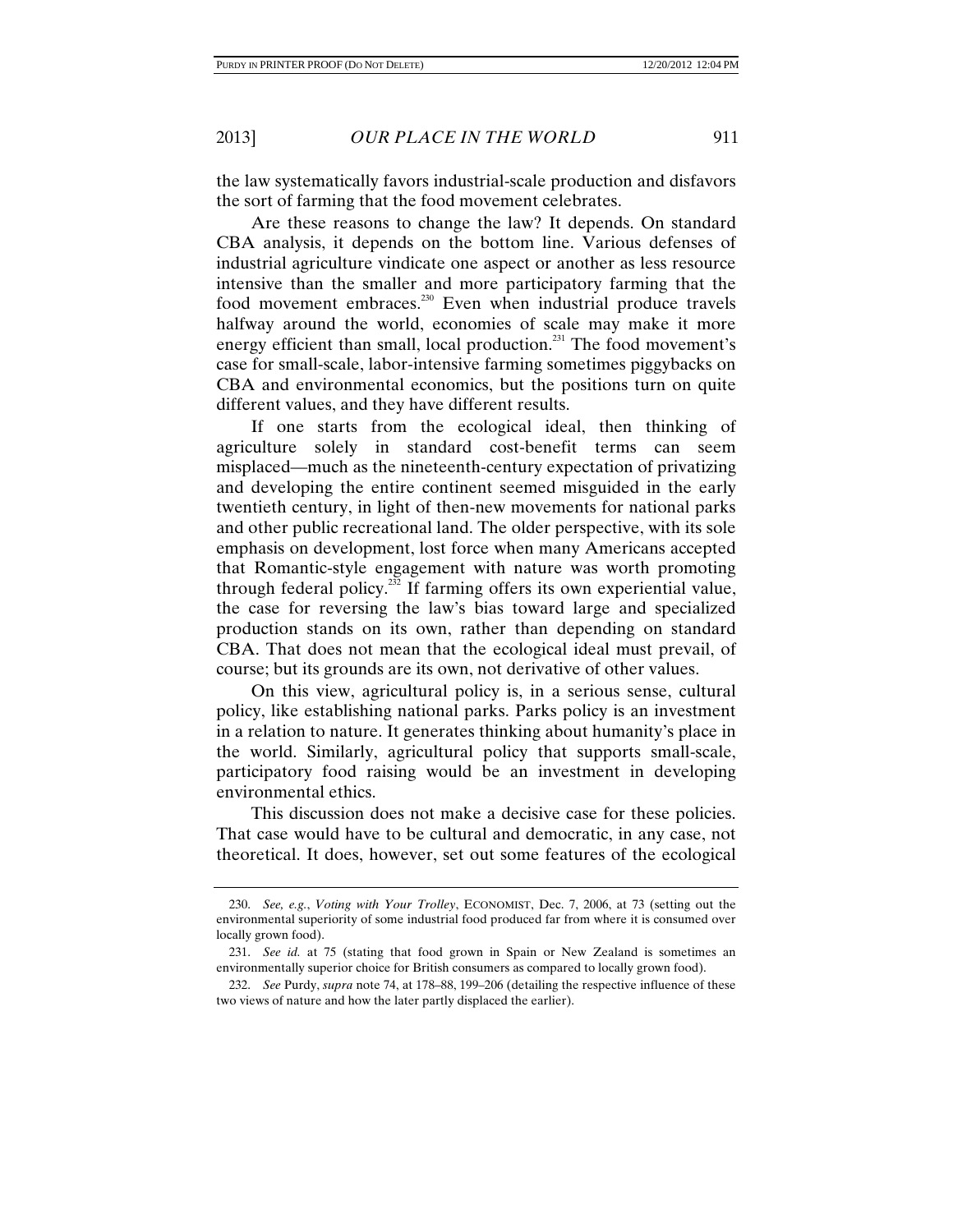ideal of agriculture and suggest which policies would have to change to support that ideal.

### *B. Animals and the Ethics of Encounters Across Species*

As noted earlier, environmental ethicists run into a difficulty in thinking about the moral status of animals. If animals matter as individuals, then recognizing their importance might demand that we dramatically change our ways; animal suffering is part and parcel of our food economy.<sup>233</sup> If, instead, animals matter as "part of nature," then their suffering might seem as natural as their existence.<sup>234</sup> Why should our factory farms count as less "natural" than other predators' use of the species they eat?

If we set aside the conceptual difficulties, we find that most of the ethical attention centers on a core of situations in which these dilemmas may seem less vexing. In this case, humans exercise comprehensive control over the conditions of other species. These situations—we can take the factory farm as just one example—are thoroughly artificial: we made them.<sup>235</sup> We create and control the suffering of animals in these settings, and that fact is the prompt for ethical reflection. To call whatever we do to these animals "natural" would be to give up on ethical reflection altogether; and to imagine that reflecting on our own behavior must mean condemning lions and predatory insects would be far too quick and casual. In short, we should not ignore the conceptual dilemma, but high-level value theory should have no veto on our ordinary ethical thinking.

The debate over the treatment of animals is deep and important.<sup>236</sup> Arguments against factory farming and meat eating imply that many Americans are engaged in a massive violation of

 <sup>233.</sup> *See, e.g.*, Cahen, *supra* note 77, at 114–23 (setting out the case that on even modestly individualistic premises, it is very difficult to ascribe moral importance to a "whole" such as an ecosystem); Varner, *supra* note 78, at 95–104 (setting out this basic tension).

 <sup>234.</sup> *See* Sagoff, *supra* note 73, at 62 ("The misery of animals in nature . . . makes every other form of suffering pale in comparison."); *supra* note 76.

 <sup>235.</sup> Artificiality should not be opposed categorically to nature: indeed, much of the reason for the troubled character of the distinction is that human nature is partly that of *homo faber*, the fabricator, or maker. Surely part of the point of any environmental ethics is to think through taking responsibility for this maker's power, and so the thought that it would make sense to pass off any and every form of domination over other species as "natural" seems a sign that something has gone wrong.

 <sup>236.</sup> *See* PETER SINGER, ANIMAL LIBERATION 1–24 (1975) (setting out the argument for equality of moral concern for animals based on suffering).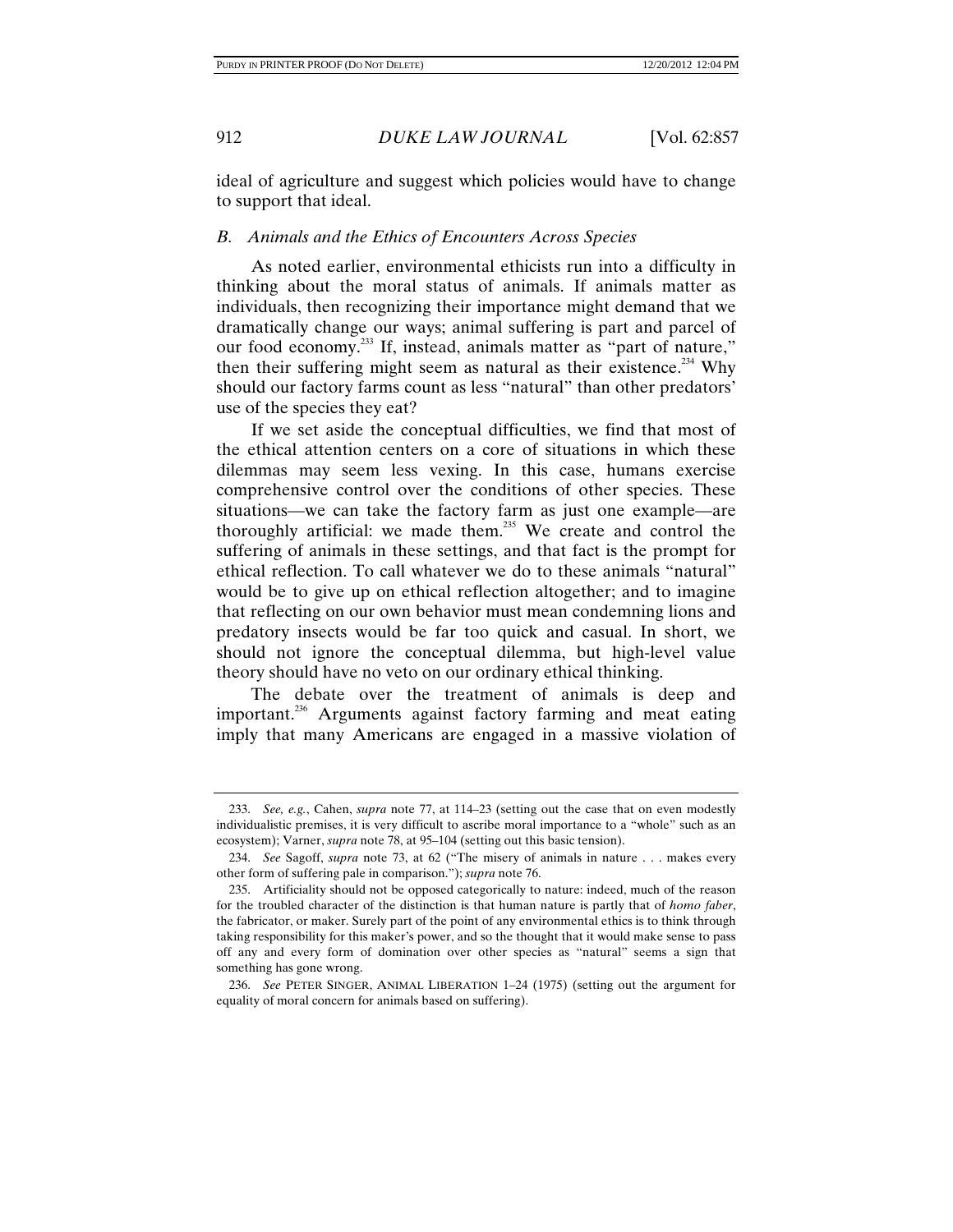basic morality.<sup>237</sup> There are two prominent approaches to this issue, with markedly different implications. The first view is broadly abolitionist, contending that there is no moral defense for most of the present human use of animals, and that we should stop taking their flesh, hides, and lives.238 The second approach is *reformist*: it seeks to renovate human relations with animals while preserving extensive domestication and/or meat eating.<sup>239</sup>

The most visible recent reformist proposal comes not from a philosopher or a lawyer, but from the journalist Michael Pollan. In *The Omnivore's Dilemma*, 240 Pollan argues for a version of animal husbandry in which animals enjoy extensive freedom to move around and use their bodies, inhabit nonindustrial, classically pastoral settings, and live lives suitable to their species—albeit briefer versions—until they go to slaughter.<sup>241</sup> One important strut of this argument is that most domesticated species would not exist at all in a world without farming.<sup>242</sup> Therefore, the argument goes, it would be paradoxical to say that respect for members of these species requires abolishing farming, given that the species would then not exist at all. Any acceptable ethical standard must thus be compatible with extensive domestication and use of animals.<sup>243</sup> Pollan's position excludes factory farming, which denies animals nearly all spontaneous activity, appears to traumatize some species, and reduces individuals to a caloric production function.<sup>244</sup> It embraces neo-traditional farming of the kind that Pollan, Whole Foods and similar enterprises, and the food movement have done much to publicize.<sup>245</sup> It is only a little bit cynical to observe that this ethics appeals especially to those

 <sup>237.</sup> *See id.* at 94–158 (detailing farming practices as a massive violation of morality).

 <sup>238.</sup> *See* GARY L. FRANCIONE & ROBERT GARNER, THE ANIMAL RIGHTS DEBATE: ABOLITION OR REGULATION? 1–102 (2010) (setting out the case for abolition of human exploitation of nonhuman animals).

 <sup>239.</sup> *See id.* at 103–74 (setting out the case for reform rather than abolition of human-animal exploitation).

 <sup>240.</sup> POLLAN, *supra* note 224.

 <sup>241.</sup> *See id.* at 304–33 (arguing for an Aristotelian approach to the treatment of domestic animals).

 <sup>242.</sup> *Id.* at 320–21.

 <sup>243.</sup> *See id.* at 319–25 (arguing that domestication developed to reflect the preferences and best interest of animals as well as humans).

 <sup>244.</sup> *See id.* at 317–19 (describing the American factory farm, in which "[a]nimals are treated as machines—'production units'—incapable of feeling pain").

 <sup>245.</sup> *See id.* at 332–33 (promoting transparency in the farming industry, so that individuals can understand where their meat comes from and choose to purchase meat from more humane farms).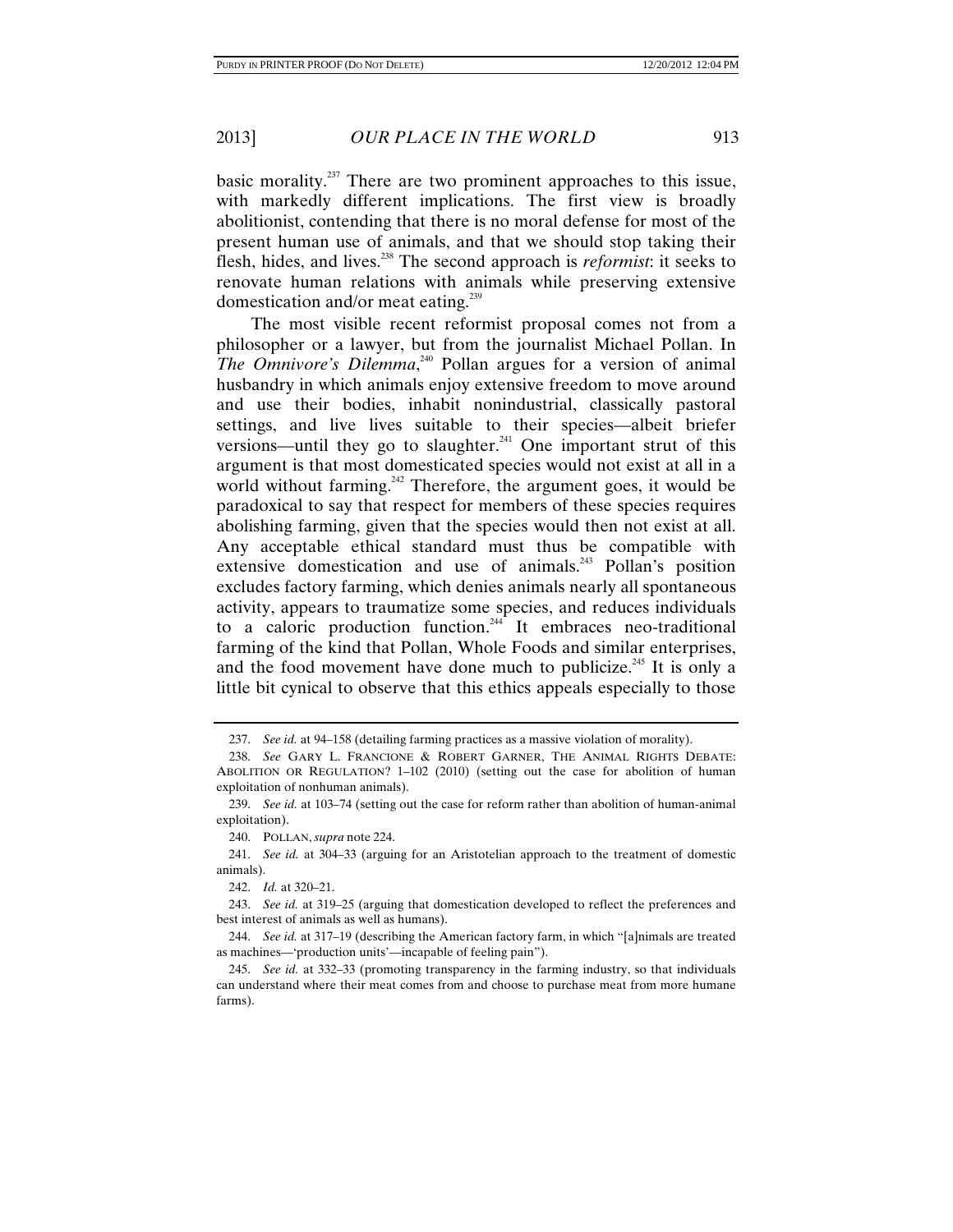who enjoy and can afford meat raised under the conditions it recommends.

Despite its appeal, this approach has several problems. Why should the fact that these species depend on us for their survival entitle us to eat them? Why not say instead, just as logically, that we are responsible for what we have made? This essential part of the reformist argument looks rather too much like the dubious stratagem of calling natural whatever is already happening, including the very thing we set out to assess: if we coevolved with cattle and pigs through exploitation, does that make exploitation immune to ethical scrutiny? Surely not, any more than pervasive social practices such as slavery and gender segregation should be immune because they are widespread in human history.

There are other difficulties. Even accepting Pollan's standard in the abstract, has an animal lived a life appropriate to its species when it faces slaughter at a fraction of its natural life? The same question applies to the castration of most domesticated male mammals, a practice that forecloses certain characteristic activity even though it leaves individuals free to enjoy sunshine and mud.<sup>246</sup> The obvious appeal of Pollan's position is that it proposes to reconcile persistent and opposite impulses: to continue our accustomed relations to other animals and to check some of the palpable enormities of those relations. Whether it succeeds is less clear.

The point of this discussion, though, is not to decide between reform and abolition. Rather, it is to identify a commonality between the two that points the way to a different approach. Both reformism and abolitionism confidently ascribe specific moral significance to animals. An abolitionist might find astonishing—to put it charitably— Pollan's confident judgment about what it is like to be a pig; but the abolitionist, too, has a definite view about the same issue, albeit one that displays polemical clarity rather than cloying sympathy. Each side has concluded judgment on a question that—as the continuing dispute among thoughtful people is enough to show—has not been concluded in the larger ethical, political, and legal argument. $247$ 

 <sup>246.</sup> *Cf. id.* at 316 (arguing that castration implies little suffering for animals that lack language and self-consciousness, since the pain itself is brief).

 <sup>247.</sup> For a finely expressed exploration of this continuing cultural irresolution on the question, see generally FOER, *supra* note 227, which engages with sympathetic imagination a range of perspectives on the book's title topic of eating animals.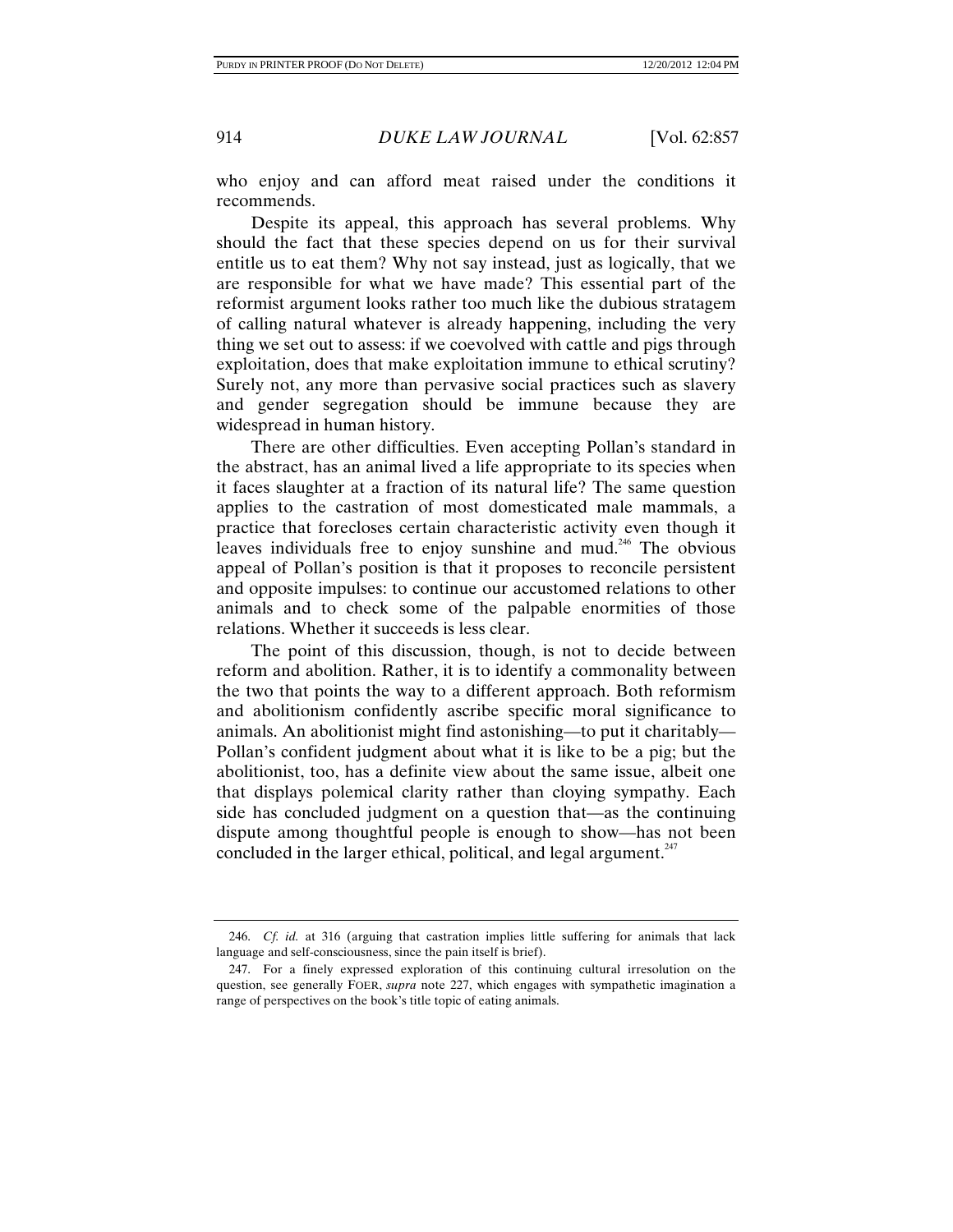The continuing dispute reflects the difficulty of interpreting animal experience, which we cannot know except through speculation, and which almost certainly is very different from ours. This confrontation with animals' unknowable experience can conjure up uncanniness, the bewildering experience of not knowing another's consciousness, or even whether another consciousness is present at all. To experience uncanniness in the face of an animal is to be right up against a question—what is this other creature's experience?—that will not resolve itself into one clear answer. In that position, we might hope to learn something from our acknowledged confusion.<sup>248</sup>

Law might make this problem more palpable and so, perhaps, more generative. The public argument around practices like factory farming is inhibited by concealment of the practice itself, an enforced invisibility that collaborates with the human tendency to avoid what is unpleasant. Access to confined feeding operations and slaughterhouses is severely restricted, and the reports of those who seek it, including this author, suggest that access policies are even stricter in action than on the books.<sup>249</sup> There is every self-interested reason for livestock operations to take this stance. Today, as when Upton Sinclair wrote *The Jungle*,<sup>250</sup> debates about meat tend to arise from triumphs of muckraking.<sup>251</sup> Even Peter Singer's touchstone philosophical argument, *Animal Liberation*, 252 uses vivid reportage to argue for the ethical importance of animal suffering.<sup>253</sup> Reflection in this area seems to arise, in important part, from being confronted with what we have managed to avoid. Whoever favors things as they are thus has a strong interest in maintaining a culture of concealment and avoidance.

 <sup>248.</sup> *See* KYSAR, *supra* note 101, at 176–99 (examining how humans understand the existence and subjectivity of animals, and the effect of this understanding on the human-animal relationship); MORTON, *supra* note 183, at 52–54 (discussing the ethics of the uncanny in encounters with nature).

 <sup>249.</sup> *See* FOER, *supra* note 227, at 81–94 (discussing thwarted attempts to visit factory farms by permission, followed by a clandestine trespass into one); ERIC SCHLOSSER, FAST FOOD NATION 169 (2001) (describing an illicit visit to a slaughterhouse). I, too, have visited an industrial slaughterhouse, also smuggled in, after being denied official permission.

 <sup>250.</sup> UPTON SINCLAIR, THE JUNGLE (Russ Castronovo ed., Oxford Univ. Press 2010) (1906).

 <sup>251.</sup> *See* SCHLOSSER, *supra* note 249, at 169–78 (describing a slaughterhouse); SINCLAIR, *supra* note 250 (portraying the lives of immigrant laborers in the meat industry).

 <sup>252.</sup> SINGER, *supra* note 236.

 <sup>253.</sup> *See id.* at 95–158 (describing practices on factory farms).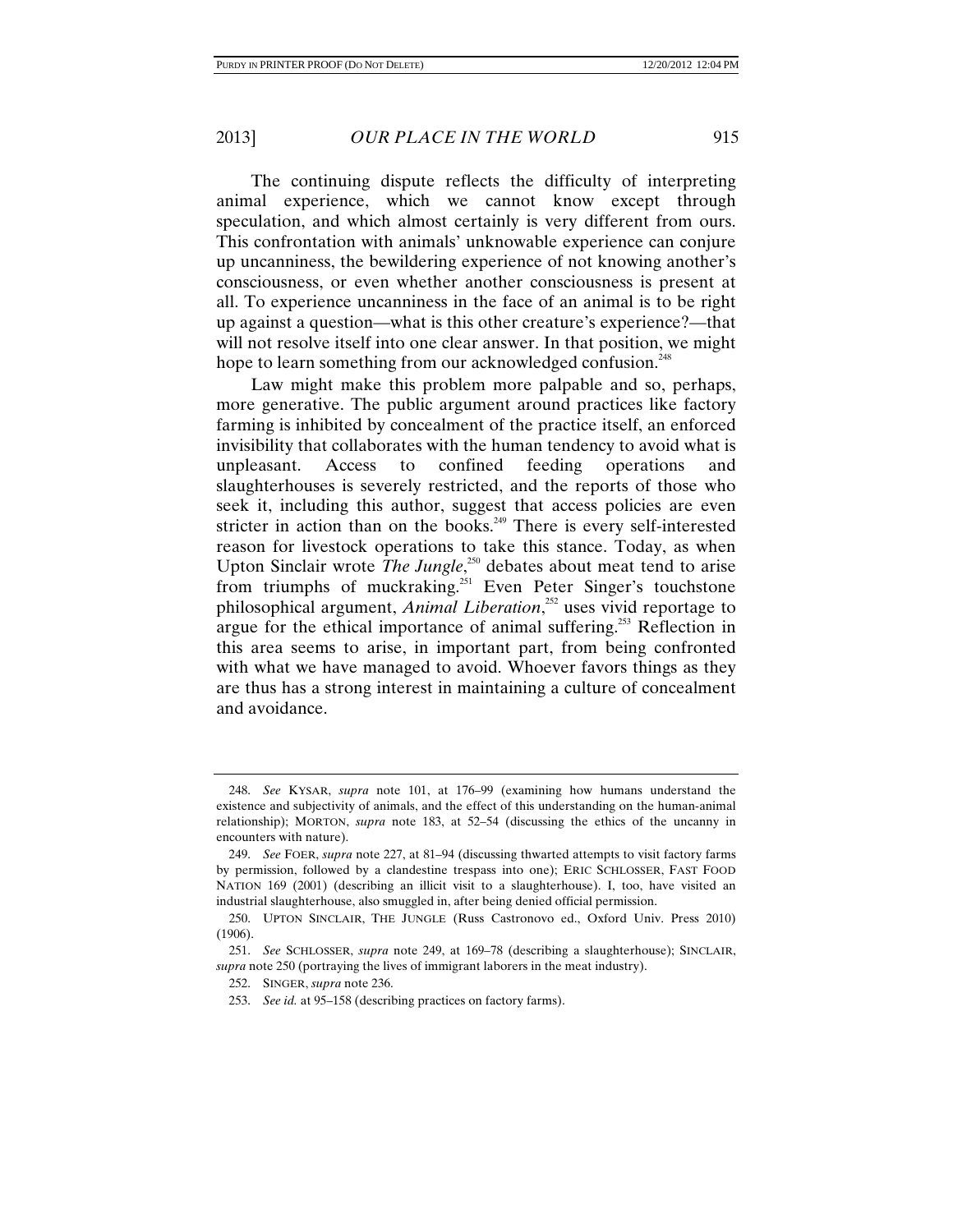That culture has a legal infrastructure. The concealment of industrial feeding and slaughter operations rests on the property right of exclusion—the power to keep others out of the place one owns. The most straightforward way to foster reflection on how we use animals would be to create a "right to know" the sources of one's food. This could mean a right of public access, under controlled conditions, to industrial food operations.<sup>254</sup> Depending on considerations of safety and convenience, physical access could be supplemented or replaced outright by video technology. Slaughterhouses might be required to admit film crews producing publicly available documentaries or simply to install web cameras. Labeling requirements for meat could include the web address where buyers could look inside the facilities where the animal was raised and slaughtered.

Such a public-access right would resemble transparency requirements in other areas of law. For example, the Toxics Release Inventory,255 which requires industrial facilities to disclose their toxic emissions, has been generally celebrated for inspiring public pressure to drive down emissions.<sup>256</sup> Disclosure requirements in financial regulation and corporate governance are standard ways to improve actual markets' approximation to the ideal of perfect information.

The big difference is that here the information that would come out of the slaughterhouses is useful not just for pursuing established goals, such as profit or a certain level of clean air. Instead, whatever insight can come from inside a slaughterhouse would feed into the formulation of goals, or, put differently, the development of values. This is another instance of law's shaping of the experience in which ethical change happens. A public-access right, like support for neotraditional agriculture, would represent a kind of cultural policy, support for ethical development inspired by experience. One might think of it as a legal subsidy for ethically relevant experience.

This proposal aims at industrial operations, but there are other ways to encourage exposure to how we use animals. For smaller-scale

 <sup>254.</sup> *See* POLLAN, *supra* note 224, at 332–33 (suggesting, somewhat fancifully, that the walls of slaughterhouses be replaced with glass).

 <sup>255.</sup> Emergency Planning and Community Right To Know Act, 42 U.S.C. §§ 11001–11050 (2006) (establishing mandatory public disclosure of toxic releases).

 <sup>256.</sup> *See* Archon Fung & Dara O'Rourke, *Reinventing Environmental Regulation from the Grassroots Up: Explaining and Expanding the Success of the Toxics Release Inventory*, 25 ENVTL. MGMT. 115, 120 (2000) (arguing that the mandatory information release facilitates democratic engagement with toxics issues).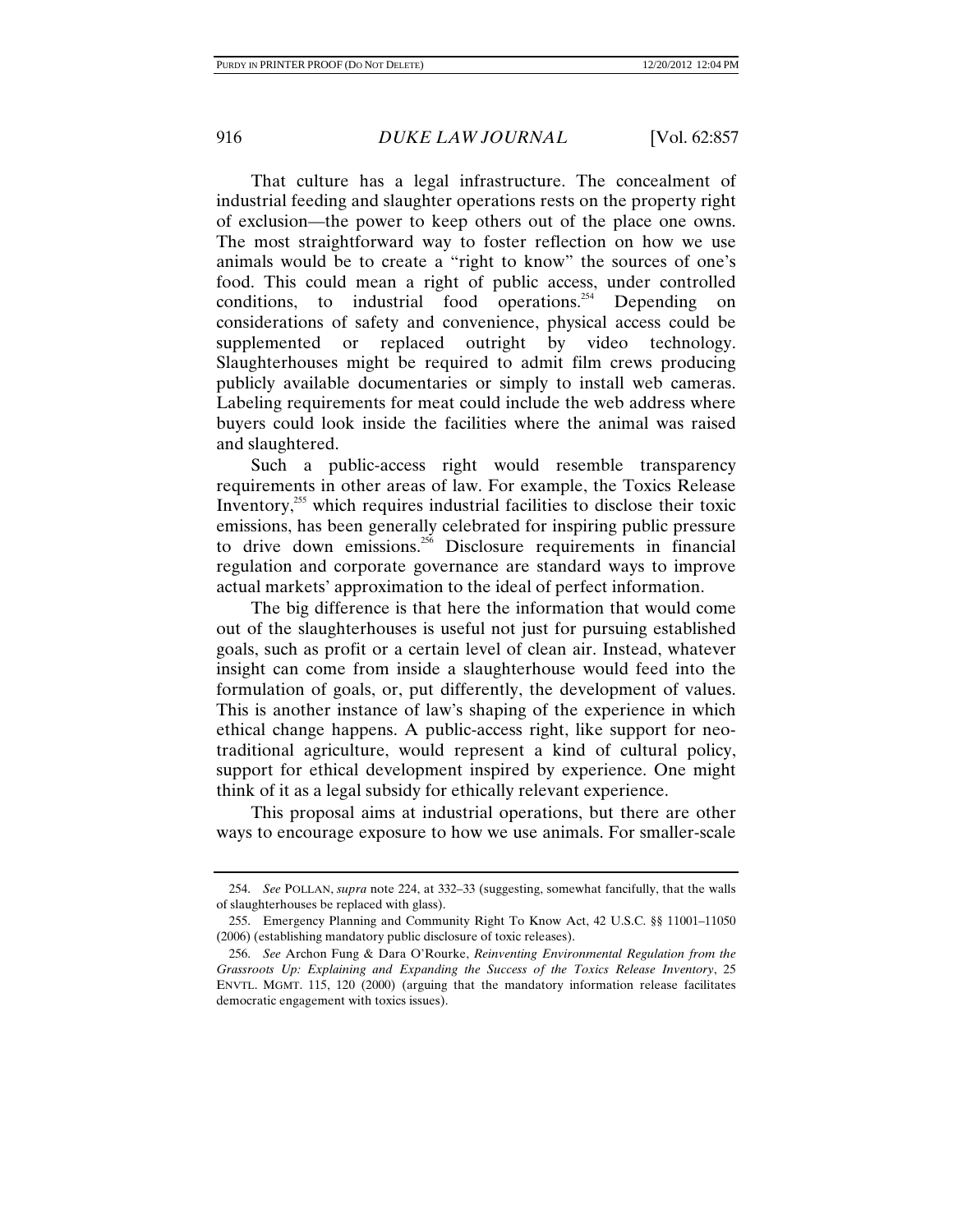and neo-traditional operations, providing public access might be a condition of participating in support policies, or it might just be required outright. Outside the industrial setting, such observations would test by experience Pollan's argument that the right kind of farming can produce an ethically attractive relation between people and animals. $^{25}$ 

These proposals are connected with the uncanny because they aim to make concrete the enigma of another animal's experience, suffering, and death. Meeting that enigma firsthand is one way of enriching the basis for judgments about how to treat members of other species. Much as encounters with nature's most dramatic and severe settings once struck members of the Sierra Club and Wilderness Society as cultivating a sense of the sublime in nature, encounters with everyday violence might be valuable now in learning to assess the things we already do but tend not to see. The question of nature's value here is an open and ongoing one, whose development law can help or impede.

#### *C. Climate Change, Rationality, and Vision*

Climate change is an especially hard problem to address effectively. It seems even harder when viewed through standard accounts of how rational people make decisions and the problems they encounter when trying to solve problems together.<sup>258</sup> Because climate change is a wickedly complex global problem with a very long clock, the benefits of doing anything to stop it are uncertain and, if they materialize, will often help only people far away and, often, far in the future.<sup>259</sup> The costs of doing something about it, by contrast, tend to come quickly, be fairly concrete, and affect the person trying to solve the problem. In the language of rational-actor theory, climate change produces externalities large enough to swamp internalized effects; it threatens to become the collective-action problem that ate the planet. $260$ 

 <sup>257.</sup> *See* POLLAN, *supra* note 224, at 333 (noting the desirability of public knowledge of slaughtering practices).

 <sup>258.</sup> For a fine introduction to these issues, see generally RICHARD TUCK, FREE RIDING (2008).

 <sup>259.</sup> *See* STEPHEN M. GARDINER, A PERFECT MORAL STORM: UNDERSTANDING THE ETHICAL TRAGEDY OF CLIMATE CHANGE 24–48 (2011) (setting out these dynamics).

 <sup>260.</sup> *See* Purdy, *supra* note 86, at 1134 ("Within any political cycle, it is highly likely that the costs of a serious mitigation effort will outweigh the benefits, even setting aside the inevitably speculative character of benefits measured in nonevents.").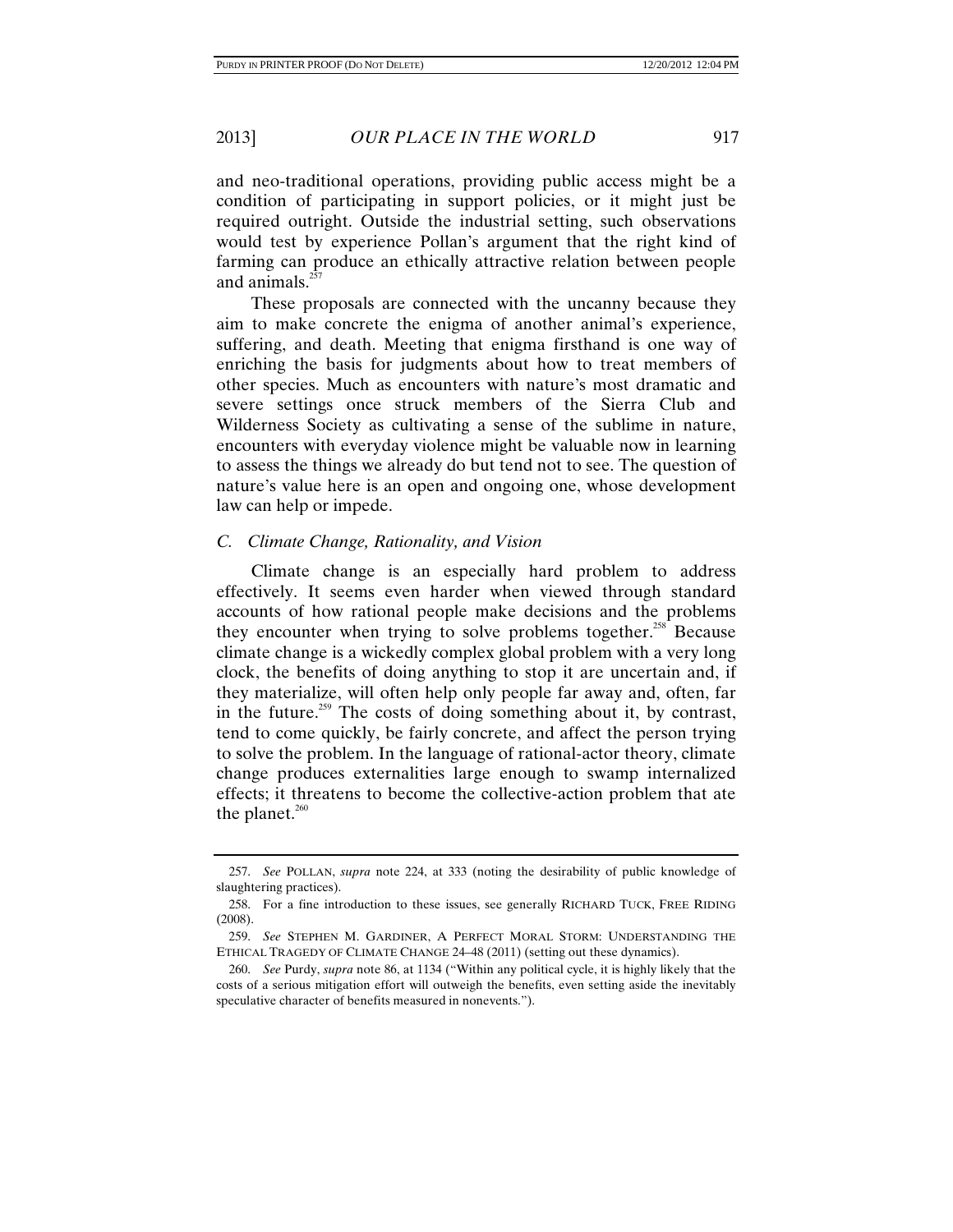All of this is well-trodden ground for those who spend time thinking about environmental policy. My interest here is related but different. It is whether climate change also confounds standard ethical concepts, and, if so, what sort of innovation might make ethical sense of its challenges. There is good reason to think that familiar ethical frameworks run aground on climate change. To the extent that they do, making progress on the issue might imply changing our ethical vocabulary. This is not a matter of neat, step-by-step engineering change values, then solve problem; that is not how these things happen. Rather, we should be alert to ways that the practical effort to address climate problems may move ethical vocabularies in ways that, in turn, make practical effort more viable.

A good deal of the climate debate has concerned questions of justice and responsibility among individuals and nations: who bears responsibility for the harm of climate change, to whom is the responsibility owed, what kind of recompense is appropriate, and what is the baseline from which harm is to be measured? Some argue that the complexity of climate change confounds ethical judgment on these issues: contributions to the problem are so dispersed that it is effectively impossible to say who, or which nation, or which industry, "caused" what effect; similarly, because the climate system is always changing and human-caused disturbances interact with underlying natural dynamics, it is impossible to set an uncontroversial "baseline," to say that any given storm, drought, or other harm would not have happened without human cause.<sup>261</sup> Others respond that the questions, though difficult, are tractable—though they do not agree on the answers. $262$ 

 <sup>261.</sup> *See* Dale Jamieson, *Ethics, Public Policy, and Global Warming*, *in* CLIMATE ETHICS 77 (Stephen M. Gardiner, Simon Caney, Dale Jamieson & Henry Shue eds., 2010) ("There are three important dimensions along which global environmental problems such as those involved in climate change vary from the paradigm [that is, from the cases for which our value system is most well suited]: apparently innocent acts can have devastating consequences, causes and harms may be diffuse, and causes and harms may be remote in space and time."); *see also* Steven M. Gardiner, *A Perfect Moral Storm: Climate Change, Intergenerational Ethics, and the Problem of Corruption*, *in* CLIMATE ETHICS, *supra*, at 87, 88 ("Climate change is a truly global phenomenon. Emissions of greenhouse gases from any geographical location on the earth's surface enter the atmosphere and then play a role in affecting climate globally.").

 <sup>262.</sup> *See* PETER SINGER, ONE WORLD: THE ETHICS OF GLOBALIZATION 35–36, 43–49 (2002) (arguing for equal global per capita claims on the atmosphere, which would imply significant redistribution on imagined greenhouse-gas markets); Eric A. Posner & Cass R. Sunstein, *Climate Change Justice*, 96 GEO. L.J. 1565, 1572 (2008) (arguing that concepts of distributive and corrective justice fit climate change poorly). *But see* Eric A. Posner & Cass R.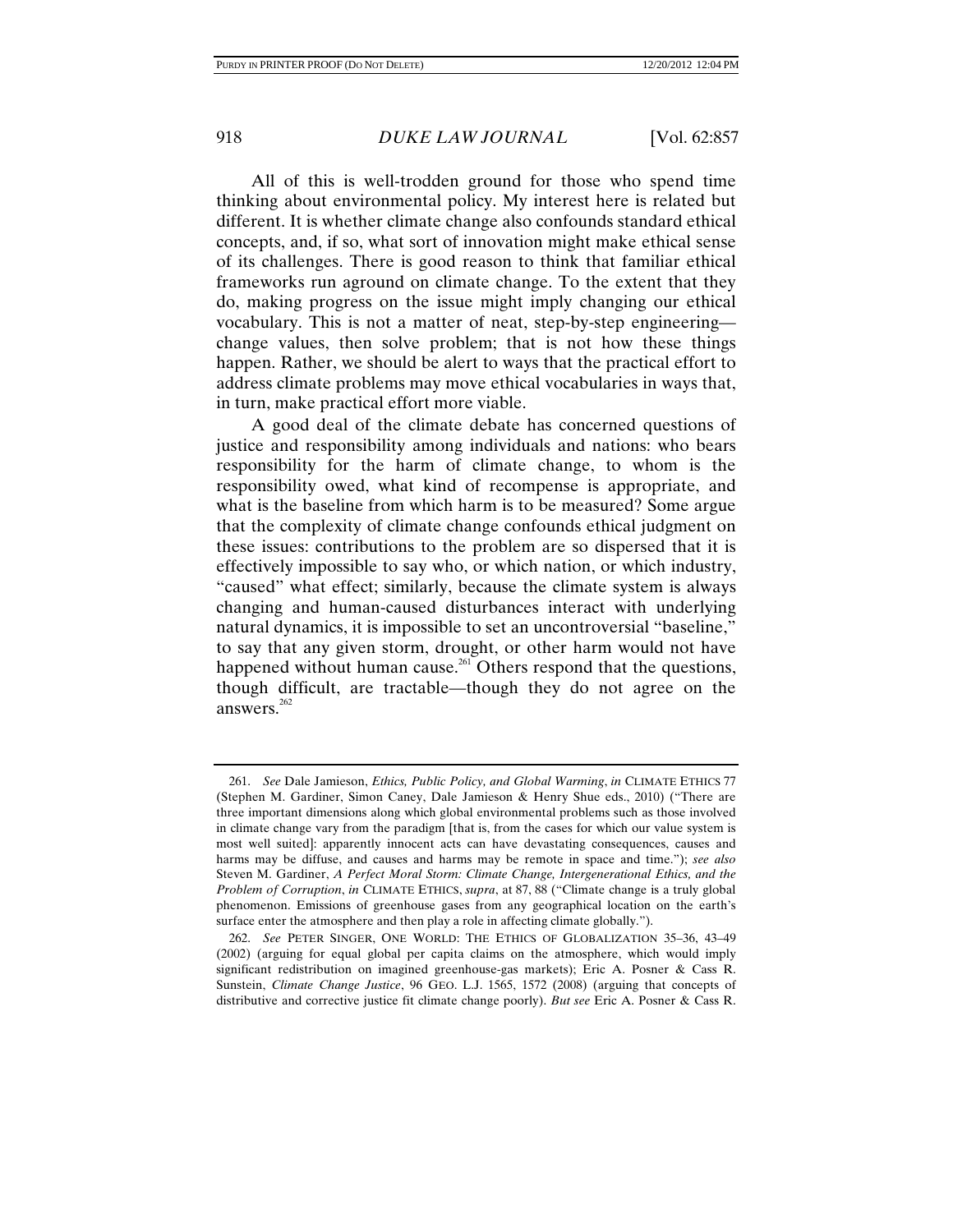The questions for environmental ethics have different content but some of the same structure. What kinds of specifically environmental values are involved in climate change? Does climate change confound these? If so, can we imagine reformulating these values, or developing new ones, in a way that would help make sense of the problem?

An overlapping set of issues applies both to the questions of justice that I just sketched and to these environmental-ethics problems. As described in the earlier discussion of harm aversion, basic perceptions of wrong and harm are connected with palpable  $A \rightarrow B$  transactions such as hitting another person or pushing someone from a bridge into harm's way. $263$  Perceptions of harm weaken as the effect of one's action becomes less direct and corporeal. Even throwing a switch to cause harm "indirectly" excites less aversion than touching another's body, and complex causal relations soon exhaust the power to excite the spontaneous sense that harm has been done.<sup>264</sup> Little wonder, then, if climate change can proceed without stirring much sense that anyone is doing any harm. Greenhouse-gas emissions by billions of individuals across the last several centuries produce a globally dispersed, systemic change that intensifies certain atmospheric processes in a terrifically complex global phenomenon, all against a naturally unstable baseline.<sup>265</sup>

But is climate change really different? Massive complexity marks many of the other problems that concern environmental ethics, such as air and water pollution and the effects of toxins. Though this complexity is real, climate change takes it to a new level of intensity. Because of this unique complexity, ethical appeals that have worked to organize our sense of other complex environmental problems may be less effective here.

Begin with the paradigm of much of modern environmental law: in a classic environmental problem, "pollution" introduces a harmful, alien agent to an otherwise healthy system, sickening animals and

Sunstein, *Should Greenhouse Gas Permits Be Allocated on a Per Capita Basis?*, 97 CALIF. L. REV. 51, 55 (2009) (arguing against the per capita system on both welfare and fairness grounds).

 <sup>263.</sup> *See* Haidt & Kesebir, *supra* note 145, at 822.

 <sup>264.</sup> *See* Greene, *supra* note 145, at 344–46 (discussing the results of experiments that deal with moral dilemmas in situations with varying degrees of directness); Greene et al., *supra* note 149, at 2106–07 (utilizing experiments to demonstrate the "personal-impersonal distinction").

 <sup>265.</sup> *See* DAVID ARCHER & STEFAN RAHMSTORF, THE CLIMATE CRISIS: AN INTRODUCTORY GUIDE TO CLIMATE CHANGE 16–38 (2010) (setting out the basic science of the problem).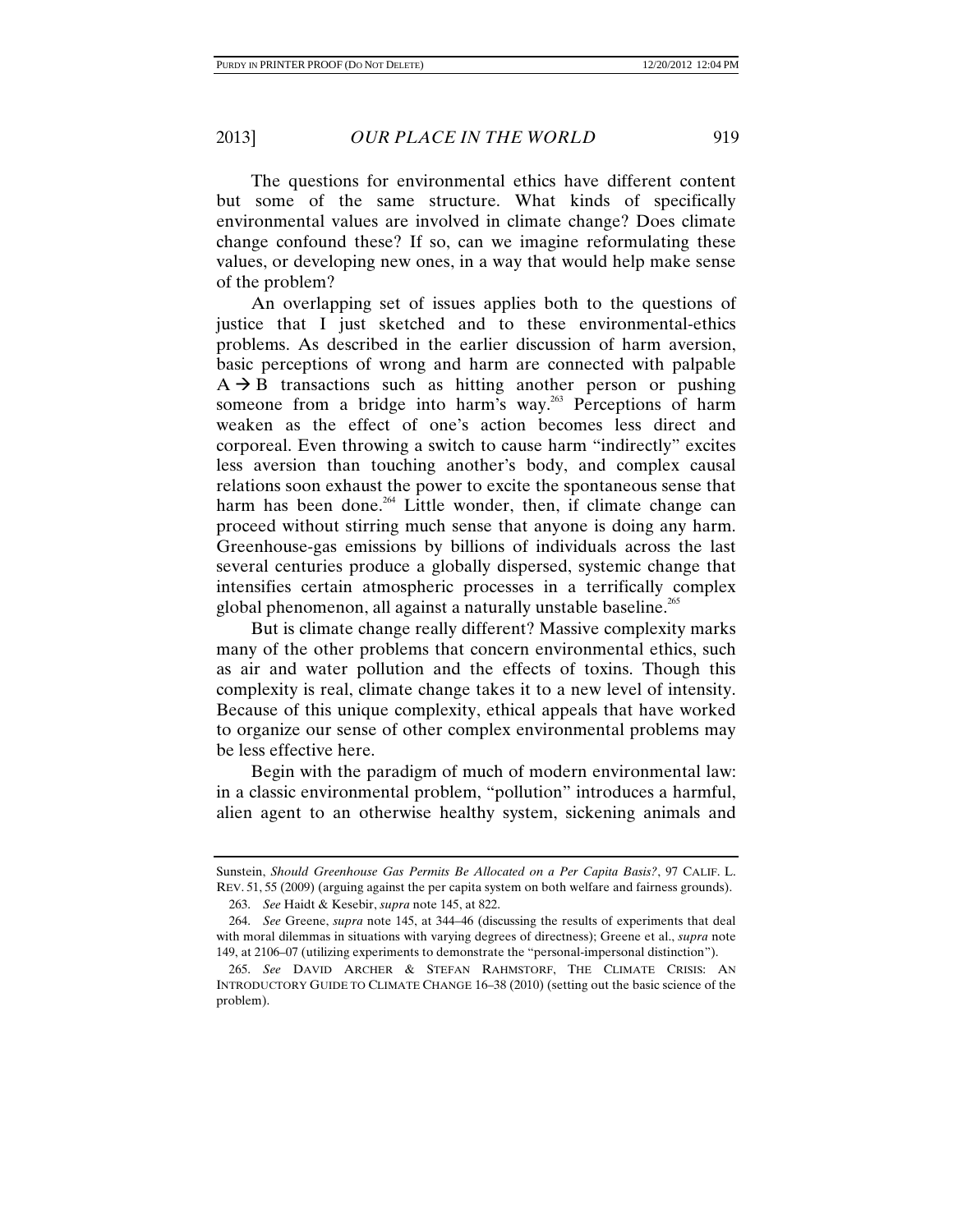people and weakening the underlying system.266 This simple narrative recurs throughout Rachel Carson's *Silent Spring*, 267 a taproot of the environmental imagination in the age of antipollution statutes. It captures most of the public discussion around those statutes: human effluents were seen as violating the order of a clean world, making it unhealthful and unsafe.<sup>268</sup>

Many of the pollutants of classic environmental problems are synthetic or, at least, novel when industrial processes introduce them into ecosystems in large amounts. Moreover, they are generally toxic, or at least harmful, when individuals are exposed to them. In these ways, traditional pollution has always had elements of a familiar kind of harm: violation of a vivid baseline (nonviolence, nonpollution) and fairly immediate harm to individuals.

Climate change is different. The major greenhouse gases, notably carbon, are already pervasive in the atmosphere, and their processing is part of global cycles integral to life as we know it.<sup>269</sup> Moreover, they do not, by themselves, harm individuals by exposure in concentrations remotely resembling their present atmospheric levels. Even if exposure to toxics at subacute levels increases only the probability of illness, an abstract and statistical harm, it does so in a more direct way, traceable to a more marked departure from a

267. CARSON, *supra* note 80, at 6.

 <sup>266.</sup> This description smacks of a "foundation" of environmental ethics that Professor Jonathan Haidt calls "purity/sanctity," a motive that encompasses "[c]oncerns about physical and spiritual contagion, including virtues of chastity, wholesomeness, and control of desires." Haidt & Kesebir, *supra* note 145, at 822. As Professor Mary Douglas argued decades ago, the idea of pollution that powers the modern environmental imagination is not only prudential: it has strong tones of desecration, of "pollution" in the religious and ritual sense of the taboo, the untouchable, the urgent barrier between the sacred and the profane. MARY DOUGLAS, PURITY AND DANGER, at x–xi (Routledge 2002) (1966); *see also* John Copeland Nagle, *The Idea of Pollution*, 43 U.C. DAVIS L. REV. 1, 28 (2009) (arguing for a broad idea of pollution that participates in the purity/sanctity divide). Nonetheless, the concept of harm seems more useful to me here.

 <sup>268.</sup> *See id.* at 7 ("The rapidity of change and the speed with which new situations are created follow the impetuous and heedless pace of man rather than the deliberate pace of nature."); *see also* Essay, *The Age of Effluence*, TIME, May 10, 1968, at 52 ("[M]any scholars of the biosphere are now seriously concerned that human pollution may trigger some ecological disaster.").

 <sup>269.</sup> *See* TED NORDHAUS & MICHAEL SHELLENBERGER, BREAK THROUGH: FROM THE DEATH OF ENVIRONMENTALISM TO THE POLITICS OF POSSIBILITY 111–13 (2007) (arguing that the "pollution paradigm" is inappropriate for dealing with the issue of global climate change). *But see* Carl Pope, *There Is Something Different About Global Warming*, GRIST (Jan. 14, 2005), http://grist.org/politics/pope-reprint (responding to Nordhaus and Shellenberger's earlier work on this subject with an argument that the pollution paradigm largely holds for greenhouse gases).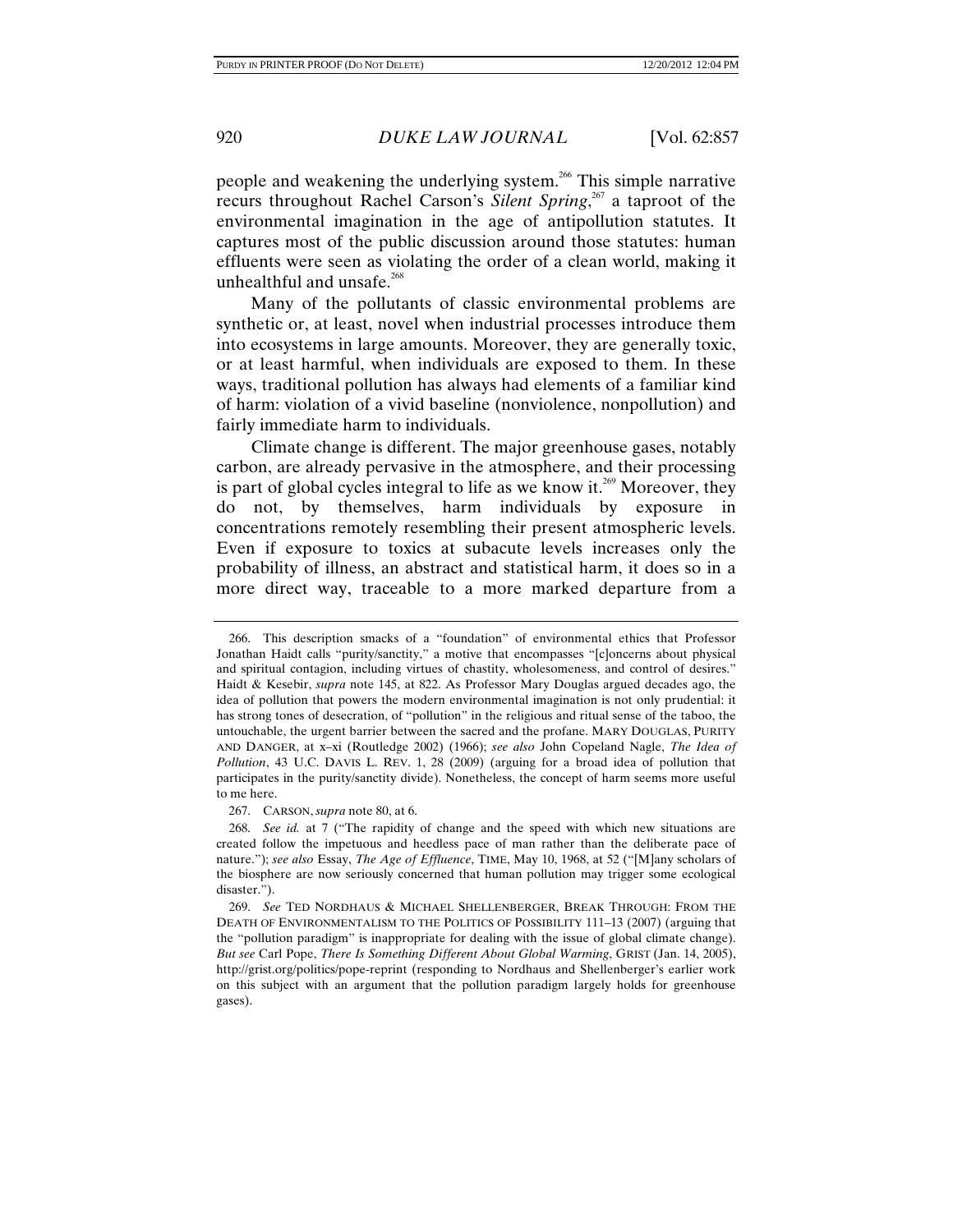clearer baseline, than the greenhouse gases that cause climate change. Greenhouse gases do not much resemble "pollution" in the sense that has traditionally triggered moral response.

It also seems important motivationally, though maybe not conceptually, that consumption of fossil fuels and, perforce, emission of greenhouse gases is as thoroughly entwined with our way of life as anything is, as essential to our present social existence as sexuality is to our biological being. There is a higher psychological hurdle in seeing such everyday emissions as pollution—a harmful departure from an appropriate baseline—than for special-purpose toxins that we can as well imagine doing without.

Pollution, then, is one major reference point where climate change departs from familiar environmental problems. A second major appeal for modern environmental law is to the charismatic species or place. Appeals to sublimity and epiphany in the Romantic tradition of American preservation relied heavily on the sanctification of certain landscapes and peaks as pilgrimage sites. John Muir even wrote of seeing divinity in the sun-washed granite fields of the Sierra Nevada, linking the grandeur of the place to a divinity that was at once personal and pantheistic.<sup>270</sup> Again and again, calls for preservation of large natural areas and systems were anchored on touchstone places, whether Yosemite Valley, the neighboring (now inundated) Hetch Hetchy, or Dinosaur National Monument, the site of the Sierra Club's defining post-World War II preservation fight and occasion of a great increase in the club's membership and national attention to its agenda.<sup>271</sup> The same appeals drove passage of the Endangered Species Act. Although the statute's terms protect biodiversity generally, it overwhelmingly passed Congress thanks to enthusiasm for the eagles, bears, and wolves that environmentalists have learned to call, with one eyebrow arched, "charismatic megafauna."<sup>272</sup>

Here, as with pollution, laws that seem to embrace an "ecological" ethic—an ethic that treats nature as composed of systems of indirect and complex effects—turn out on closer inspection to rely

 <sup>270.</sup> *See* MUIR, *supra* note 129, at 29–30.

 <sup>271.</sup> *See* NASH, *supra* note 60, at 131–33, 161–81, 200 (discussing these three milestones in the history of preservation).

 <sup>272.</sup> *See* Shannon Peterson, *Congress and Charismatic Megafauna: A Legislative History of the Endangered Species Act*, 29 ENVTL. L. 463, 480 (1999) (describing the various species invoked in Congress during the debate over the Endangered Species Act).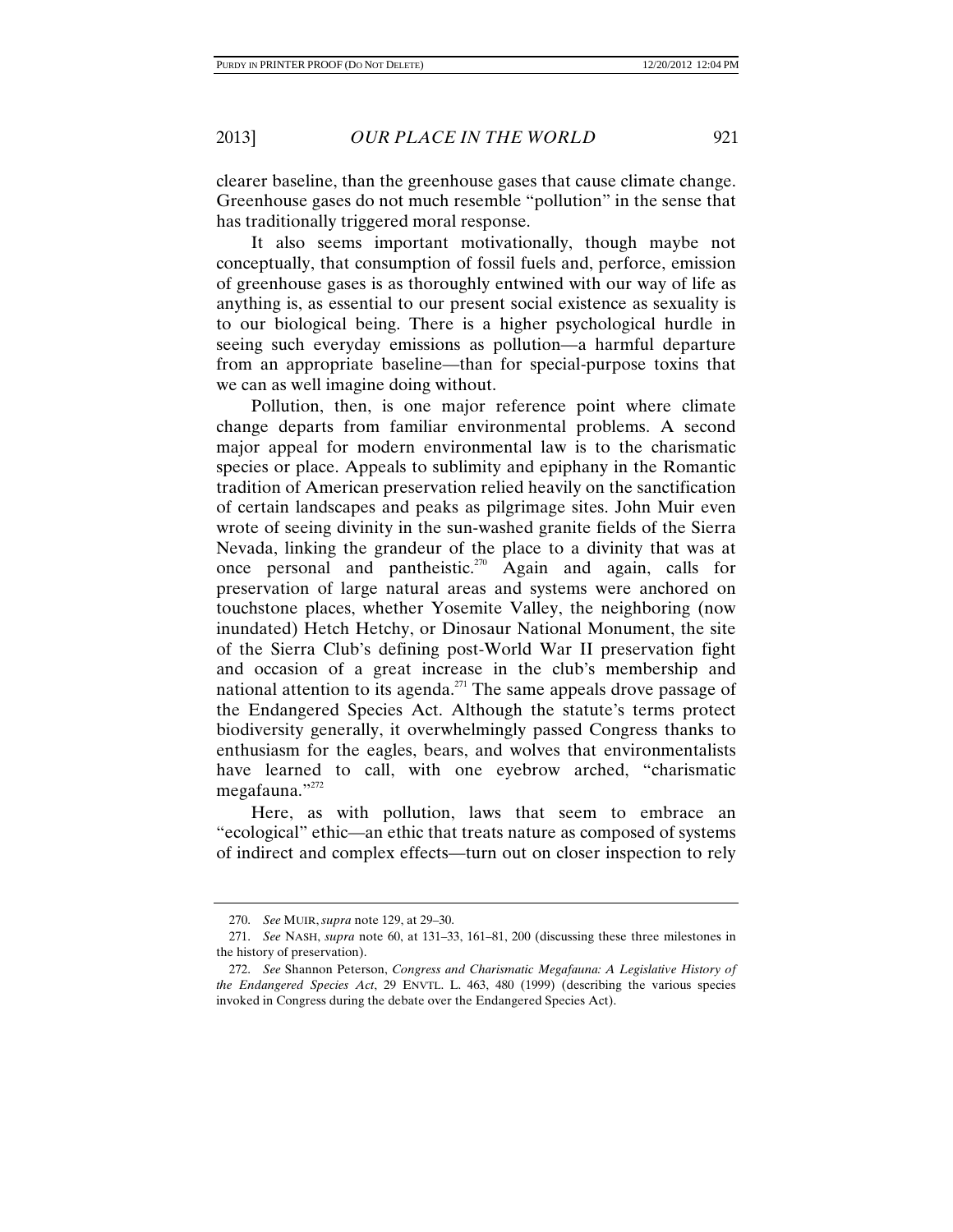on traditional ideas of harm (pollution) and morally compelling "victims" (charisma)—whether species or places—in ways that do not work for appeals about climate change. When environmentalists try to anchor climate politics on the fate of individual species, notably the polar bear, they are trying to trigger the moral responses that have served them in the past. $2^{73}$  If a polar bear cub can stand in for the global atmosphere, the thought goes, maybe it can make climate change morally compelling. This tactic seems not to have worked. Although it is early days, both the attempt and the failure reinforce the thought that climate change ties deed and result together by threads that are too many, long, and tangled to fit the familiar ideas of victim, harm, and responsibility that have been central to the ecological era of environmental lawmaking.<sup>274</sup>

Is there a way of finding motivation in the same ecological complexity that confounds familiar moral appeals? One possible path would start from the traditional aesthetic register of beauty and turn that familiar pleasure in nature's lovely harmonies into a more complex appreciation of the interdependence of living and nonliving systems. Aldo Leopold, for instance, argued that the cultural challenge for ecological thinking was to cultivate this response.<sup>275</sup> Leopold proposed to assess actions and human institutions by whether they tended to support or erode the processes that sustain complex ecological systems. Thus he argued that "[a] thing is right when it tends to preserve the integrity, stability, and beauty of the biotic community. It is wrong when it tends otherwise."<sup>276</sup>

These old sentences repay careful attention. A *thing* is broader than a personal action or a law, though it may be either: it also may refer, for instance, to cultural habits or a personal propensity to act a certain way. Leopold's formulation also concentrates on the *tendency*

 <sup>273.</sup> *See generally, e.g.*, TIM FOREMAN, THE LAST LITTLE POLAR BEAR: A GLOBAL CHANGE ADVENTURE STORY (2007) (using a polar bear narrative to inspire concern about climate change).

 <sup>274.</sup> *See* Elisabeth Rosenthal, *Where Did Global Warming Go?*, N.Y. TIMES, Oct. 15, 2011, at SR1 (documenting the decline in public concern about the issue and in political leaders' engagement with it); Frederick W. Mayer, *Stories of Climate Change: Competing Narratives, the Media, and U.S. Public Opinion 2001–2010* (Dec. 14, 2011) (unpublished manuscript) (on file with the *Duke Law Journal*) (documenting the fragmentation of U.S. climate discussion into competing "narratives").

 <sup>275.</sup> *See* LEOPOLD, *supra* note 217, at 187 (calling for new "ethical and aesthetic premise[s]" built in part on "universal curiosity to understand the land mechanism," that is, to understand ecological relations).

 <sup>276.</sup> LEOPOLD, *supra* note 161, at 240.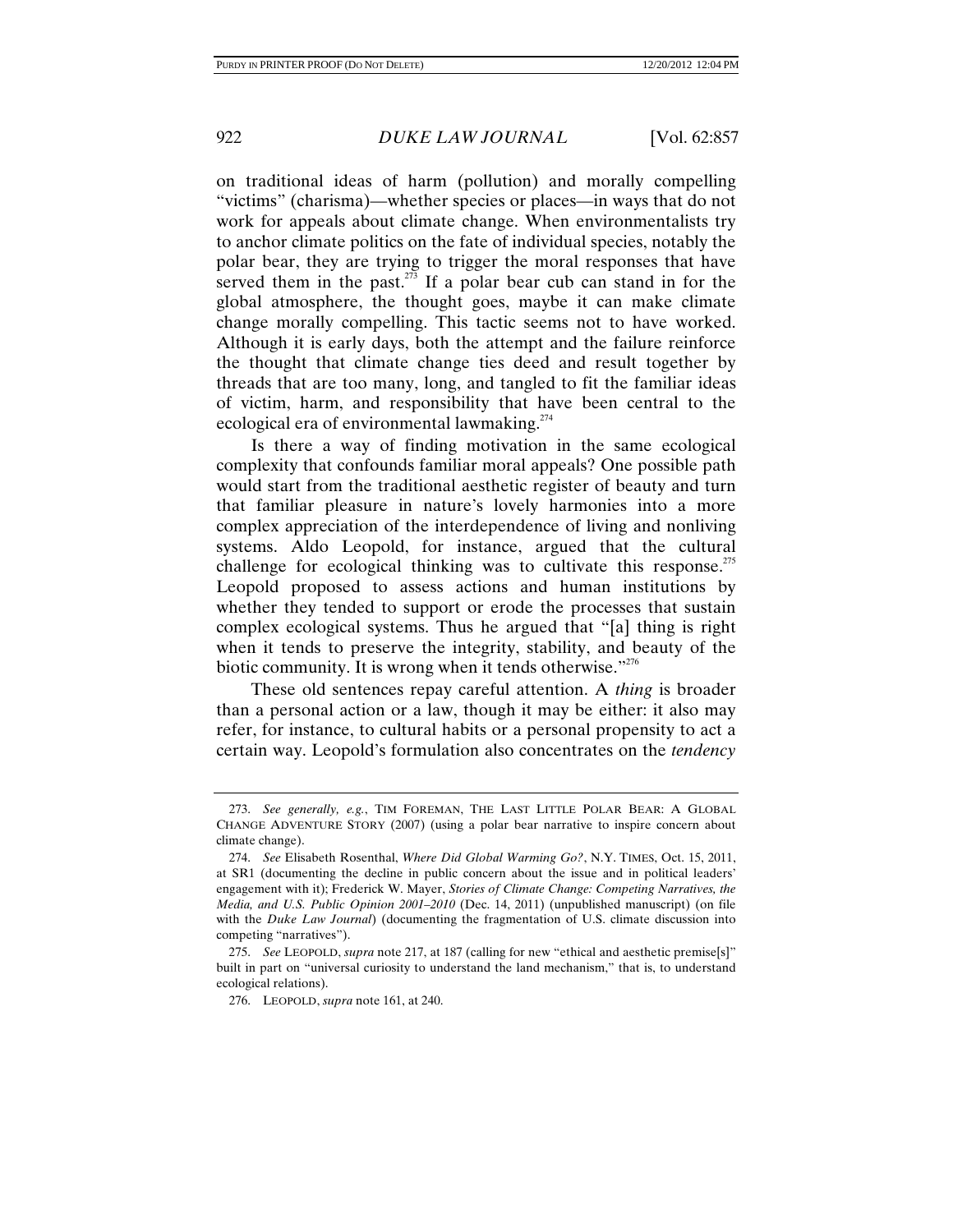to support or degrade natural systems. In both respects, it offers a way of seeing environmental problems that escapes the unanswerable question of whether Action A causes Climate Effect B. That our whole way of life tends to unsettle the global climate system, and that this general point is also true of a myriad of individual acts, from driving to burning coal, are incontrovertible points. If we learned to feel them in the way we have learned to feel the harm of pollution or extinction, we would have become different people.

Leopold's standard also avoids the need for fixed baselines, such as the condition of undisturbed "natural" systems, in assessing "things." This is helpful because such baselines are at their least useful in climate change. The question this formulation implies was not whether we are changing a natural situation, but whether inevitable changes preserve or degrade the *qualities* of systems that can flourish through both internal disruption and exogenous shocks. This ethical approach does not rely on any thought of a "world without us" from which to measure our effect. It assumes an inhabited world already shaped by our use. One might equally well address the standard of "integrity, stability, and beauty" to a wilderness area or a heavily farmed region, looking at different particulars but asking into the whole quality of the human relation to the other inhabitants and forces of the place. The cultural challenge of Leopold's approach is to learn to think of the global climate system as such a "place."

Leopold included "beauty" in his standard, $277$  which is less simple than it looks. Beauty is not simply a fact, but the product of a relationship between nature on the one hand and human cultures and minds on the other.<sup>278</sup> Leopold's standard addressed such relationships, and he aimed to move what counted as beautiful, from a stable pastoral order, marked by simplicity and regularity, to sustainable complexity.<sup>279</sup> His ambition was to cultivate a kind of virtue ethics in which a part of what the virtuous person responds to in the natural world is its complex beauty. For someone who saw in this way, the qualities of stability and integrity, or perhaps resilience,

 <sup>277.</sup> *Id.*

 <sup>278.</sup> For a discussion of what it is for a view of the natural world to be a joint product of nature and culture, *see supra* Part III.C.5.

 <sup>279.</sup> LEOPOLD, *supra* note 217, at 185 (calling for an agriculture that "harmonizes the wild and the tame" in a sustainable and productive system, and for learning to find beauty and wonder in such a system).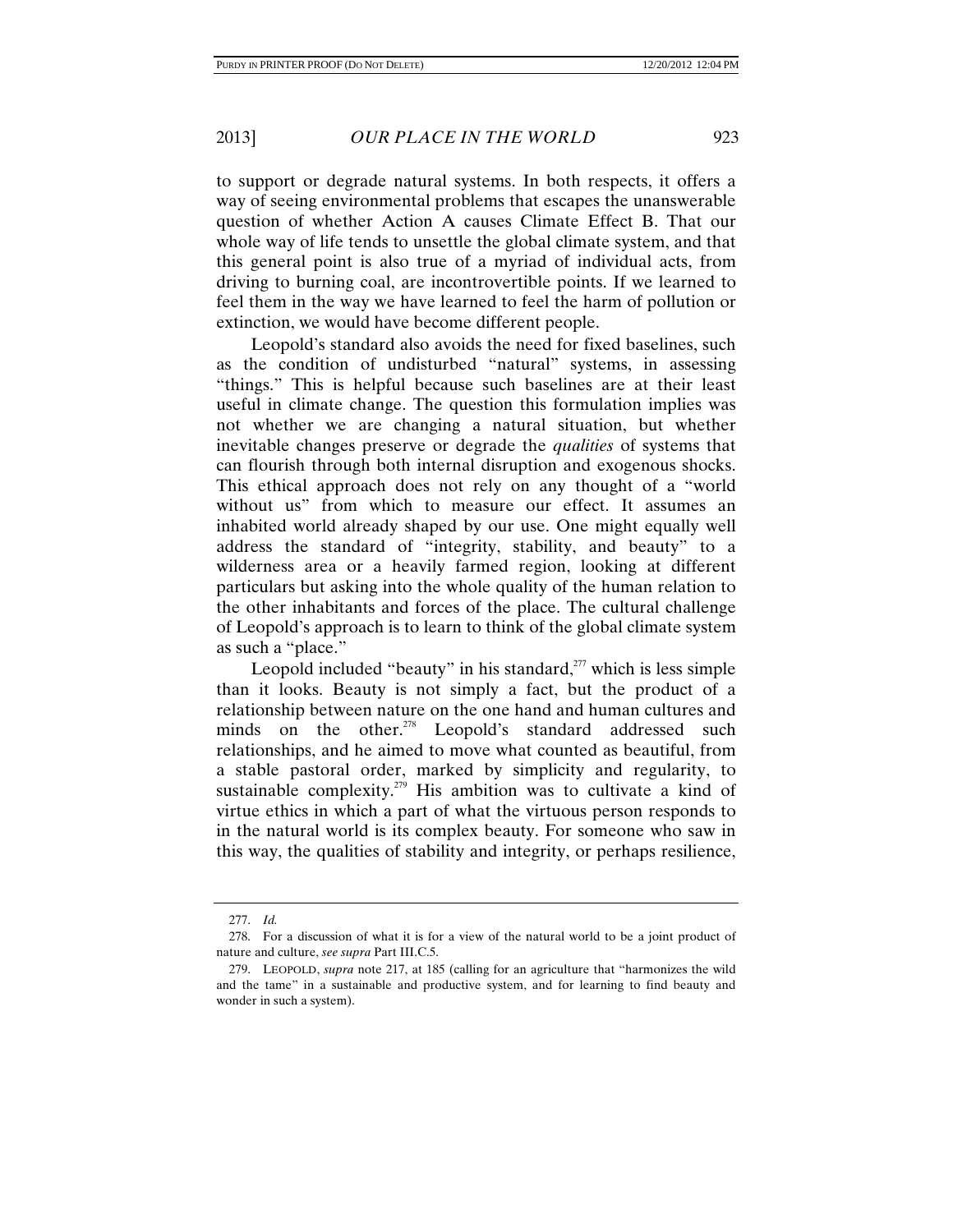would also be beautiful, and their beauty would be part of a multifarious reason to preserve them.

This approach to ethics might navigate the features of climate change that have confounded other, more familiar standards. Whether an action tends to support or degrade good qualities in the climate system is a more tractable question than whether it harms some more specific entity via climate change; it is also easier than knowing whether an action somehow "harms" the climate system itself by moving it off a so-called natural baseline.<sup>280</sup>

The central place that perception plays in this account is also promising. Changes in perception—what can perhaps be described as value-drenched perception—have been vital in the development of environmental ethics. Again and again, seeing the natural world in a new way has been the wellspring or invaluable helper of new accounts of the value of nature and the human place in it. To approach the ethics of climate change in these terms is to think of the problem as a cultural and imaginative challenge: to find a way to prize the beauty, integrity, and stability—or similar values—of global and largely invisible processes.

Even naming this challenge marks the difference between its scale and that of earlier changes in perception. Those changes involved learning to see differently something we can in fact see, such as a bare granite landscape, which once seemed monstrous, then became all but divine. Now the challenge is to learn to envision what we do not literally see: atmospheric processes and the cumulative condition of the planet. To imagine this change, we have to accept that our existing moral grammar, which the atmosphere's complexity thwarts, is not fixed once and for all, but can expand to make perceptible and salient what was once unavailable or impossibly obscure.

There are a couple of reasons for hopefulness about these imagined changes, despite their daunting scale. One is that, although "seeing" the planet or climate system is impossible with the ordinary eye, the technological imaging it requires is not new to environmental ethics. Although the paradigmatic experience for early Sierra Club

 <sup>280.</sup> One could argue, of course, that defining good system characteristics ("integrity, stability, and beauty"), LEOPOLD, *supra* note 161, at 240, is a way of setting a baseline for harm, but my—contestable—claim here is that a different moral grammar gets engaged by the virtueethics question, which does not require describing the harmed entity or causal relation with anything like the same precision.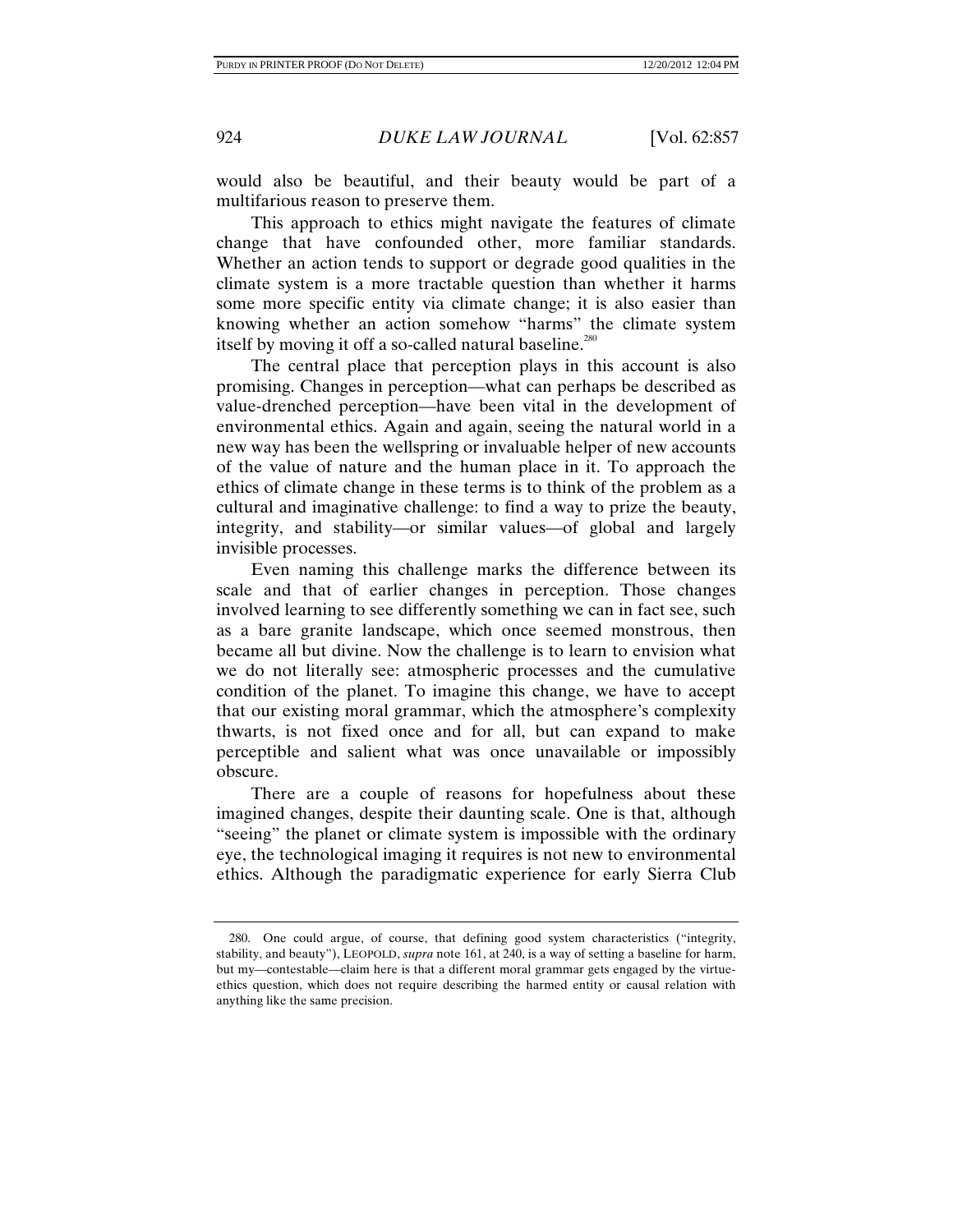members was the high-country pilgrimage, much of the public sentiment that gathered around their Romantic politics centered on photography, with its power to transport the eye to a memorialized sublime vista.<sup>281</sup> A collection of pictures from Dinosaur Monument was a centerpiece of the Sierra Club's public appeal in the emblematic conflict over damming that site, and most of those who were moved to defend Dinosaur never saw it in person.<sup>282</sup> Even earlier, sublime landscape paintings and popular prints prepared the cultural ground for Romantic responses to nature.<sup>283</sup>

Climate change is not the first problem to present the challenge of palpably expressing elusive, frequently invisible ecological processes. As I argued earlier, food and agriculture have become emblems for ecological engagement.<sup>284</sup> It is certainly imaginable that similar developments could happen around climate.

How might law contribute to this possible cultural development? One modest step is for scholars to hold themselves open to this thought: reform efforts may make essential cultural contributions even if they seem futile when we ask simply whether they will likely succeed as lawmaking or regulatory strategies. For instance, municipal efforts to address greenhouse-gas emissions and community-level attempts to define a personal ethics of low-carbon living, although palpably ineffective in one way—they will not directly contribute much to reducing global emissions—may nonetheless turn out to be effective in somewhat the way Sierra Club excursions were: as essays in new ways of experiencing climate change as mattering, and in new shared vocabularies for expressing and elaborating its importance.<sup>285</sup> That is, we might regard law and lawmaking as forums in which a cultural and imaginative argument proceeds, an argument that will help to lay the foundation of any legal regime that effectively

 <sup>281.</sup> *See* HUTH, *supra* note 177, at 30–53 (noting the importance of visual culture in the development of Romantic attitudes to the natural world).

 <sup>282.</sup> *See generally* WALLACE STEGNER, THIS IS DINOSAUR: ECHO PARK COUNTRY AND ITS MAGIC RIVERS (1955) (providing pictures and descriptions of Dinosaur National Monument and urging support against damming on the site).

 <sup>283.</sup> *See* Angela Miller, *The Fate of Wilderness in American Landscape Art*, *in* AMERICAN WILDERNESS: A NEW HISTORY 91, 109 (Michael Lewis ed., 2007) (describing the role of landscape painting in the development of wilderness sentiment).

 <sup>284.</sup> *See supra* Part IV.A.

 <sup>285.</sup> Purdy, *supra* note 86, at 1198–99; *see also* Krakoff, *supra* note 161, at 107 (arguing that community-level activism can still "provide a blueprint for individual and community action, even in a world where state coordination and enforcement either never fully materialize, or do and nonetheless fail to achieve their stated goals").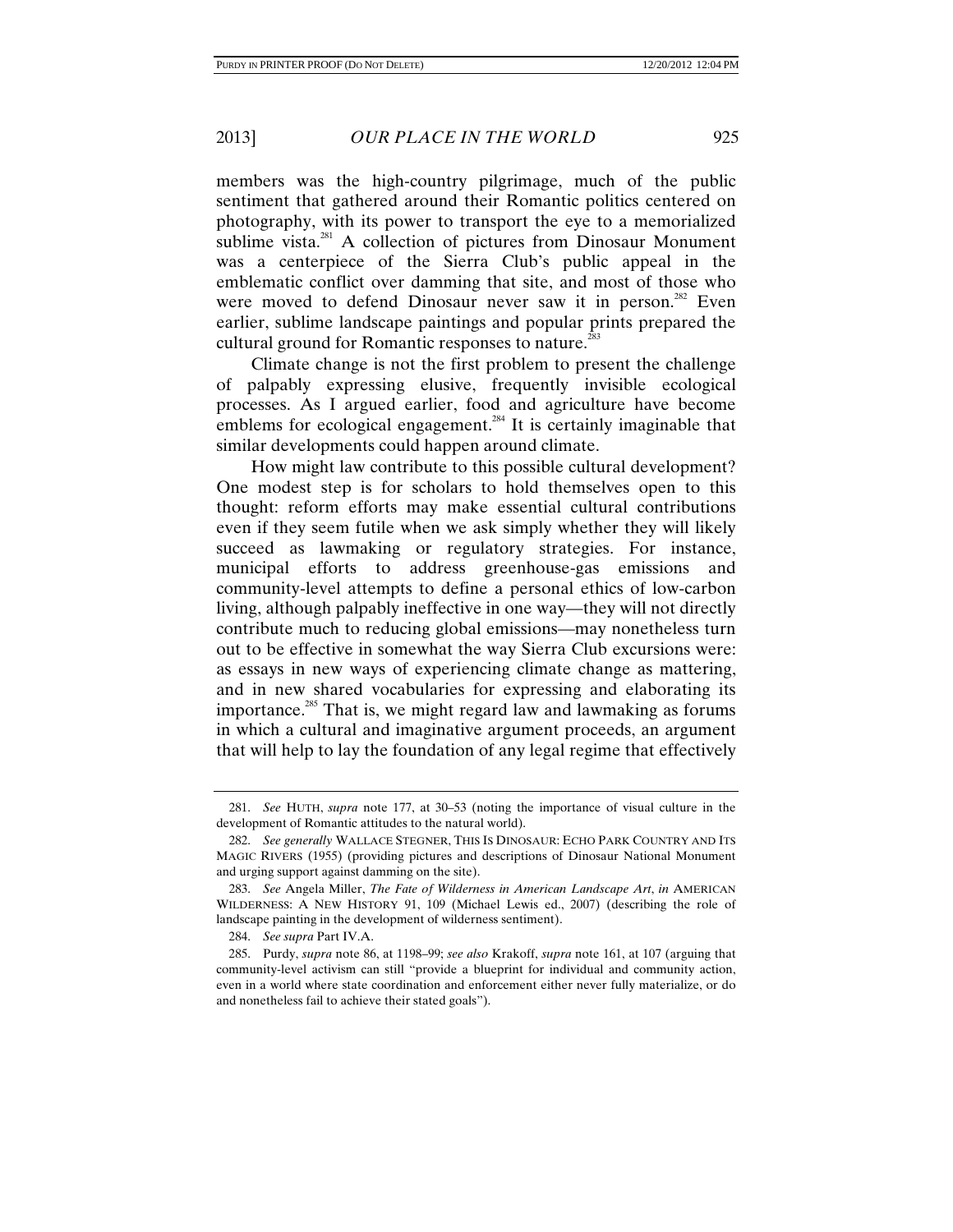addresses climate change. This new regard is not so much a matter of what the law *should do* as it is about how all involved should understand what it already does and is likely to do: provide a forum in which we give increasingly definite shape to shared questions that, however regrettably, we are not yet prepared to resolve.<sup>286</sup>

This approach is an undeniably thin proposal. Its thinness reflects in part the fragmentation of climate law and policy. In contrast to, say, the farm bill's role in agriculture, there is no practical and institutional lever to grab for climate policy.<sup>287</sup> The failure of U.S. cap-and-trade legislation, which all but implies for a time that global emissions-control efforts will be piecemeal and inadequate, coincides with and helps to usher in, a new focus on adapting to live with climate change.<sup>288</sup> Adaptation is necessarily as diverse as the problems that existing regimes already address, from coastal management to biodiversity, which will all change as the global climate does.<sup>289</sup> Having failed to build a regime to unify the problem as a legal topic, we are now thrown back on diverse approaches to a problem that is at once coherent—the basic science is simple and global—and terrifically various in its effects. We are also thrown back on the

 <sup>286.</sup> *See* Benjamin Ewing & Douglas A. Kysar, *Prods and Pleas: Limited Government in an Era of Unlimited Harm*, 121 YALE L.J. 350, 371–72 (2011) (arguing for seeing law's processes, such as tort suits on climate change, as moves in a cultural and political debate over basic values).

 <sup>287.</sup> *See* J.B. Ruhl & James Salzman, *Climate Change Meets the Law of the Horse*, 62 DUKE L.J. (forthcoming 2013) (on file with the *Duke Law Journal*) (observing the fragmentation of climate-change law and policy).

 <sup>288.</sup> *See* Alejandro E. Camacho, *A Learning Collaboratory: Improving Federal Climate Change Adaptation Planning*, 2011 B.Y.U. L. REV. 1821, 1857 ("Natural resources regulatory institutions must develop and support an adaptive and interactive information-sharing cyberinfrastructure."); Alejandro E. Camacho, *Assisted Migration: Redefining Nature and Natural Resource Law Under Climate Change*, 27 YALE J. ON REG. 171, 254–55 (2010) [hereinafter Camacho, *Assisted Migration*] (advocating a "learning infrastructure [that] is intended not only to induce agency self-reflection on the effectiveness of management strategies, but also to promote information flow and dialogue among jurisdictions and between managers and the public"); Daniel A. Farber, *The Challenge of Climate Change Adaptation: Learning from National Planning Efforts in Britain, China, and the USA*, 23 J. ENVTL. L. 359, 360 (2011) ("Given the unavoidability of significant climate impacts, adaptation is a necessity."); J.B. Ruhl, *General Design Principles for Resilience and Adaptive Capacity in Legal Systems— With Applications to Climate Change Adaptation*, 89 N.C. L. REV. 1373, 1401 (2011) ("[A]daptive management, by extending the decisionmaking process from solely the front end to a continuous learning process, promotes adaptive capacity by allowing decisionmakers to continue molding the 'bowl' of resilience domains.").

 <sup>289.</sup> *See, e.g.*, Camacho, *Assisted Migration*, *supra* note 288, at 177 (noting that climate change necessitates adaptation, specifically when dealing with endangered species).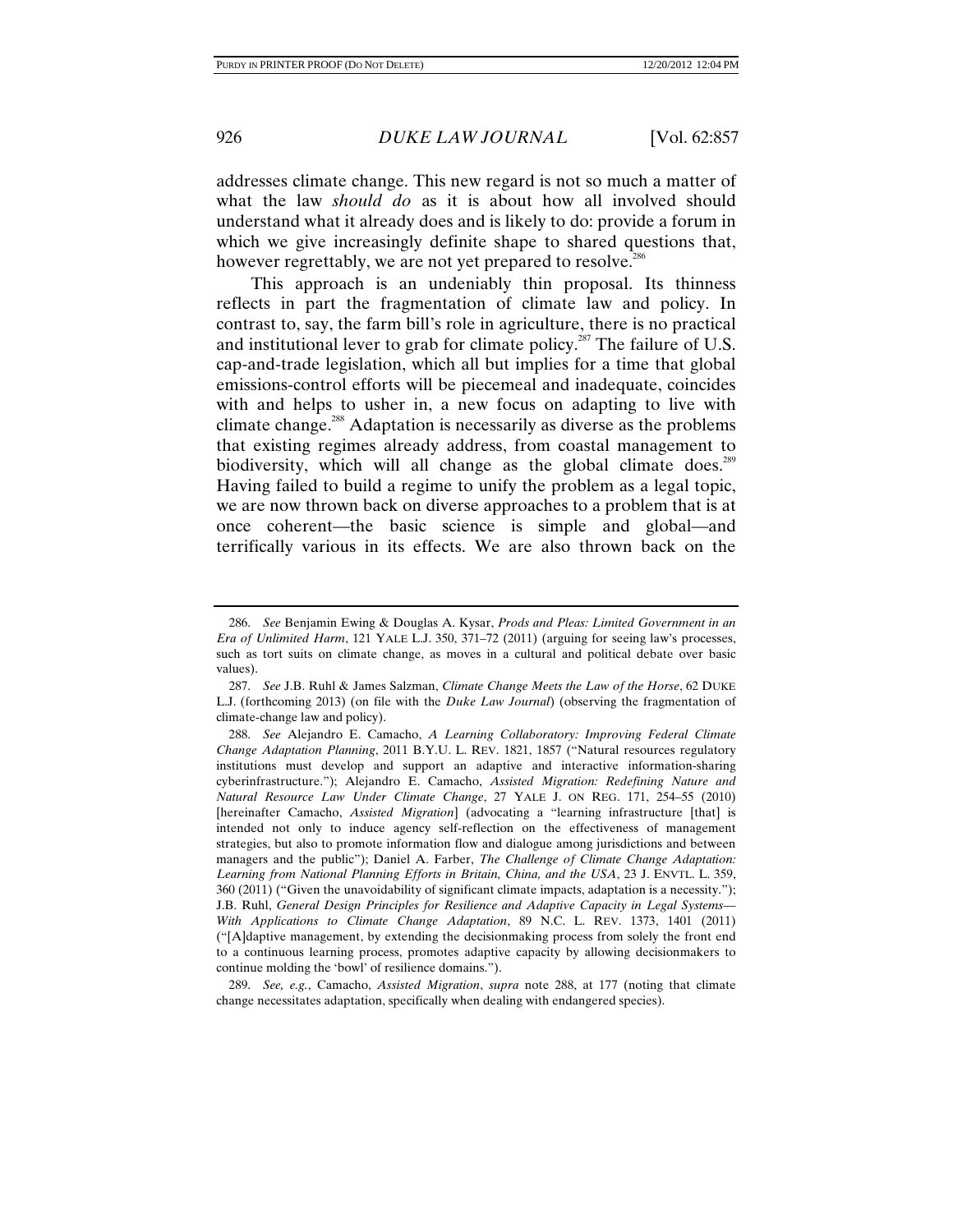continuing, antifragmenting effort to make climate change as a whole tractable for ethics.

The practice that is emerging as a lived ideal in the food movement offers a point of comparison. It involves assessing acts and ways of life as ethical responses to the complexity of natural systems and of human effects on them. Like the possibility I have sketched for climate change, it develops an account of how to interact with the natural world that is powered by an appreciation of the beauty of ecological complexity and a motivation to participate sustainably in it. Whether anything comparably concrete and, so to speak, felt, might emerge around climate change remains an open question.

One might, alternatively, start from the fragmented state of practical responses to climate change and ask how any of these might integrate awareness of climate into a more specific and concrete ethics, as neo-traditional agriculture and the food movement have done in their areas. Either way, the essential thing to appreciate would be that law and other practical measures are doing two things at once: trying to fix, or at least mitigate, a series of problems, and generating ways of understanding the values that the problems engage. As we have seen, this is far from the first time that environmental law has been intensively involved in a cultural and ethical argument. In fact, that is frequently its situation. All the recommendations in this Part are aimed at recognizing and making better use of this role of law: as a generative participant in ongoing ethical argument.

# V. CONVERGENT REASONS FOR LAW TO SUPPORT ETHICAL **INNOVATION**

It is not obvious that, because there is openness to change in some area of environmental value, law should structure the area to support ethical change. There are, though, at least three kinds of reasons to think that it should, which speak to basically different perspectives on environmental values. These reasons correspond to three prominent approaches to environmental ethics generally.

The first argument for promoting ethical change starts from the liberal-humanist approach that marked much of the legal and philosophical discussion of ethical change in the early 1970s. As discussed earlier, Tribe's argument against taking CBA as the measure of nature's value *for us* turned on the case that moral perception is an essential aspect of freedom, in which we at once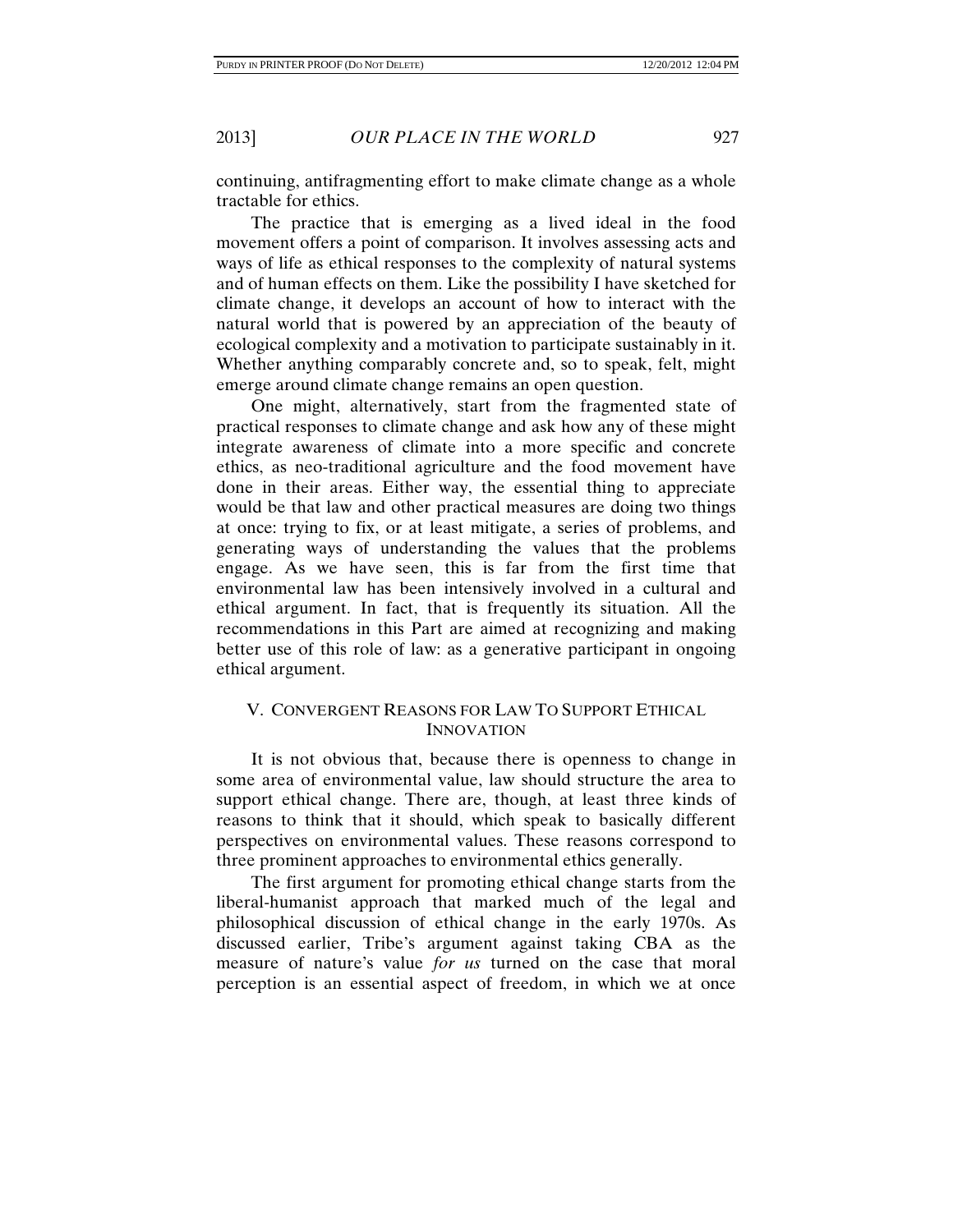experience ourselves as responding to genuine values and choose those values by accepting their claim on  $us.^{290}$  Ceasing that process would force an unhappy choice between freedom and the genuineness of value.<sup>291</sup> Whether or not one accepts Tribe's formulation, the basic thought is not hard to get hold of: developing moral perception cultivates a special blend of human capacities in which we are at once responsible and creative, free enough to remake the world and fixed enough to keep our footing as we do so. So seen, environmental ethics is centrally, if not exclusively, an expression of something *about us*, a set of powers we can put to more or less appropriate use. Professor Douglas Kysar has recently reengaged these themes from a more post-modern point of view, emphasizing that the *liberal* thing, that is, the free and freedom-respecting thing, about moral judgment is precisely its refusal of closure, of any final answer to the questions of value that it both frames and provisionally resolves.<sup>292</sup> Like certain marine mammals, we humans must keep moving or drown.

In a second perspective, environmental ethics is not about us: it is the attempt to see and honor accurately the value present in the natural world. The point of environmental ethics is not what it enables us to do, but what it puts us in touch with or shows us. This point was, for instance, the concern of Aldo Leopold, who, although he was concerned with building "receptivity into the still unlovely human mind," was centrally concerned with what we should be receptive *to*: his was a program of ethical change, but one worth undertaking because the natural world, in all its complexity, was there to be valued. $293$ 

The case for promoting ethical development seems straightforward. We know enormously more than we once did about the natural world, and our knowledge is growing exponentially. Correspondingly, our power over the rest of nature is vast. Many of our habits of valuing the natural world come down to us from times when the world itself looked very different—erroneously, it now

 <sup>290.</sup> *See* Tribe, *supra* note 16, at 1332–38.

 <sup>291.</sup> *See id.*

 <sup>292.</sup> *See* KYSAR, *supra* note 101, at 97–98, 194–99, 242–45. My use of *liberal*, of course, refers to the word's etymological root in the Latin for *freedom*.

 <sup>293.</sup> ALDO LEOPOLD, *Conservation Esthetic*, *in* A SAND COUNTY ALMANAC WITH OTHER ESSAYS ON CONSERVATION FROM ROUND RIVER, *supra* note 161, at 256, 269.; *see also* Rolston, *supra* note 65, at 152 (arguing a version of this idea); Goodpaster, *supra* note 65, at 319–20 (same).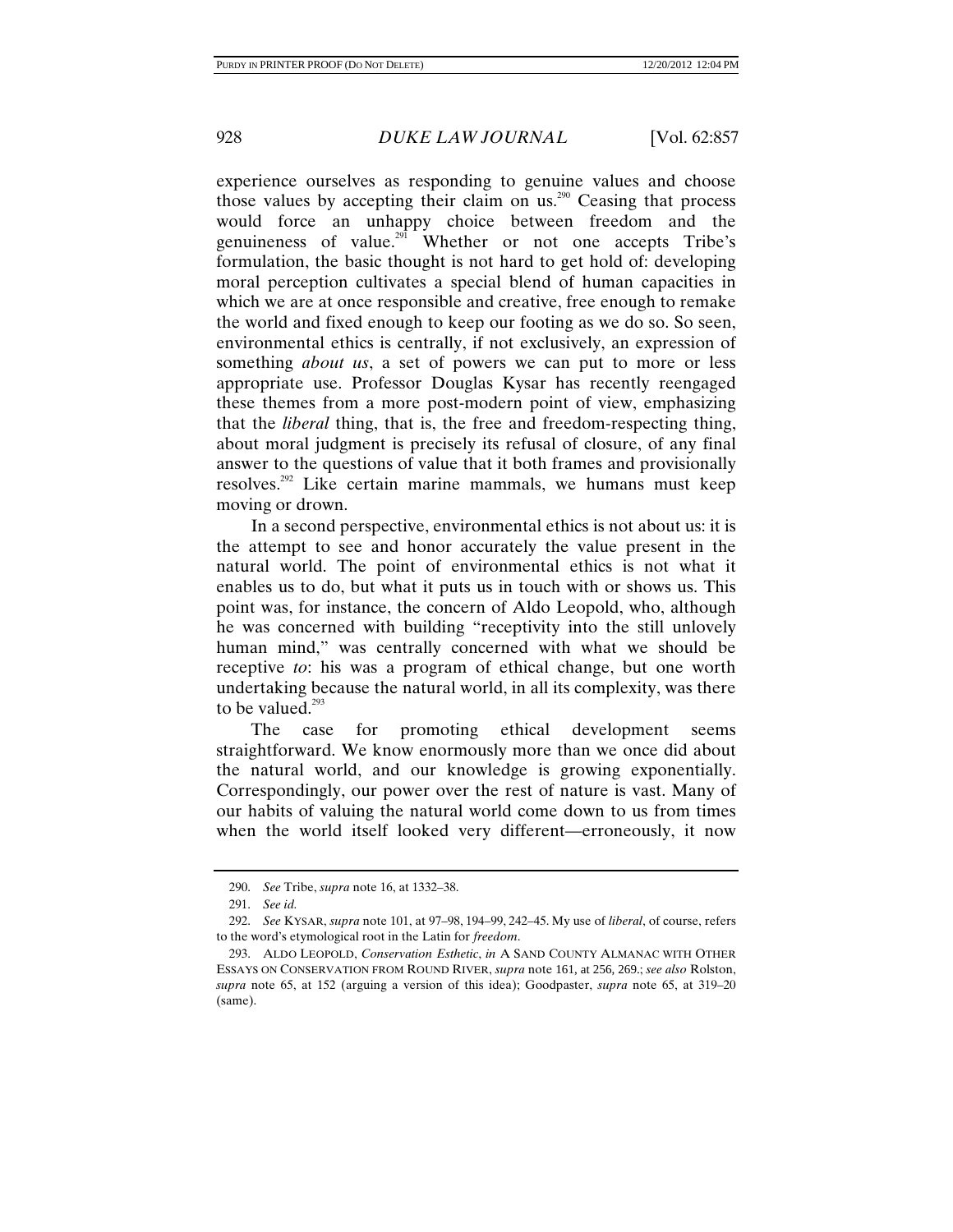seems. Many of the practical questions we have to resolve engage options—geo-engineering, for example—that would have been science fiction at best when our existing environmental values came into being. It seems almost unavoidable that, in these circumstances, there would be much left to appreciate about the ethical meaning of the natural world and the attitudes we might take toward it.

The third approach is quite different in that it regards ethical perception as instrumental to functional ends, rather than as essentially about the perception of value that is its apparent business. This functional view of ethics has come along with much of the recent work in experimental psychology, reflecting the influence of evolutionary thinking in that field and today's social sciences generally. Professor Jonathan Haidt, for instance, sets his account of the basic, trans-substantive structure of moral psychology within such a theory: ethical responses enable humans to solve collective-action problems, "suppress selfishness" and achieve widespread cooperation.<sup>294</sup> The question to ask about any formulation of ethics is how it serves this beneficial cooperation by producing and supporting virtues, practices, and institutions that make defection from cooperation less frequent and damaging.

This is nominally a descriptive question, and Haidt and others prudently avoid pronouncements on the philosophers' territory of meta-ethics. Nonetheless, to proceed in this vein *just is* to assume that cooperation and collective flourishing are basically good goals and so that explaining ethics in terms of its service to those goals shows that ethics *makes sense*, not just descriptively as a pattern of phenomena, but normatively as a strut of a reasonable, desirable human achievement. Were it otherwise, one could not finish a defense of the functional theory of ethics with the feeling that contradictions had been resolved into a larger purpose. Thus Professor Haidt can defend "a social-functionalist perspective" by asserting, "[t]he many biases, hypocrisies, and outrageous conclusions of . . . moral thinking . . . appear to be design features, not bugs."295

So, from this perspective, it would seem to be a design failure for a system of social cooperation to produce collective-action problems so extensive in their effects and difficult to solve that they threatened to overrun it. That, however, is precisely what climate change is: a phenomenon of externalities produced by the economically

 <sup>294.</sup> Haidt & Kesebir, *supra* note 145, at 800.

 <sup>295.</sup> *Id.* at 814.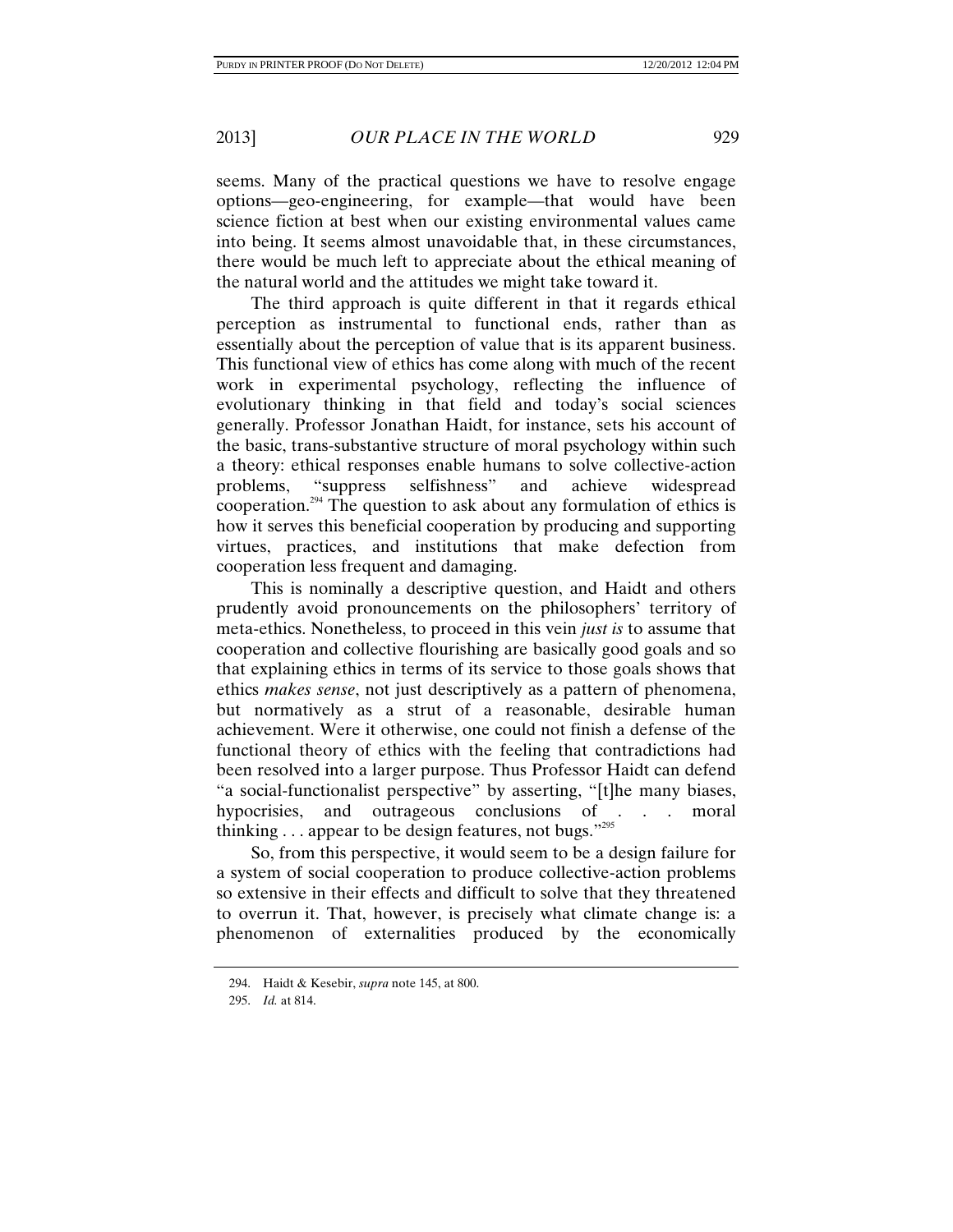productive integration of individual self-interest and social benefit that defines market societies. So far, our ethical judgments do not go nearly far enough in registering contributions to climate change as harm, or otherwise motivating individual or political responses that approach the scale of the problem. From a social-functional perspective, it would seem that our moral psychology has enabled us to produce a form of social cooperation that generates collectiveaction problems larger than any of those that the same psychology has previously helped to overcome, and which that psychology, at present, cannot prevent. Our feature, like Kafka's Gregor Samsa, has woken up one day to find itself a bug.<sup>296</sup>

If I am basically on sound ground in ascribing this normative attitude to the functionalist perspective on ethics, then someone starting from this perspective would be interested in whatever turns our newly revealed bugs back into features. One way this reformation might happen is through the development of ethical perceptions that can motivate a different set of personal and political responses to climate change. (This argument does not need to be restricted to climate change, and might be extended to the human ecological footprint generally over the next century, but climate is the clearest case because of the collective-action structure of the problem.) Laws that facilitate ethical development would therefore represent a selfaware effort to create conditions in which the functional account of ethics would describe a success rather than a devastating paradox.

## CONCLUSION

The purpose of this Article has not been to give an exposition of John Rawls's thought, but some features of that thought make it an appropriate place to end as well as to begin. As far as I know, Rawls did not return in substance to "right conduct in regard to . . . nature."297 Readers will recall that his career was a steady tack away from metaphysics. In "Justice as Fairness: Political Not Metaphysical<sup>1298</sup> and his follow-up book, *Political Liberalism*,<sup>299</sup> Rawls

 <sup>296.</sup> *See generally* FRANZ KAFKA, *The Metamorphosis*, *in* THE METAMORPHOSIS, THE PENAL COLONY, AND OTHER STORIES 67 (Willa Muir & Edwin Muir trans., Schocken Books 1988) (1946).

 <sup>297.</sup> RAWLS, *supra* note 1, at 512.

 <sup>298.</sup> John Rawls, *Justice as Fairness: Political Not Metaphysical*, 14 PHIL. & PUB. AFF. 223 (1985).

 <sup>299.</sup> JOHN RAWLS, POLITICAL LIBERALISM (1996).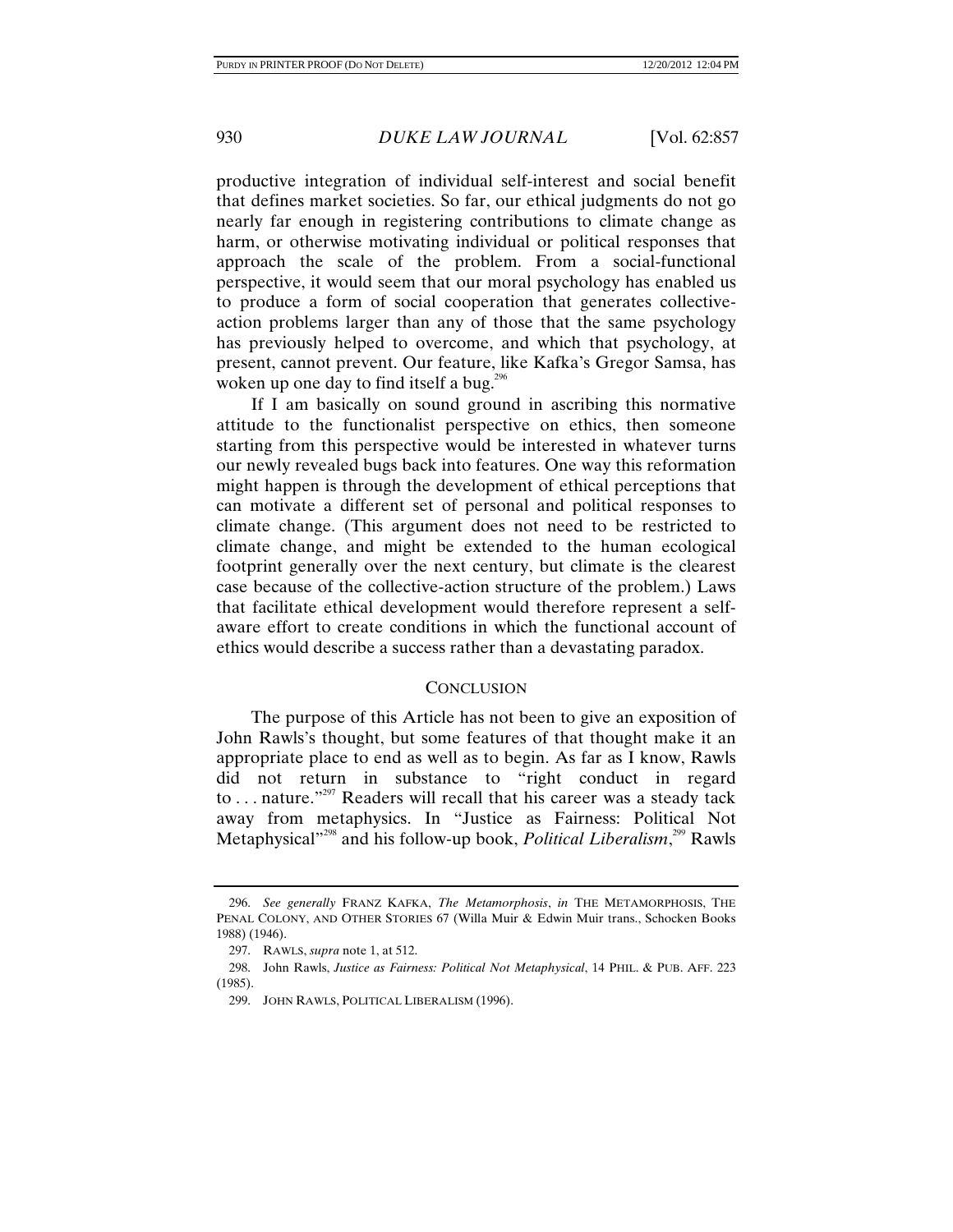adopted a position that rested not on a theory of reason or human nature, but instead on what he called "the public, political culture" of the United States.<sup>300</sup> This refocus was in part a response to communitarian critics who argued that Rawls's account of justice relied on an indefensibly individualistic conception of the person. In his later work, Rawls built interwoven accounts of justice and political legitimacy on such materials as the Constitution, Supreme Court opinions, and touchstone presidential addresses, all instances of the underlying "public, political culture" whose commitments he aimed to make systematic.

This Article argues that what Rawls concluded about political ethics is also true of environmental ethics. The values that orient a political community are the products of that community's own struggles and efforts at persuasion and discernment. There is little hope of specifying such values, and none of making them authoritative, outside that community's own experience and argumentative resources. When one's theorizing about such values aims to engage the community that lives by them—or fails to live by them—it is unavoidably engaged in drawing out the possible meaning of what people have already said and done and proposing how they (or others) might carry forward their past as a living tradition. In other words, ethics done in a certain way participates self-consciously in a tradition of experience and reflection, disagreement and persuasion.

Rawls was right, though, that environmental ethics relies on "theor $[i$ es] of the natural order and our place in it."<sup>301</sup> That these theories emerge through culture and politics, rather than from the head of Zeus, does not make them less essential. It does, however, lay due stress on the fact that they are part and parcel of broader conflicts that are not likely to be resolved by an apt conceptual formulation. Ethical reflection does not tell people what they must or cannot think. By the same token, it is not involved simply in scrupulous application of what they already think. It is part of a continuing argument whose elements include change and creativity.

Environmental law is one of the settings in which ethical development takes place. This development happens not just in law's

 <sup>300.</sup> There are plenty of debates about whether, on the best reading, *Political Liberalism* in fact develops, clarifies, or abandons Rawls's earlier project. I have no intent of getting into those here.

 <sup>301.</sup> RAWLS, *supra* note 1, at 512.